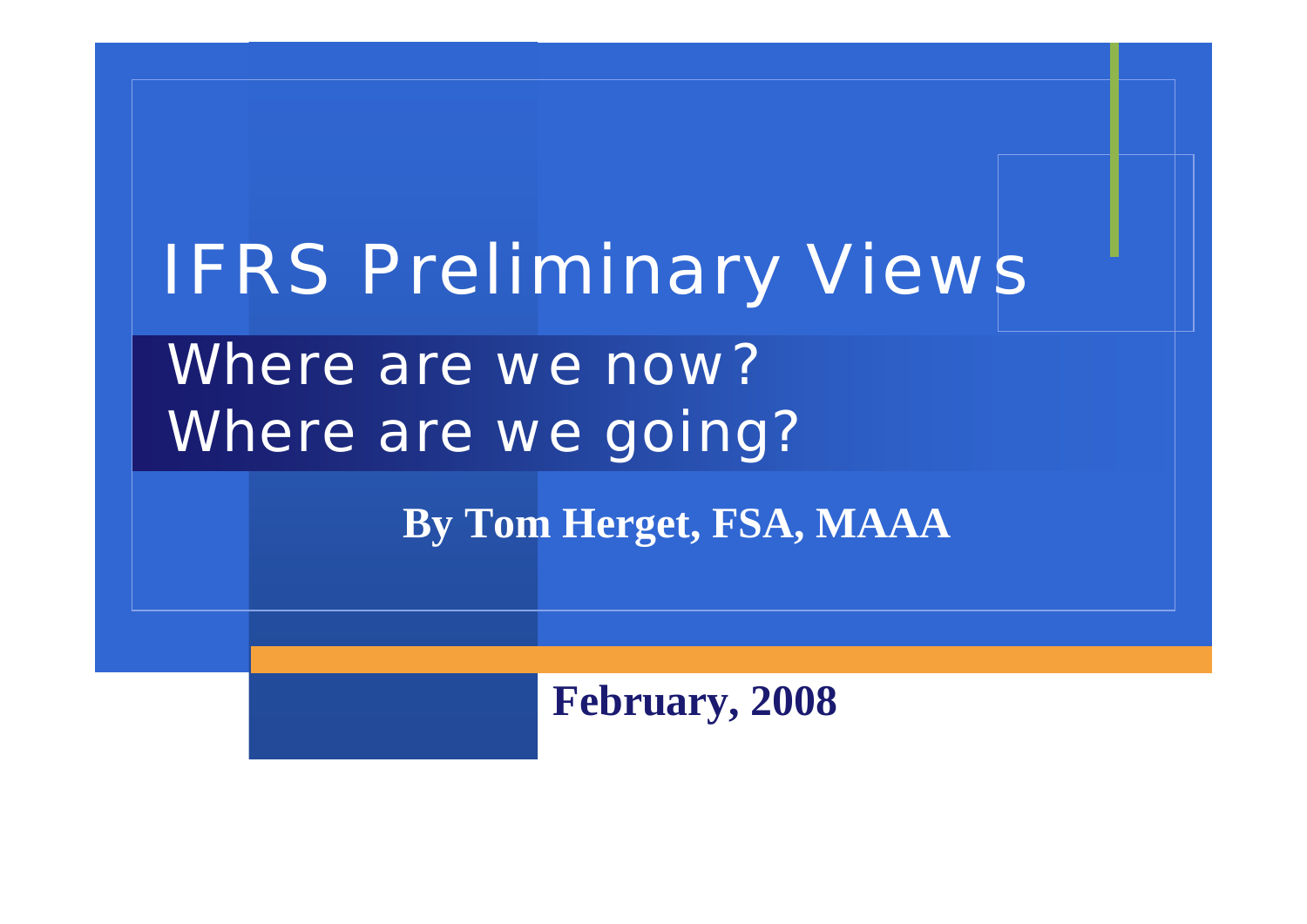#### Who is Tom Herget?

- Executive Vice President, PolySystems, Inc.
- Practicing actuary for more than 35 years
- Former Governor, Society of Actuaries
- Current Director, American Academy of Actuaries
- Chief Editor, *US GAAP for Life Insurers*
- Co-Editor, *Insurance Industry Mergers & Acquisitions*
- Involved with SoA and AAA response to "Preliminary Views"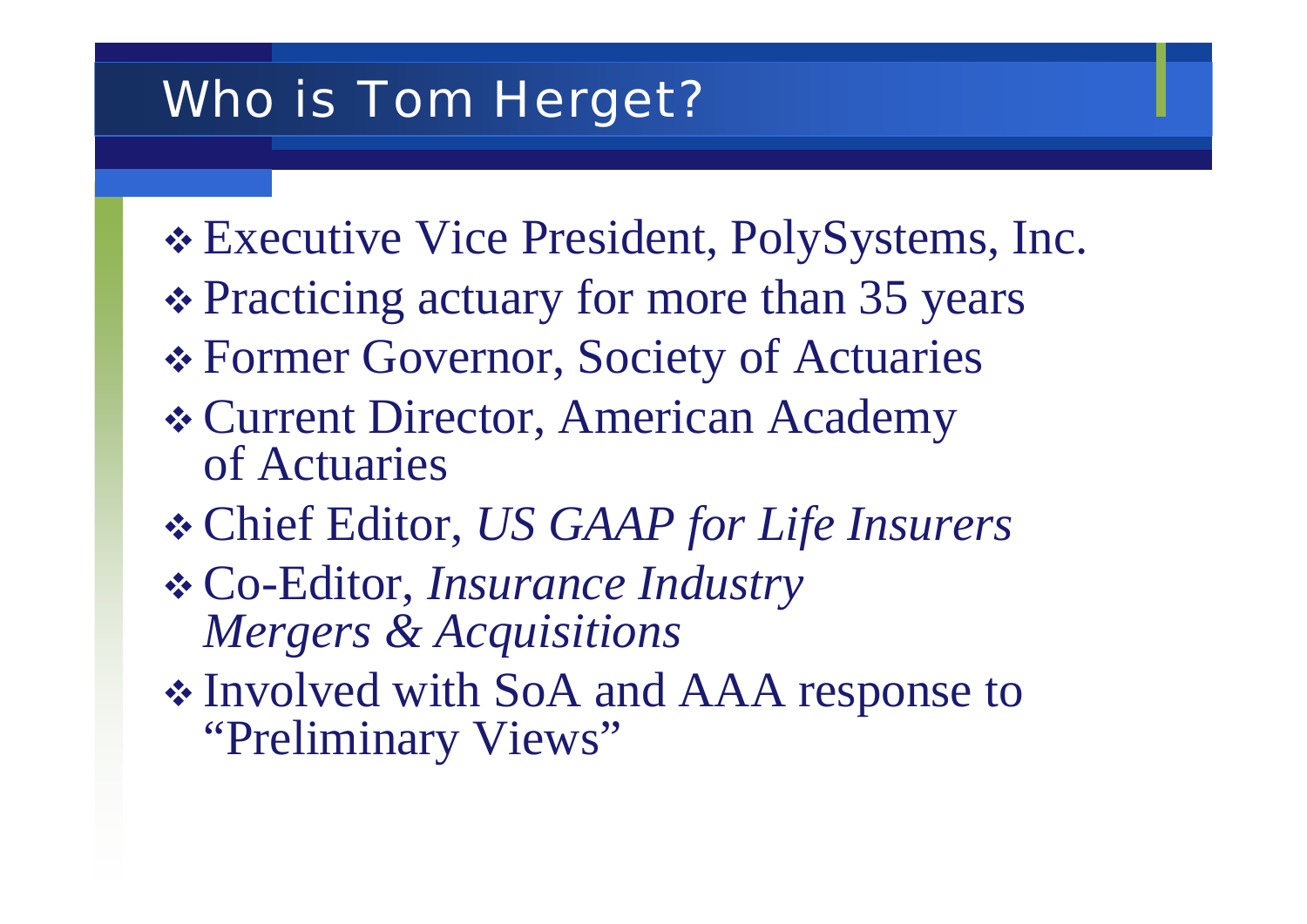# Outline of Speech

- 1) Insurance IFRS 1990–2007 ( 5 minutes)
- 2) *Preliminary Views* and Exit Value basics (10 minutes)
- 3) Things I like ( 5 minutes)
- 4) Things I don't like (10 minutes)
- 5) Impacts on insurers ( 5 minutes)
- 6) SoA Numerical Examples (20 minutes)
- 7) Responses to IASB (20 minutes)
- 8) Responses to FASB ( 5 minutes)
- 9) Next steps ( 5 minutes)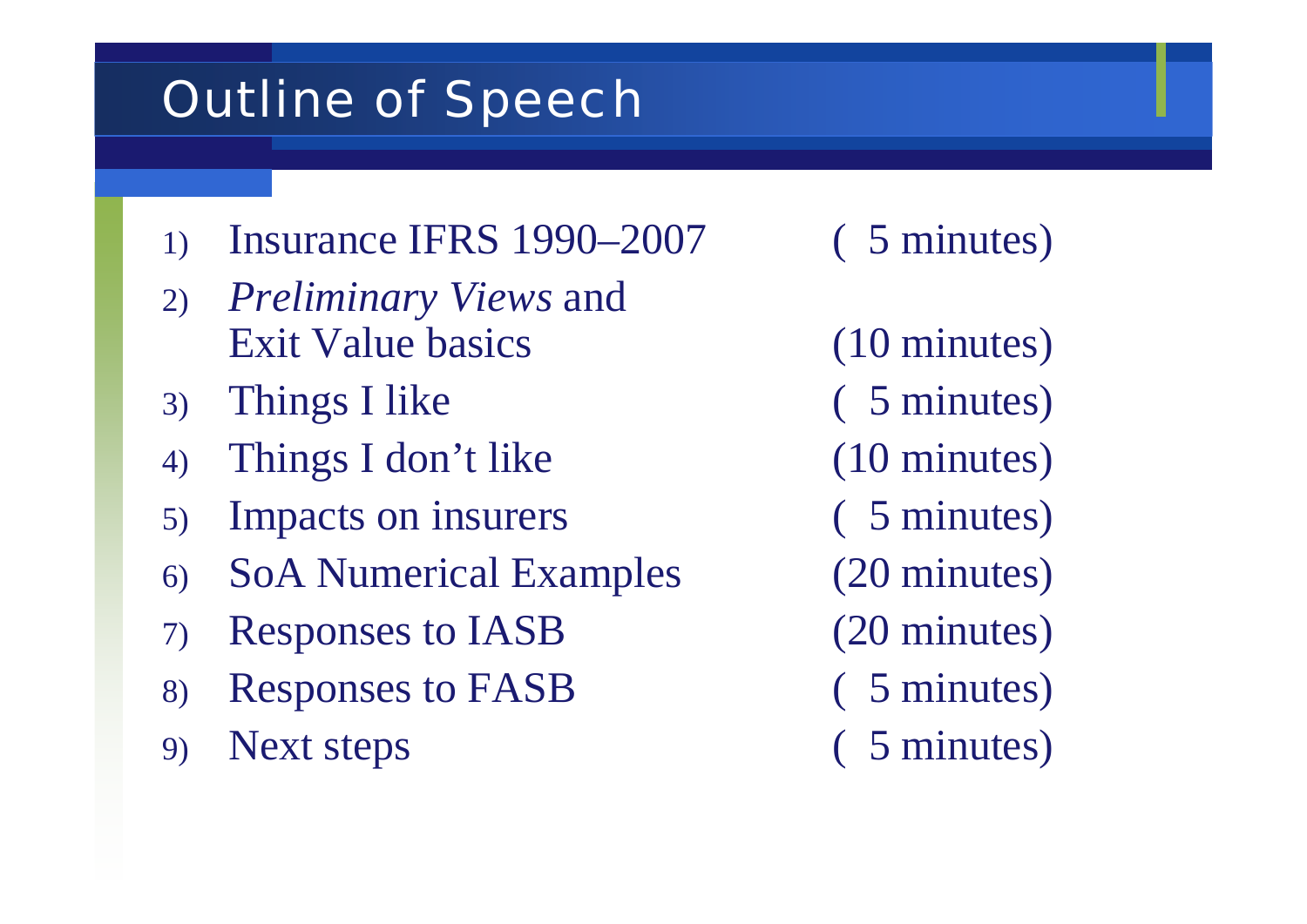# 1. Insurance IFRS 1990–2007

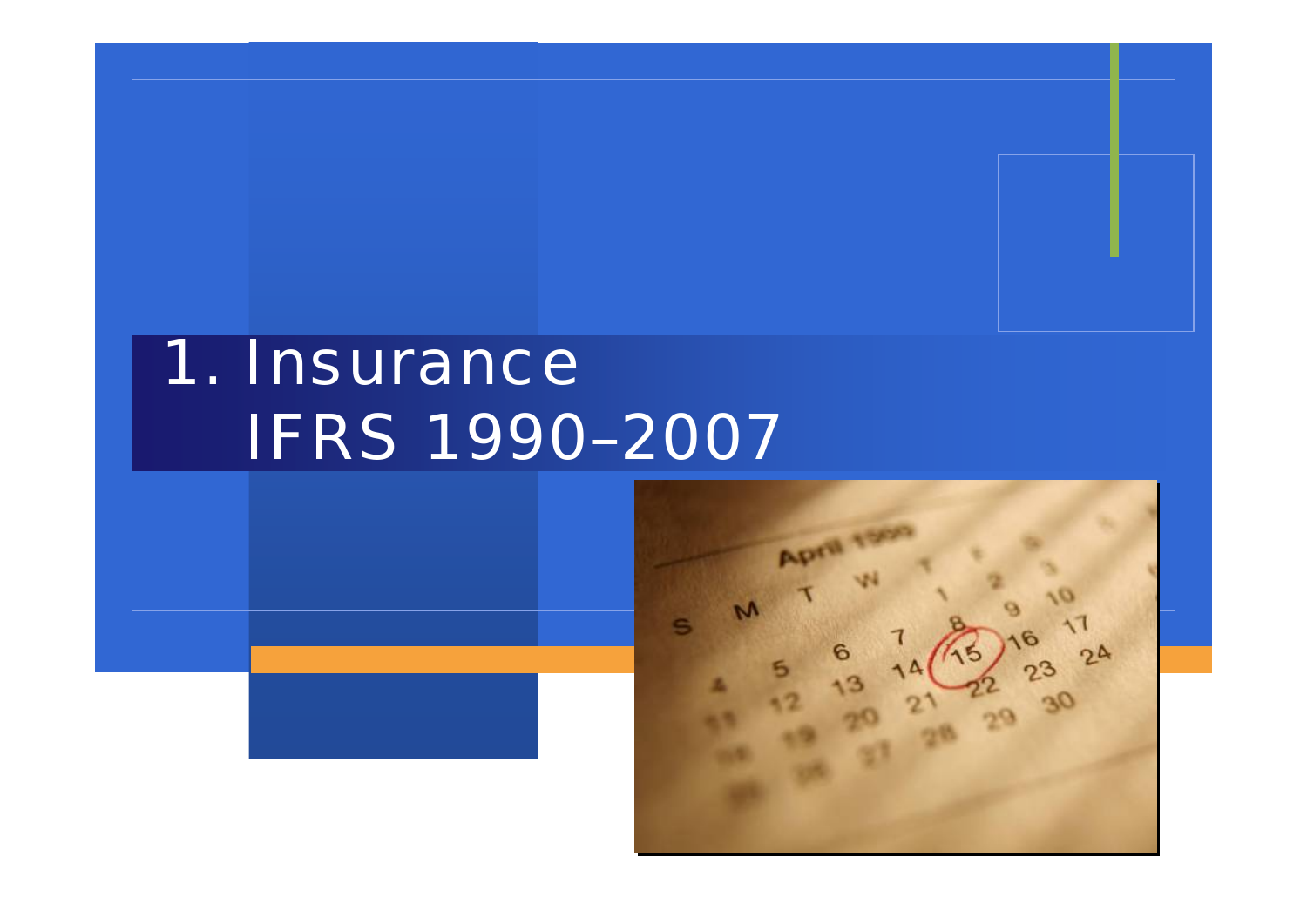### **IASB**

# International Accounting Standards Board

- London-based, 14 members from 9 countries, staff
- Insurance Working Group (IWG)
- Works with FASB (U.S. Financial Accounting Standards Board)
- Publishes
	- **IAS** (International Accounting Standards)
	- **IFRS (International Financial Reporting Standards)** 
		- These are identical IAS was published before IFRS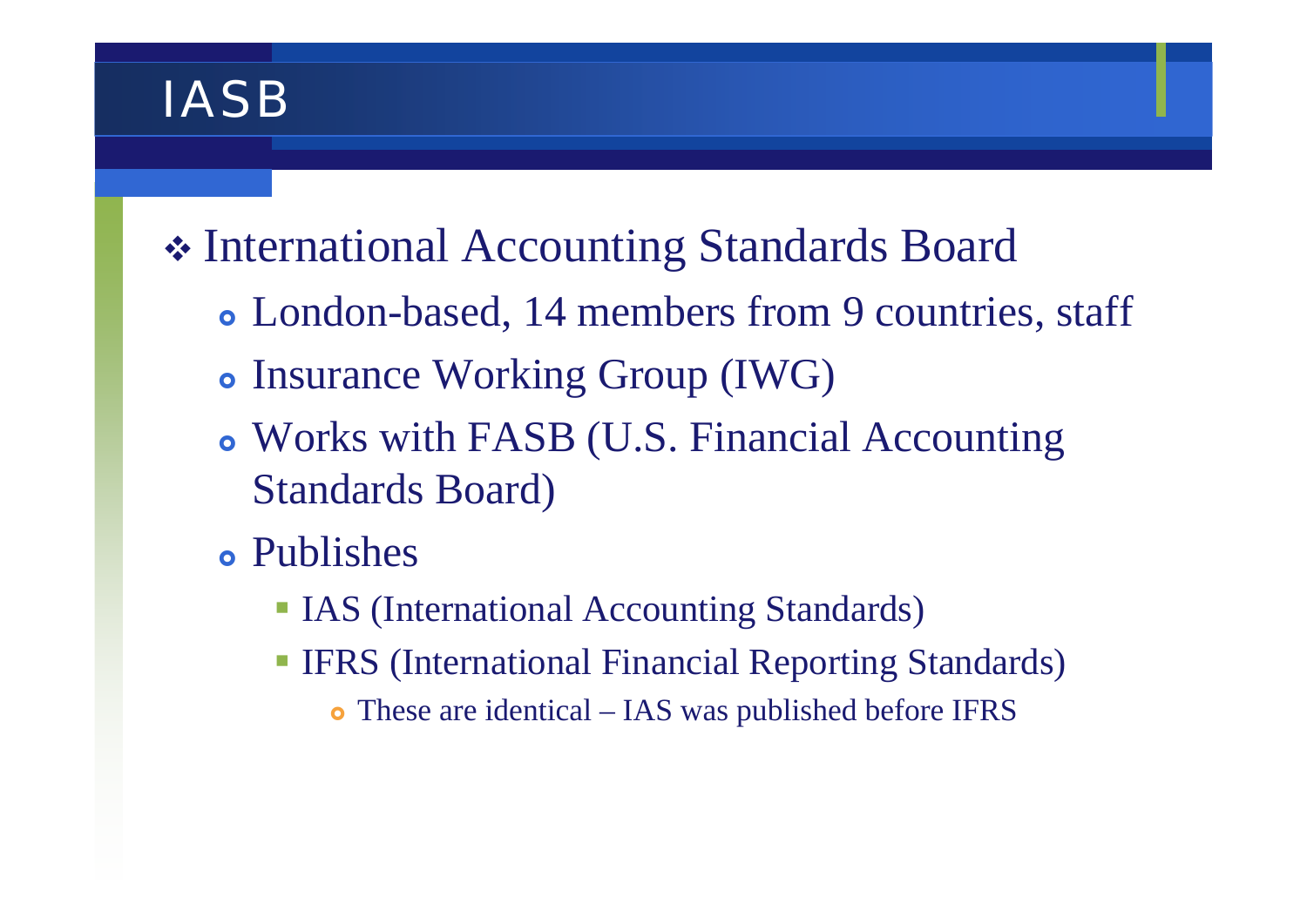#### IASB Insurance Project

- Those providing significant input:
	- **CFO Forum (European insurers)**
	- GNAIE (plus 4 companies from Japan)
	- **IAA (International Actuarial Association)**
	- IAIS (International Association of Insurance Supervisors)
- Others with influence:
	- **IOSCO** (International Securities Commissioners)
	- **Banks (they sell annuities)**
	- **EU** (European governments)
	- **SEC** (Security & Exchange Commission)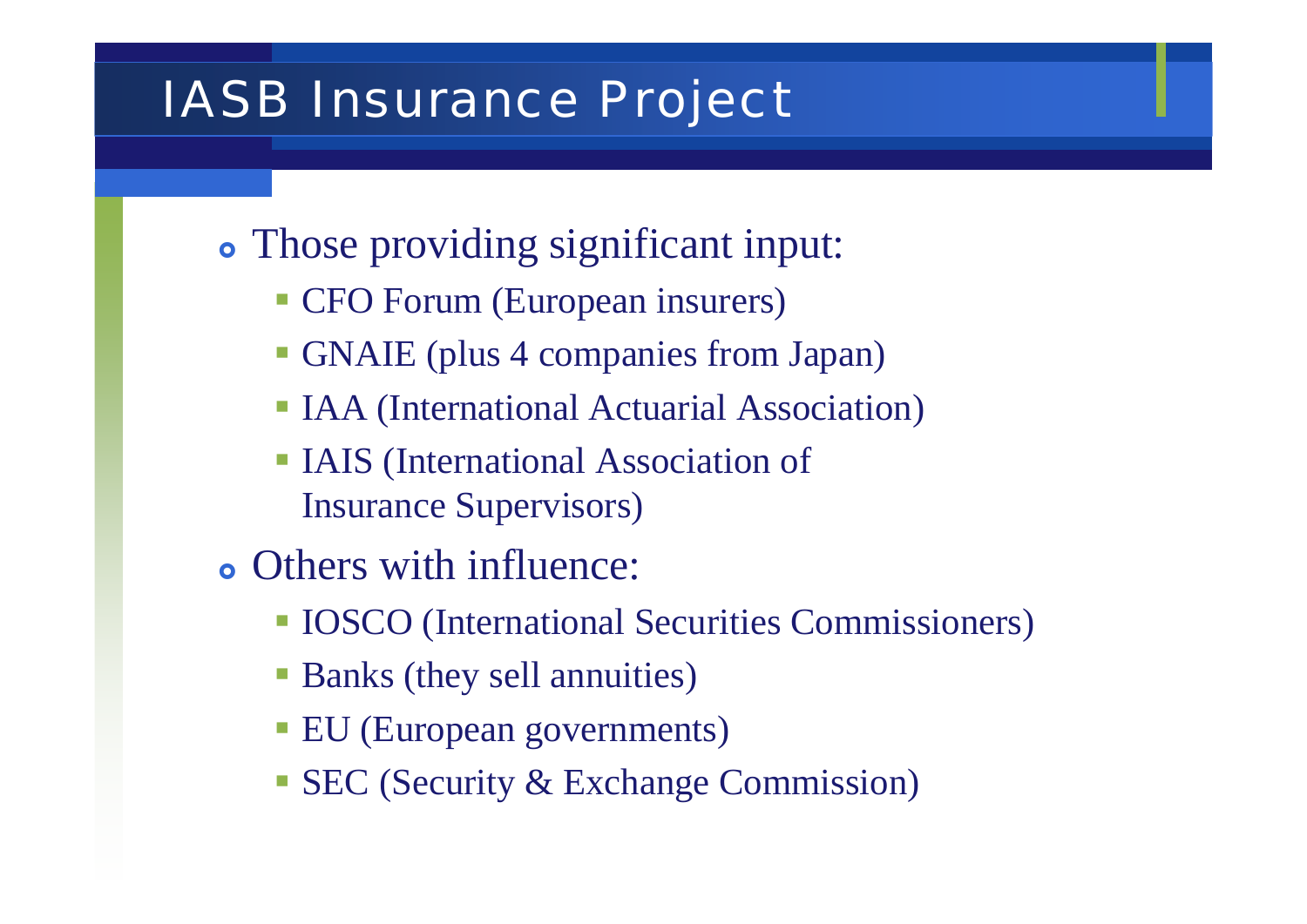#### IFRS Insurance Project Objectives

- \* Reduce diversity of accounting practices that currently exist for insurance contracts
- Where possible, bring the accounting more in line with other business sectors
- Increase users' understanding of insurance financial statements
- Help investors make decisions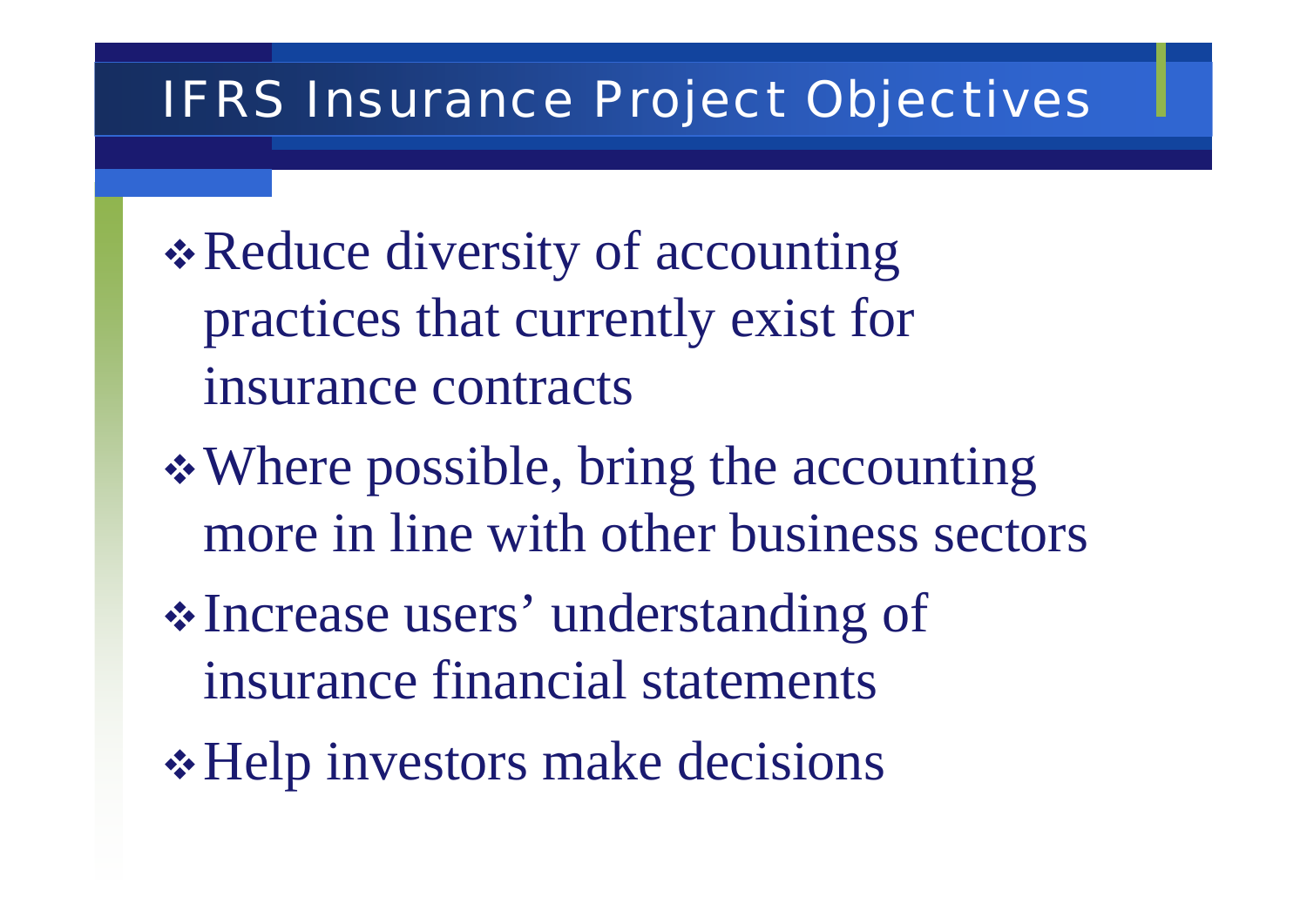#### IFRS Insurance Project – Phase I

- **❖ Phase I started in 1997**
- **❖ 2001 Draft Statement of Principles**
- Phase I ended with IFRS4 in March 2004
	- Defined insurance
	- Revised *IAS 39*, guidance for investment products
	- Existing GAAP with additional disclosure and loss recognition was permitted
	- Still allowed diverse practices
- Applies to insurance *contracts*, not insurance *companies*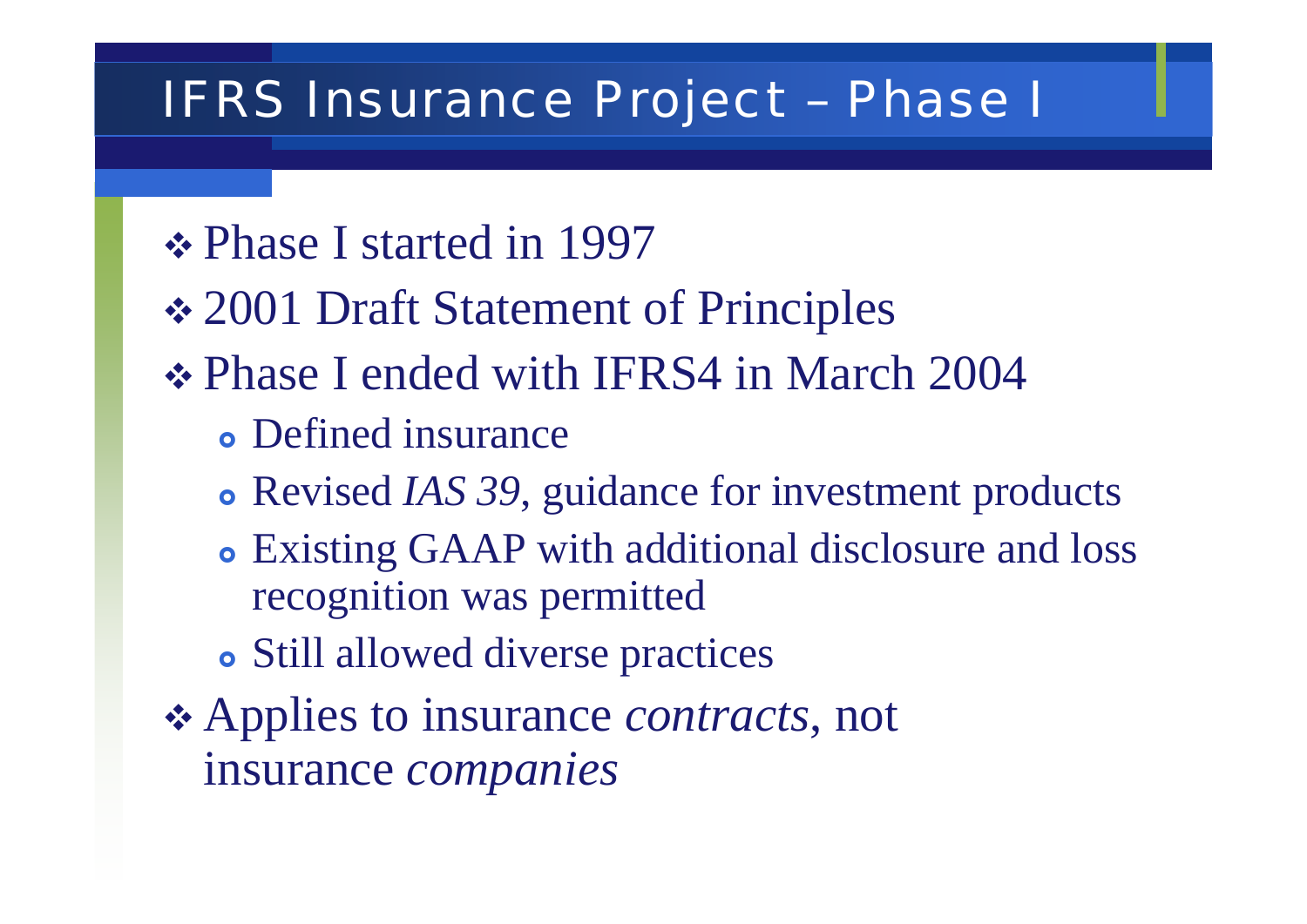#### IFRS Insurance Project – Phase II Recent Timeline

# **∻ Phase II started mid-2004**

- IASB, IASB staff and IWG worked on a discussion paper called "Preliminary Views", released in May 2007
- } Comments due November 16, 2007
- About 150 replies
- Board and staff to read all submissions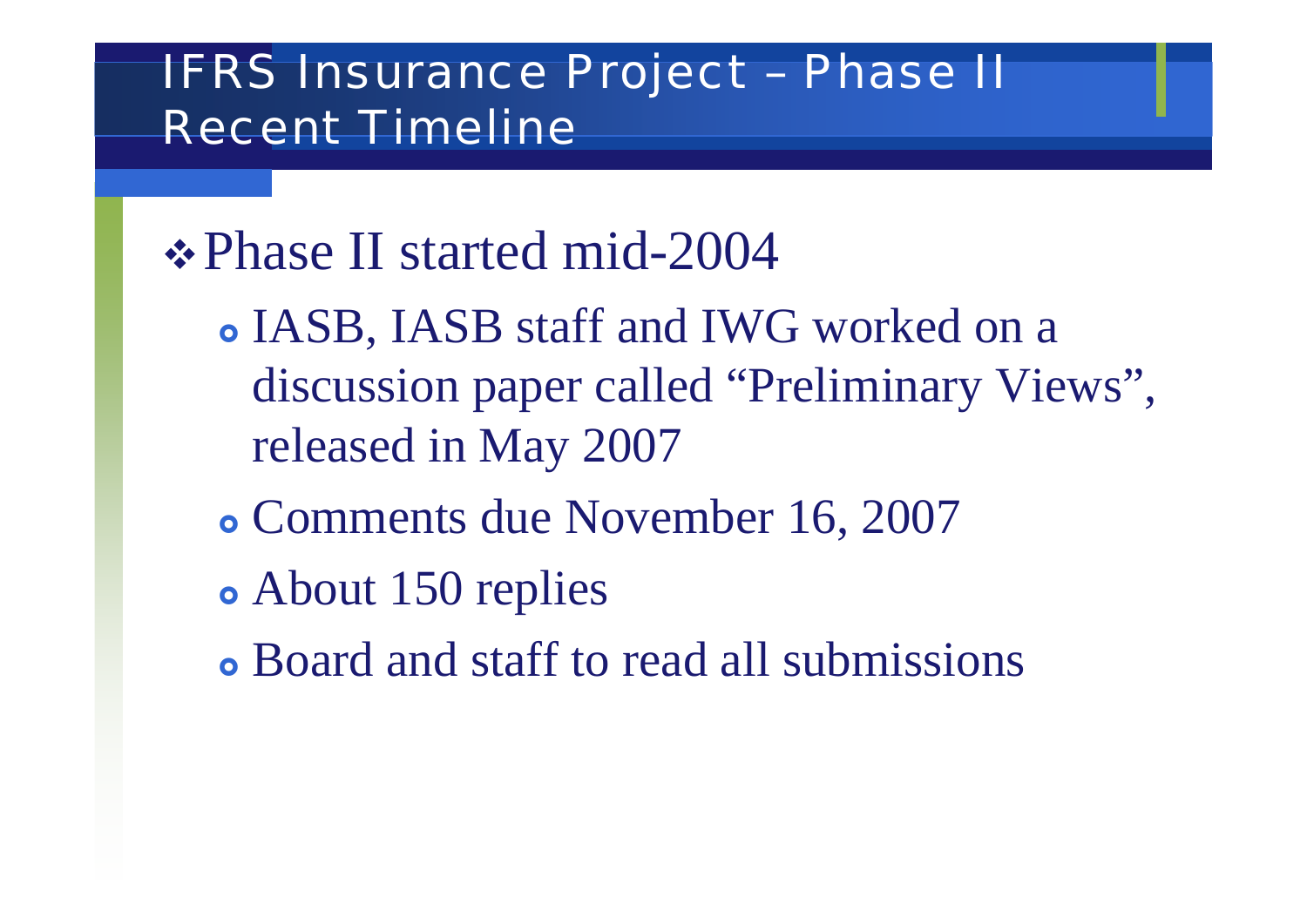# 2. Preliminary Views and Exit Value Basics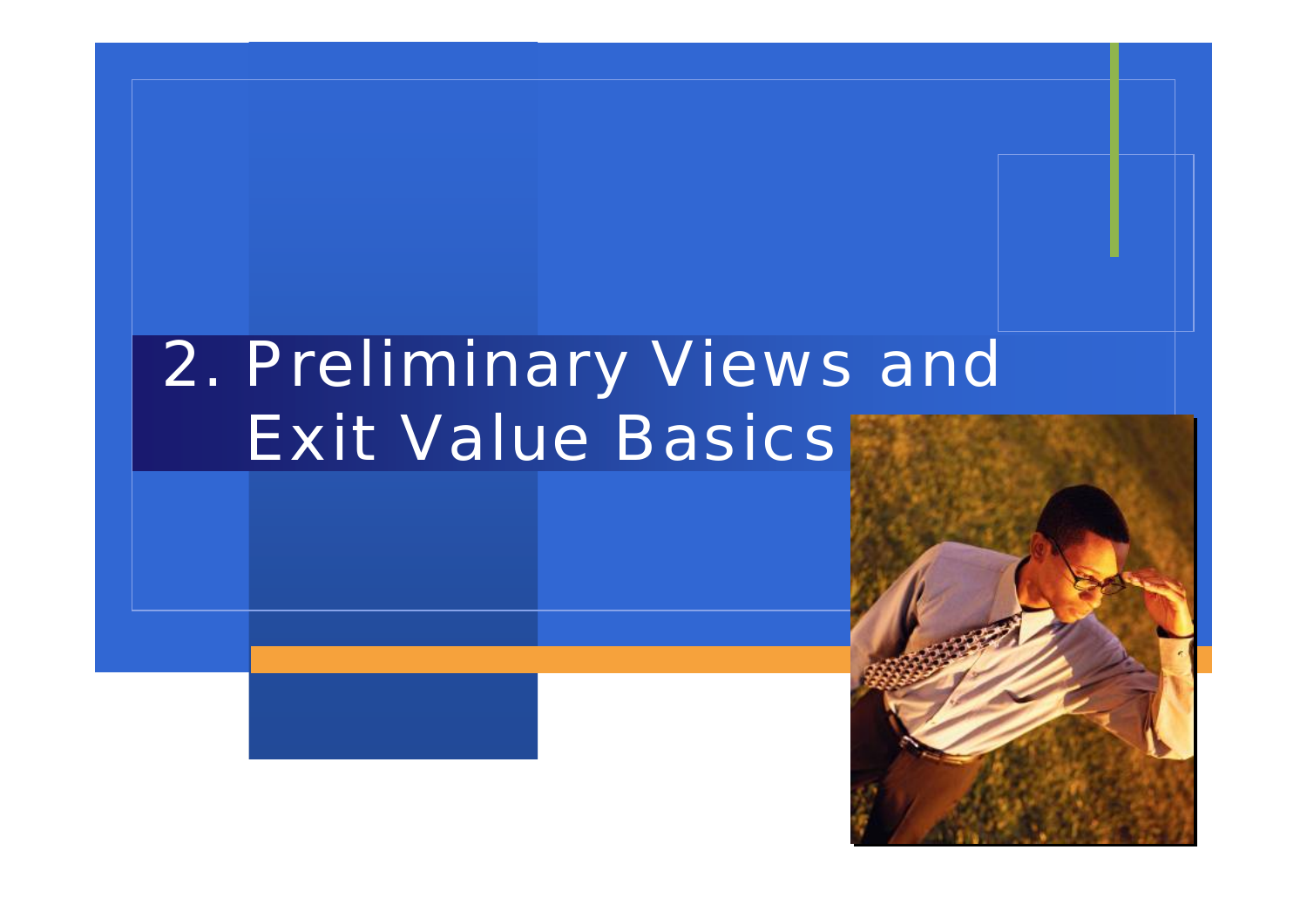#### "Preliminary Views" Document

- $\cdot$ Main text 150 pages
- $\triangle$  Appendices 80 pages
- Search for fundamental principles underlying the accounting basis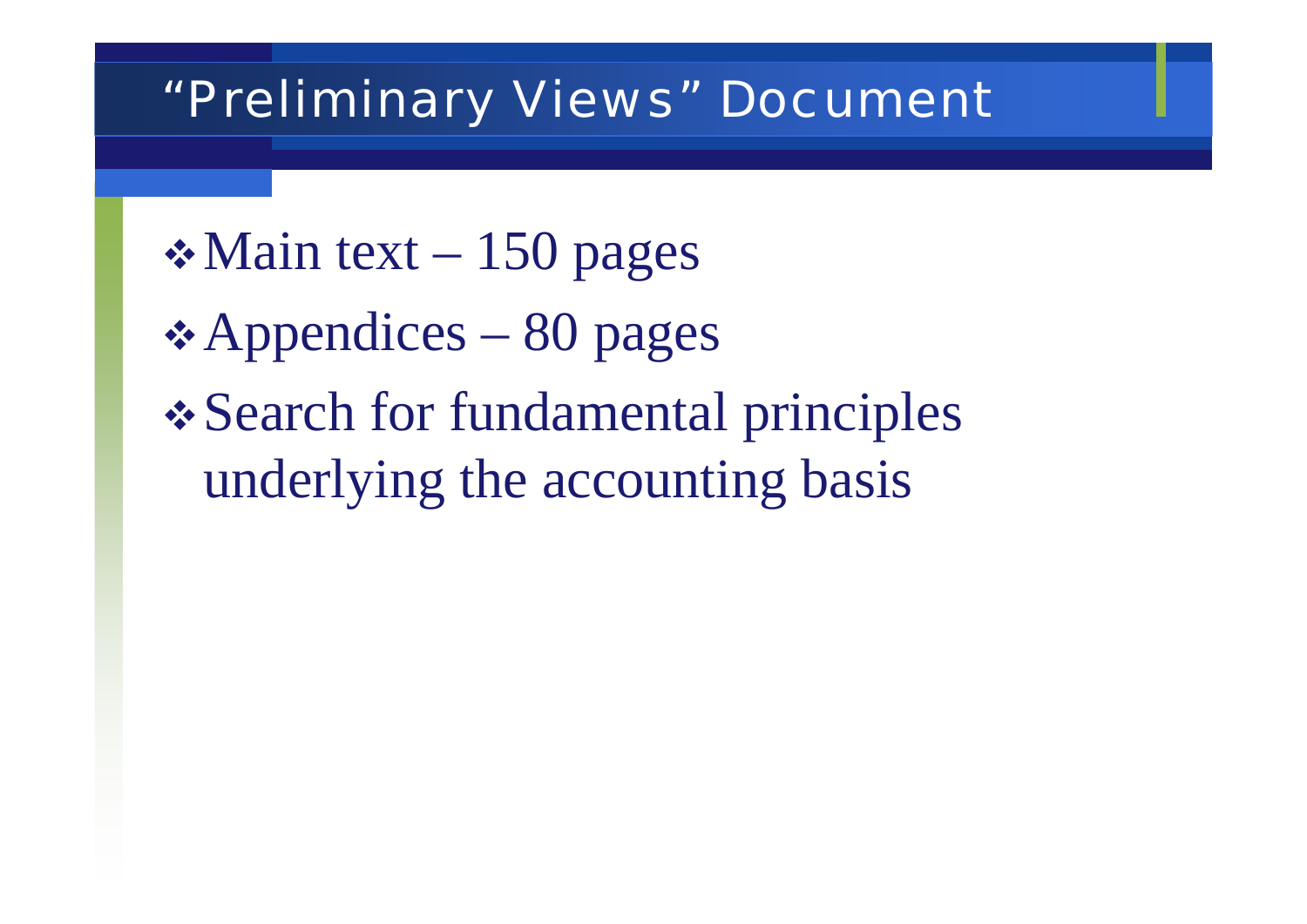#### Identify the Measurement Attribute

# Paragraph 93 "Exit Value":

- The amount the insurer would expect to pay to transfer its remaining contractual rights and obligations to another carrier.
- **•** Similar to Fair Value

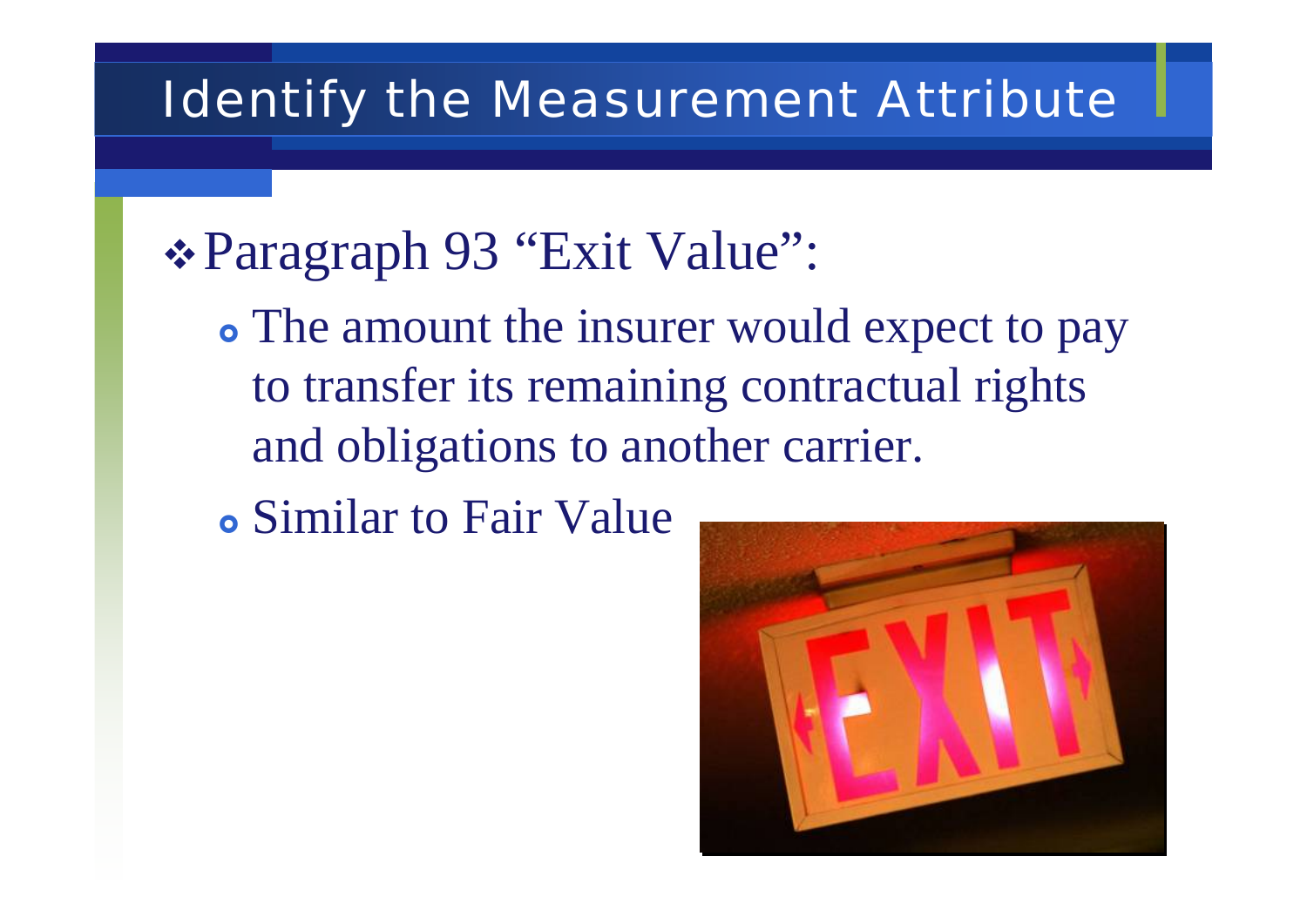## What is Exit Value?

Measure insurance liabilities using three building blocks:

- 1. Cash flows
- 2. Time value of money
- 3. Risk margins

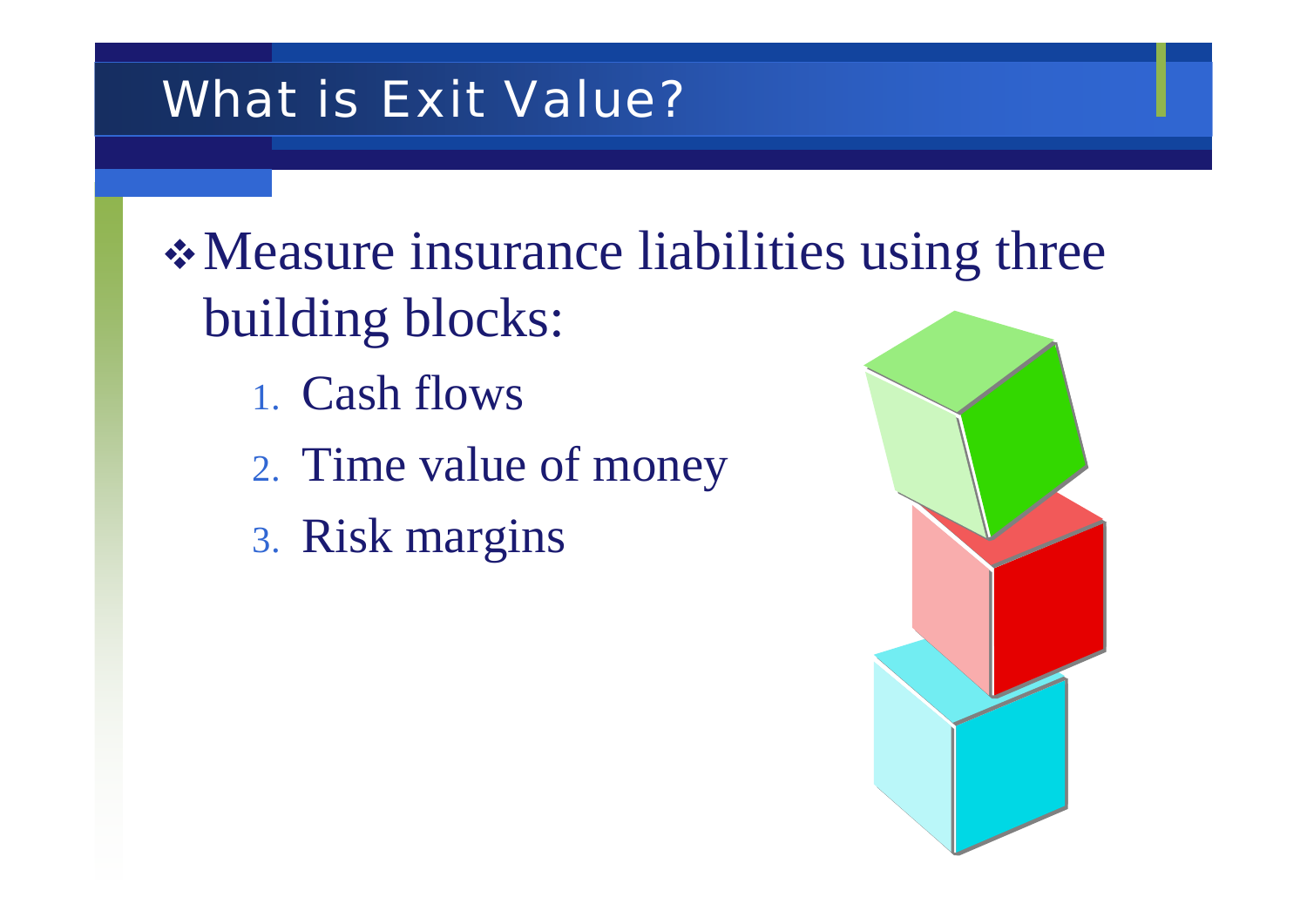## Cash Flows (Paragraph 34)

### (a) are explicit

(b) are as consistent as possible with observable market prices

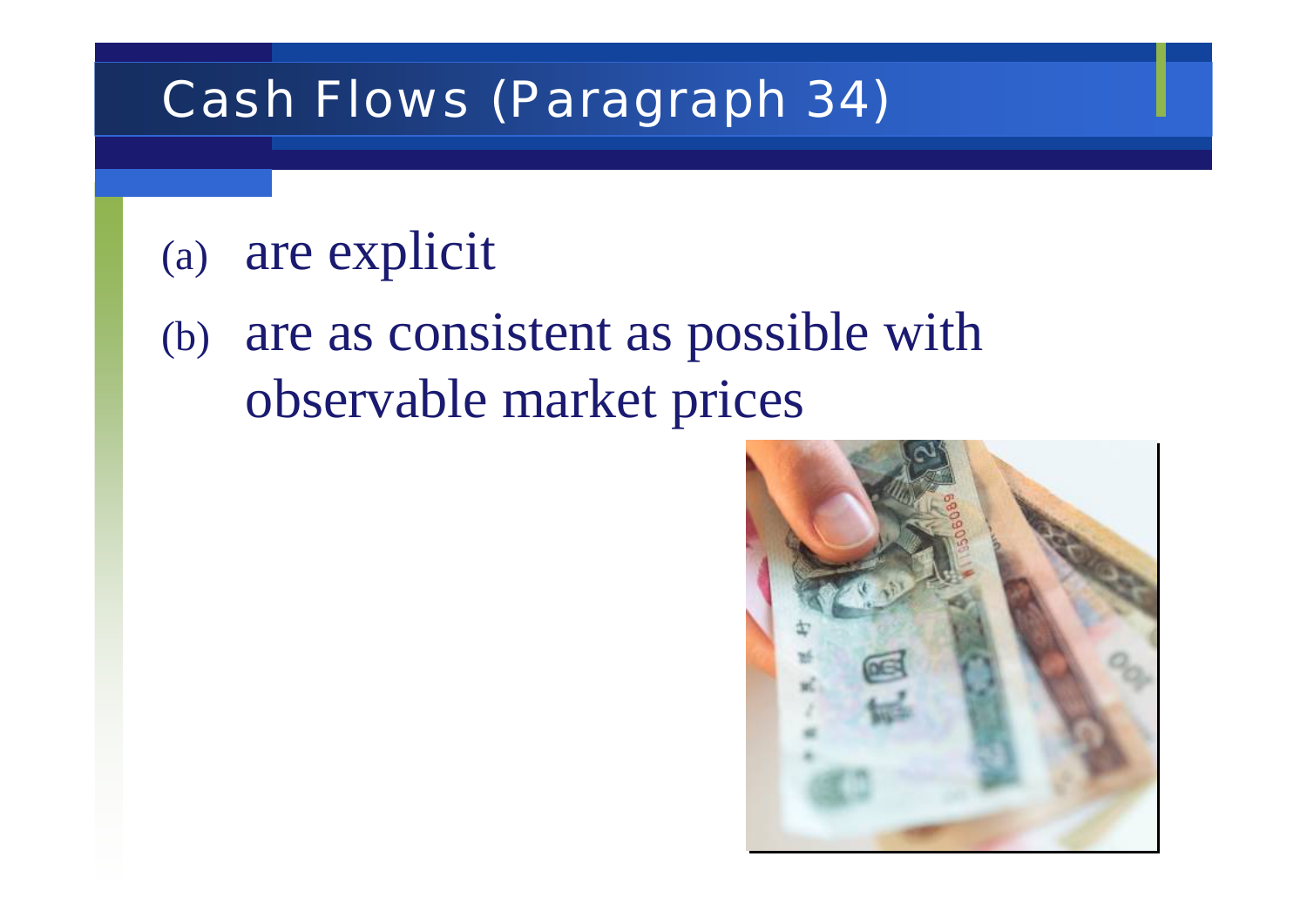# Cash Flows (Paragraph 34)

(c) incorporate, in an unbiased way, all available information about the amount, timing and uncertainty of all cash flows arising from the contractual obligations (d) are current, in other words they correspond to conditions at the end

of the reporting period…use all available information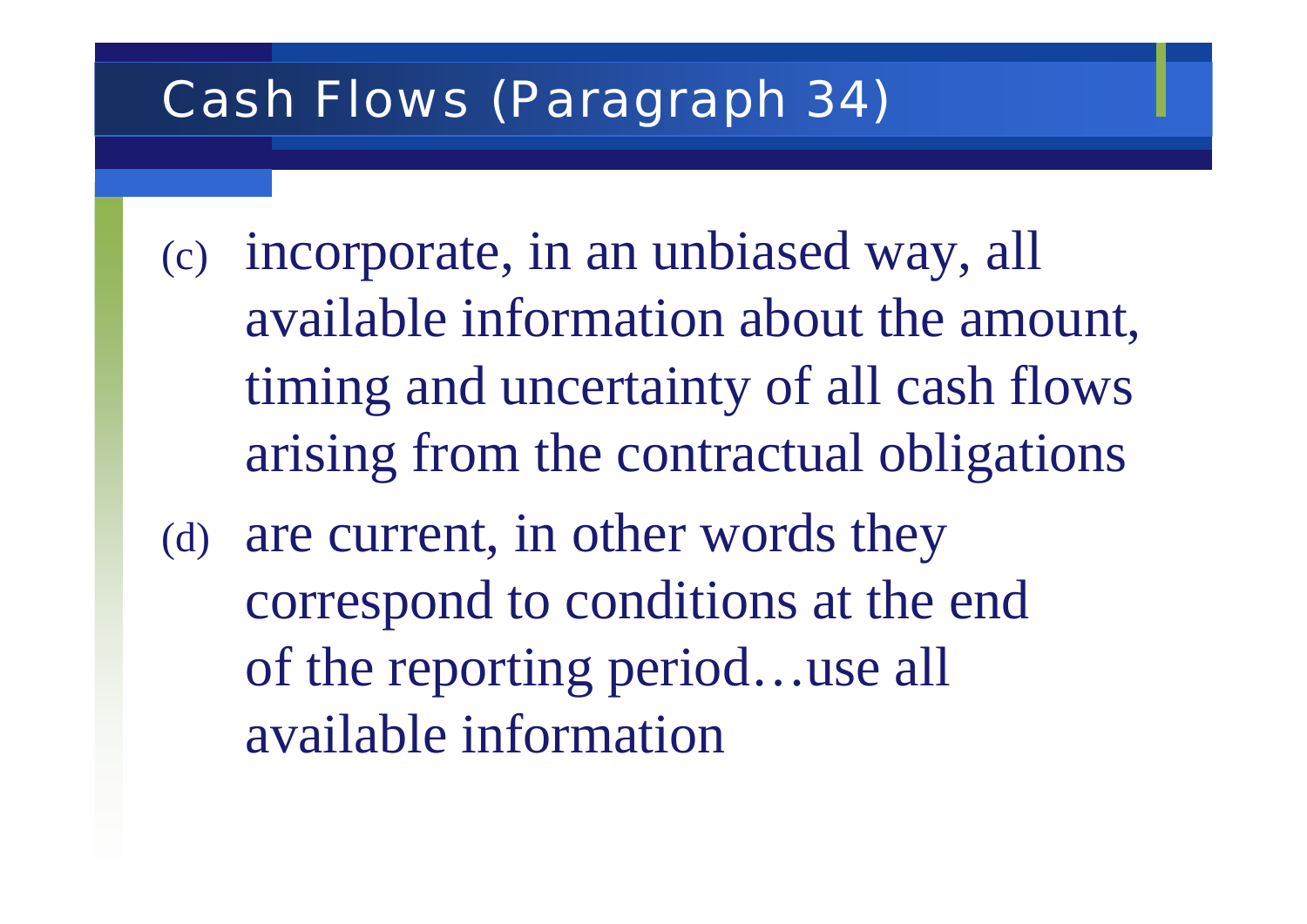### Cash Flows (Paragraph 34)

(e) Exclude entity-specific cash flows. Cash flows are entity-specific if they would not arise for other entities holding an identical obligation

(f) In addition, paragraph IN18 says they are "probability-weighted"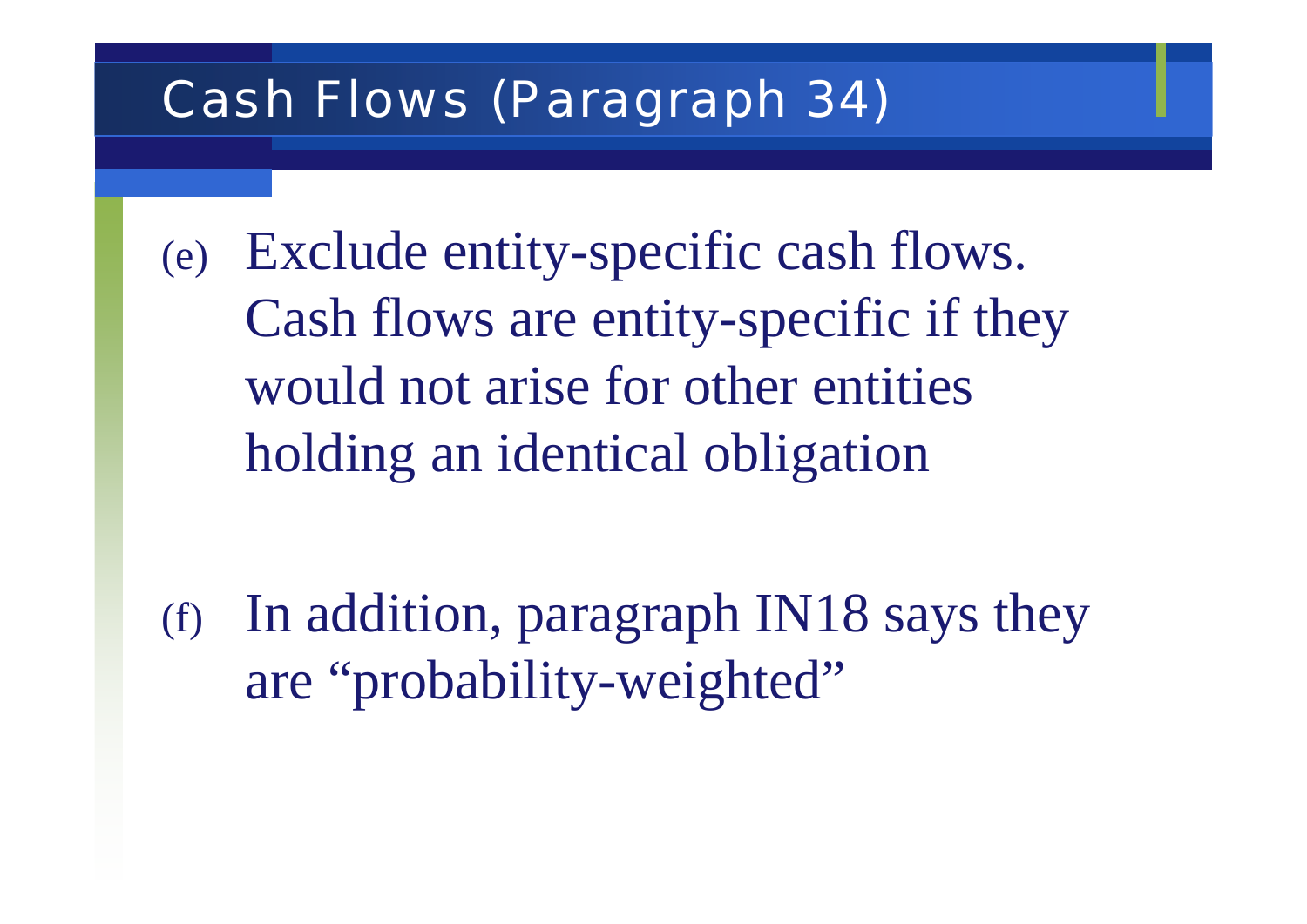#### Time Value of Money (Paragraph 63)

Use "current market discount rates that adjust the estimated future cash flows for the time value of money."

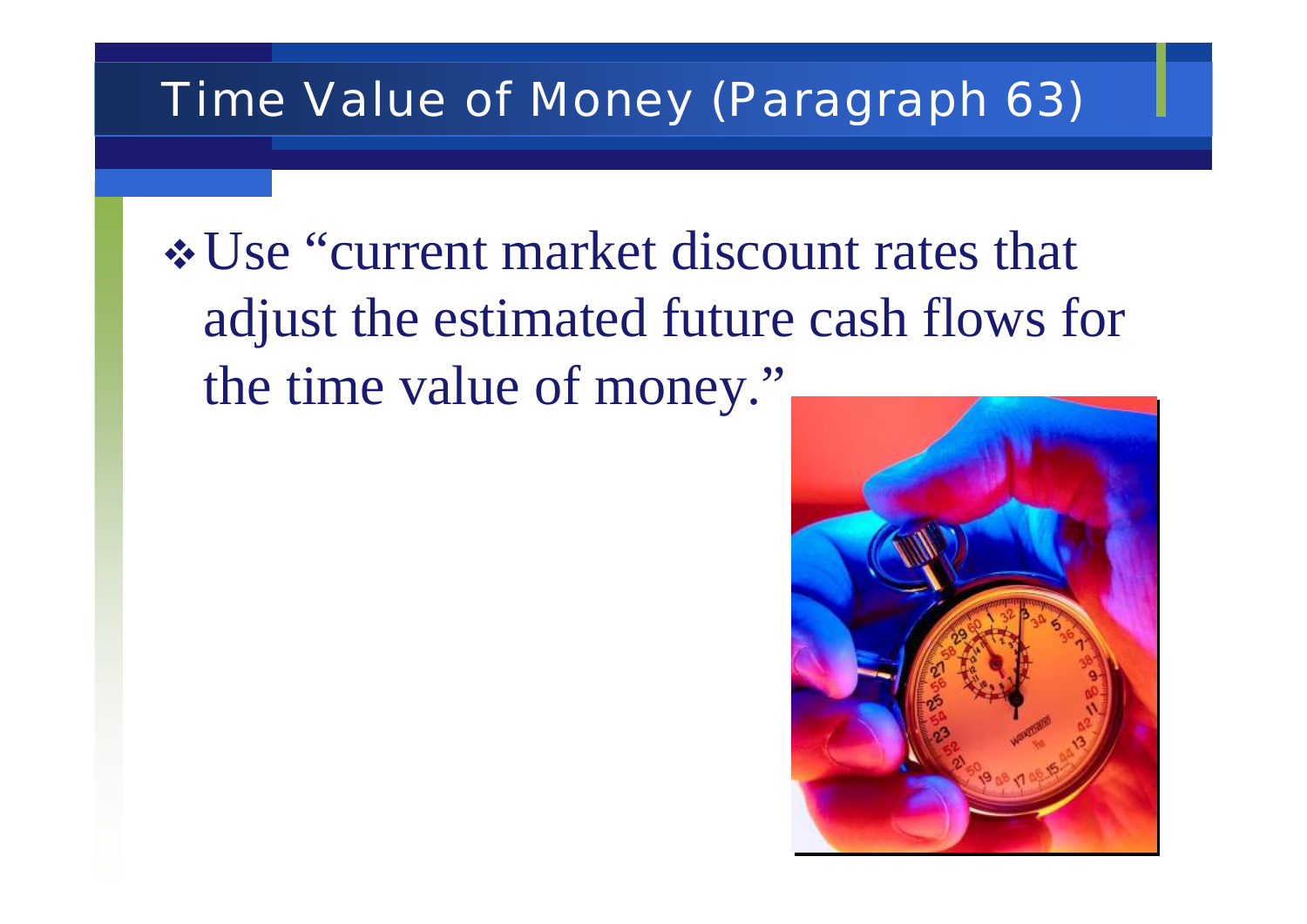#### Time Value of Money (Paragraph 63)

- Don't use existing portfolio of assets
- Paragraph 69: "the discount rate should be consistent with observable current market prices for cash flows where characteristics match those of the insurance liability, in terms of timing, currency and liquidity."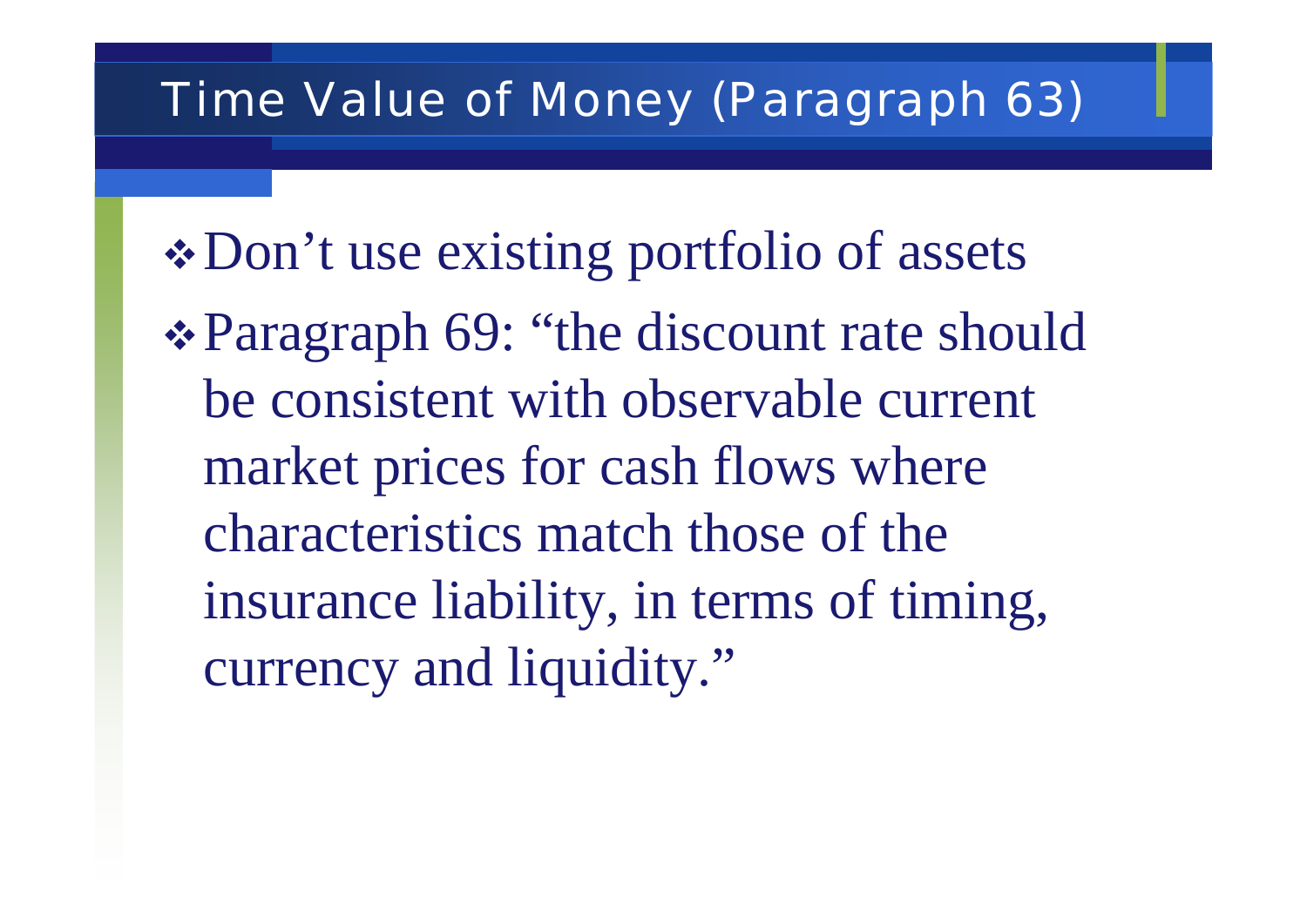### Risk Margins (Paragraph 71)

- "an explicit and unbiased estimate of the margin that market participants require for bearing risk (a risk margin) and for providing other services, if any (a service margin)."
- $\triangle$  Explicit Unbiased

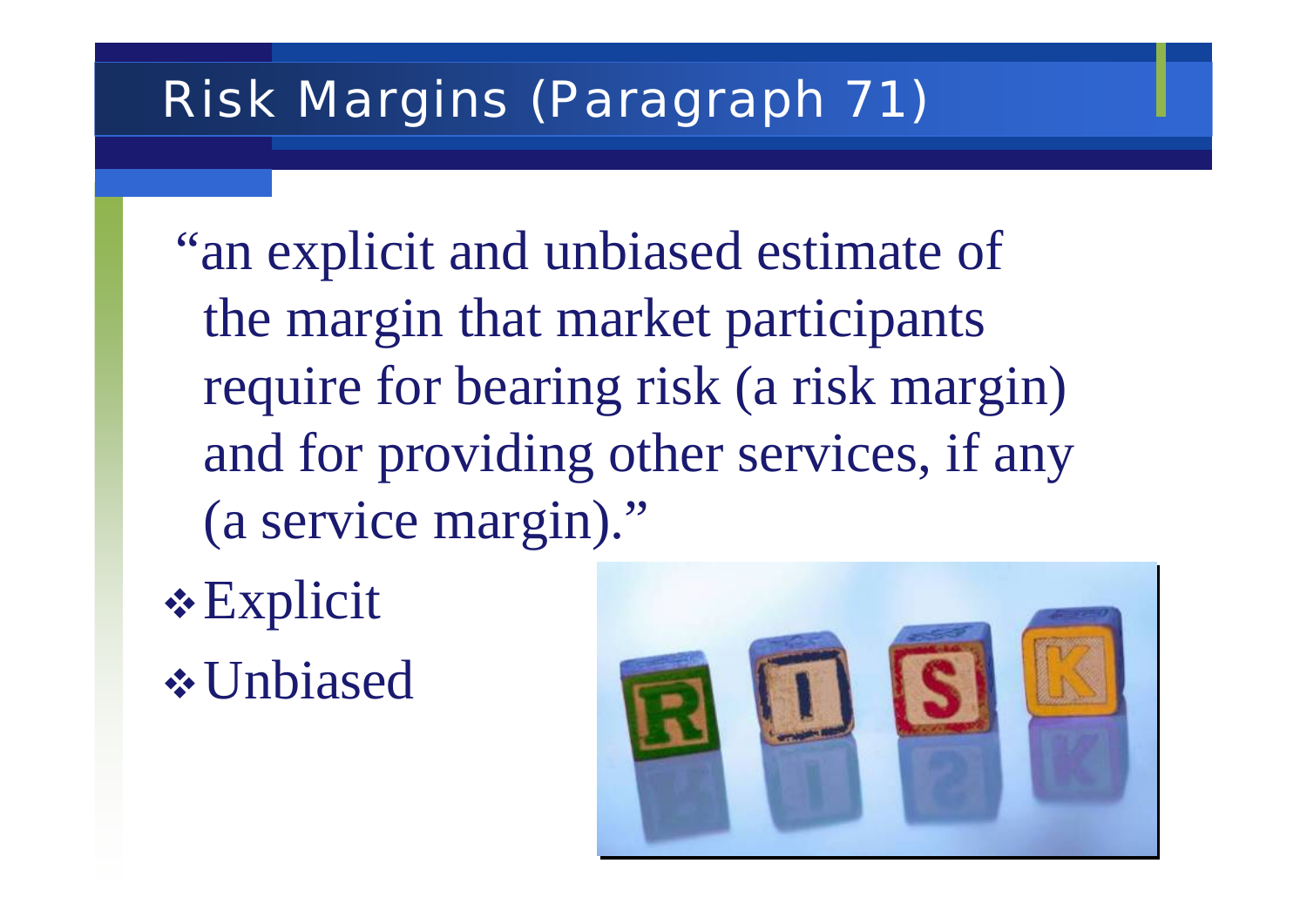#### Risk Margins Purpose

# \* Risk margins provide for:

"An explicit and unbiased measurement of the compensation that entities demand for bearing risk."

Not for conservatism

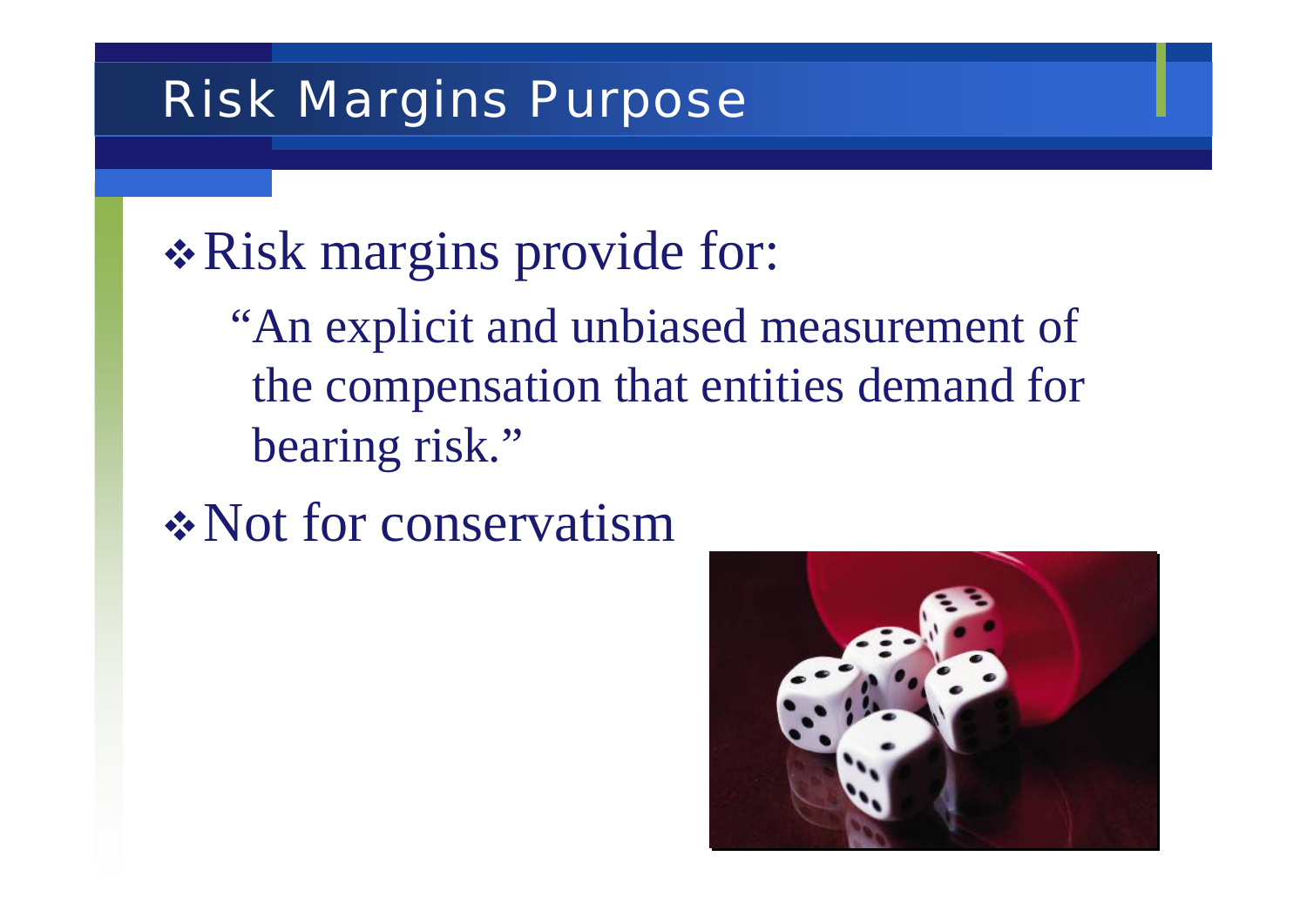Estimating risk margins Typically, cannot be observed Assess how market participants would measure

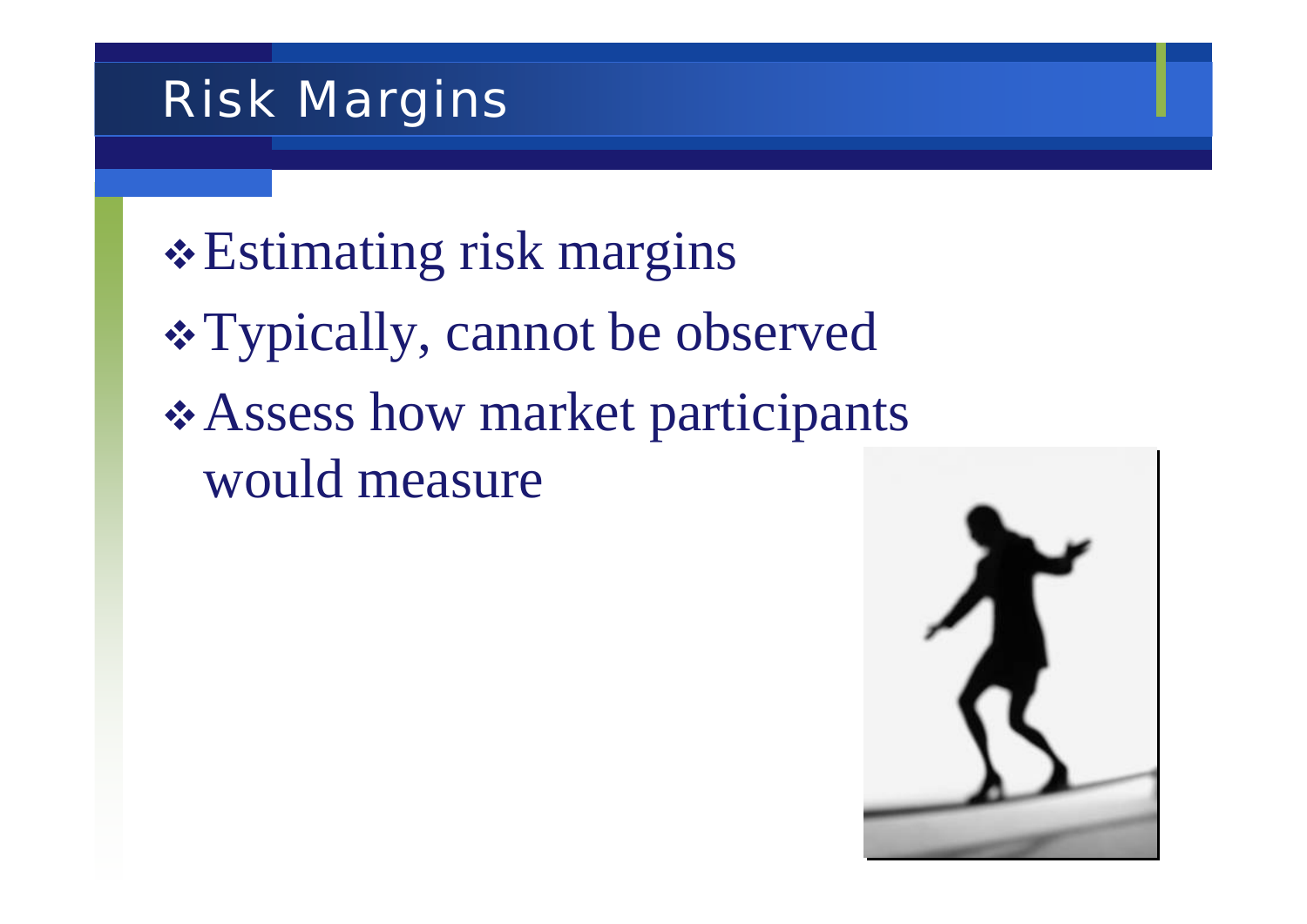Suggested Suitable Methods (Appendix F) *❖* Confidence levels Conditional Tail Expectation (CTE) Explicit margin within a specified range *❖* Cost of capital  $\triangle$  and others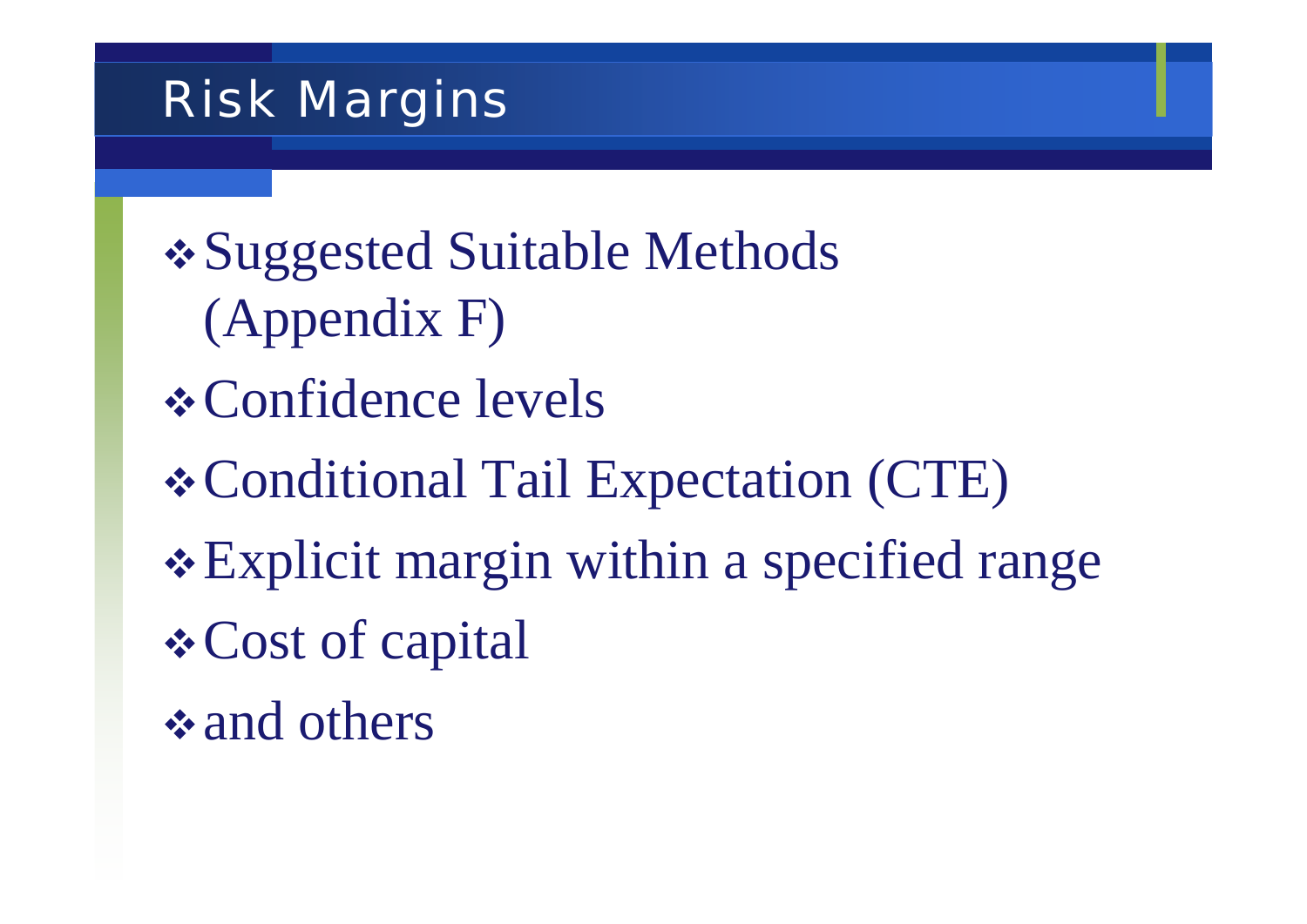- Estimate Risk Margins using appropriate combination of:
	- Observed market prices for similar contracts
	- Pricing models
	- Other inputs if available:
		- **Prices for similar new contracts**
		- Reinsurance prices
		- **Prices for insurance** linked securities
		- **Prices for business combinations or** portfolio transfers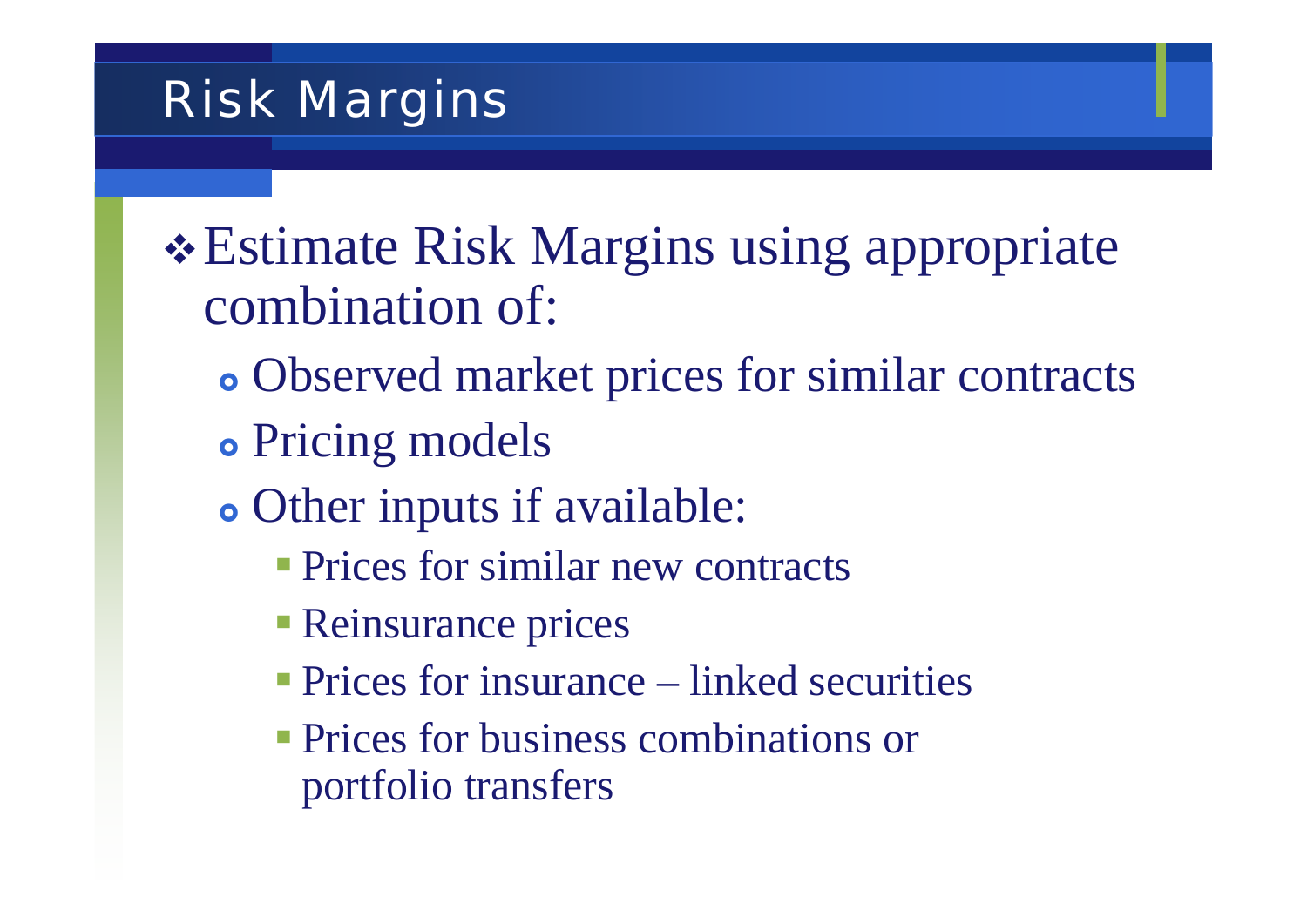**Example 4 ∗ Approach to estimate risk margins** 

- Should be explicit, not implicit
- Should reflect all risks associated with the liability
- Should not reflect risks that do not arise from the liability, such as investment risk
- Should be as consistent as possible with observable market price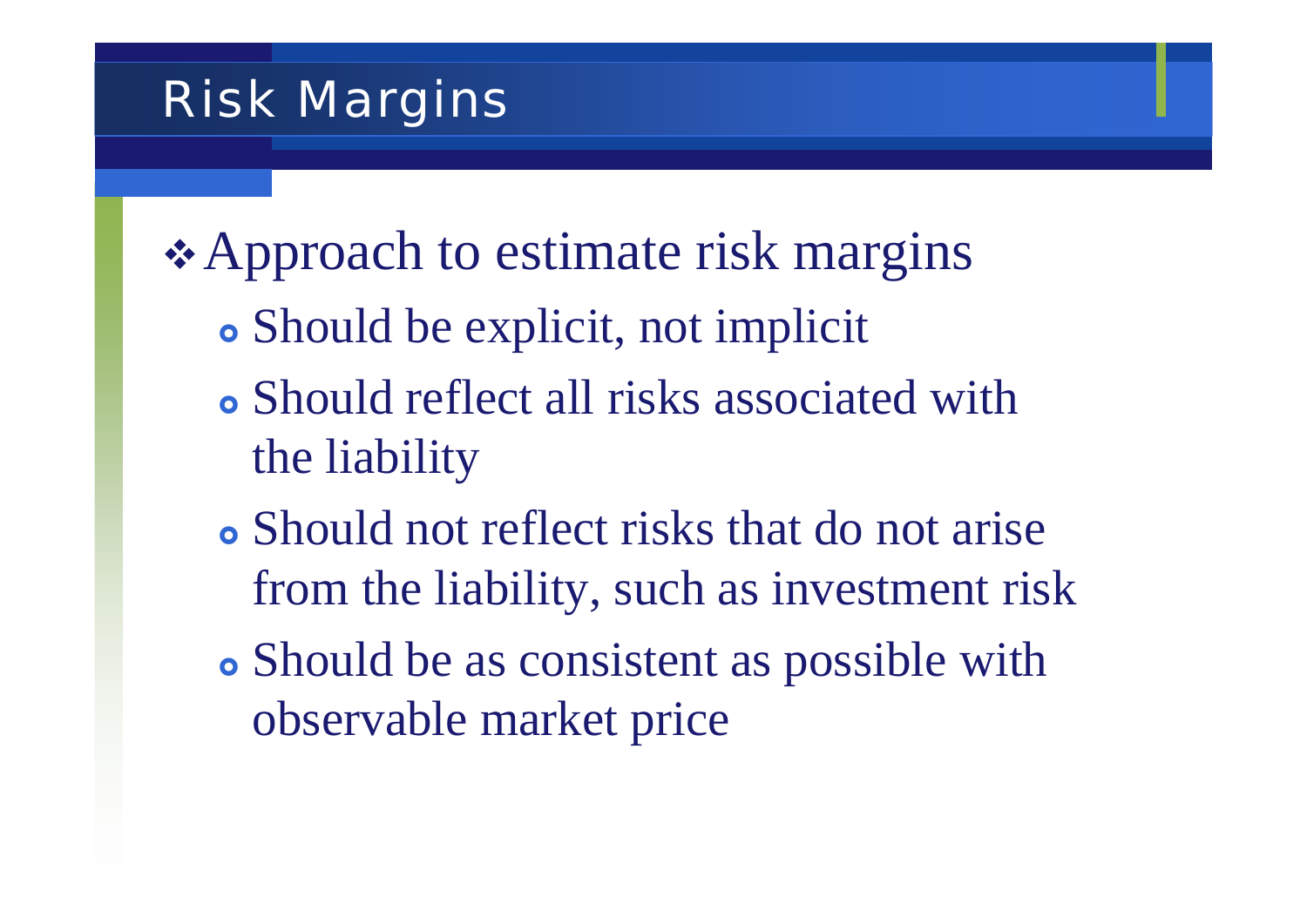# Cost of capital approach

- Determine the amount of capital backing the liabilities
	- Regulatory capital
	- **Economic capital**
- Determine the cost of holding that capital
	- **Cost of capital as required by the market**
	- Cost of capital = % CoC  $\times$  capital required
- $\bullet$  Margins = PV of Cost of capital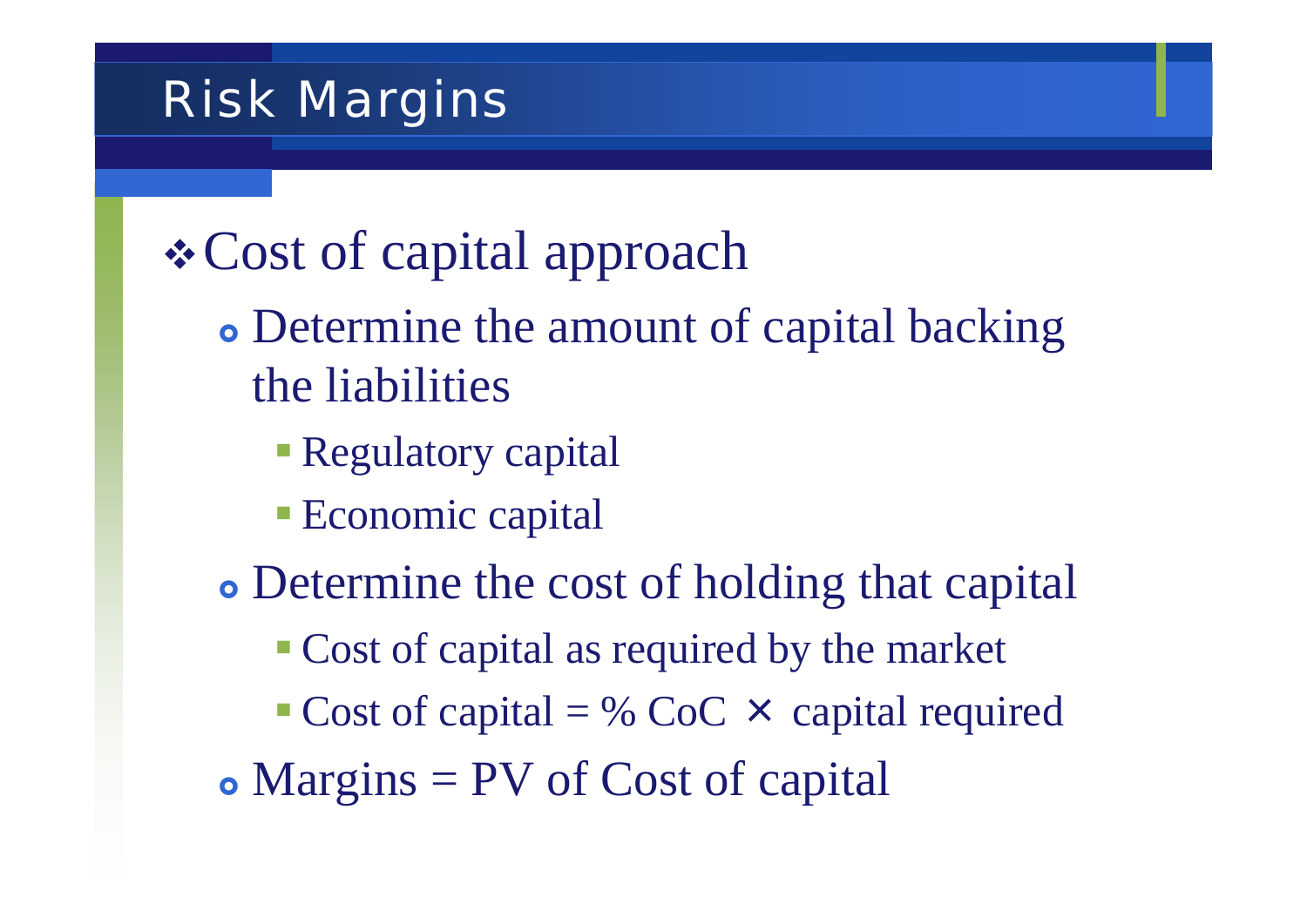#### Risk Margins Calibration

• The insurer needs to estimate the price that market participants require both at inception and subsequently.

\* "The margin should be as consistent as possible with observable market prices."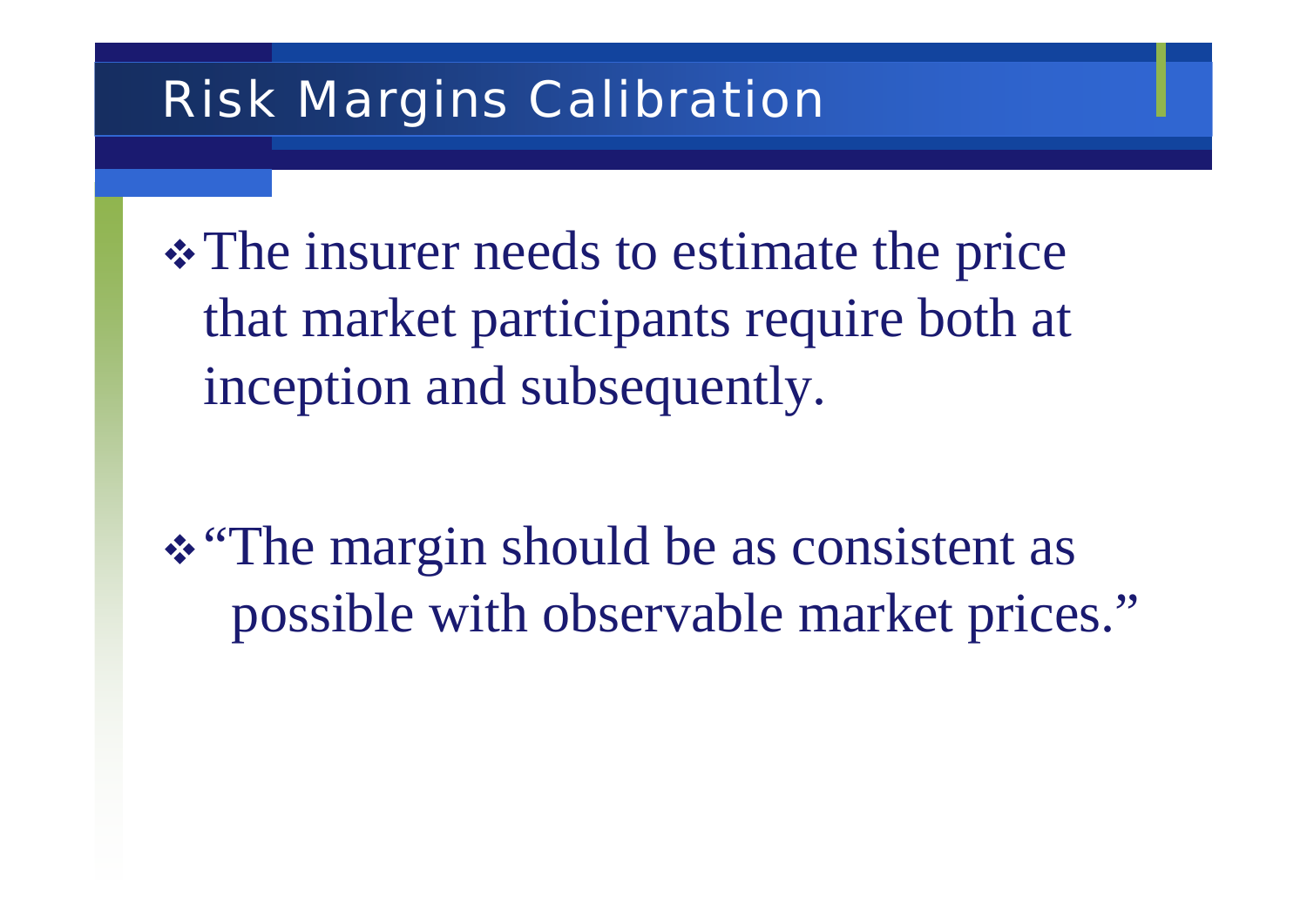# Risk Margins – Implementations B and A

 $\triangle$ Implementation B – exit value • But please comment on  $\triangle$  Implementation A – entry value • No gain at issue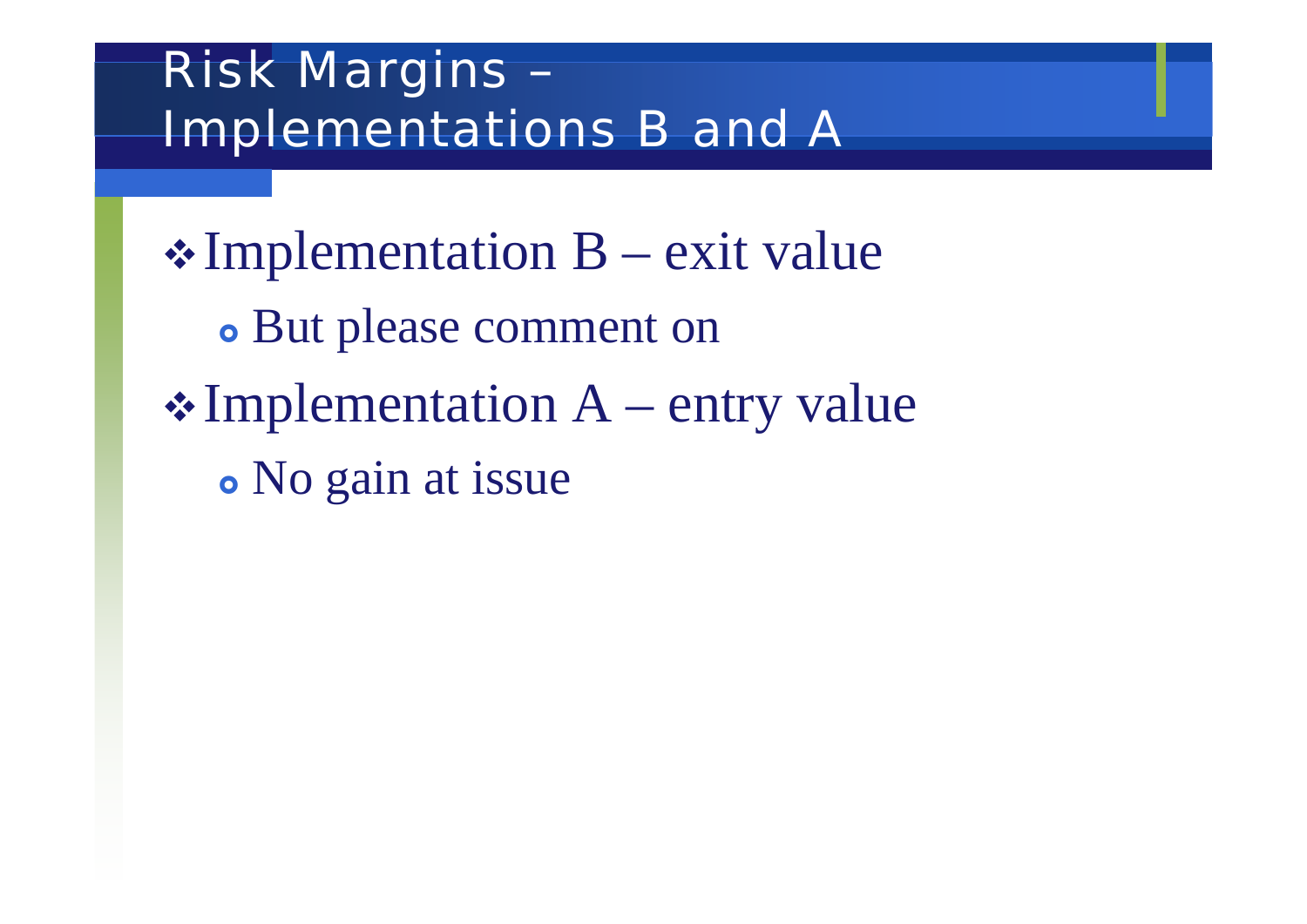#### Service Margins

Per IASB staff, "service margins" would normally be included in cash flows and risk margins

• It was given its own paragraphs to ensure it wasn't overlooked

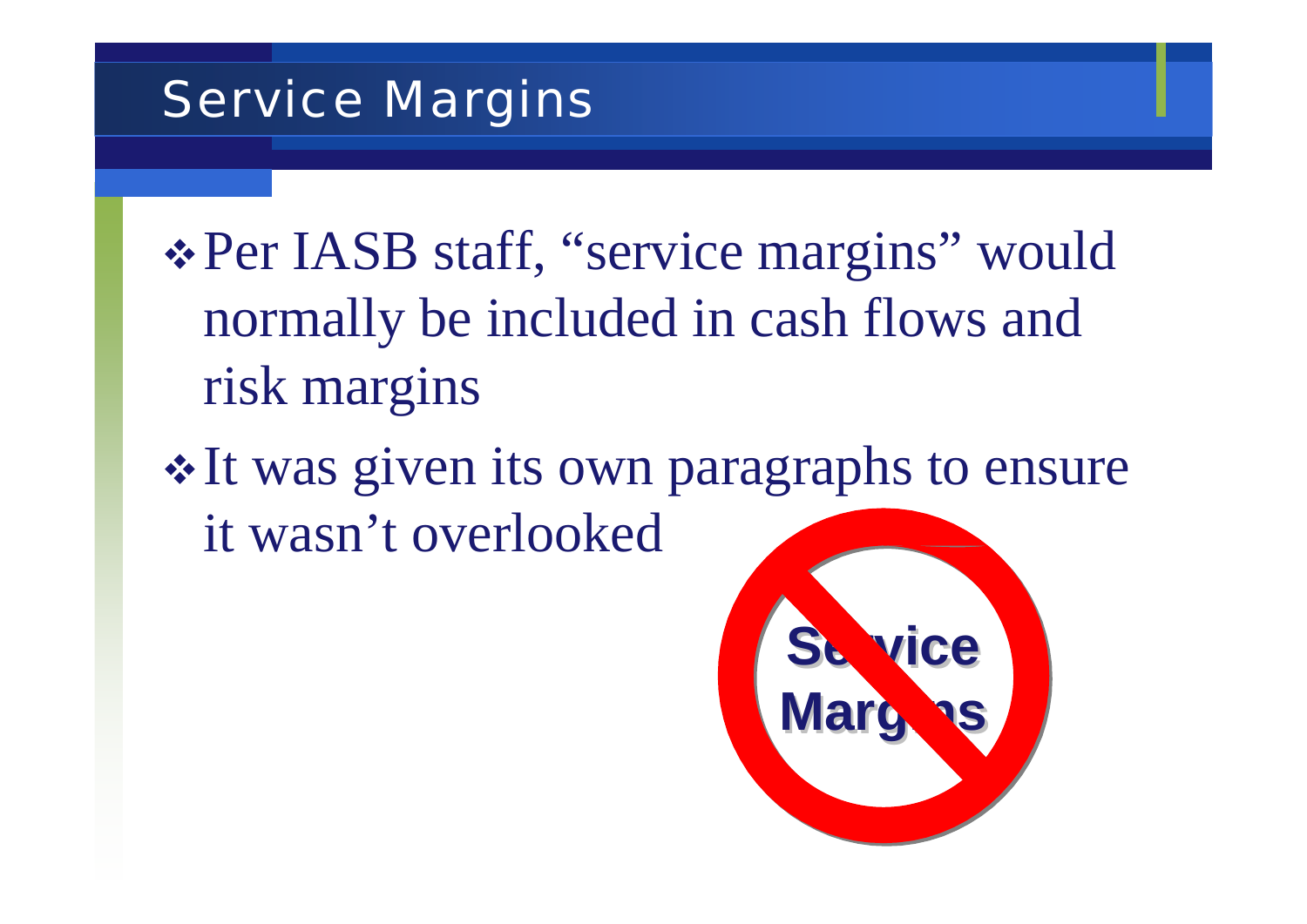#### Non-guaranteed Elements

Participating policies Universal life *❖* Deferred annuities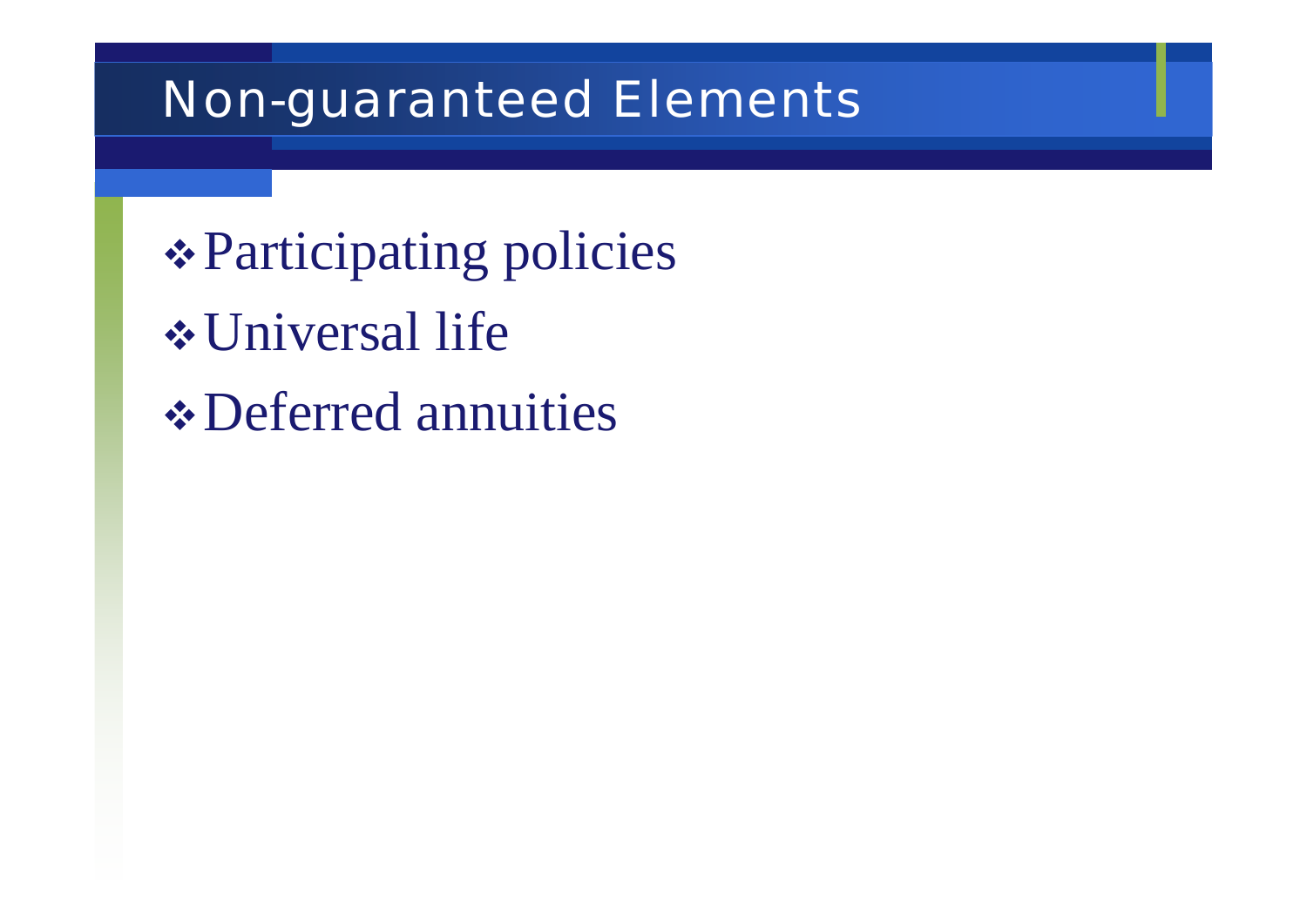## Constructive Obligation

- A present obligation that arises from an entity's past actions when:
	- (a) By an established pattern of past practice, published policies or a sufficiently specific current statement, the entity has indicated to other parties that it will accept particular responsibilities; and

(b)As a result, the entity has created a valid expectation in those parties that they can reasonably rely on it to discharge those responsibilities.

from Appendix/Glossary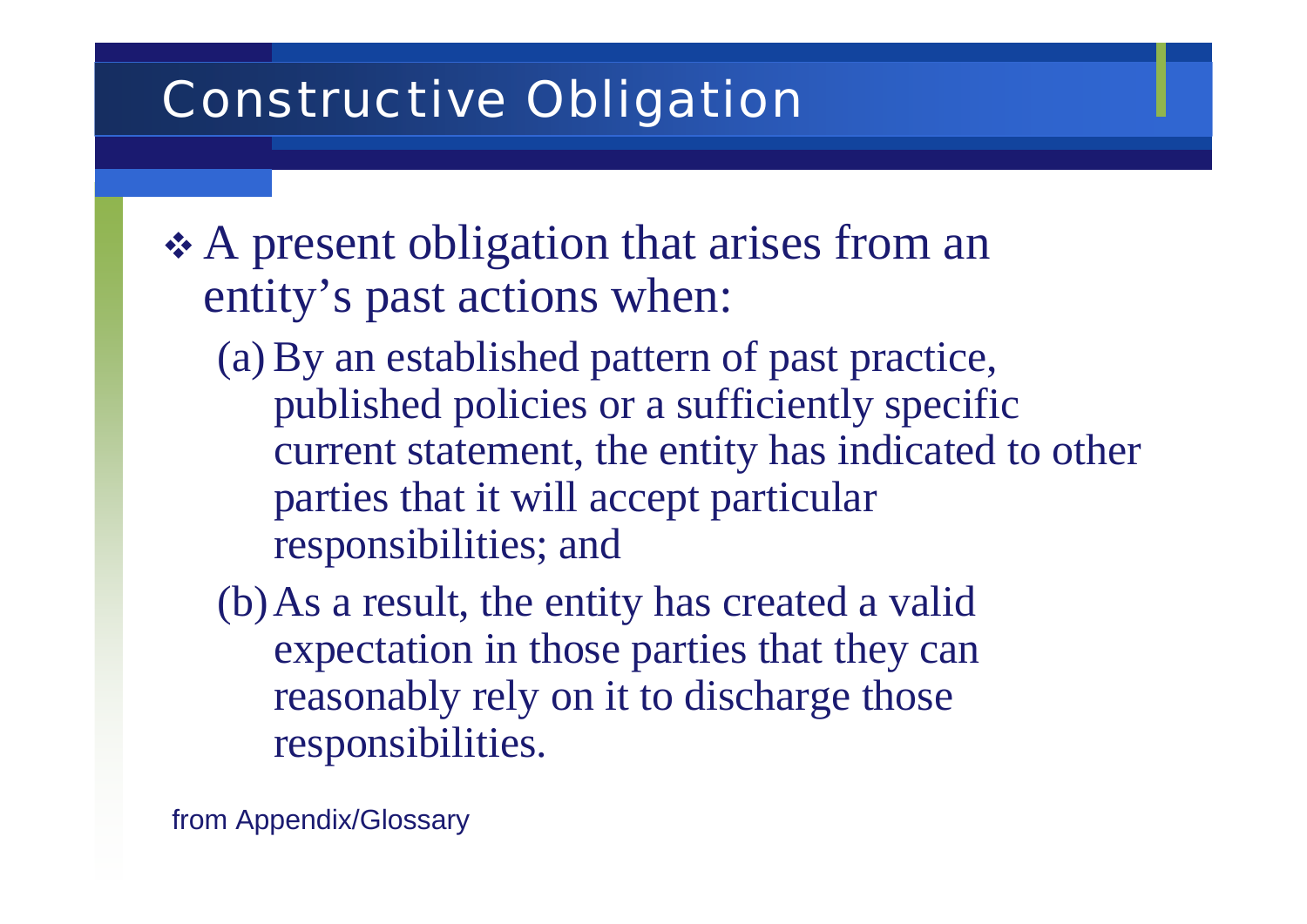#### Policyholder Participation

Paragraph 254: "…the cash flows used in measuring a participating insurance liability should incorporate for each scenario an unbiased estimate of the policyholder dividends payable in that scenario to satisfy a legal or constructive obligation that exists at the reporting date."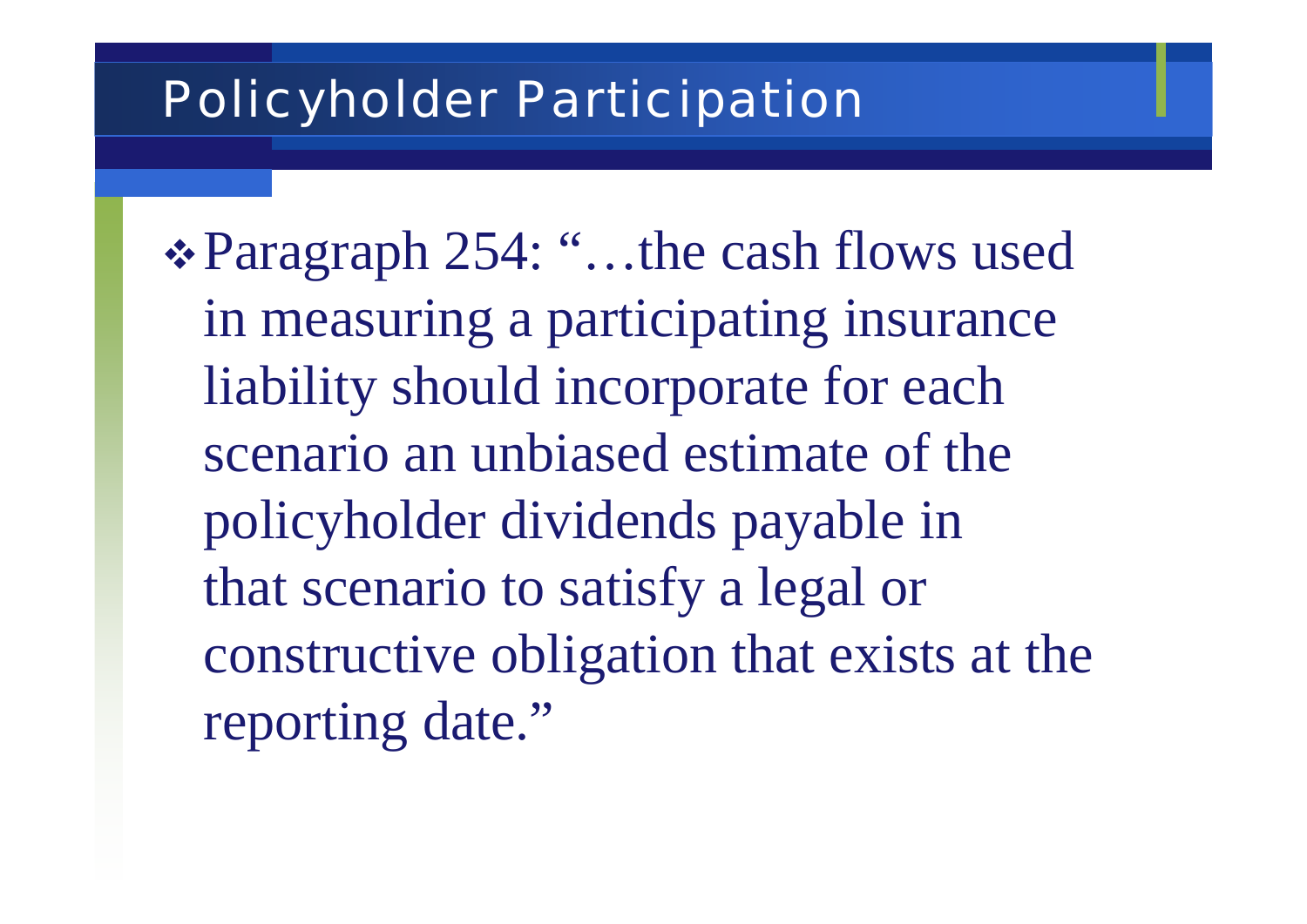#### Universal Life

Paragraph 267: "…estimates of crediting rates in each scenario should reflect the estimated rate payable in that scenario to satisfy a legal or constructive obligation that exists at the reporting date."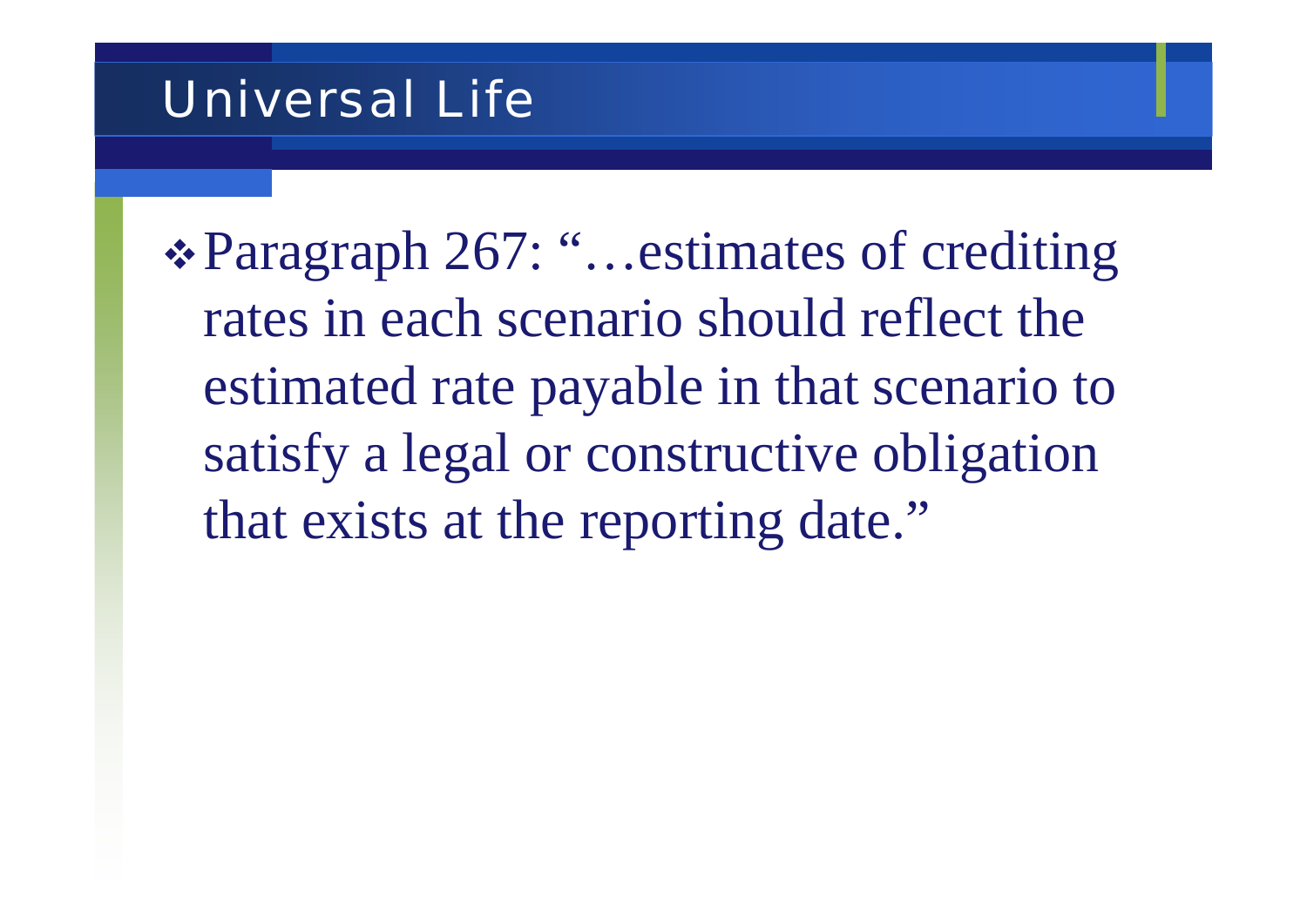

• The Board was very split on whether or not these items should be considered a liability.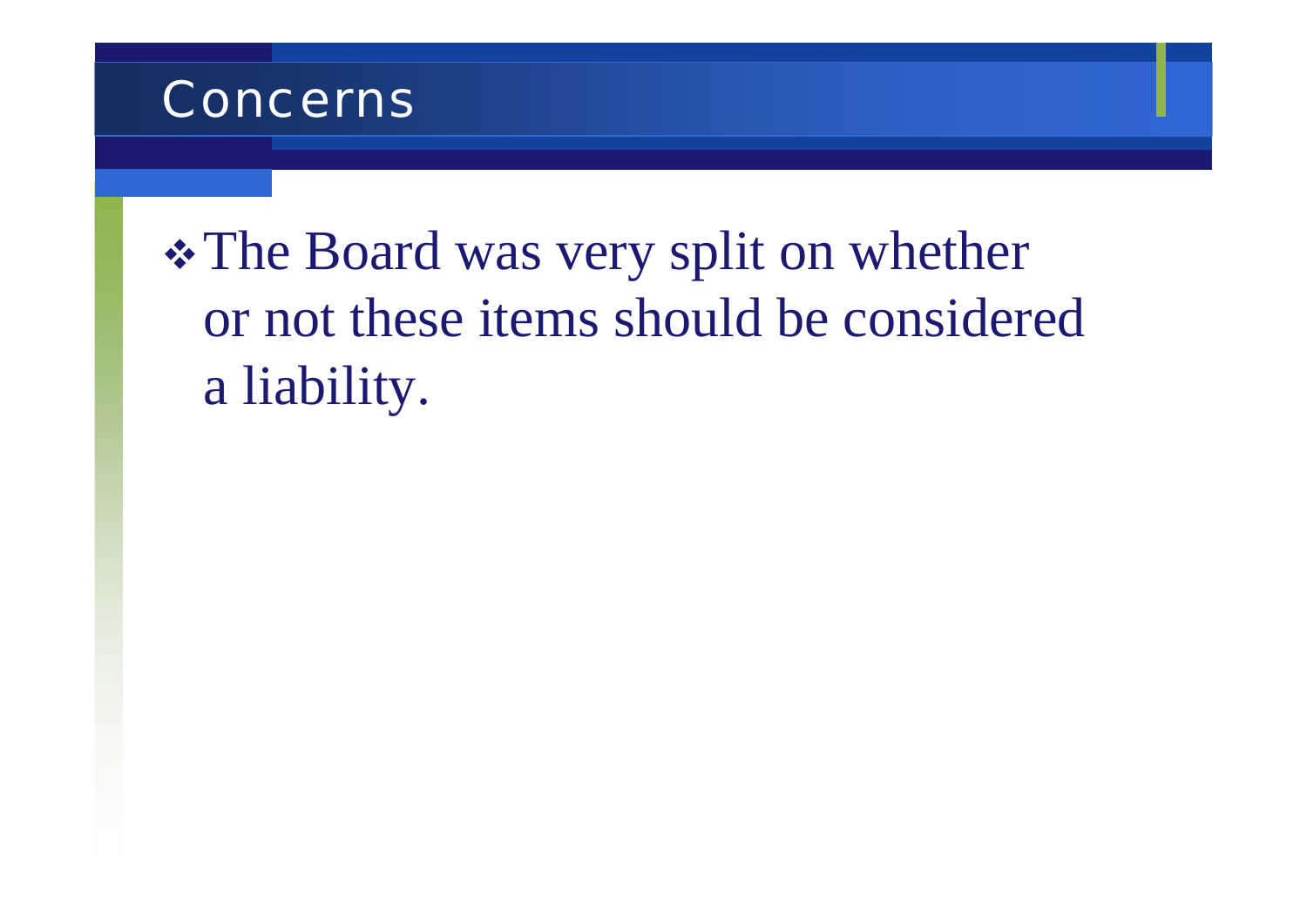#### Universal Life

Paragraph 154: "…future premiums should be included…if and only if… (a) the policyholder must pay the premiums to retain guaranteed insurability."

Conflicts with concept of exit value, what an acquirer would pay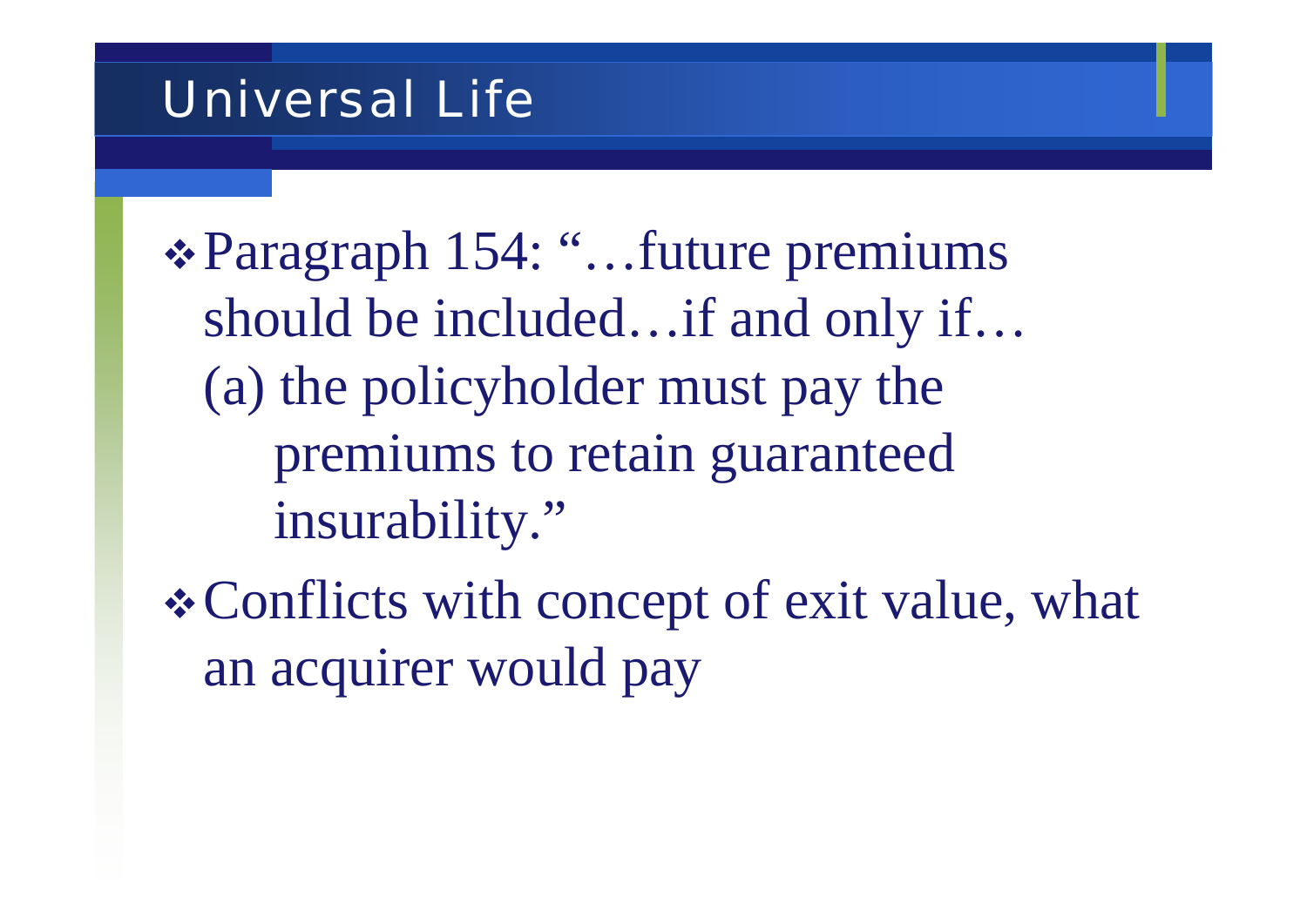# 3. Things I Like

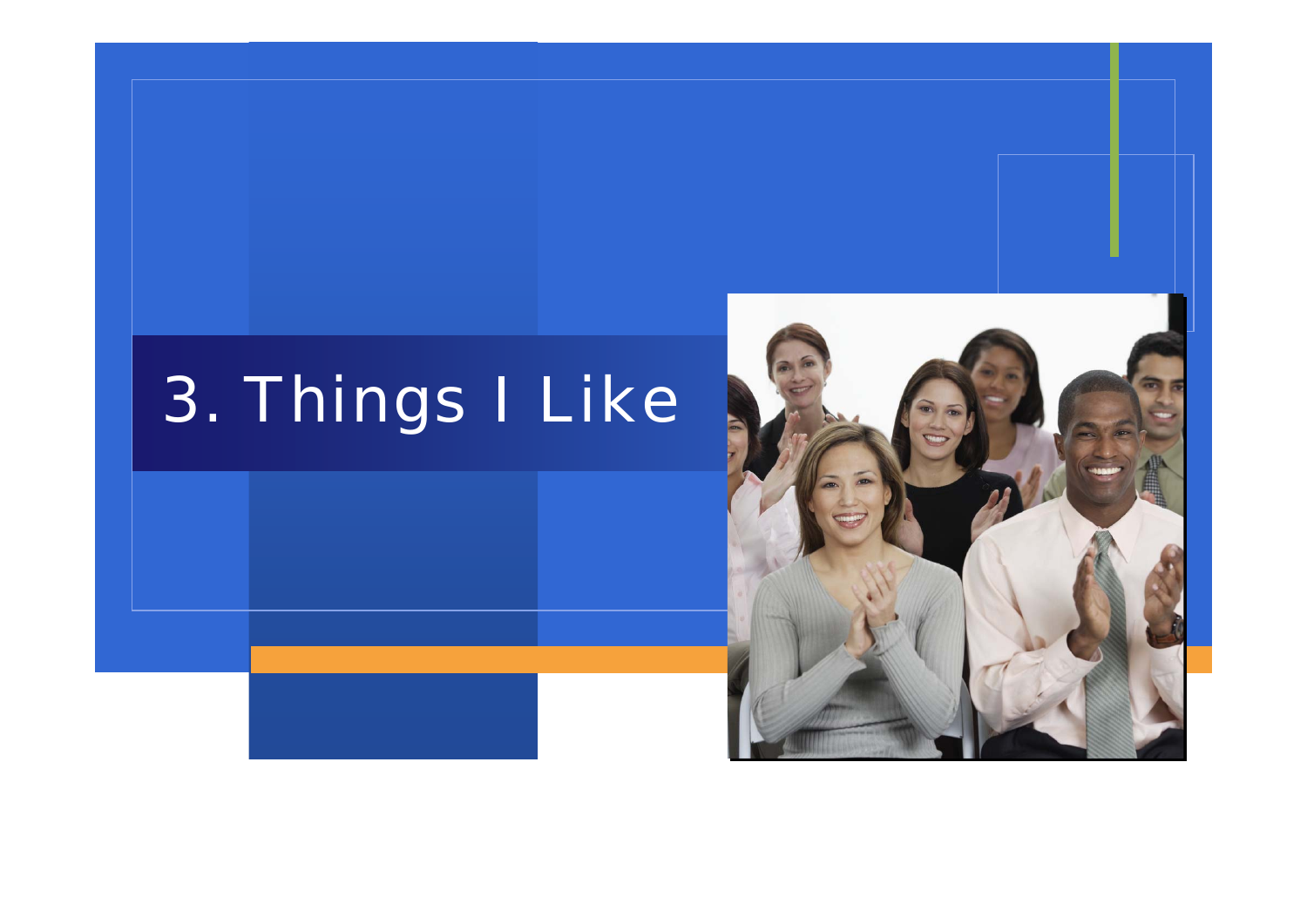# Things I Like

# $\div 1$  – a single standard of investor accounting for insurers around the world to prepare

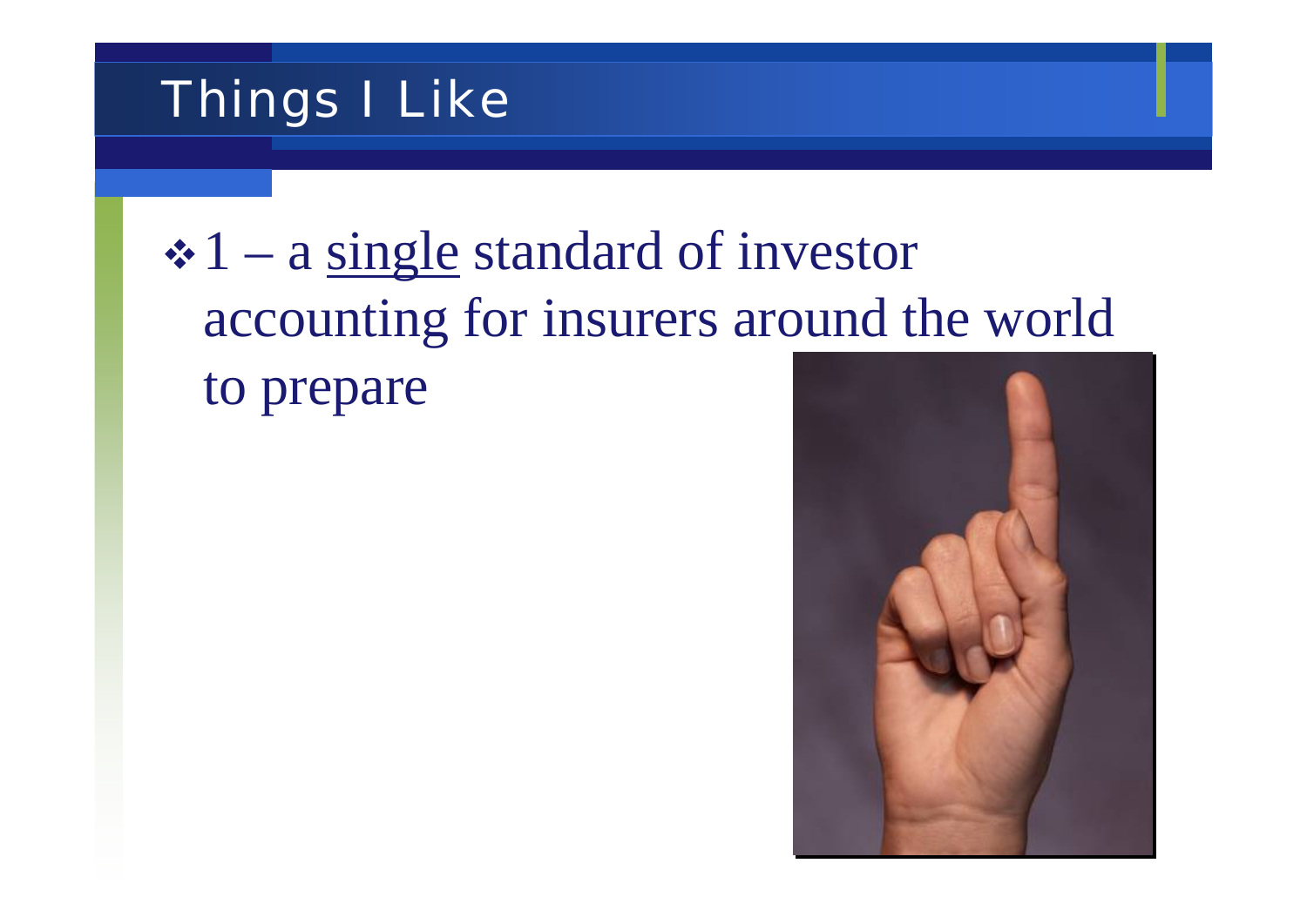### Things I Like

 $\div 2$  – No contract classification; same guidance for life, health and most annuities

\* This means,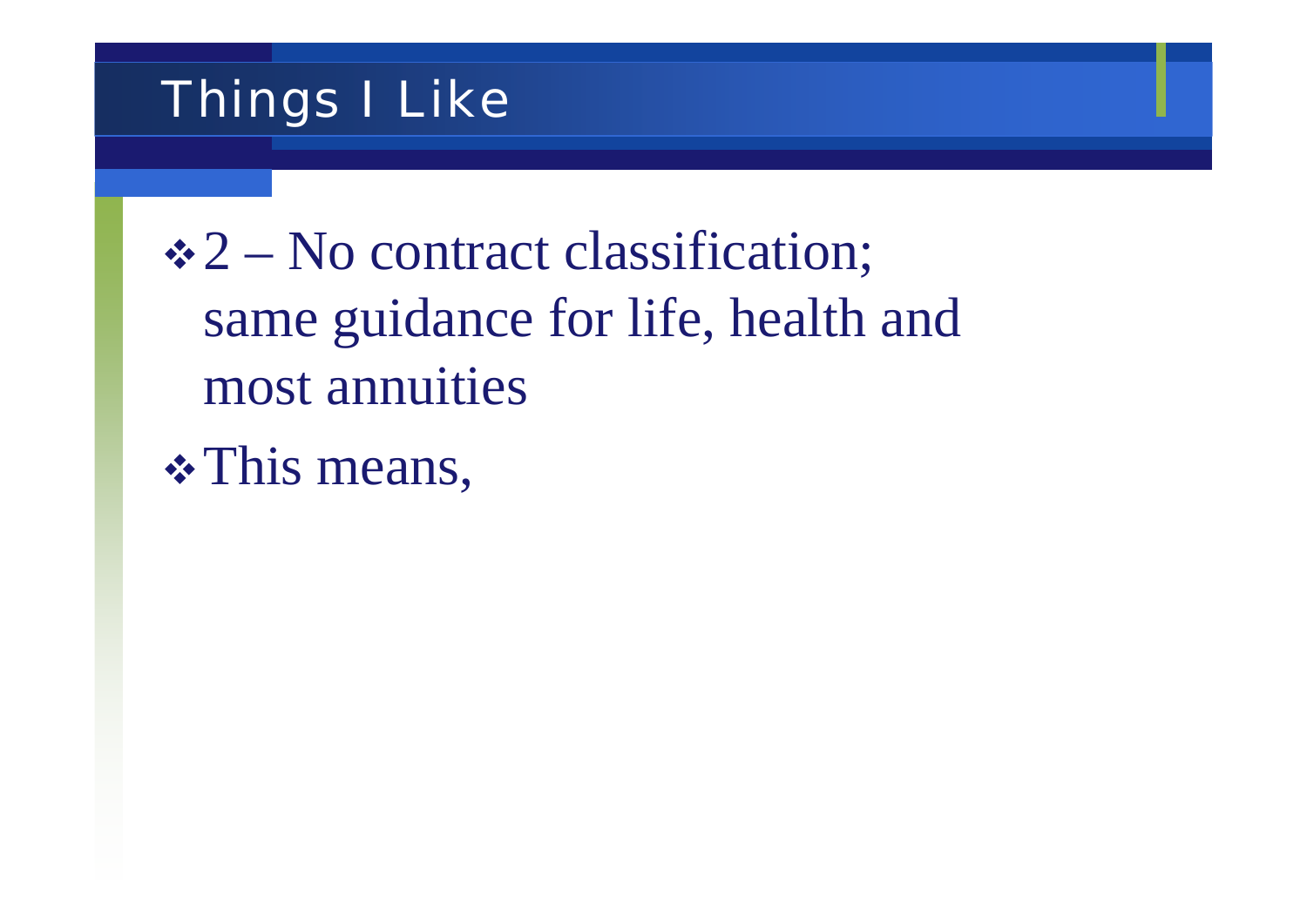## Things I Like

**No More Flow Chart**

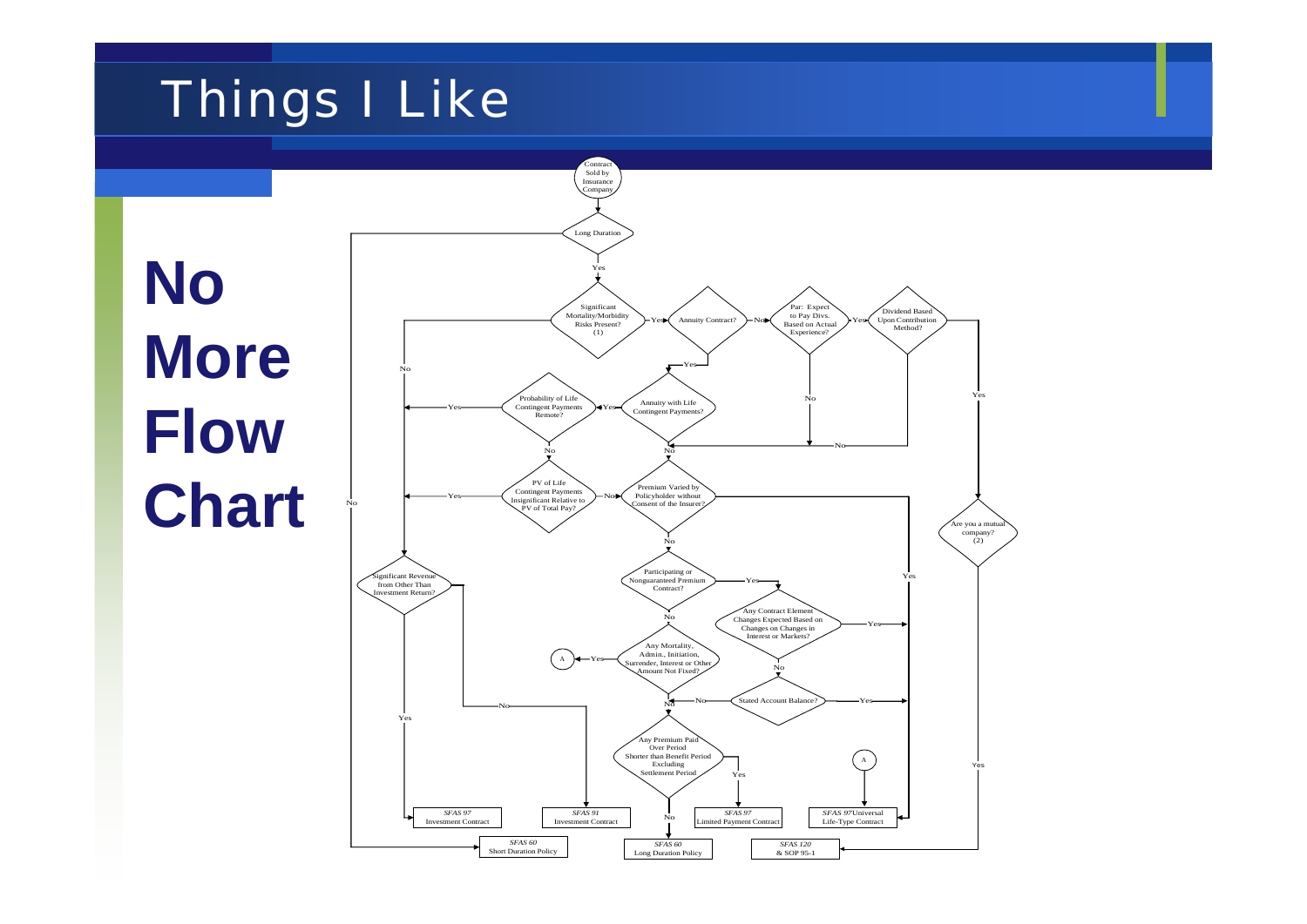

### $\div 3$  – Always current estimates



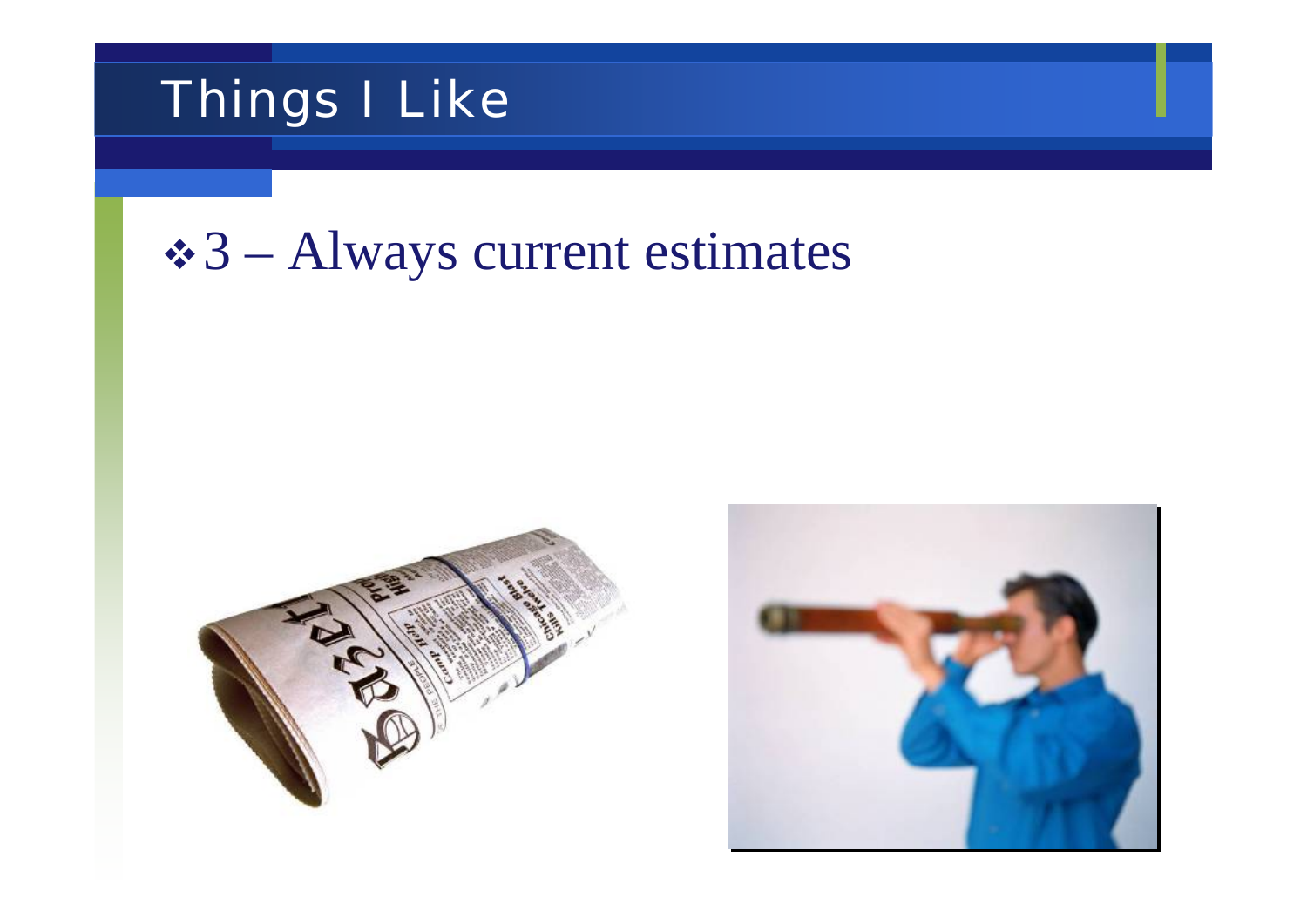

# 4 – Explicit loss recognition and recoverability studies not needed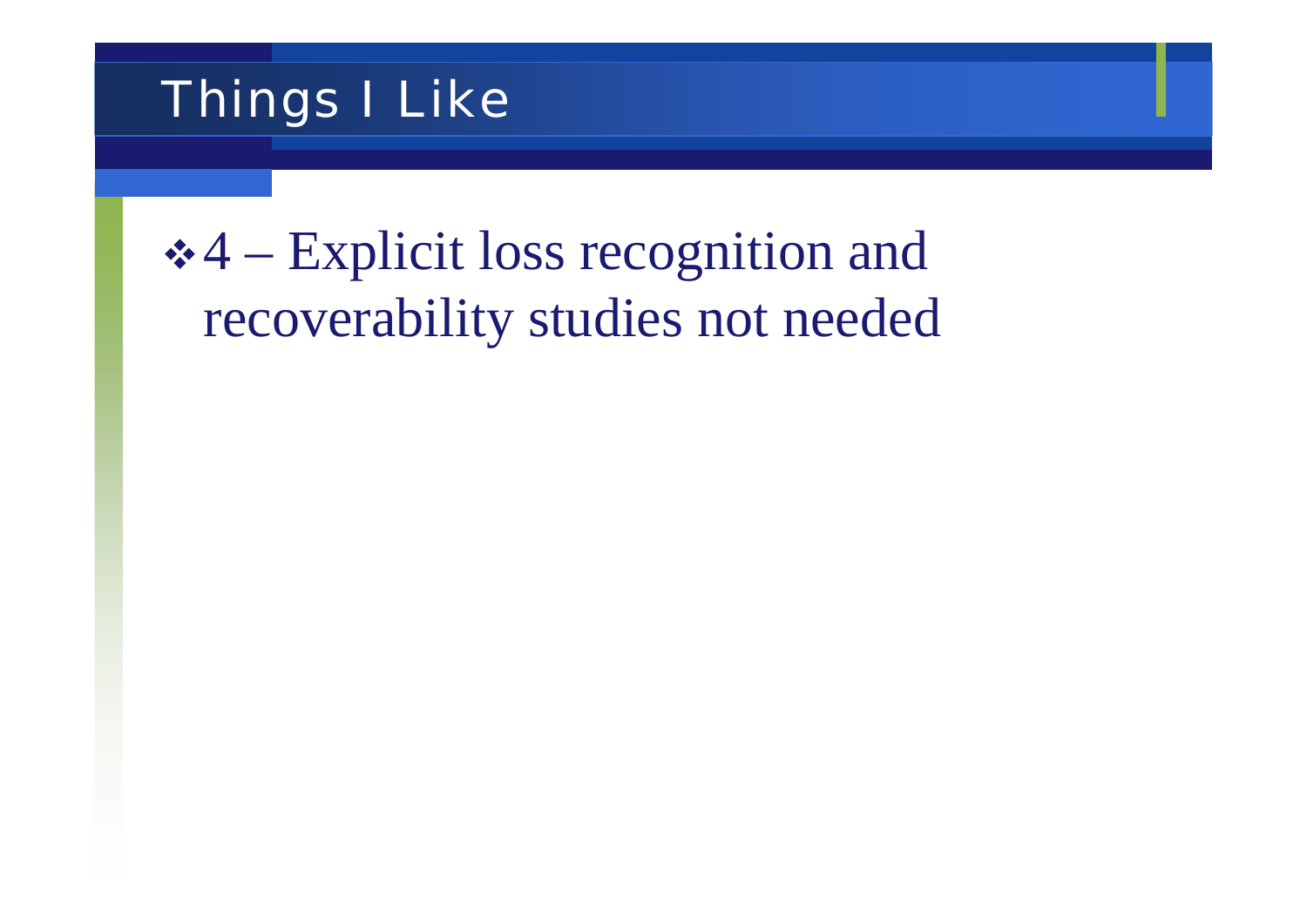

## 5 – No SOP's, No FAS133, No DAC

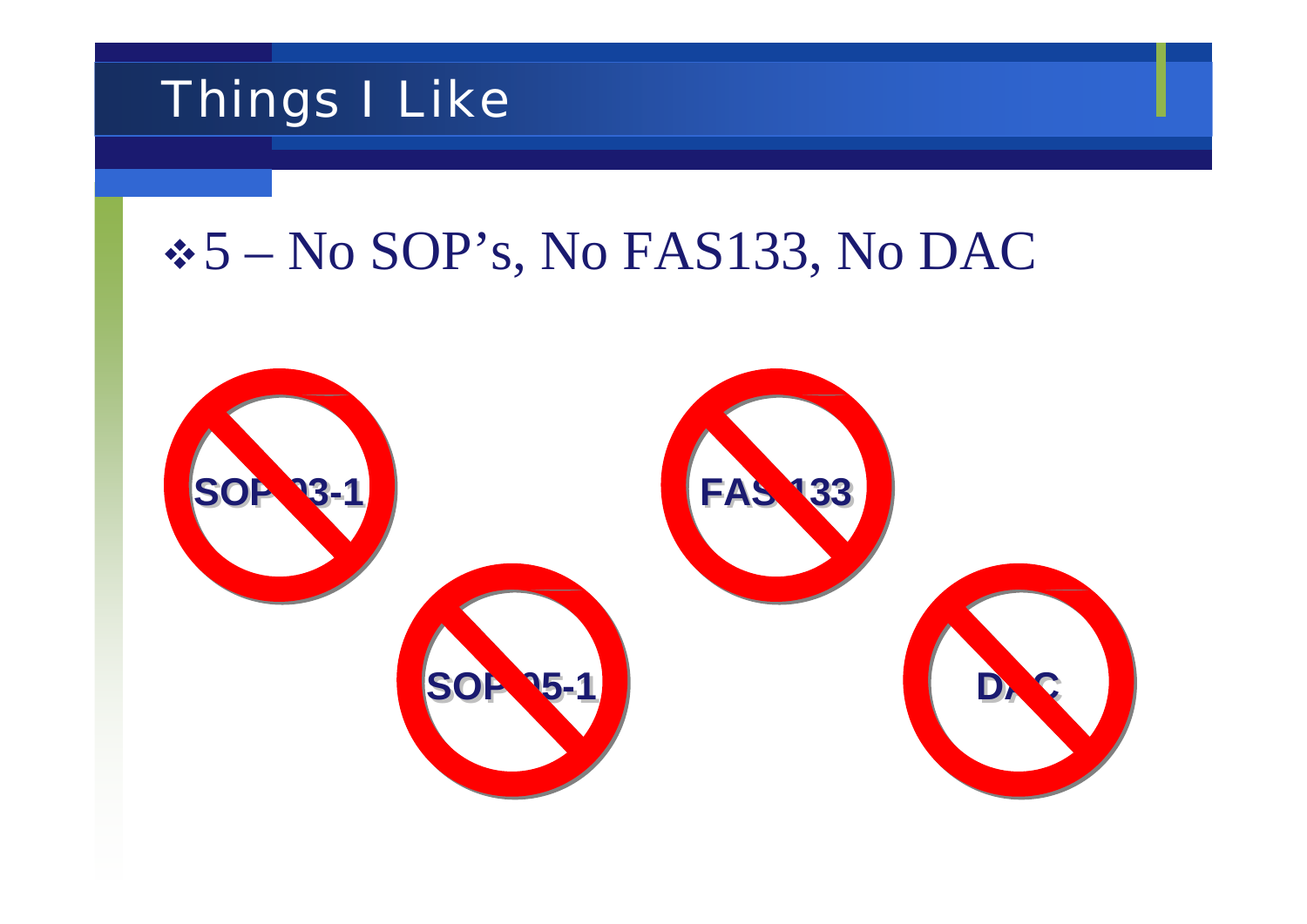

# $6 -$ Closer economic match of assets and liabilities

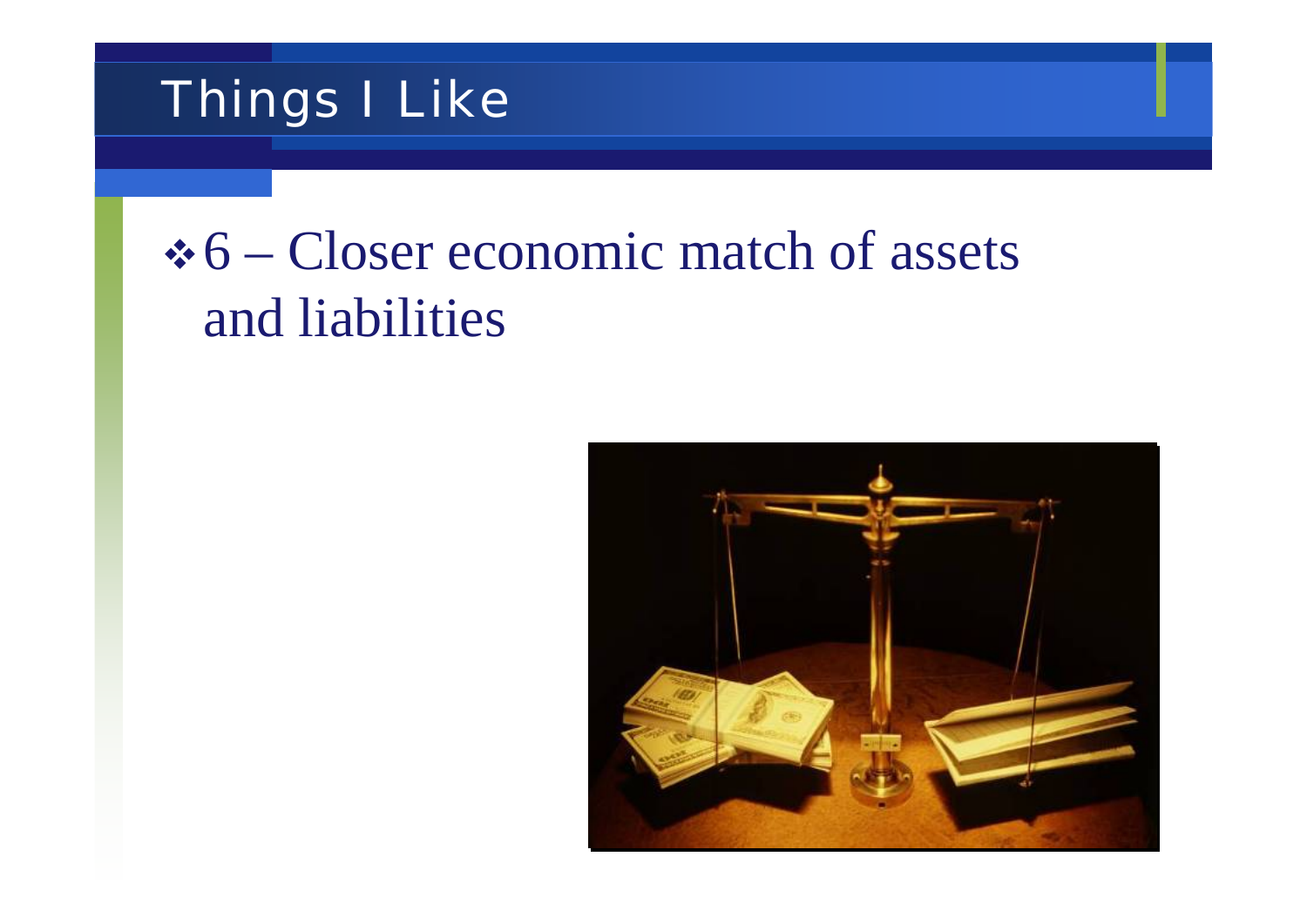## Things I Like

 $\div 7$  – we need more actuaries

**•** Brother **•** Sister

**o** Son

• Daughter

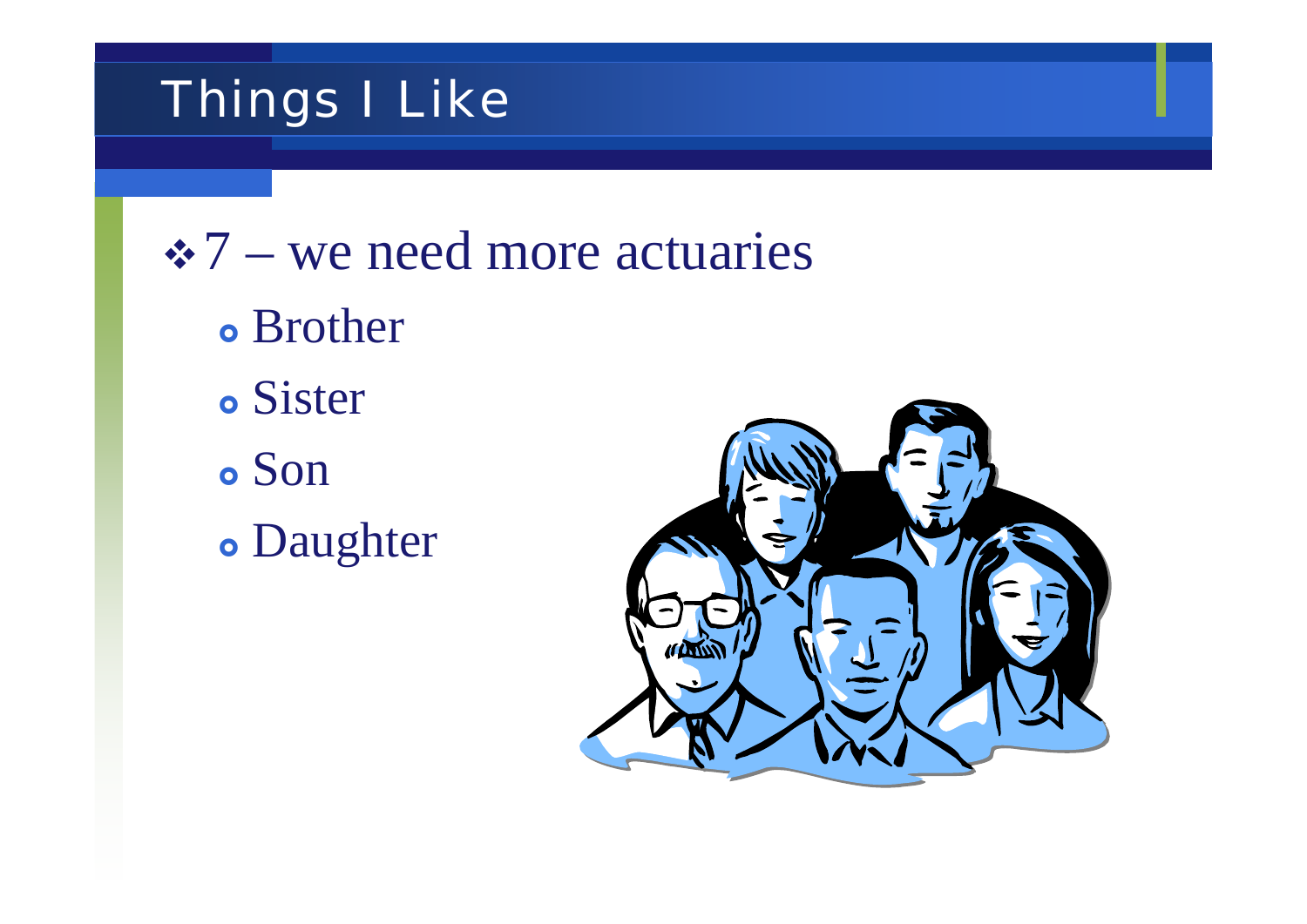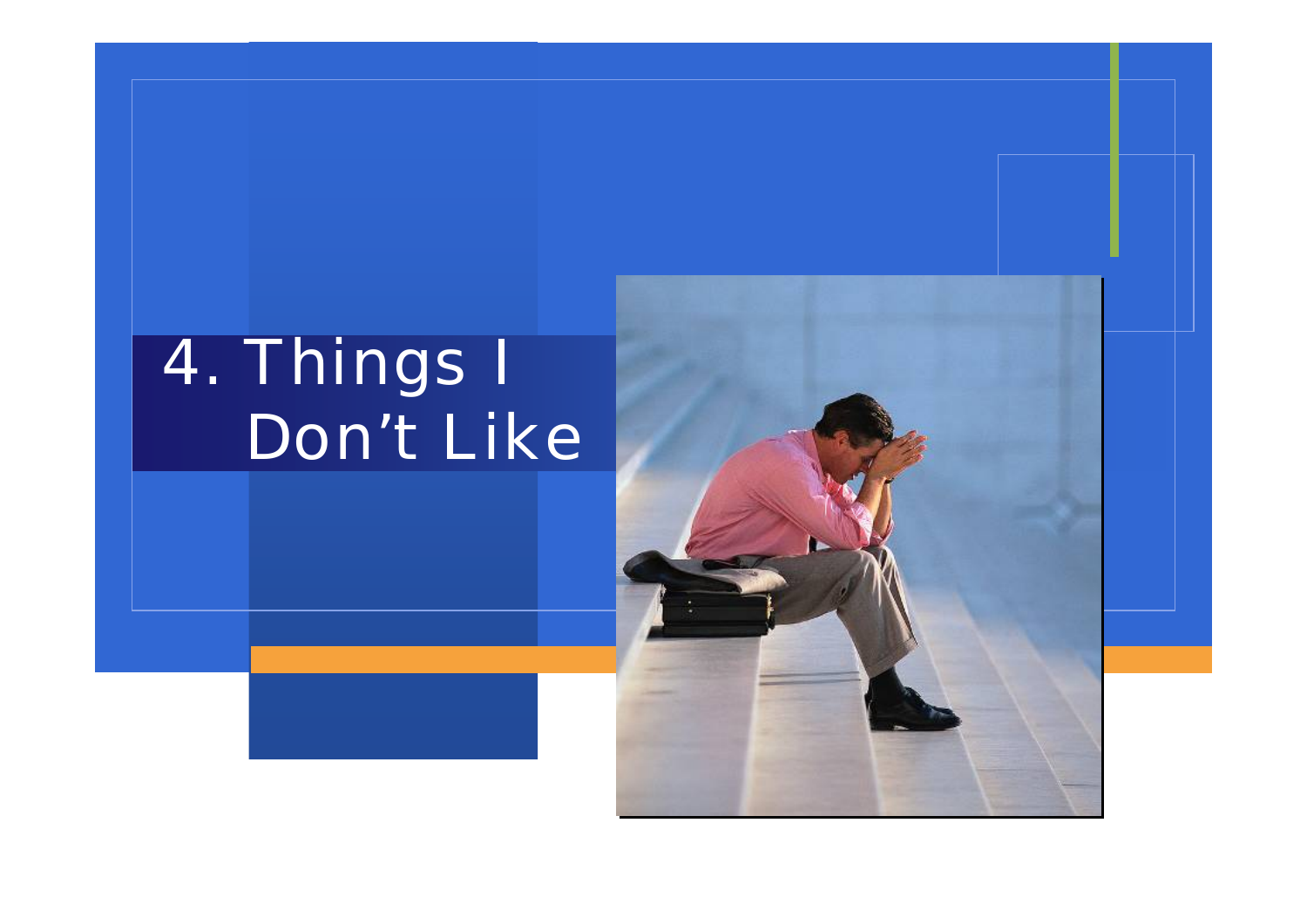- ◆ 1 "Exit Value" not what party would pay for existing block
	- **Future Universal Life premiums**
	- Single discount rate used for all scenarios
	- Entity-specific values may not be useable, for example, expenses
	- Risk margins
	- Agency force
	- } Taxes
	- Acquisition cost recoveries
	- **•** Profits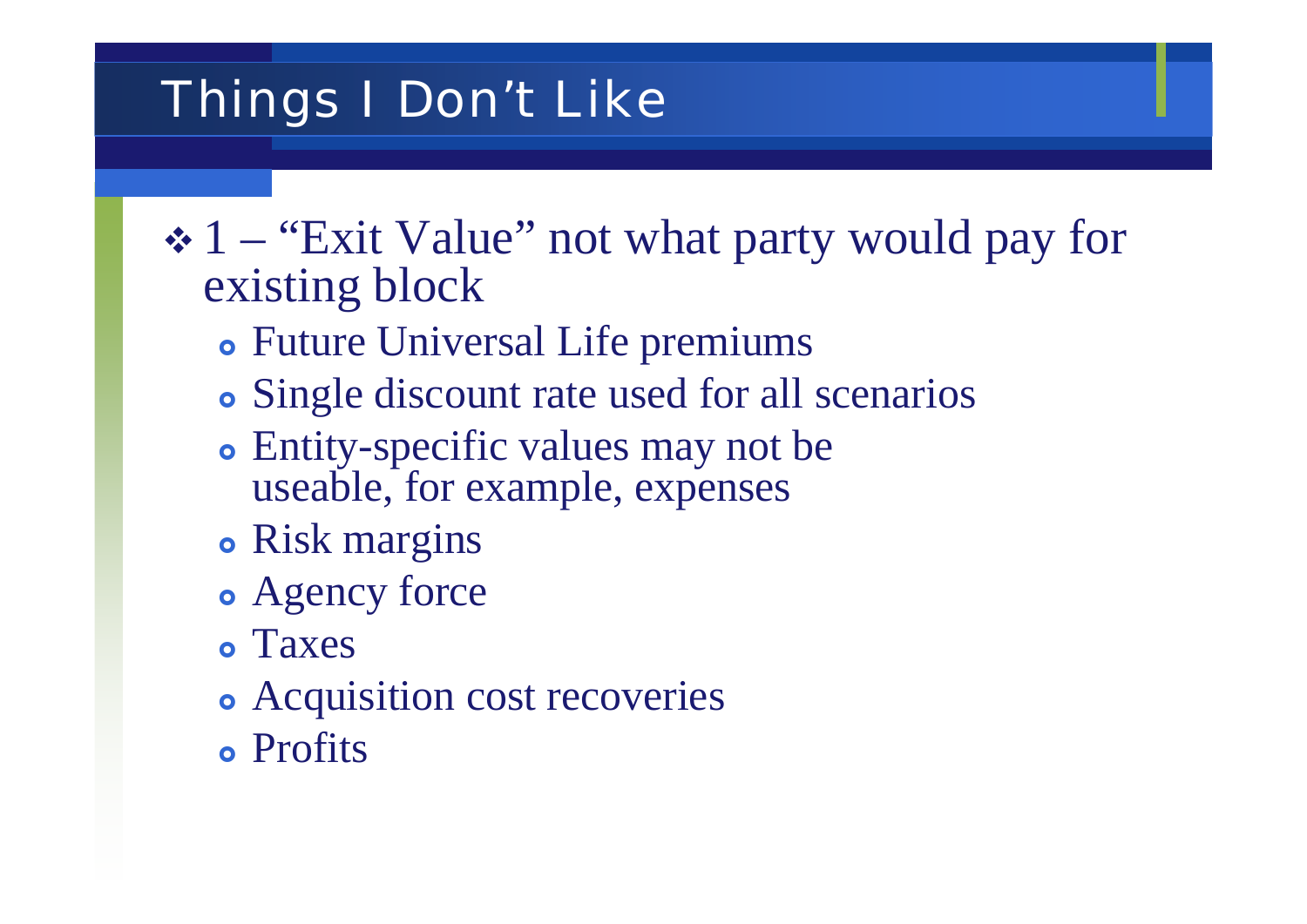$\div 2$  – Very thin market; when to calibrate • Preliminary Views calls for "consistency" with observed prices to the extent they are available." [paragraph IN20g] • Always calibrate? • Never calibrate?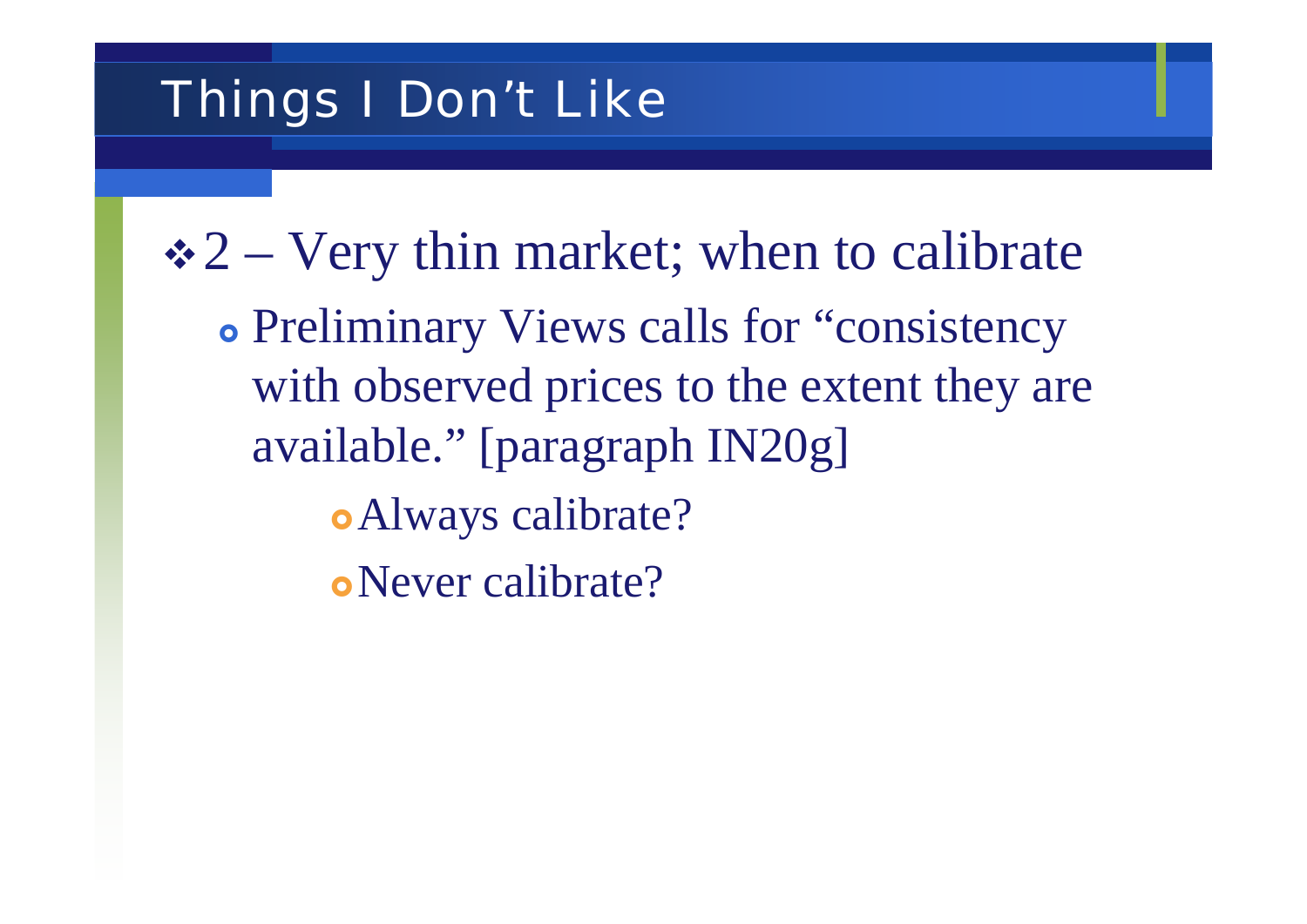# $\div 2$  – How to know what to calibrate to, Example one:

• Multi-line parent sees attractive prices and decides to divest life operations in 2000.

Attribute: Bob Shapiro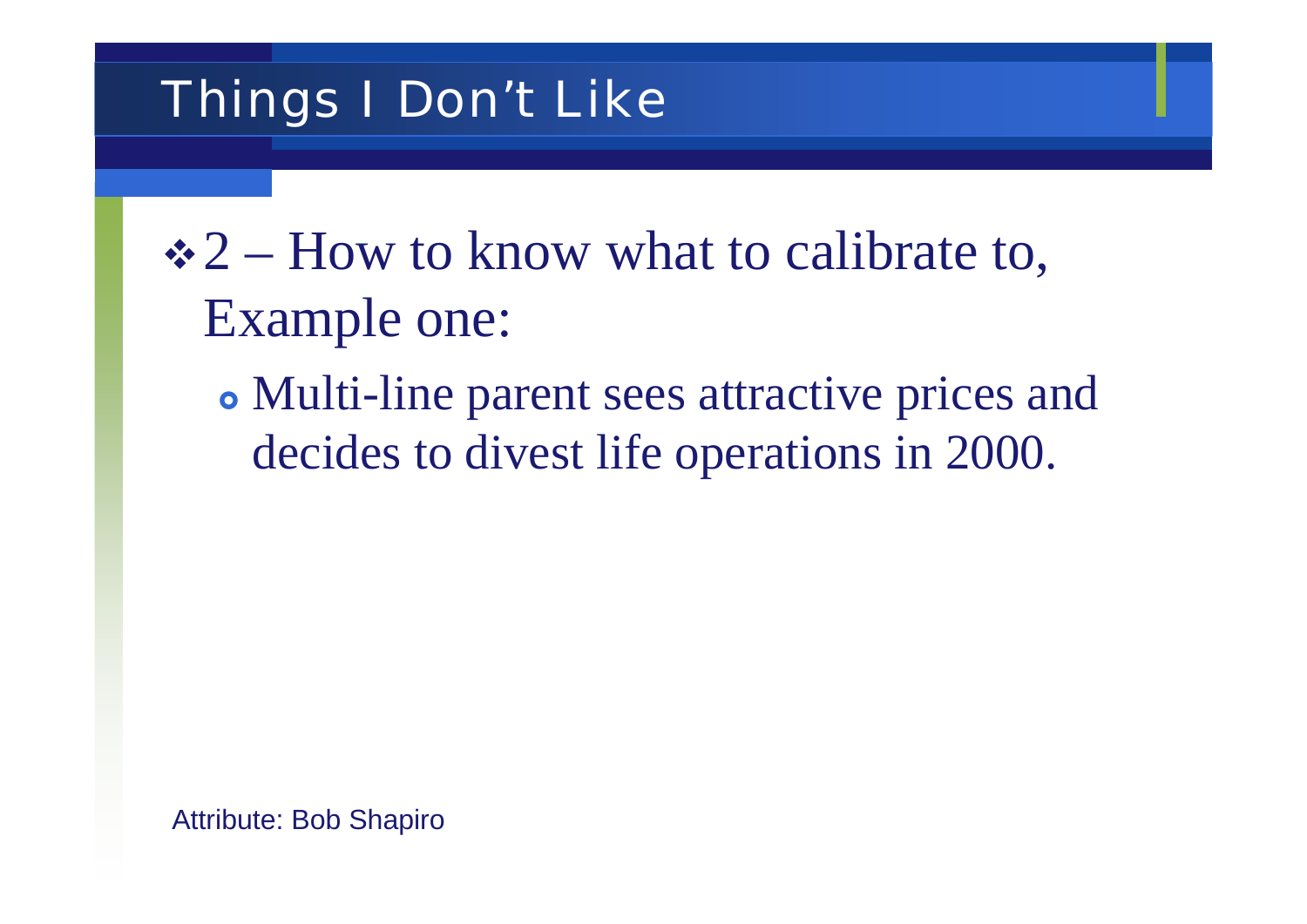## $\div 2$  – Sample prices

| <b>YEAR</b> | <b>BUYER</b>    | <b>BOUGHT</b>      | P/E | P/B |
|-------------|-----------------|--------------------|-----|-----|
| 1998        | <b>Fortis</b>   | John Alden         | 27  | 1.6 |
| 1998        | <b>Swiss Re</b> | Life Re            | 38  | 2.6 |
| 1998        | <b>AIG</b>      | <b>Sun America</b> | 36  | 5.4 |
| 1999        | Allstate        | Am. Heritage       | 24  | 3.3 |
| 1999        | Aegon           | Transamerica       | 14  | 1.7 |
| 2000        | <b>ING</b>      | Reliastar          | 19  | 2.4 |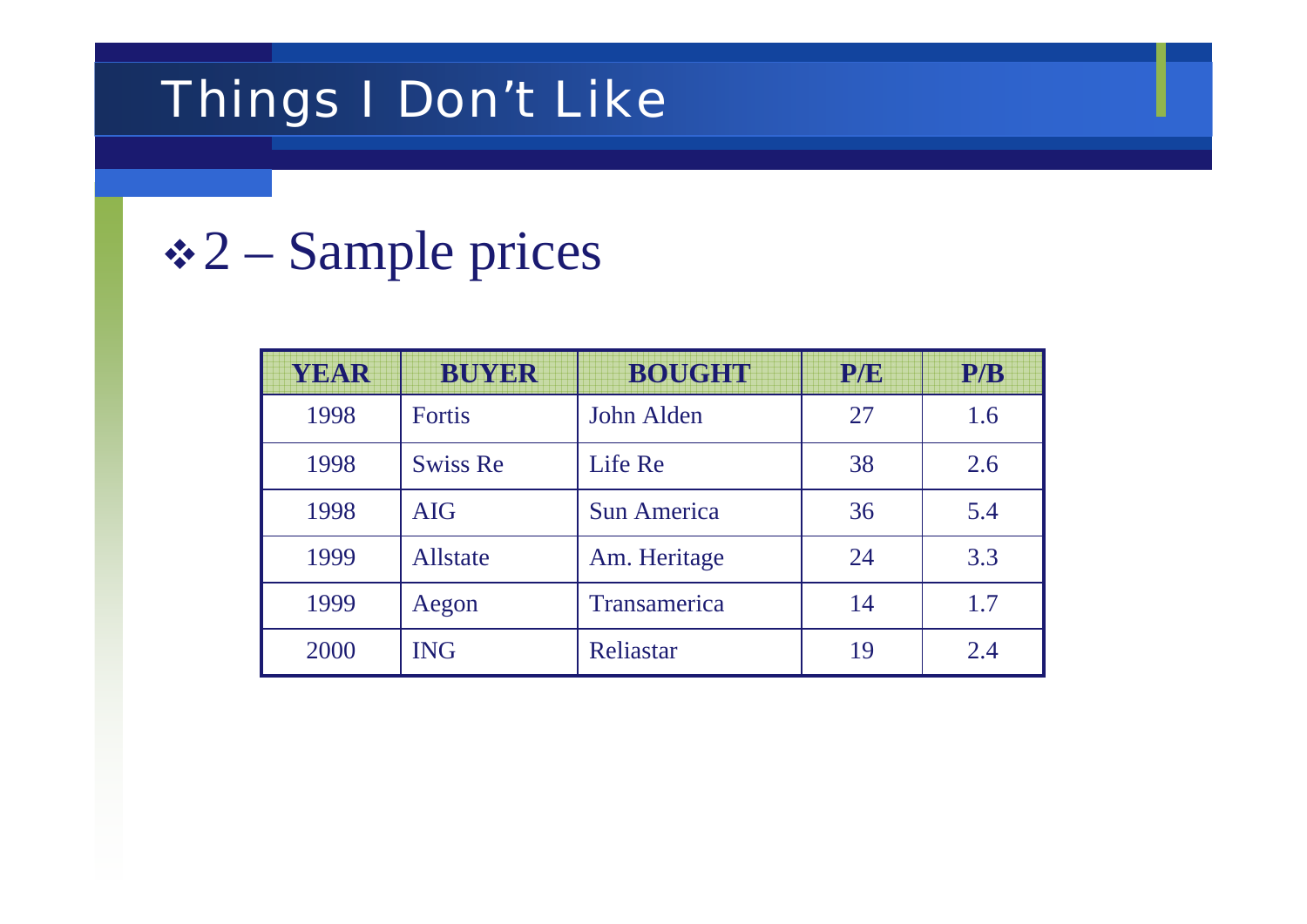## $\div 2$  – But prices fall

| <b>YEAR</b> | <b>BUYER</b>      | <b>BOUGHT</b>       | P/E | P/B |
|-------------|-------------------|---------------------|-----|-----|
| 2001        | <b>Old Mutual</b> | <b>FVG</b>          | 11  | 1.1 |
| 2001        | <b>Nationwide</b> | Prov. Mutual        | 15  | 1.5 |
| 2001        | Sun Life          | Clarica             | 20  | 2.4 |
| 2002        | Manulife          | Canada              | 17  | 1.7 |
| 2003        | Prudential        | Cigna               | 11  | 1.9 |
| 2003        | Manulife          | <b>John Hancock</b> | 12  | 1.3 |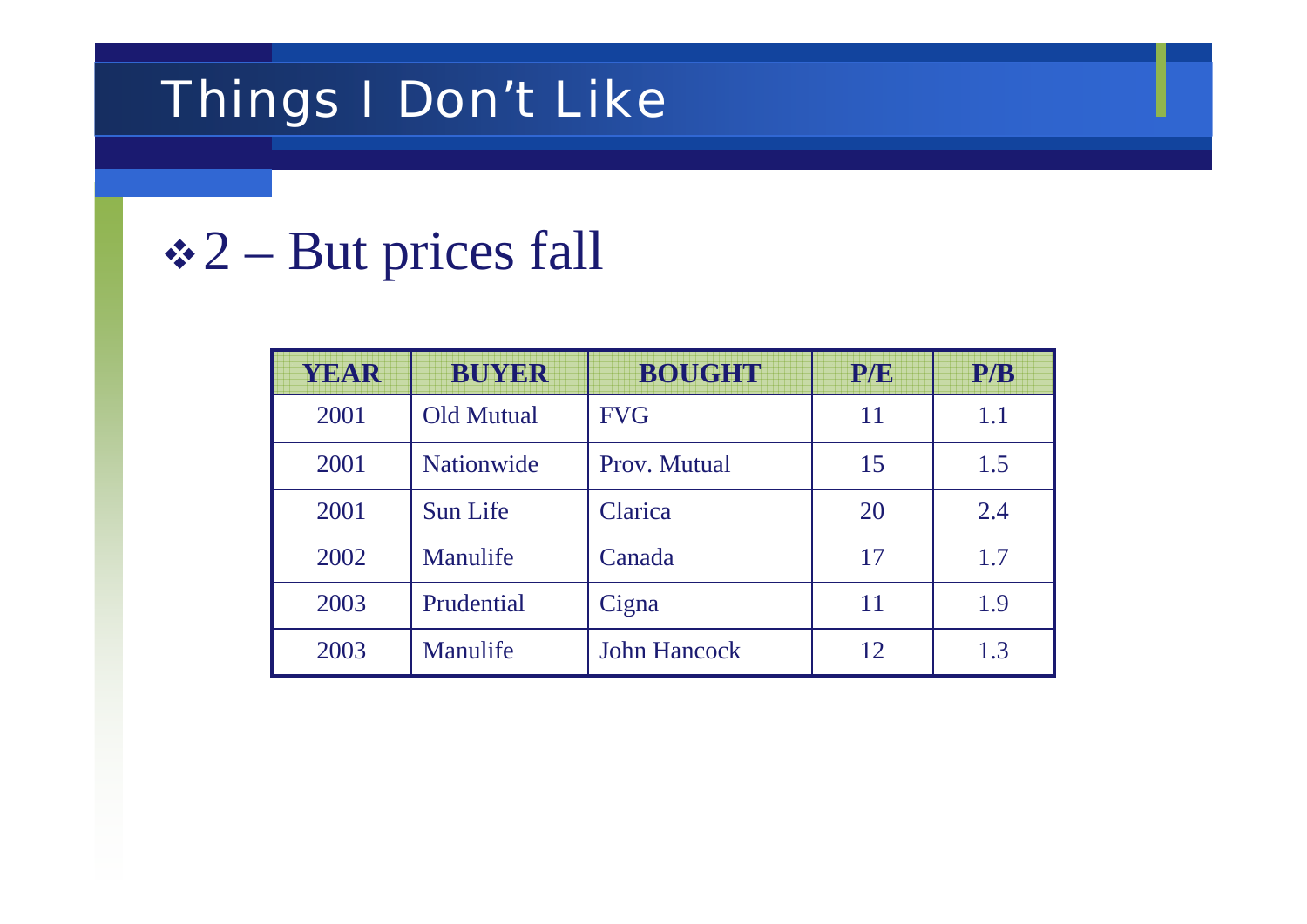- $\div 2$  Over 40 potential buyers
	- view company
		- Many bids are submitted, but none high enough for management
		- So, management decided not to sell the block
			- If you were the valuation actuary, how would you be calibrating?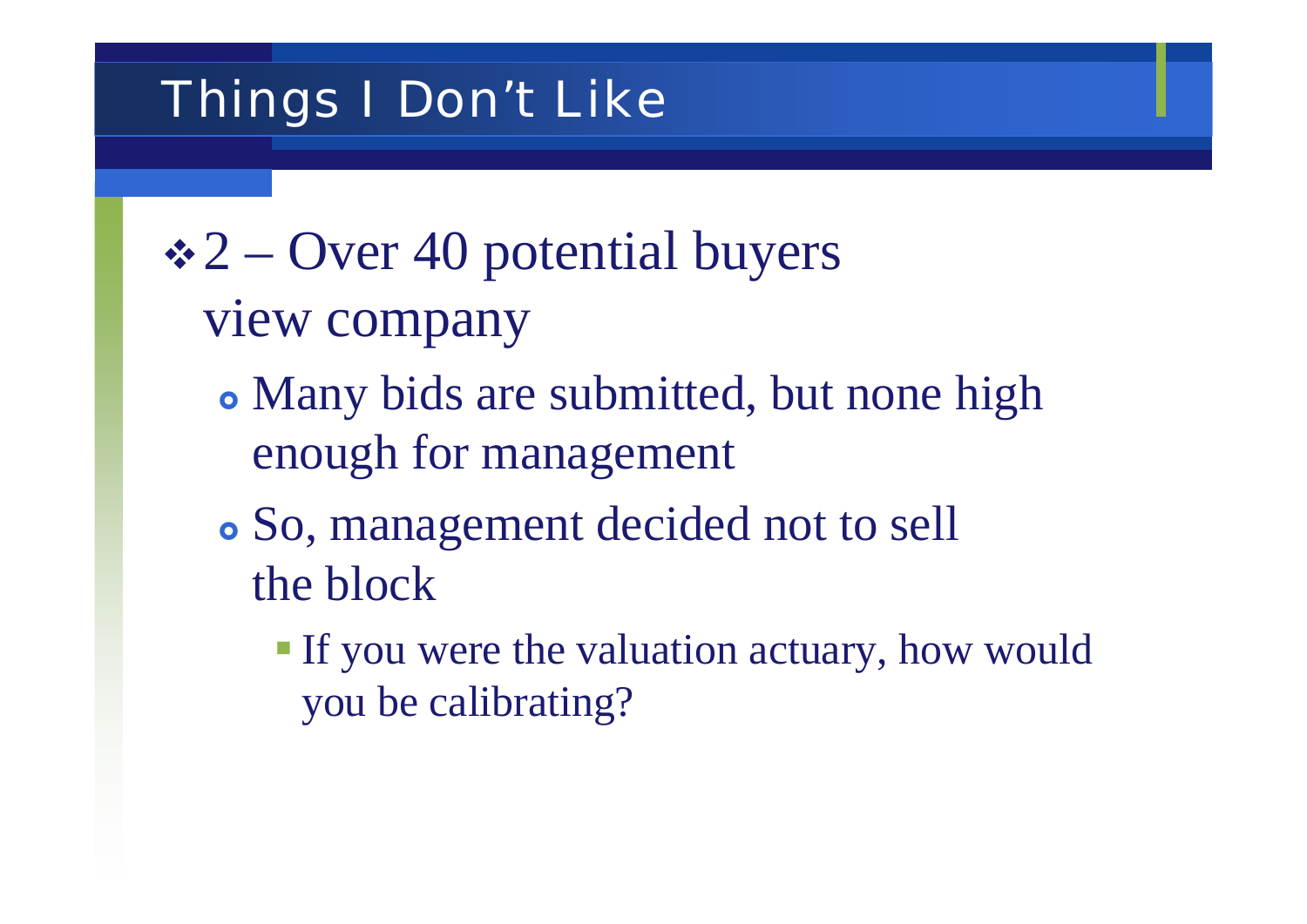- $\div$  3 Calibration Example 2
	- Scottish Re acquires ING individual reinsurance operations at 12/31/2004
	- $\bullet$  Assets = reserves = \$800 million
	- ING pays to Scottish Re ceding commission of \$560 million
	- Other bidders needed \$1 billion
	- Now you have an observable price; calibrate?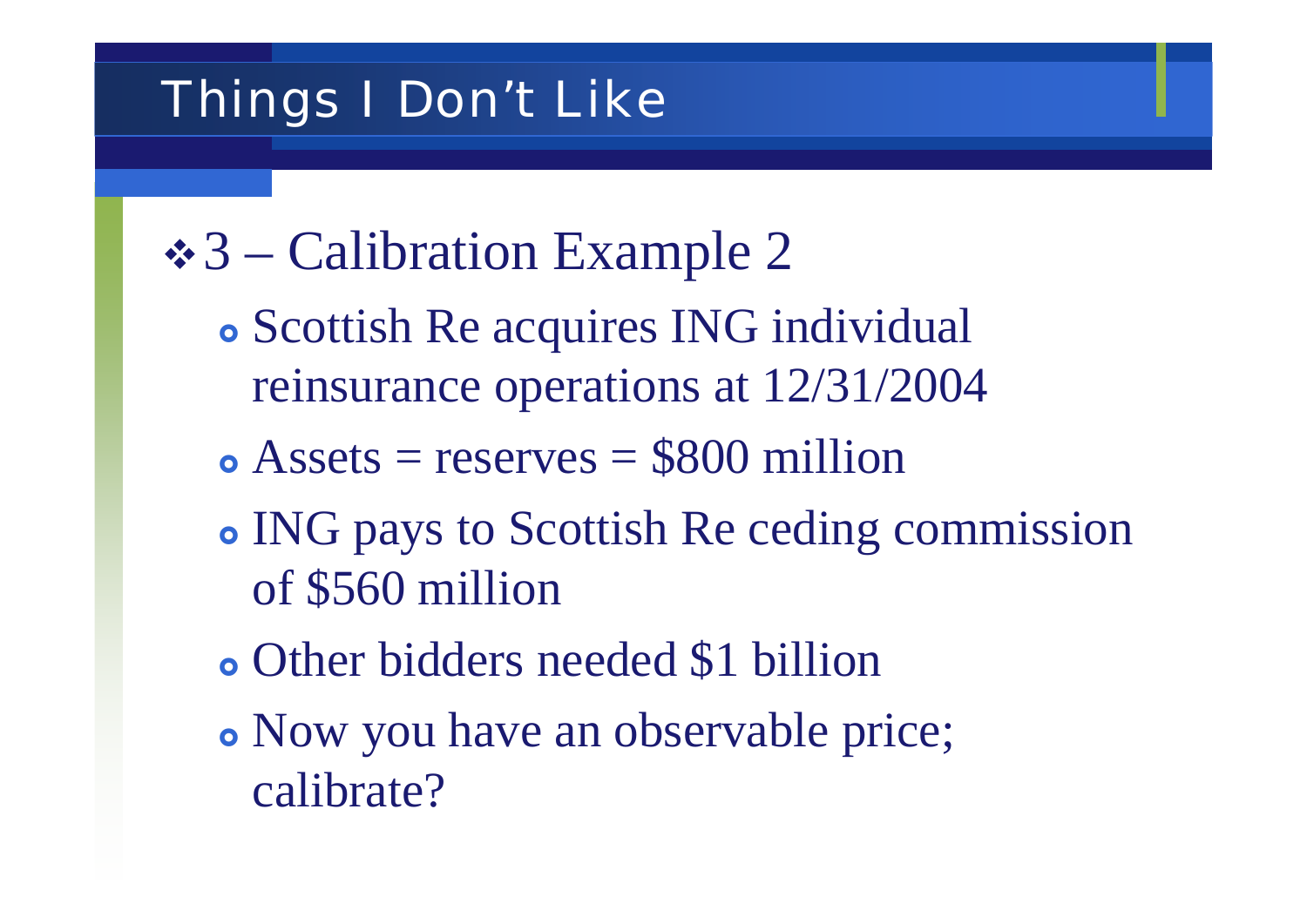- $\div$  3 Calibration Example 2
	- Two years later
	- Significant reserve strengthening
	- Scottish Re stock plummets 75% in single day
	- Comments on other bids
	- Another observable value
	- Calibrate?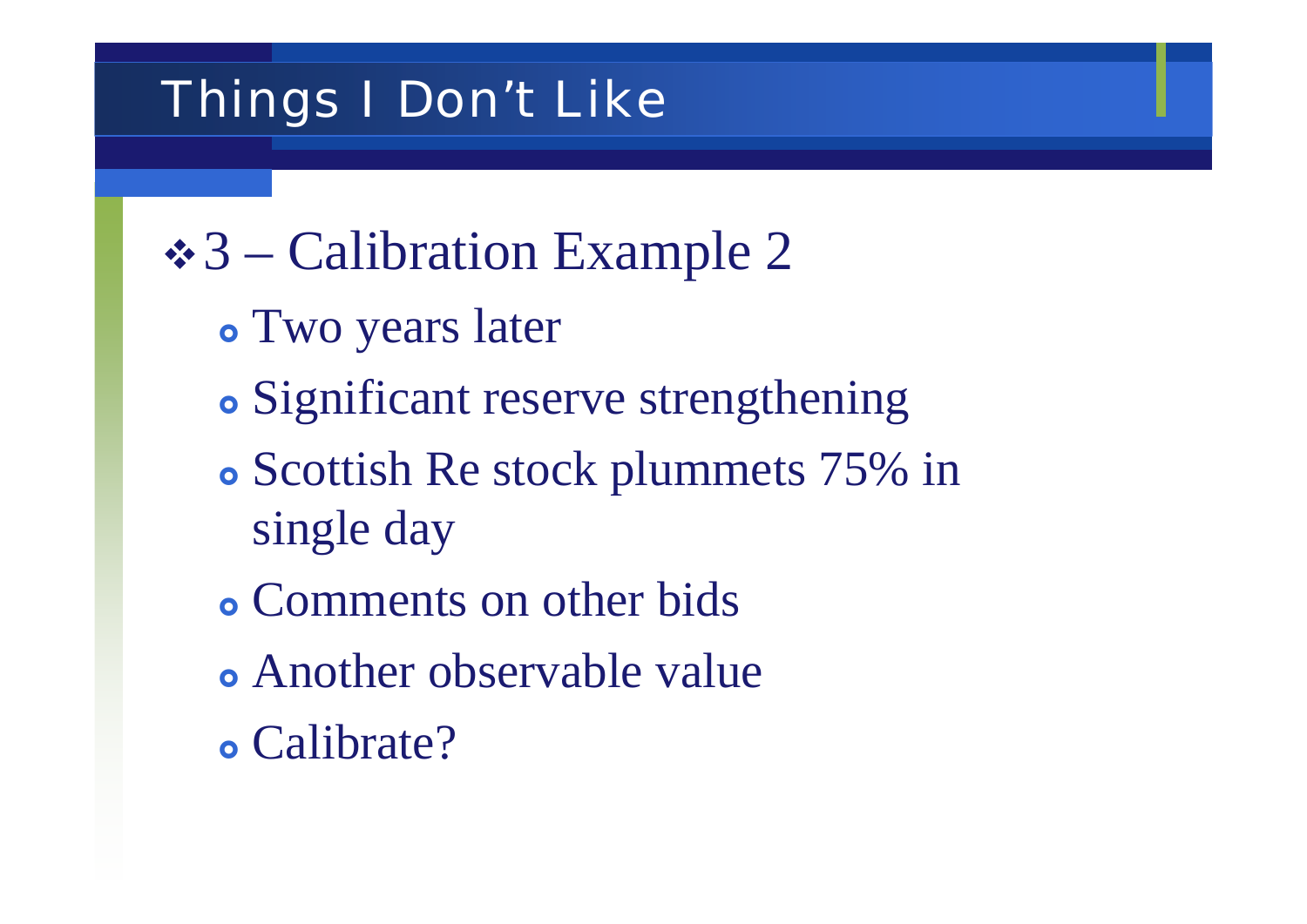- $\div$ 3 Calibration
	- Value of transactions
		- **Overpaid**
		- **About right**
		- Underpaid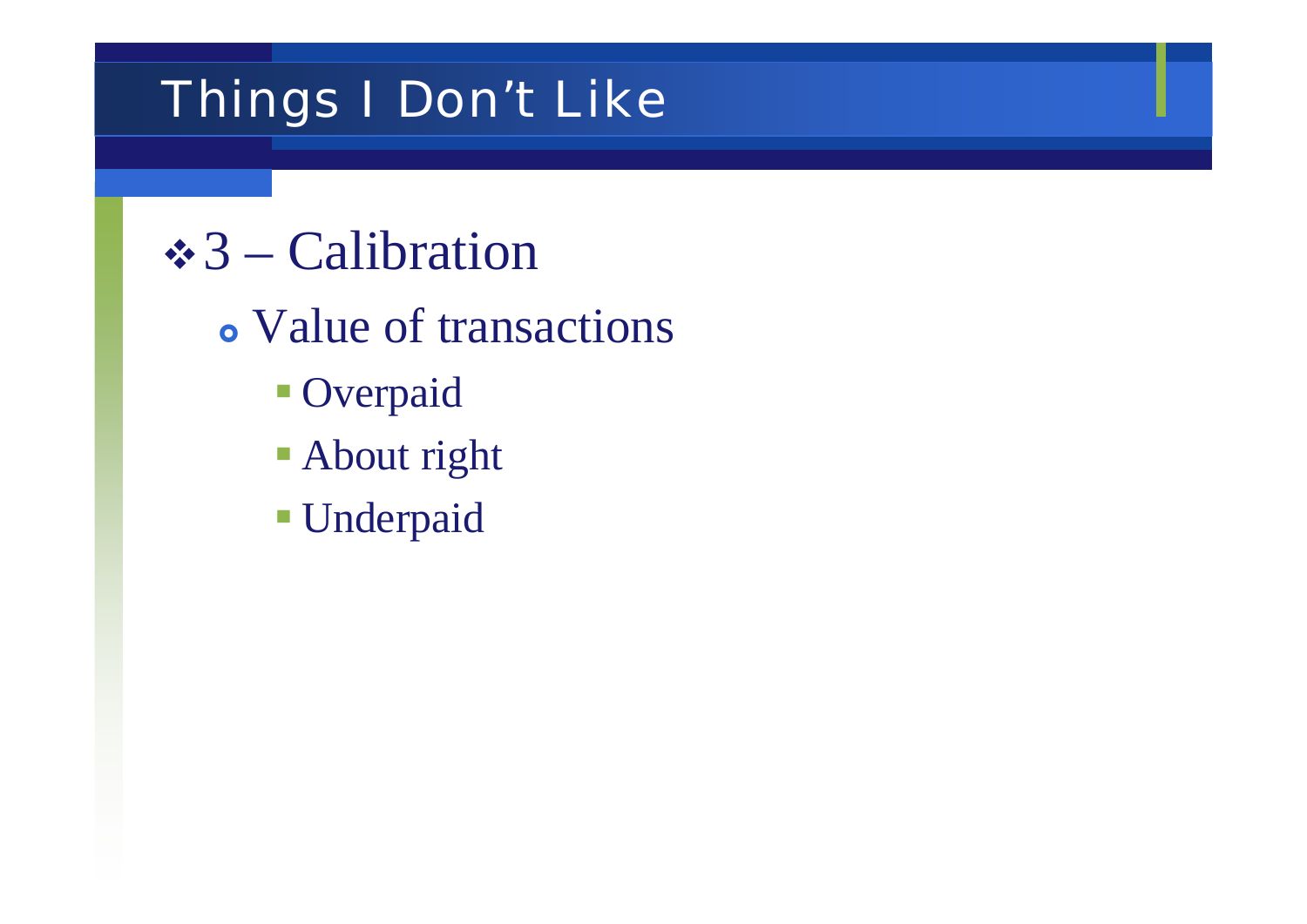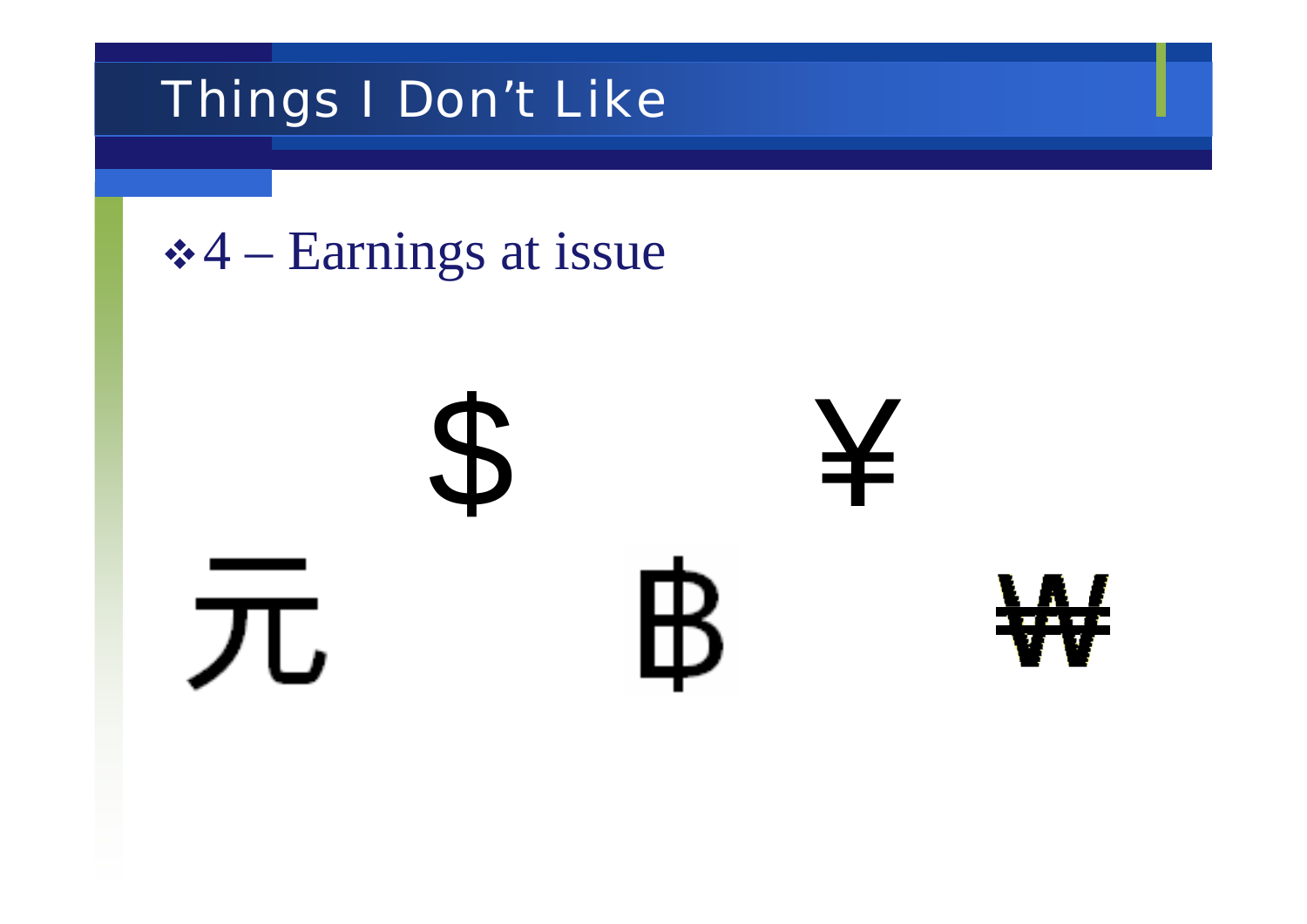## $\div$  5 – Daunting to calculate and check



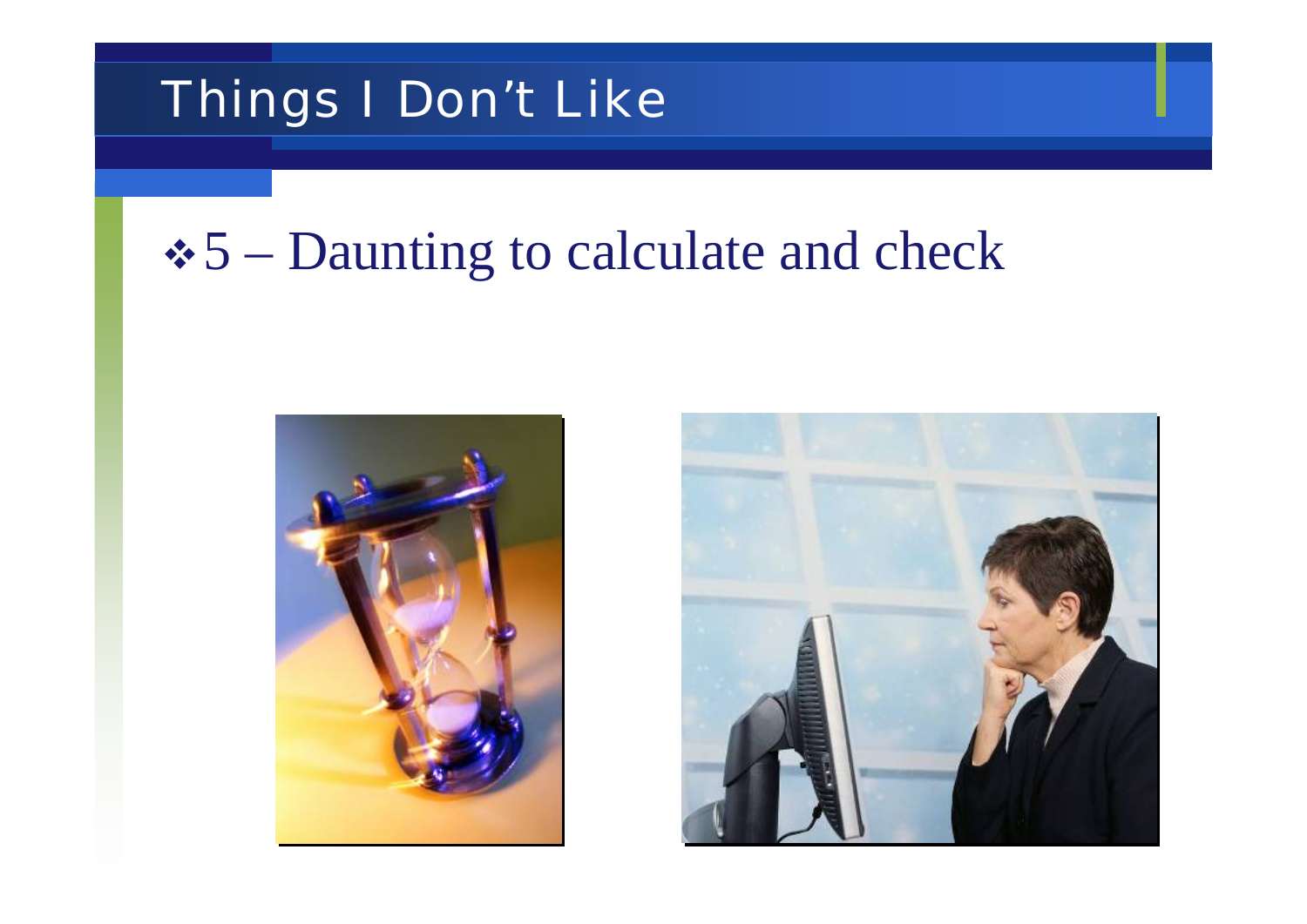# *❖* **6** – More susceptible to unwarranted pressures

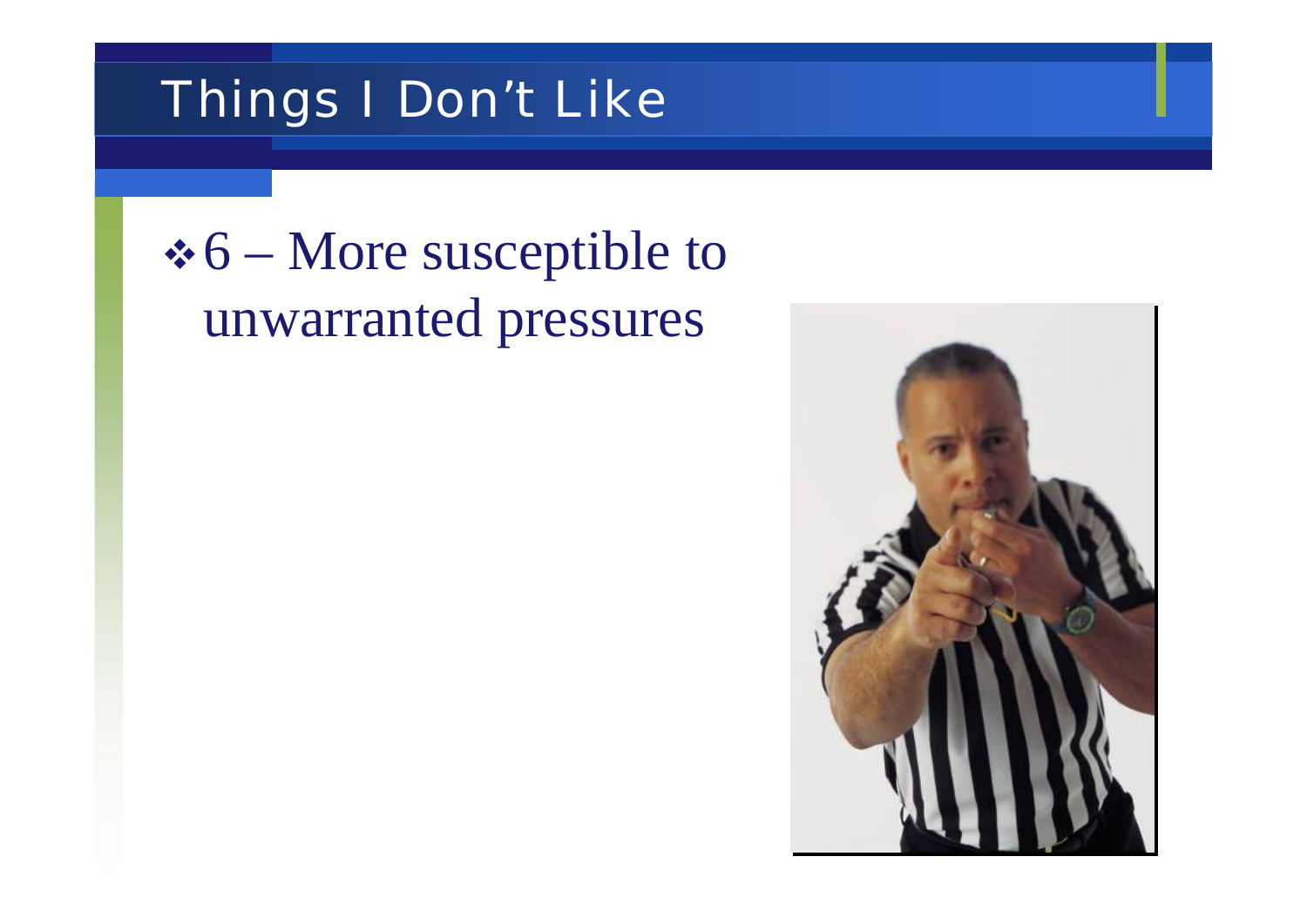# 7 – Income statement may be unsuitable for a measure of performance

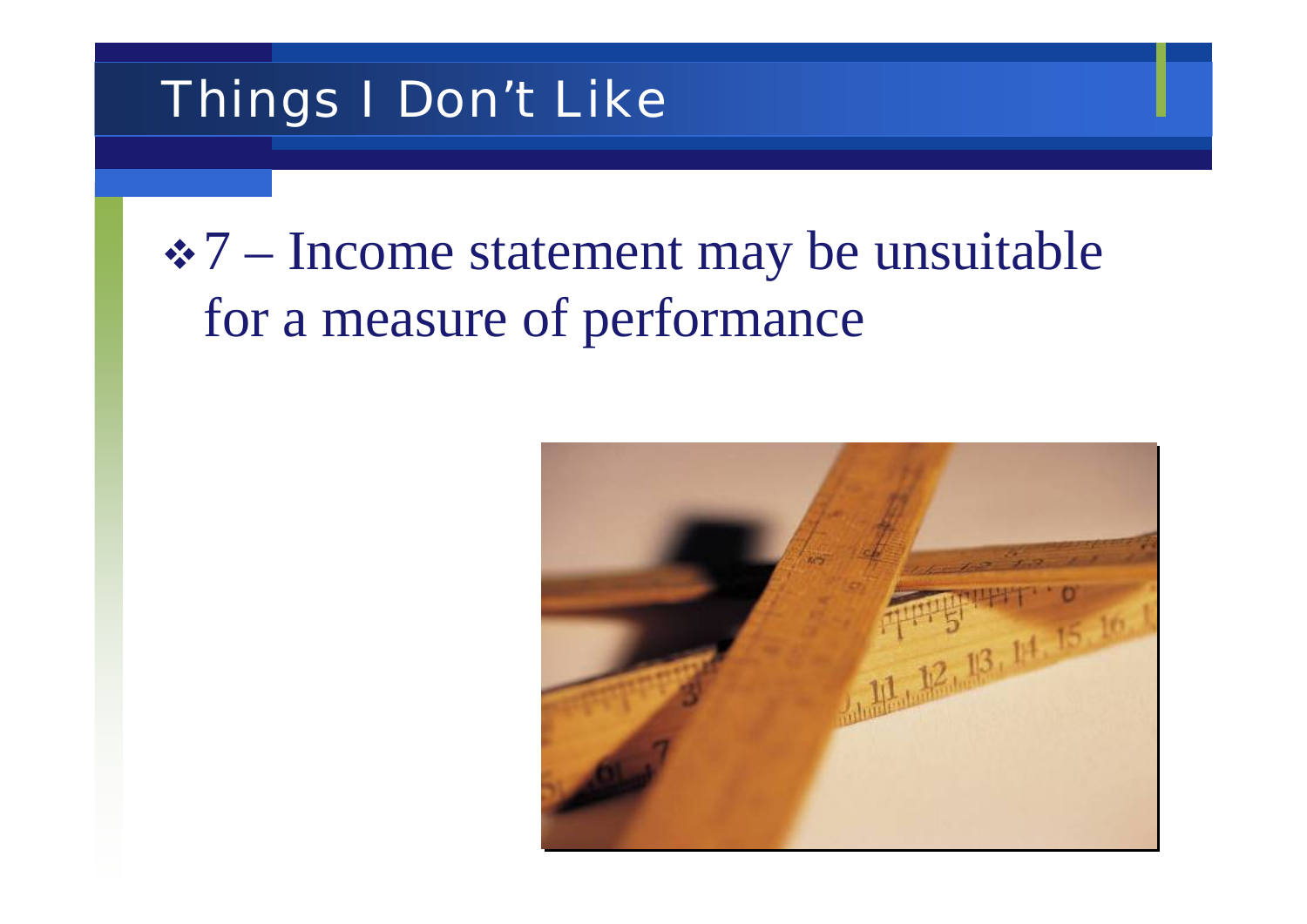## $\div 8$  – Difficult to predict

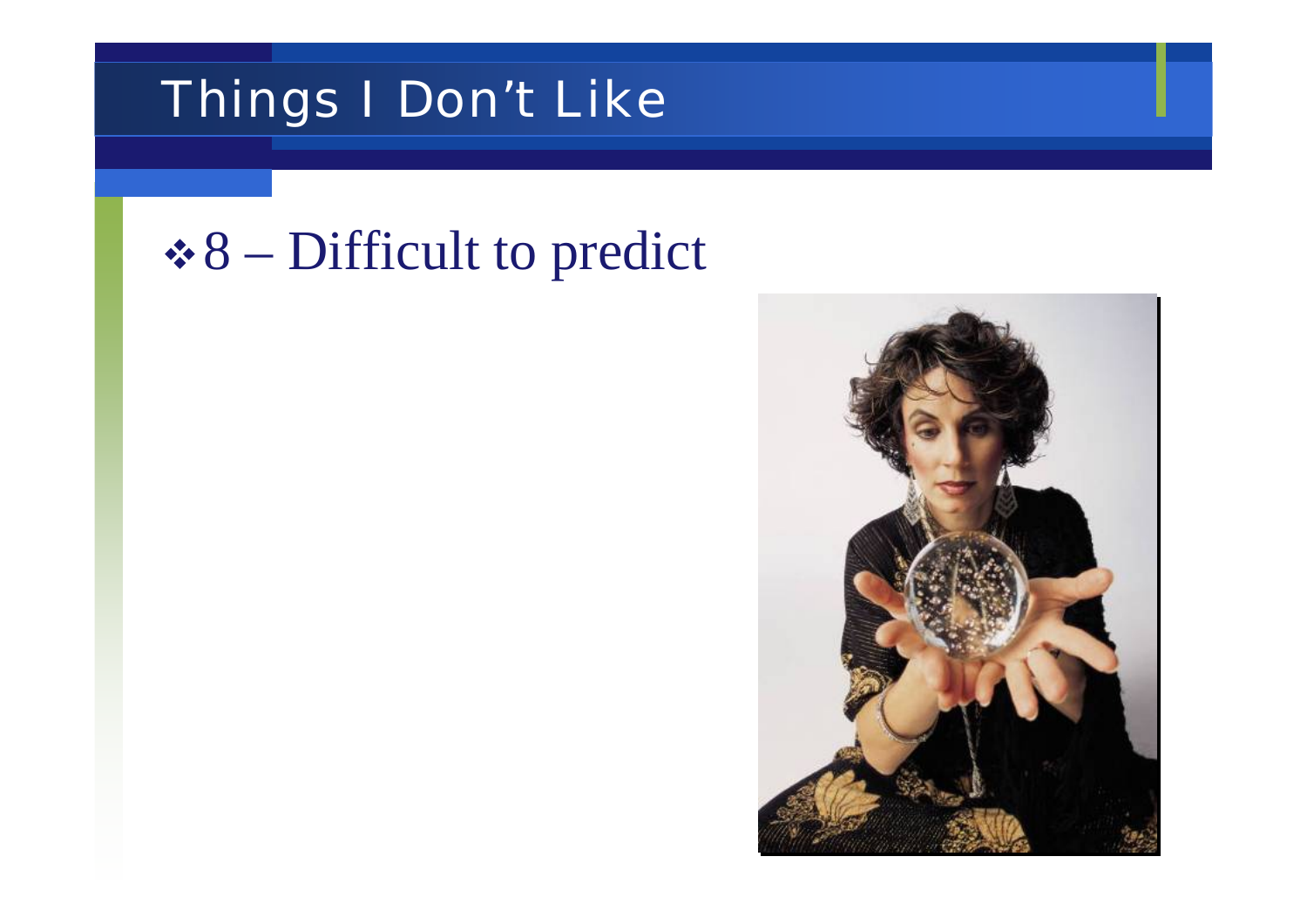# 5. Impacts on Insurers **Solvency US GAAP Embedded value Perspective of the presentation**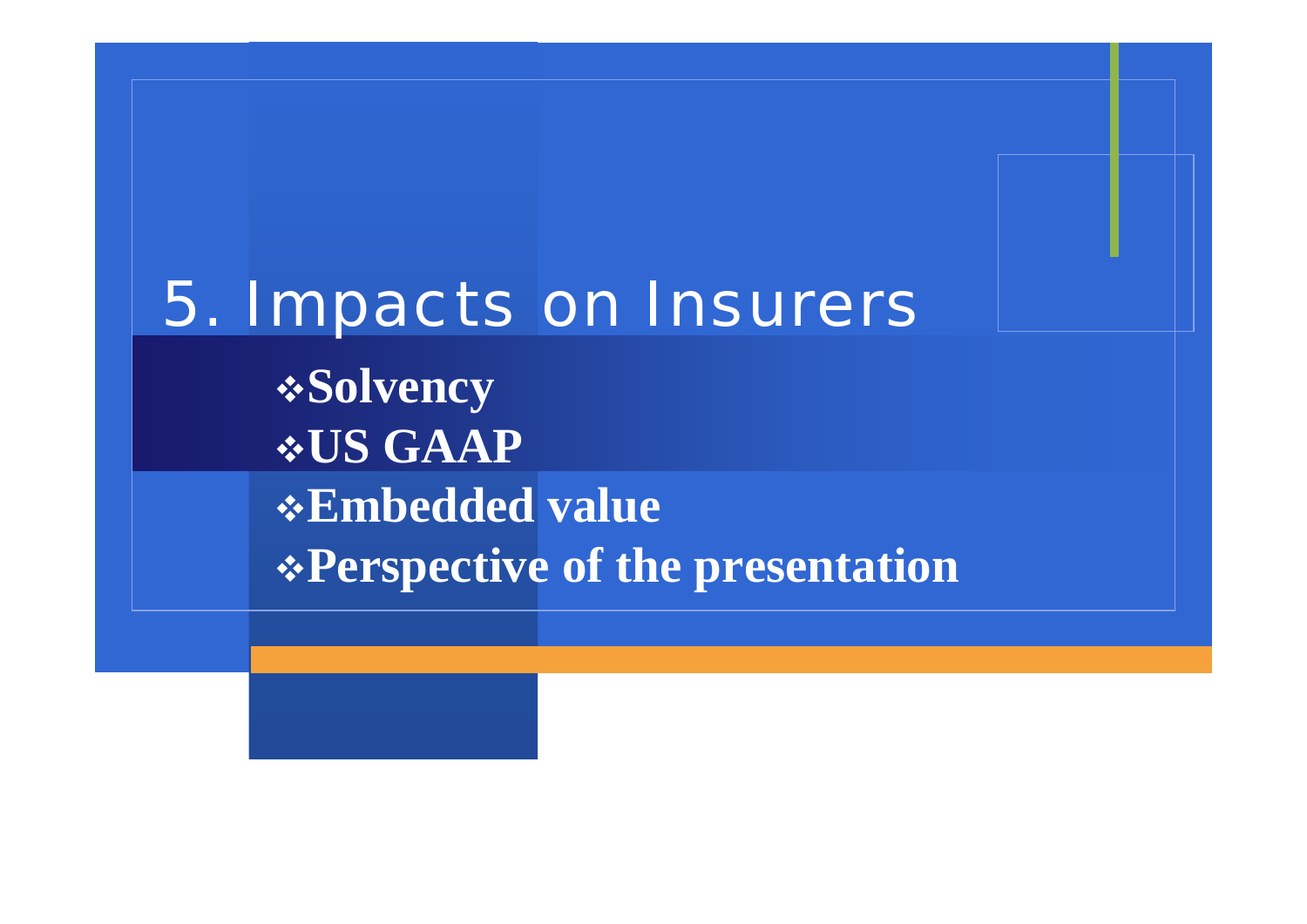#### **Solvency**

International Association of Insurance Supervisors (IAIS)

- This body of regulators would like to adopt IFRS as statutory
- So all countries around the world would be regulated using same set of books and similar rules for total capital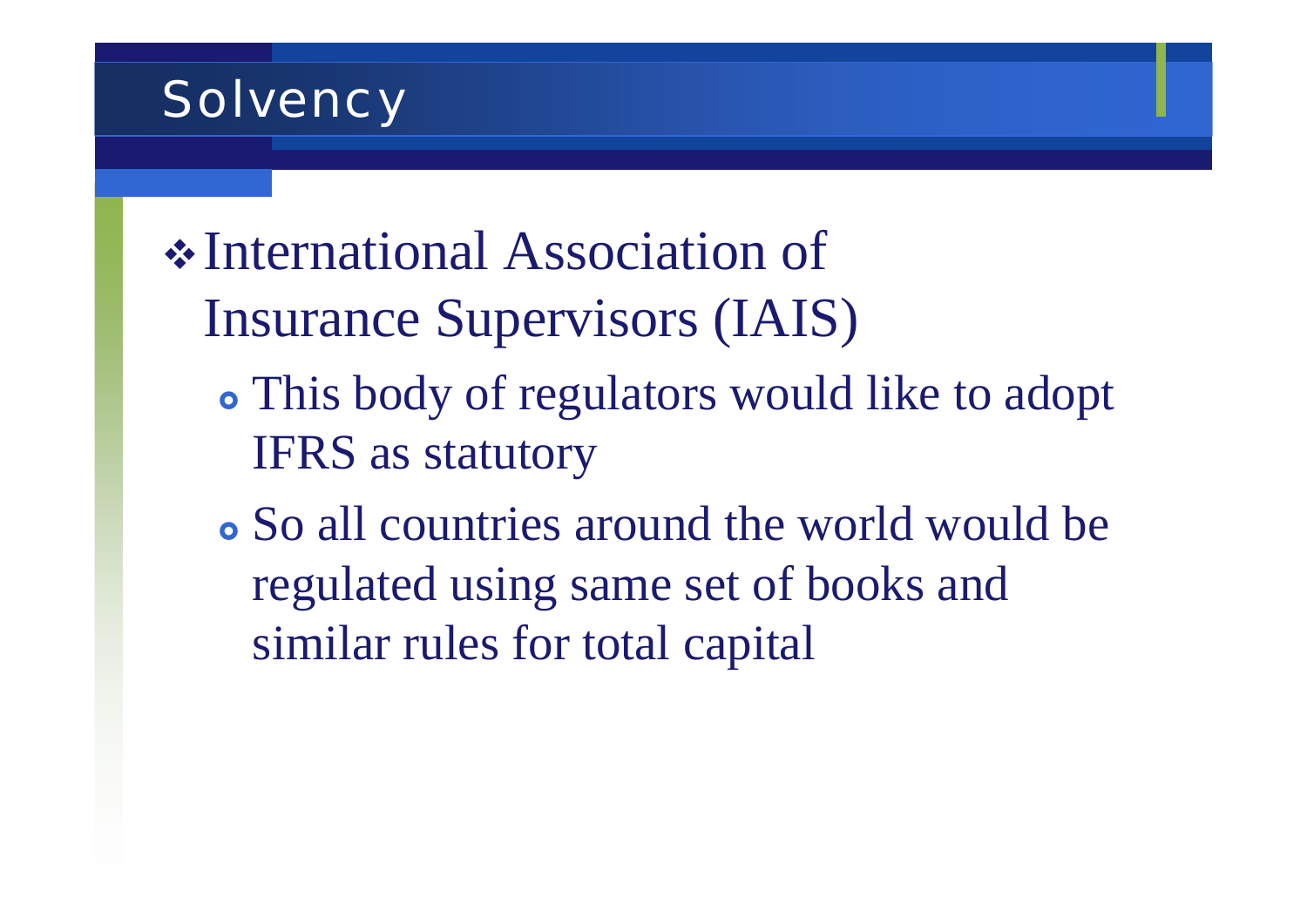#### US GAAP

US, SEC, FASB, Wall Street realize they need to be competitive SEC has said they will accept IFRS statements without reconciliation to US GAAP

FASB – will consider replacing US GAAP with IFRS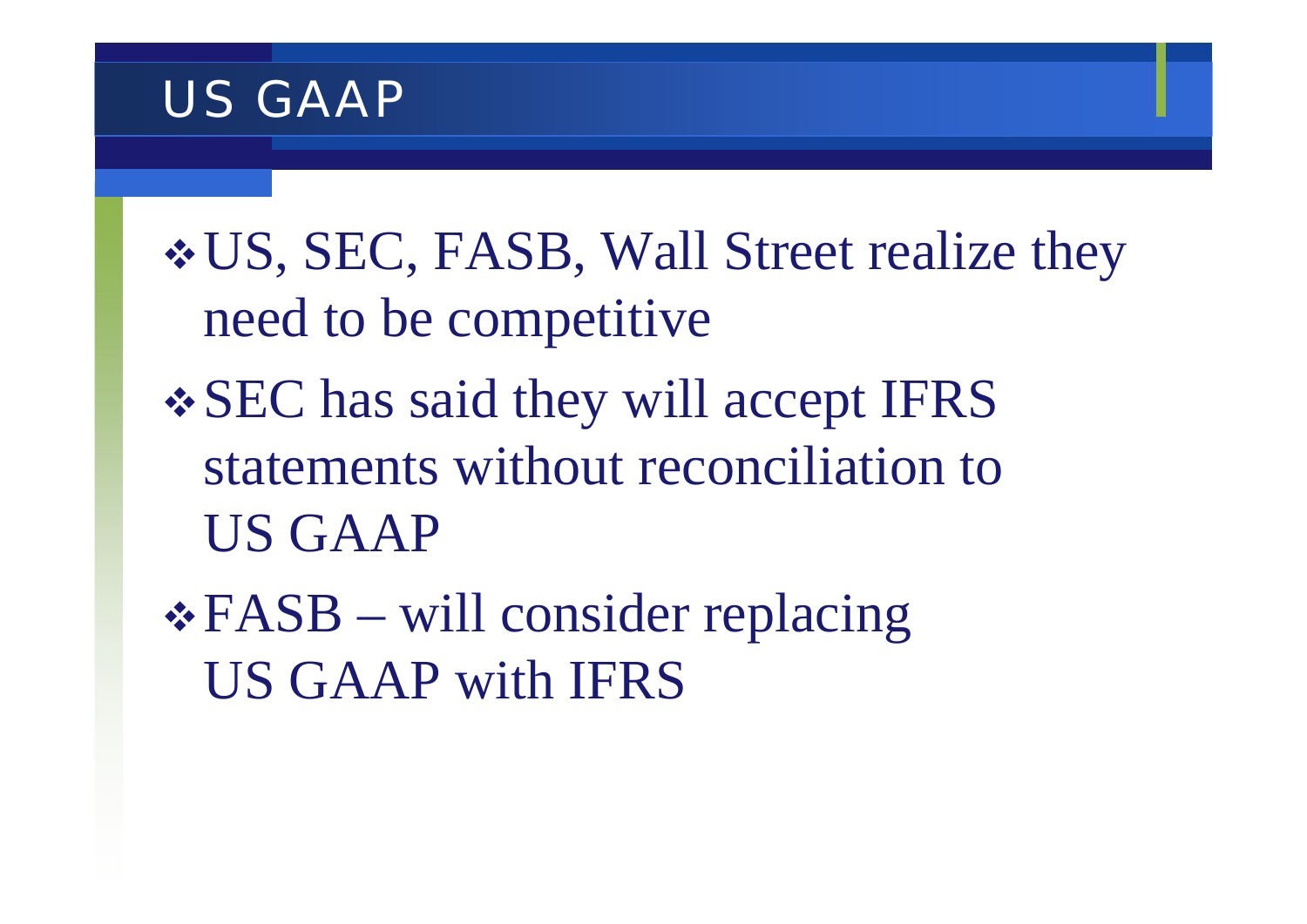#### Embedded Value

- Needed to analyze results
- Likely will provide more insights than IFRS
- May be more suitable for incentive compensation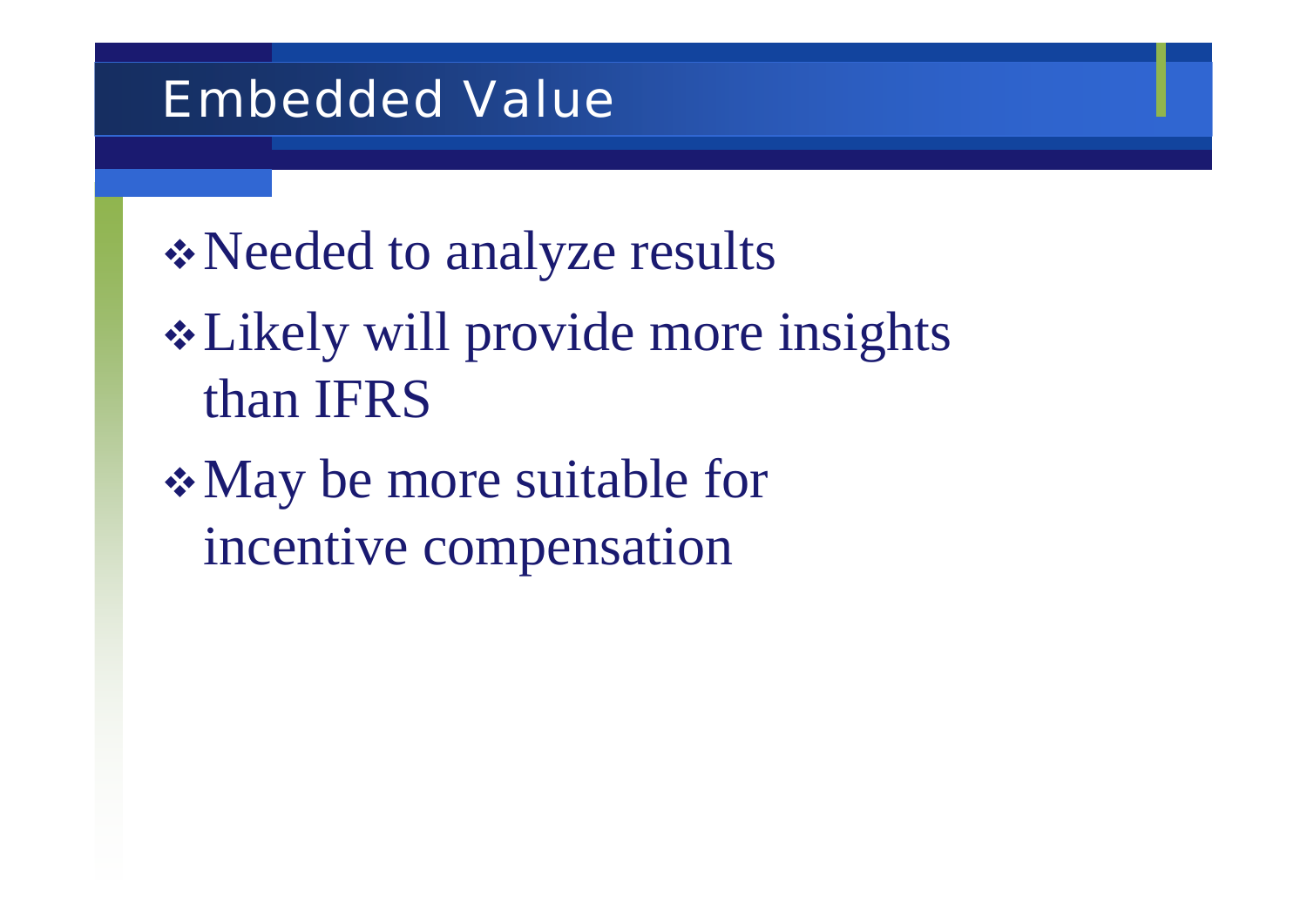#### Perspective

 $\triangle$  Statutory – what the regulators think US GAAP – primarily what you think  $\cdot$  IFRS – what you think someone else thinks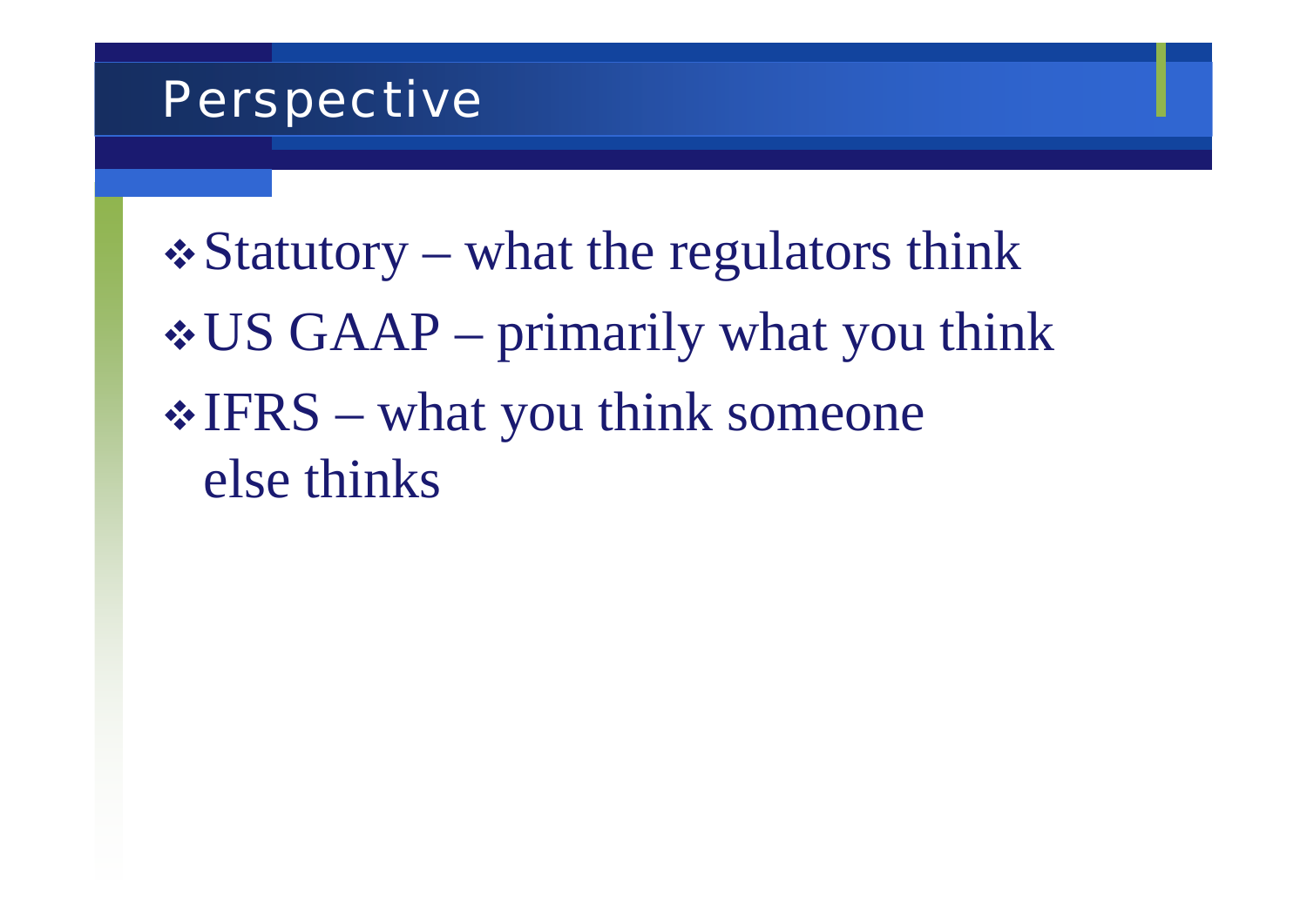# 6. Society of Actuaries

**Numerical Examples**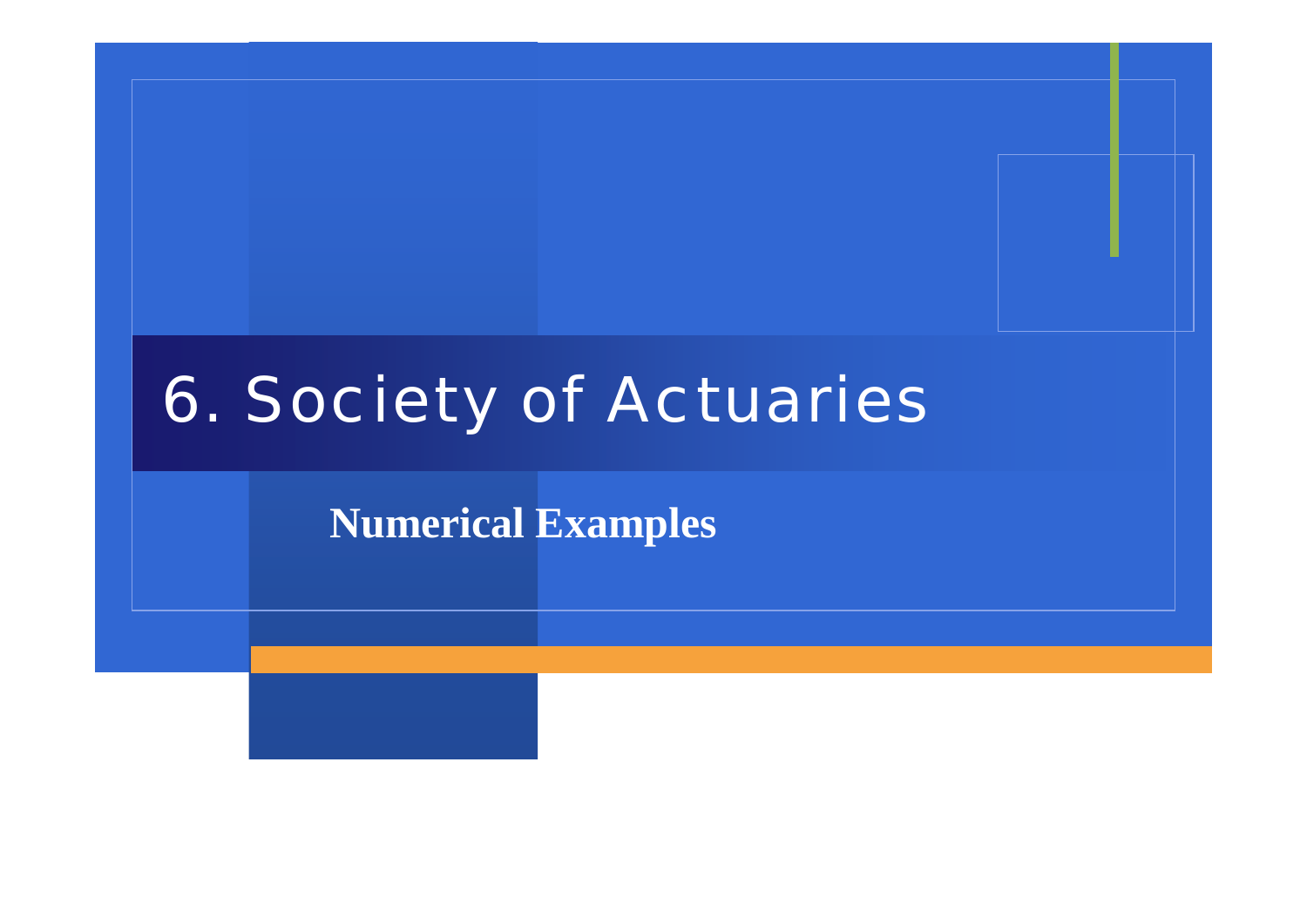### SOA Numerical Examples

## *❖* Society of Actuaries Study

- } Completed February, 2008
- Commissioned by American Academy of Actuaries
- 15 companies
- 20 Submissions
- 80 pages
- Available on SoA website
	- www.soa.org/research/research-life.aspx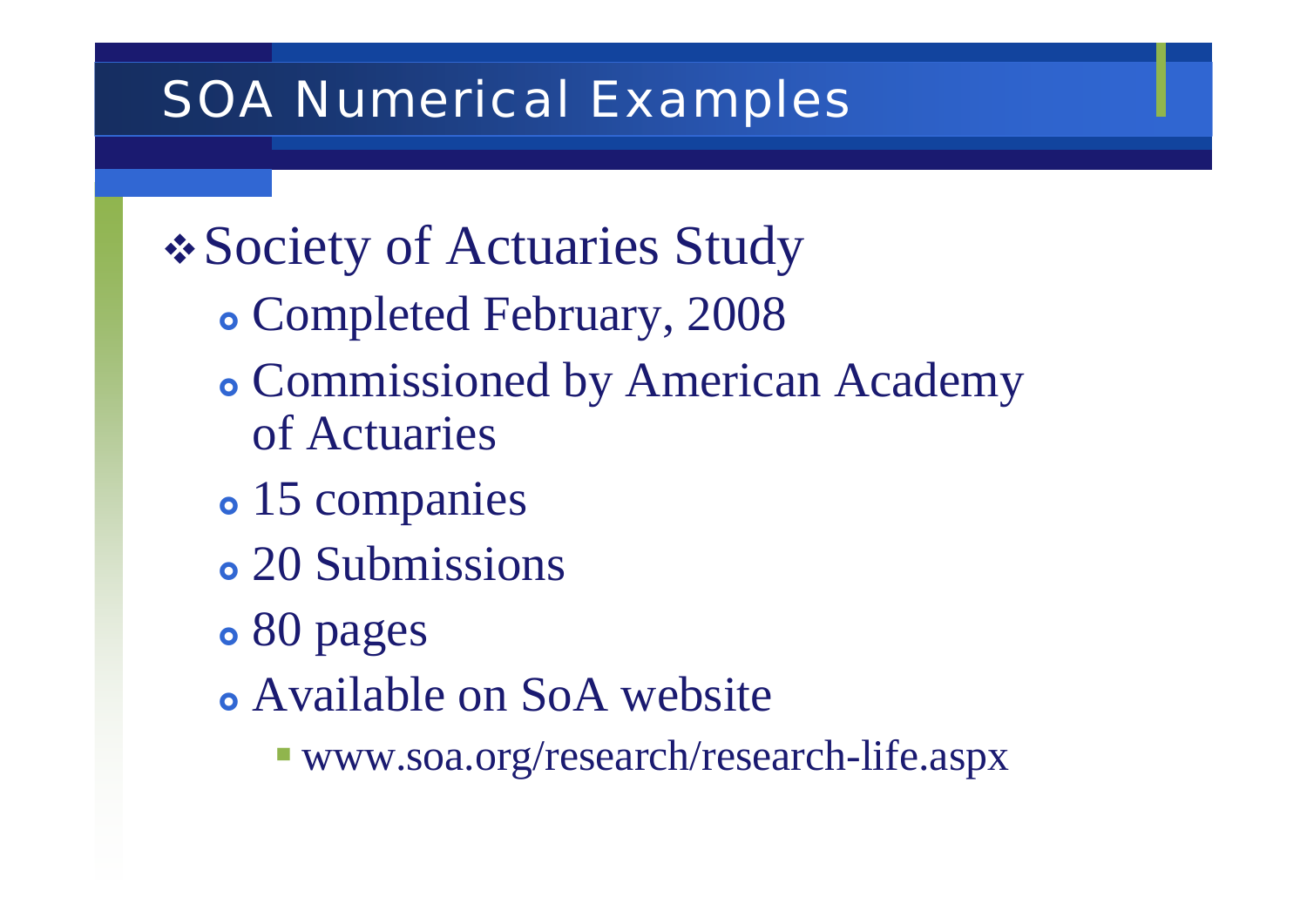#### Products Covered

- Traditional life (Term)
- Universal life (UL)
- Variable universal life (VUL)
- Single premium fixed deferred annuity (SPDA)
- Variable deferred annuity
- Single Premium Immediate Annuity (SPIA)
- Long-term care
- Supplemental health (medical)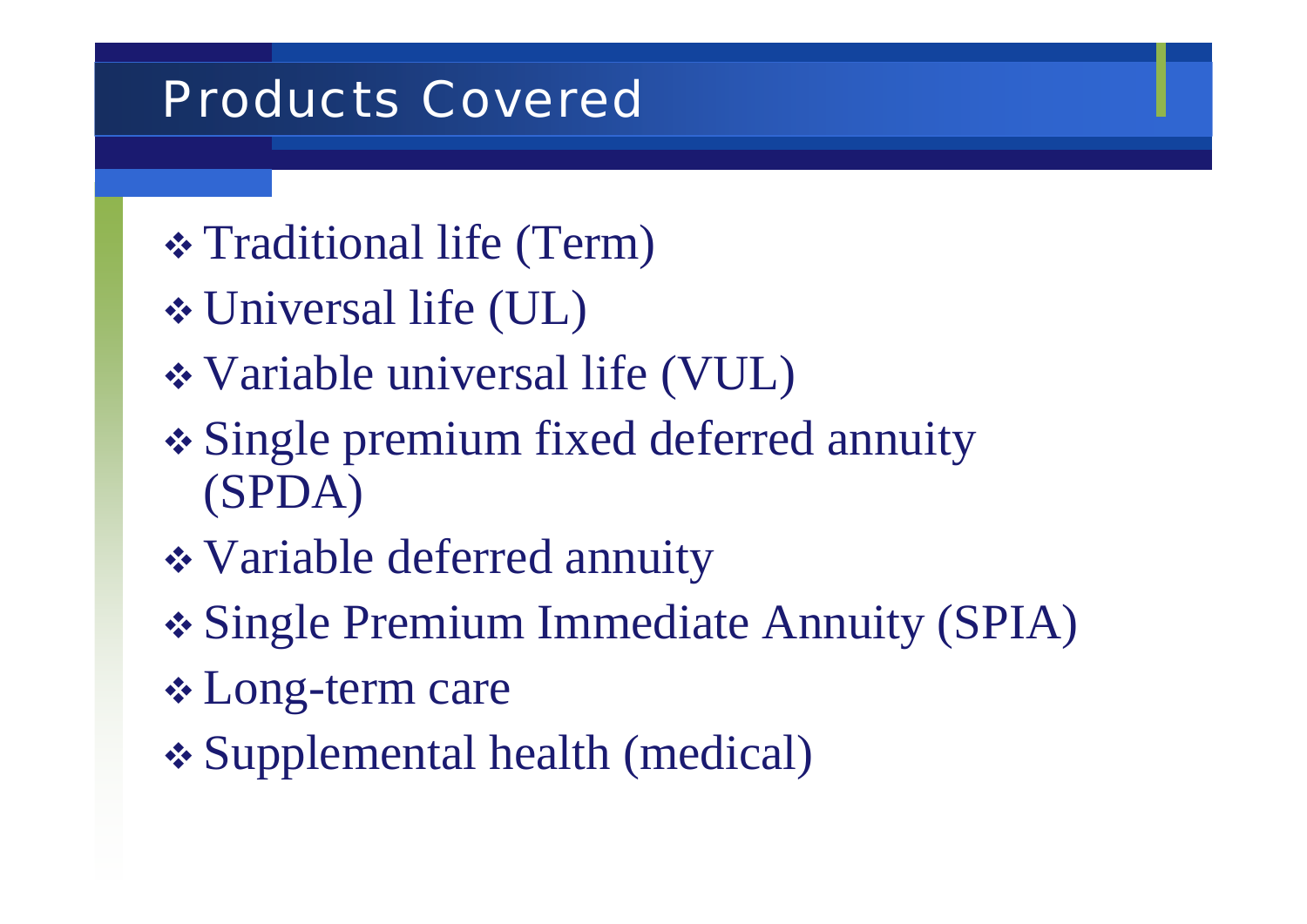#### **Deliverables**

\* Existing business and new business US GAAP – balance sheet and income statement  $\cdot$  IFRS – balance sheet and income statement *❖* Alternate scenarios **\*** Observations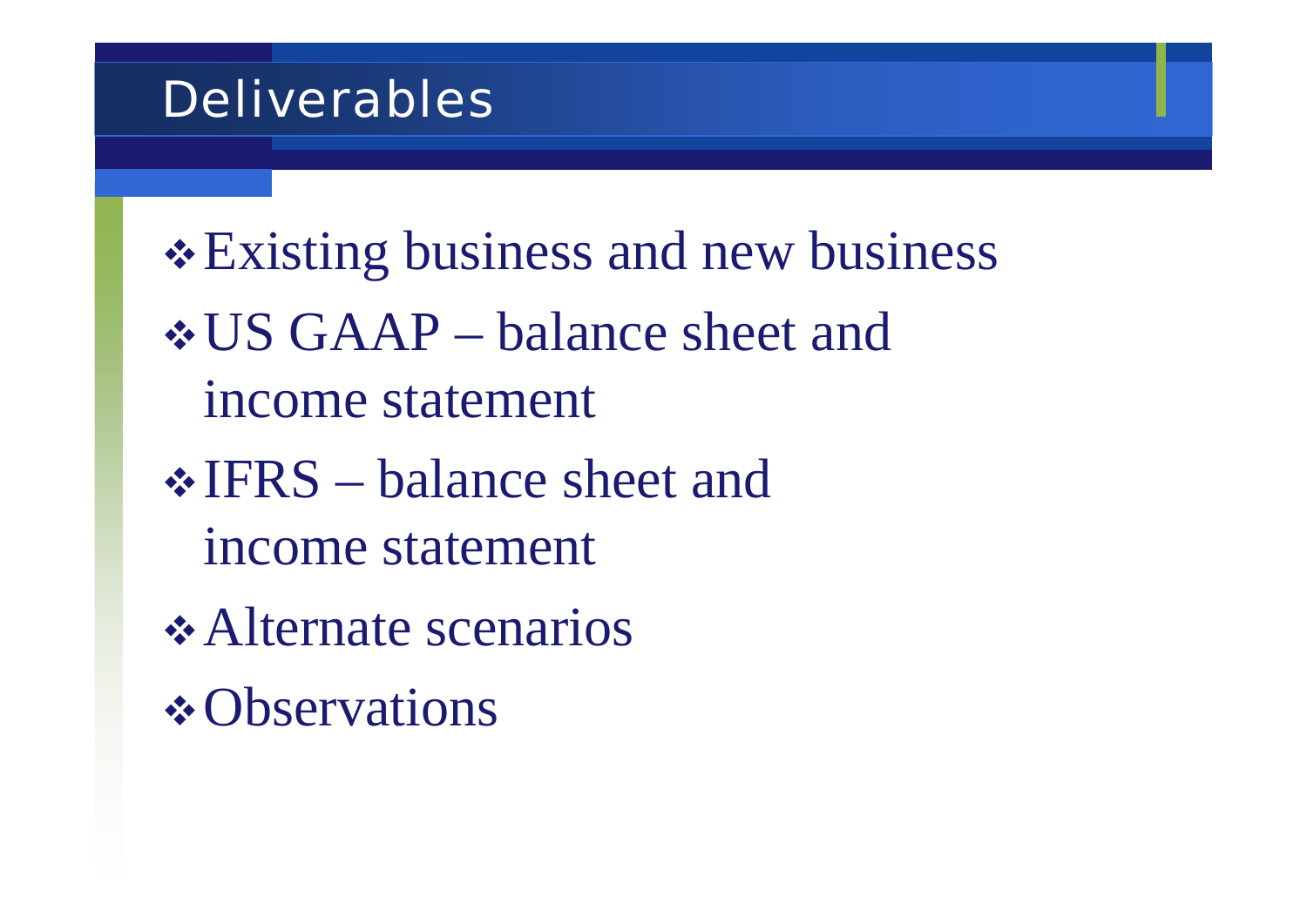#### Take a Look

# Let's look at six products

- New business income statements
- IFRS basis is "Implementation B"
- Liability basis is sum of
	- PV of cash flows and
	- **PV** of margins,
	- Both discounted at risk-free rate
- Margins use Cost of Capital method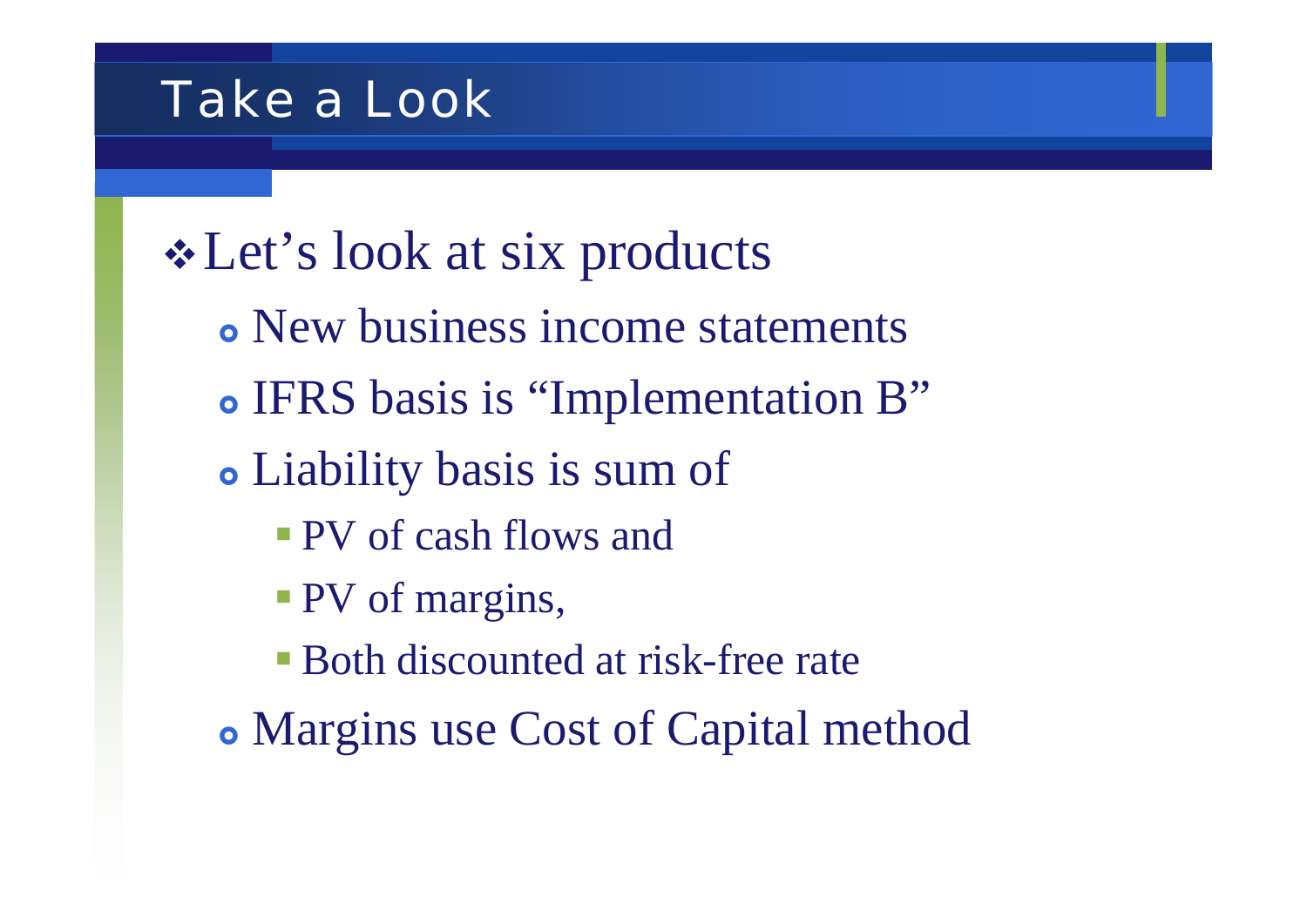#### Risk Margins – Liability

 The liability for risk margins = Present Value of Cost of Capital rate × capital in year *t* wherePresent Value uses discount rate from the scenario, Cost of Capital rate is 12%, and Capital in year *t* comes from capital factors on next slide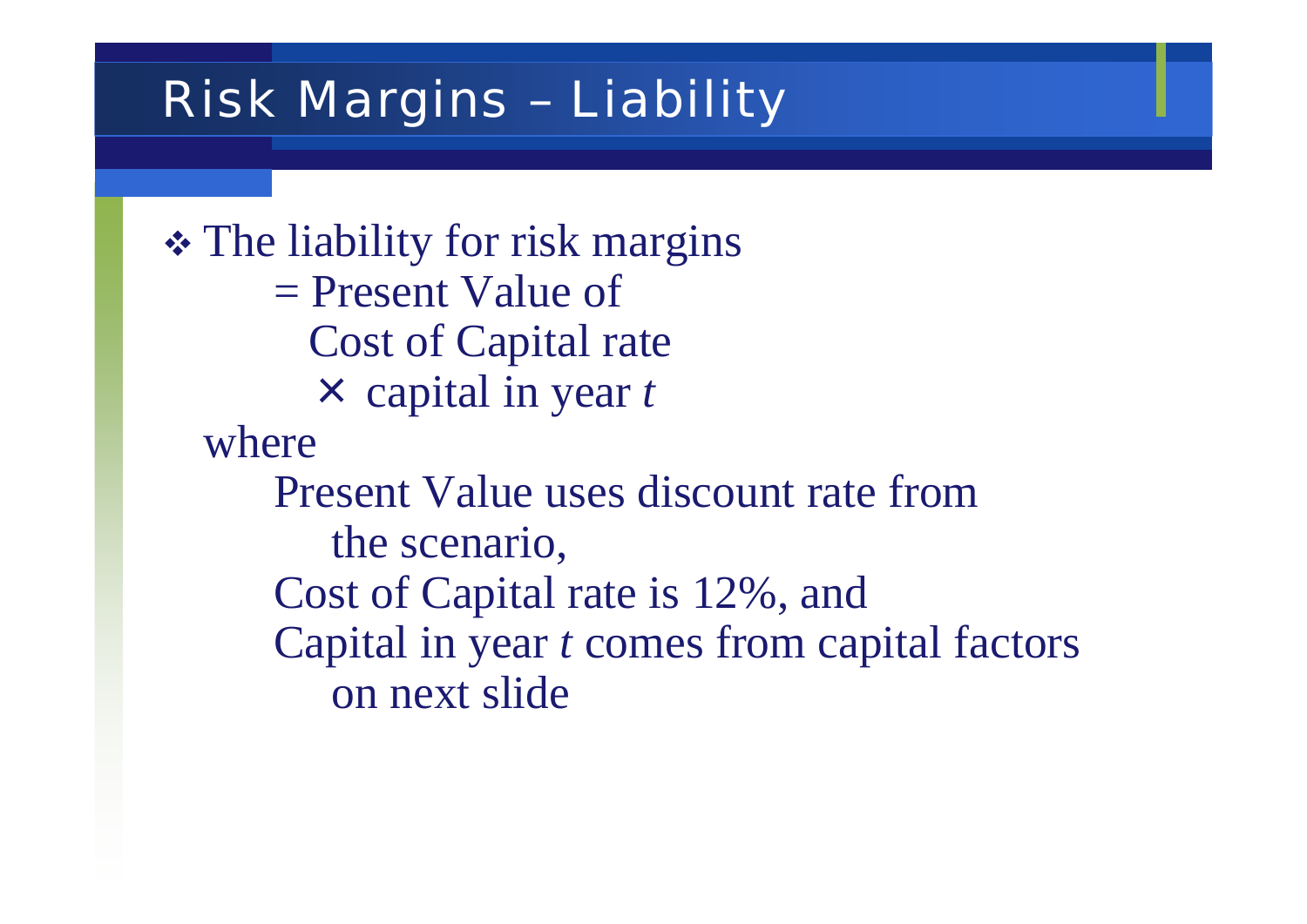### Risk Margins – Capital Factors

| <b>Sample</b><br><b>Capital Factors</b> | <b>AV/Claim</b> | Face    | Premium |
|-----------------------------------------|-----------------|---------|---------|
| <b>Fixed Annuity</b>                    | 1.15%           |         | 3.08%   |
| <b>Immediate Annuity</b>                | 1.15%           |         | 3.08%   |
| <b>Participating WL</b>                 | 1.15%           | $0.9\%$ | 3.08%   |
| <b>Supplemental Health</b>              | 5.00%           |         | 4.27%   |
| Term Life                               |                 | $0.9\%$ | 3.08%   |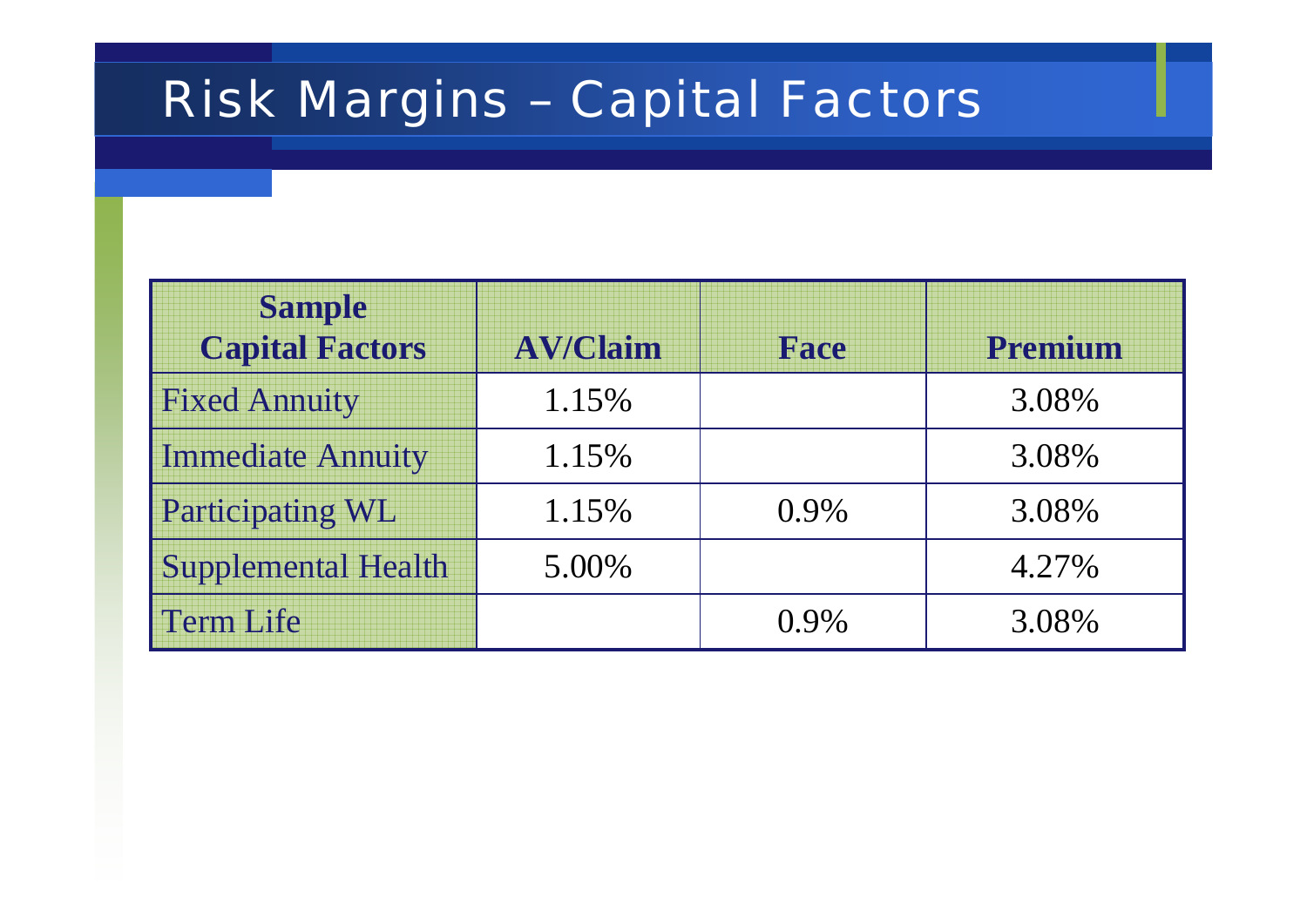#### Risk Margins – Calibration

Base line – used 100% United States Risk Based Capital, an estimate of economic capital

*❖* For perspective:

- $\bullet$  300–750% most companies
- $\bullet$  300% an A company
- $\bullet$  100% company action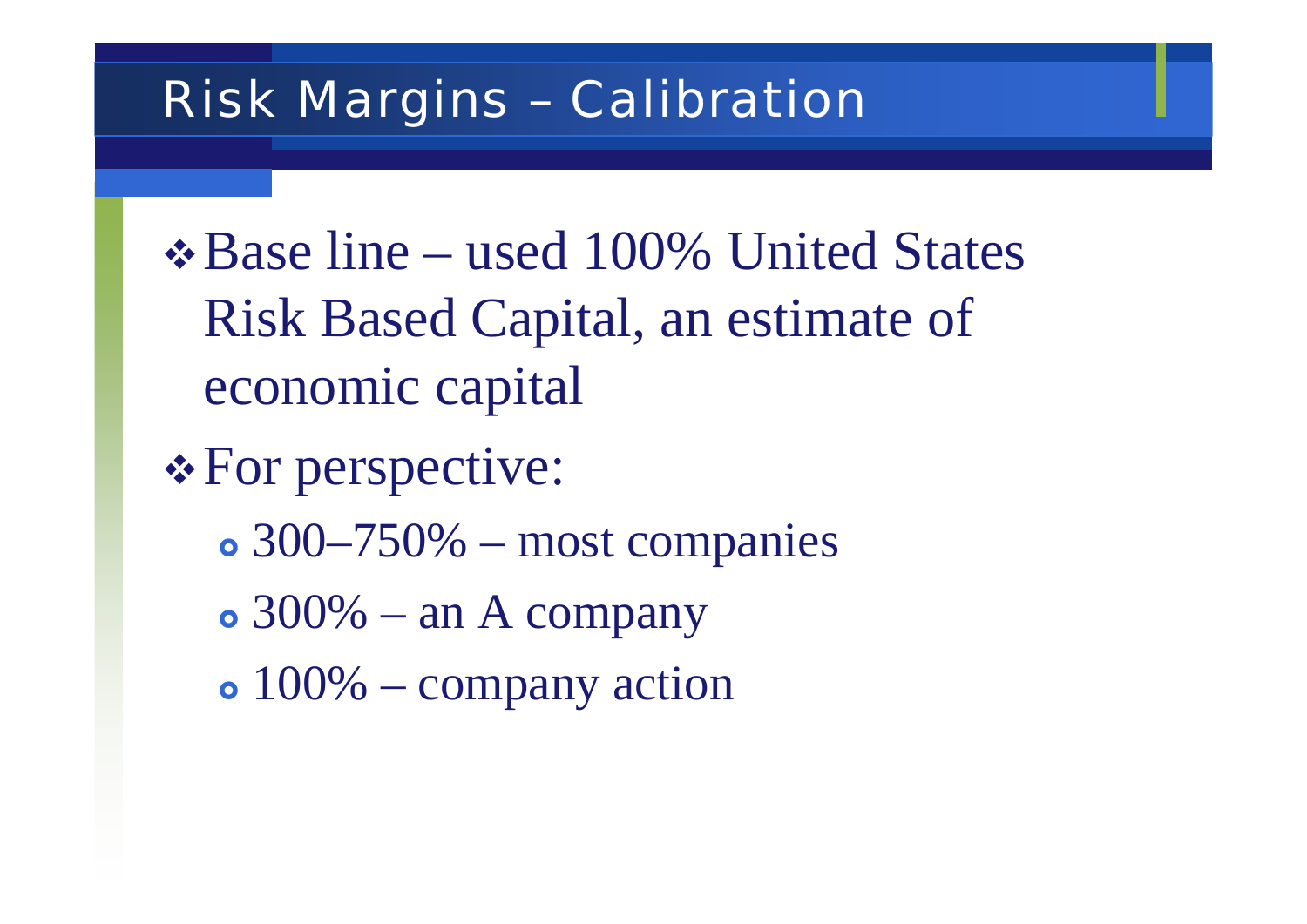### Term – GAAP and IFRS – Income



First year premium = \$28,000,000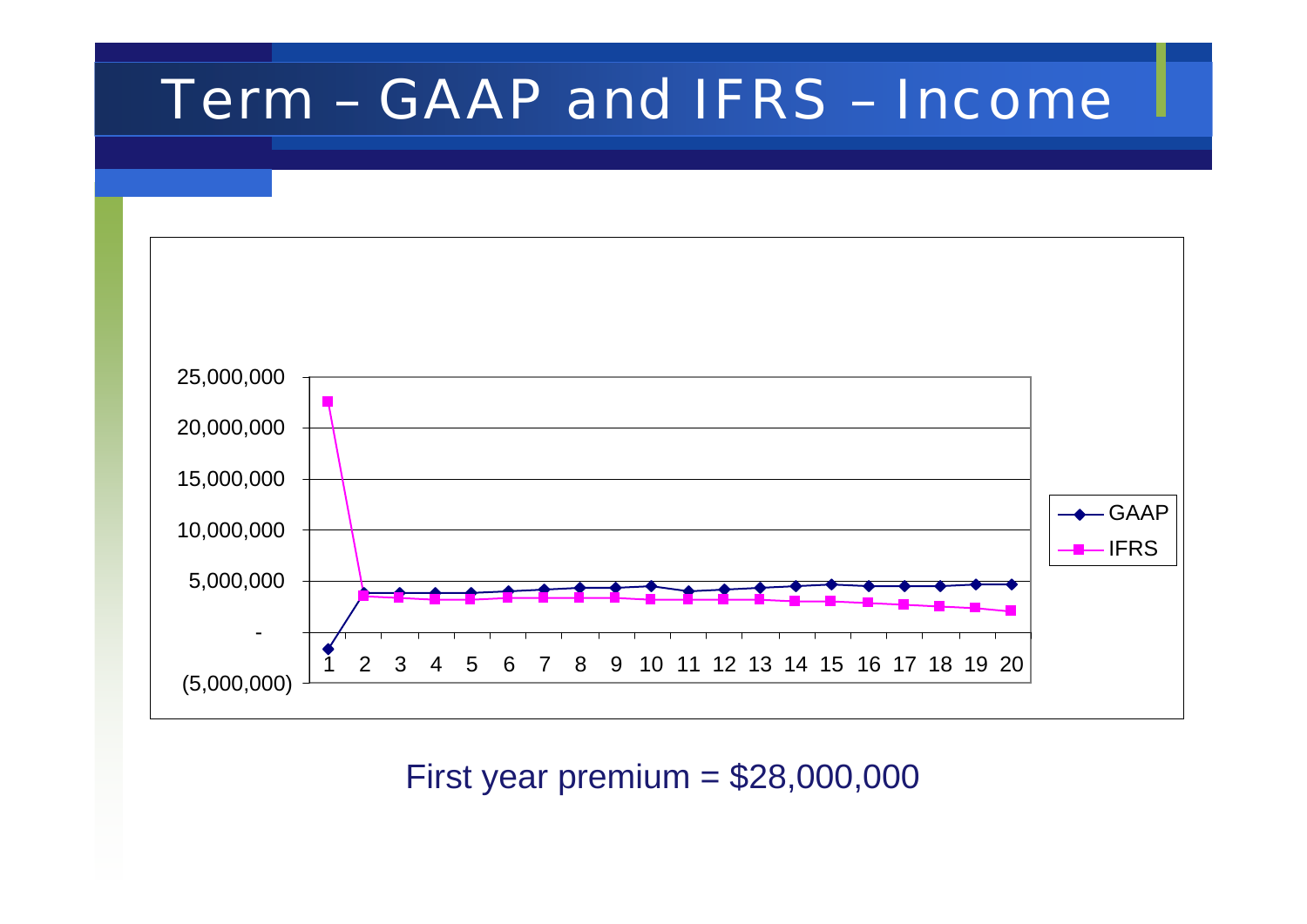#### Term – Comment on First Year Earnings

GAAP – first year non-deferrable costs of \$5.5 million cause a loss  $\cdot$  IFRS – day one gains are \$19 million; days 2–365 gains are \$4 million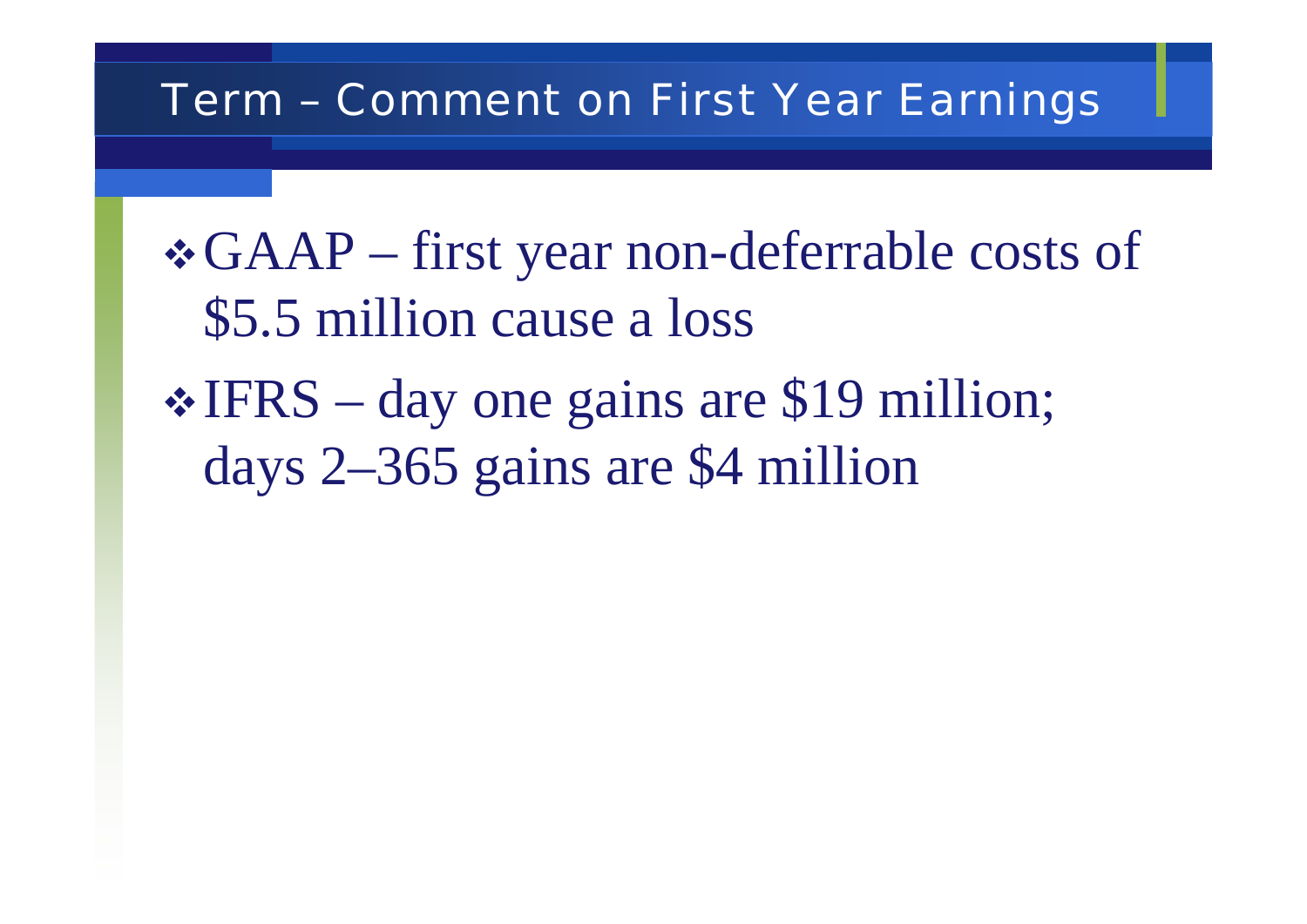#### Term – IFRS "B" and "A" – Income

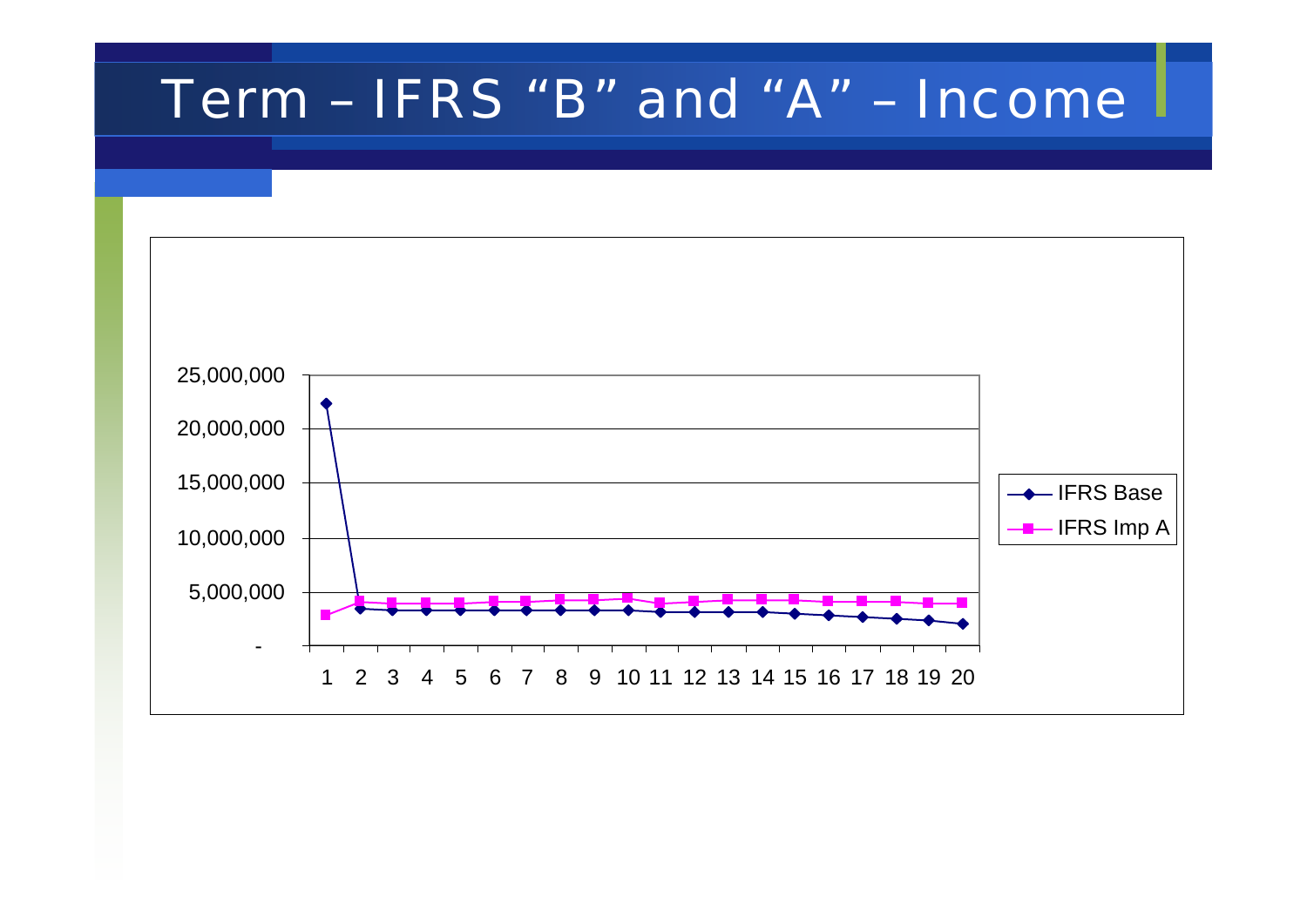#### Term – Risk Margin Sensitivity – Income

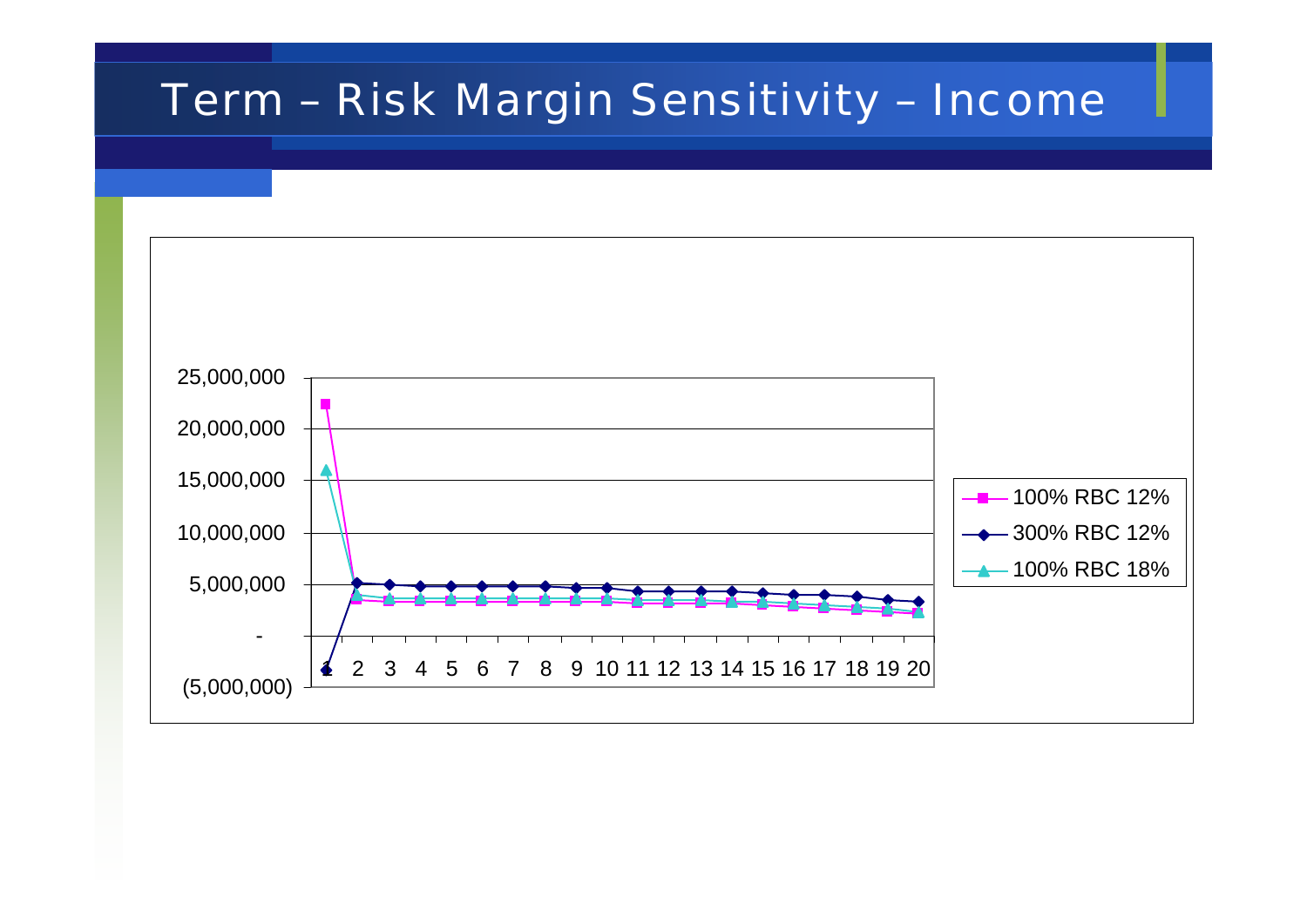## SPIA – GAAP and IFRS – Income



Premium = \$117 million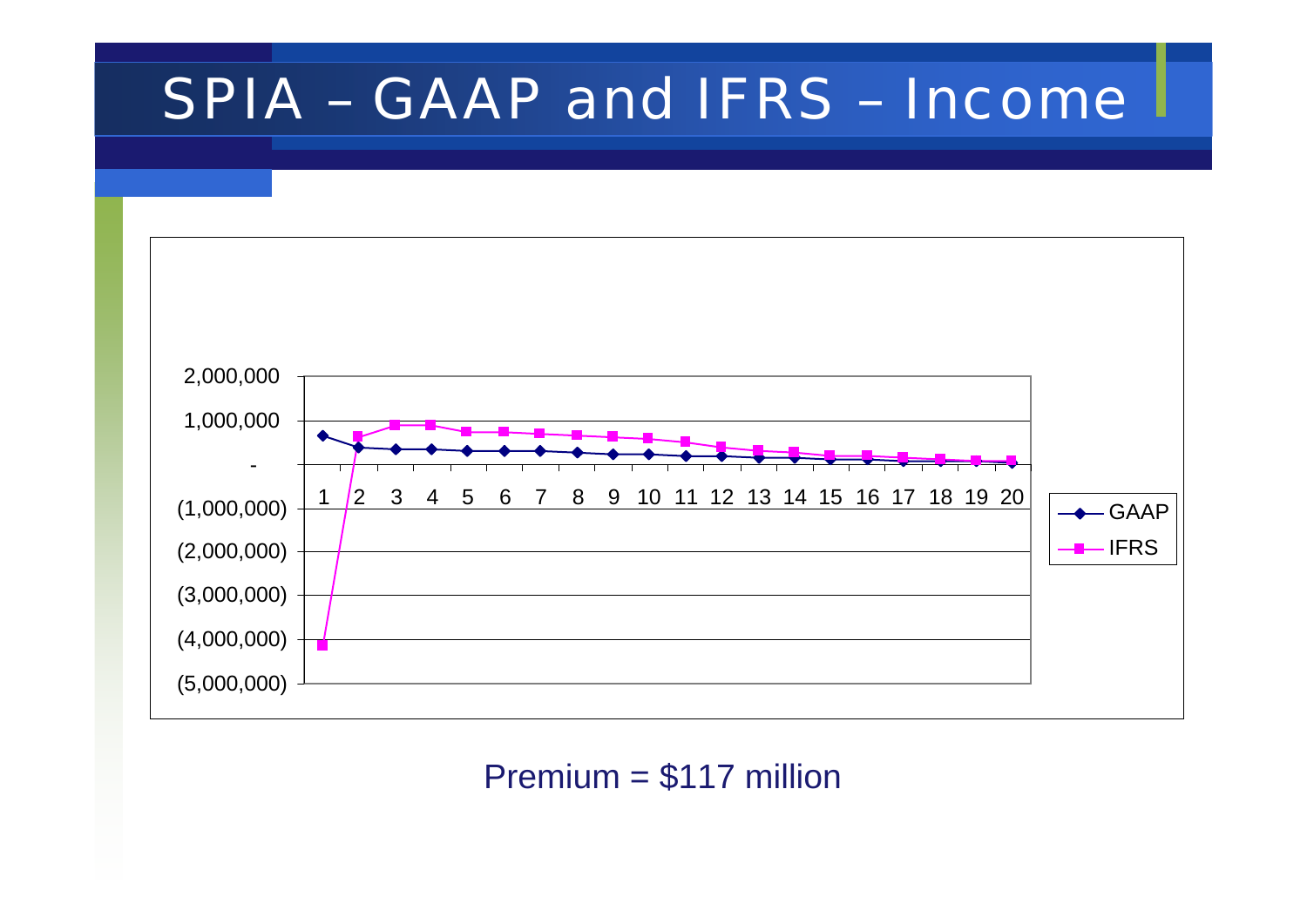## Health GAAP and IFRS – Income



First year premium  $= $3.2$  million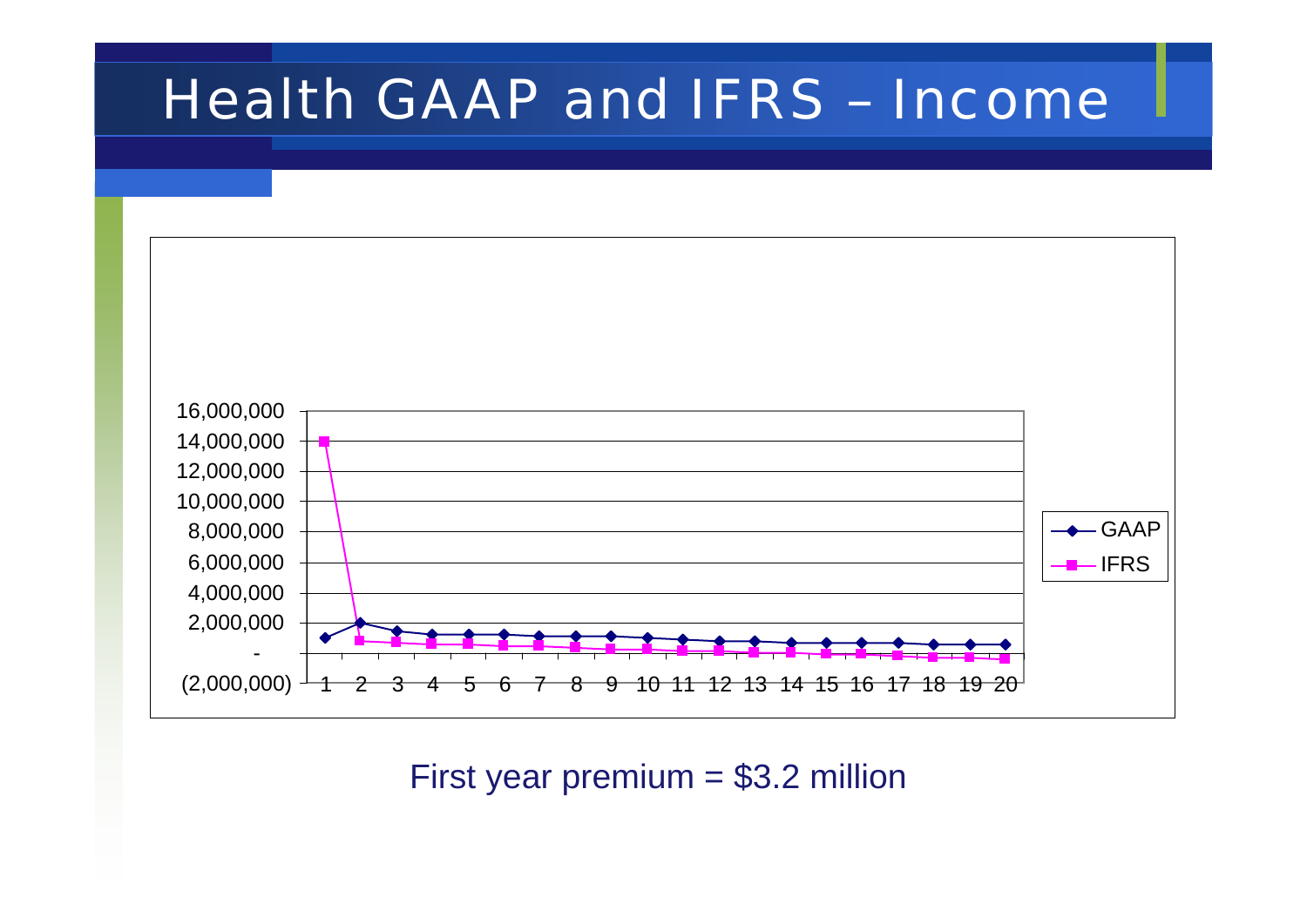#### Health IFRS "B" and "A" – Income

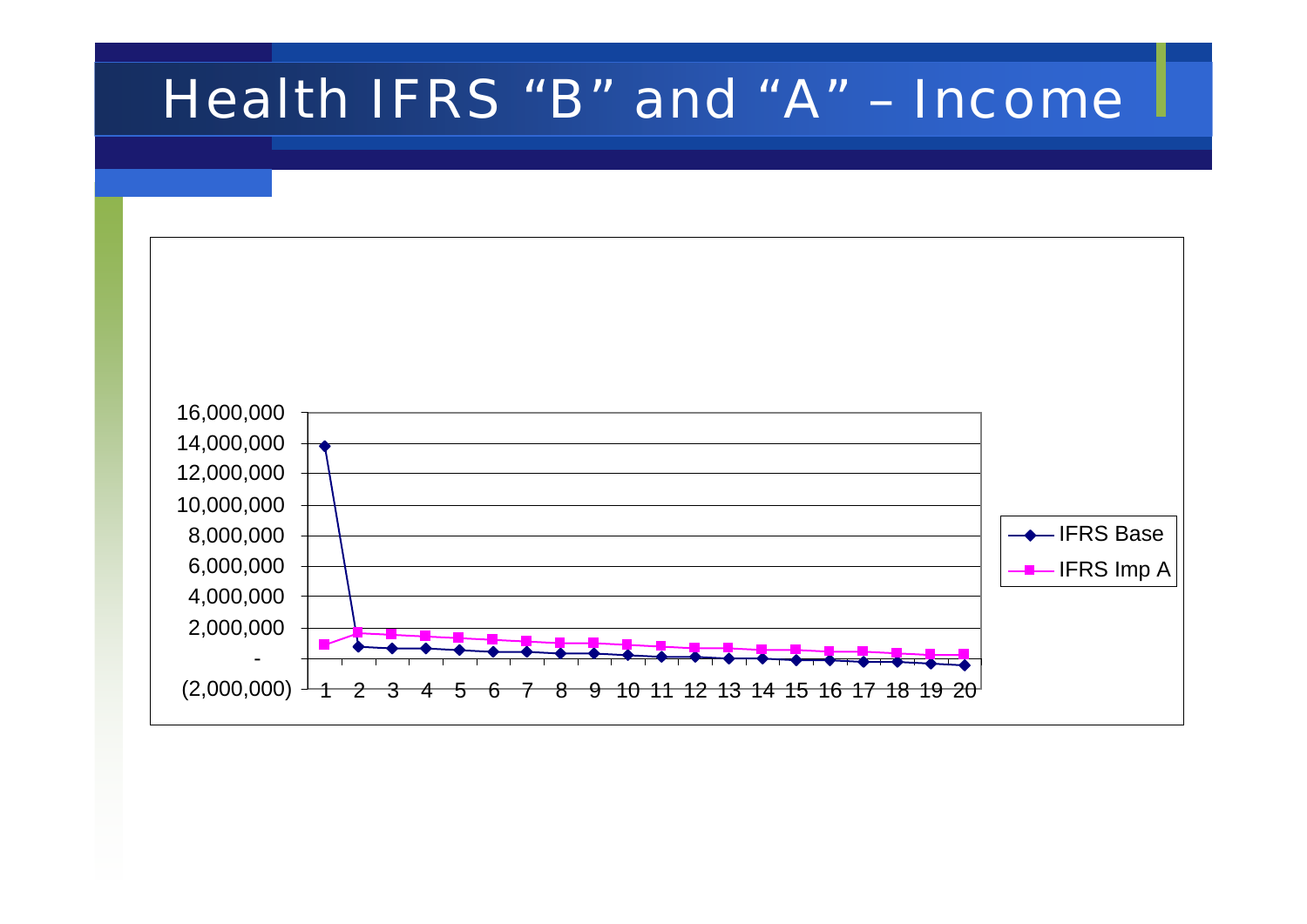#### Par Whole Life GAAP & IFRS – Income



First year premium = \$133,000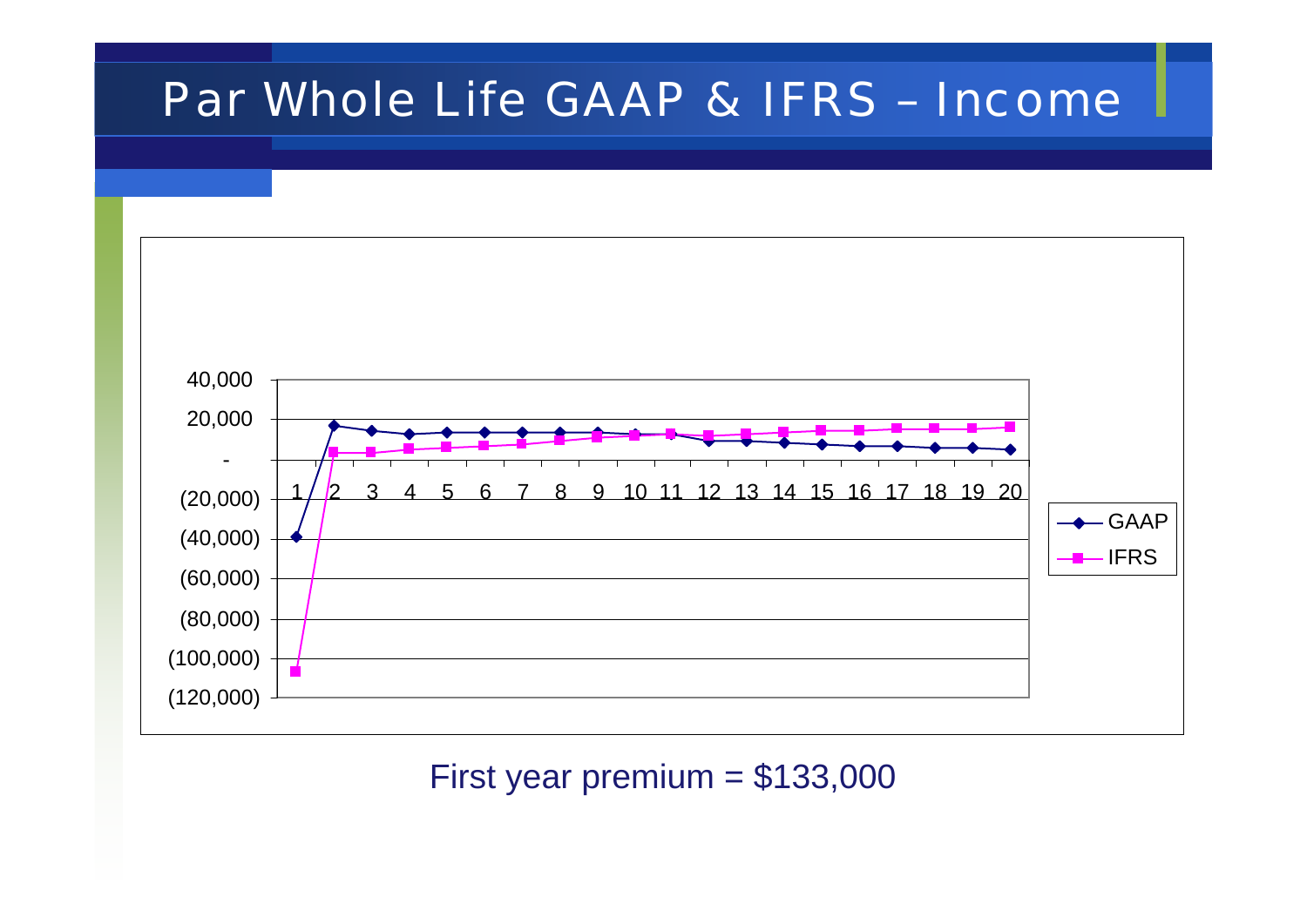#### Par Whole Life – Exclude Dividend – Income

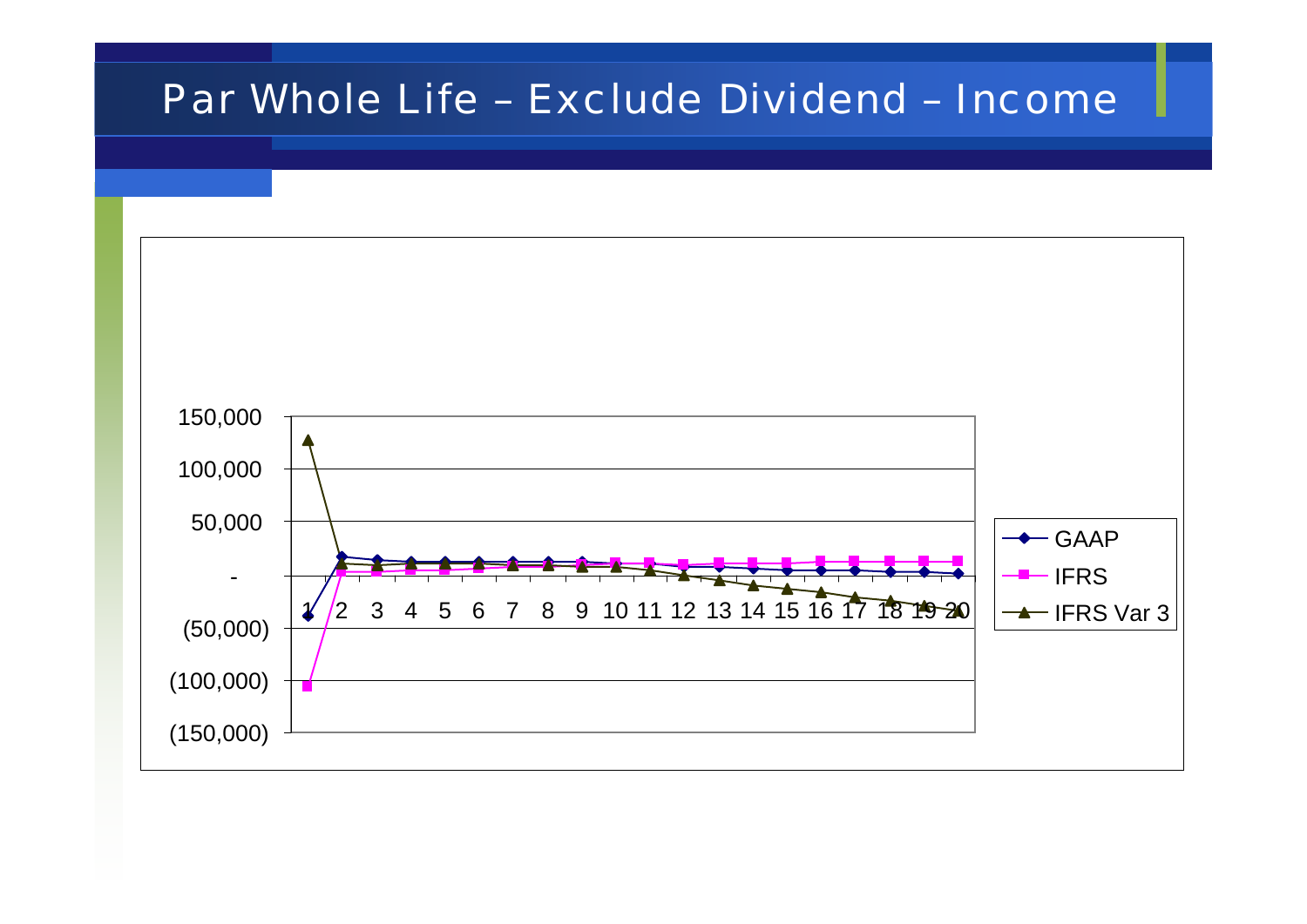#### Variable UL GAAP and IFRS – Income



First year premium = \$3.2 million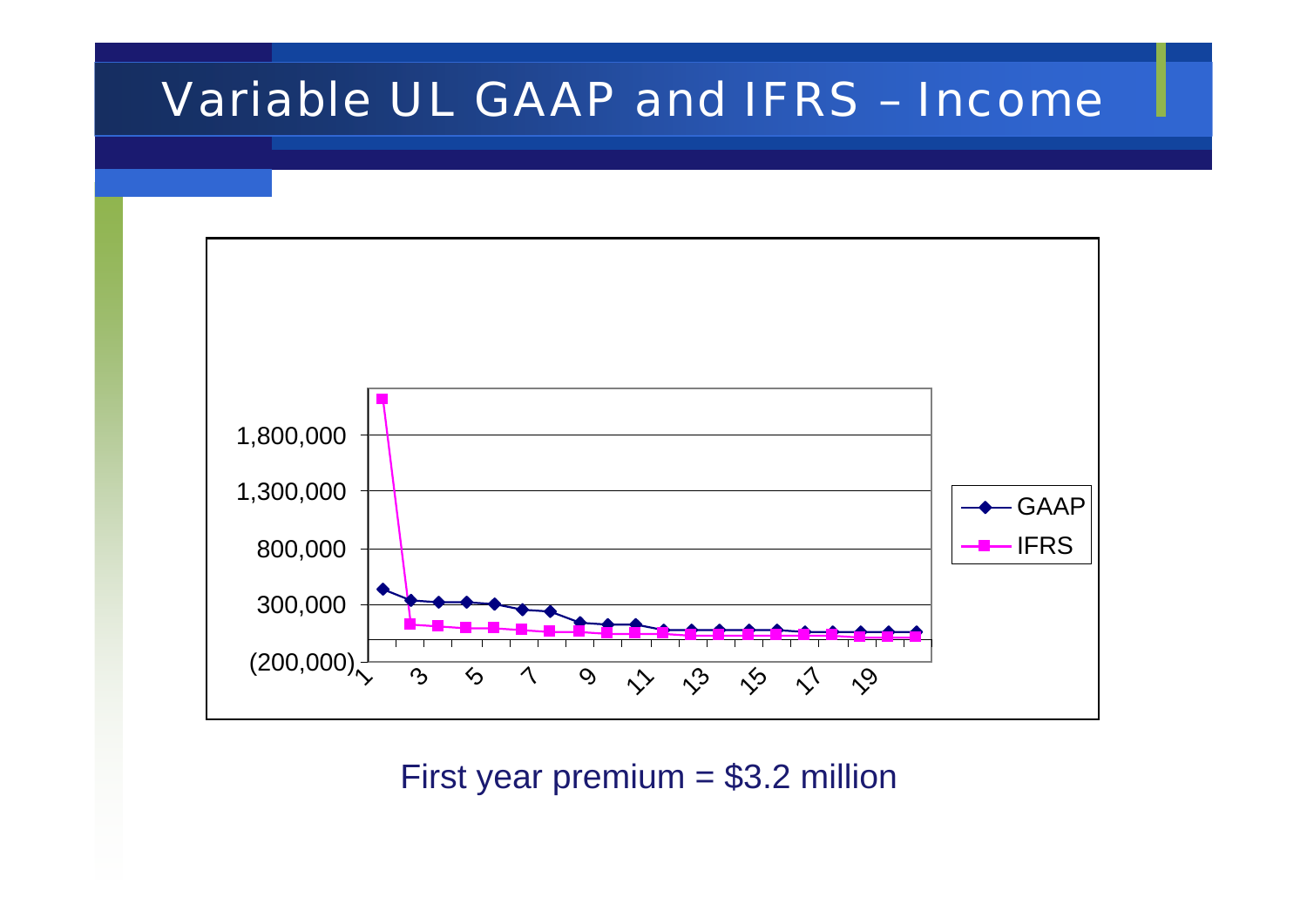## SPDA GAAP and IFRS – Income



Premium = \$3.2 million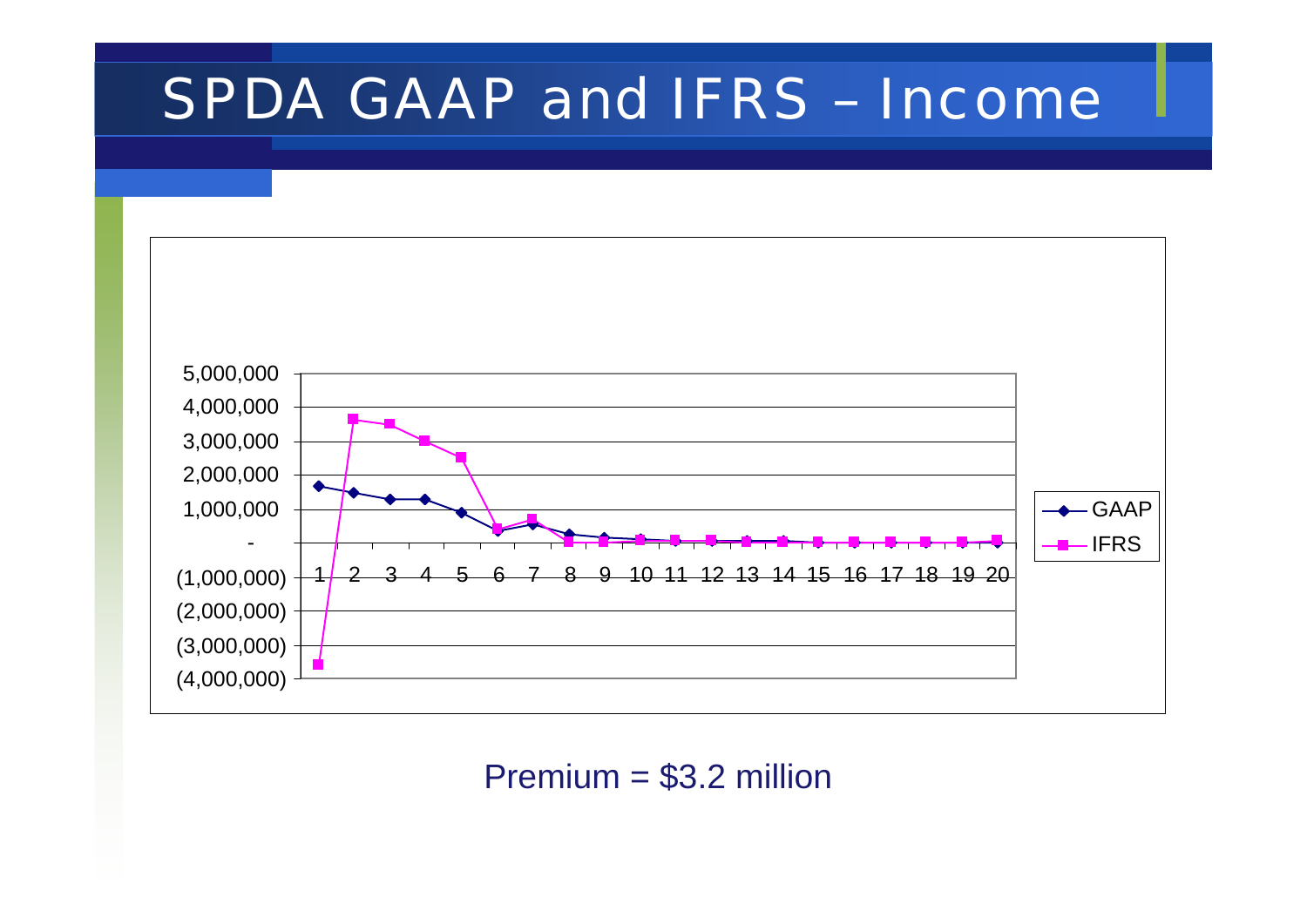## Relative Size (1 of 2) of Cash Flows and Risk Margins (\$000)

|               |                      | Year <sub>1</sub> | <b>Year 5</b>   |
|---------------|----------------------|-------------------|-----------------|
| <b>PAR WL</b> | <b>PV Cash Flows</b> | $<$ \$497>        | \$2,916         |
|               | <b>PV Margins</b>    | 232               | 215             |
|               |                      | <262>             | 3,131           |
| UL            | <b>PV Cash Flows</b> | 68                | 1,326           |
|               | <b>PV Margins</b>    | <u>53</u>         | $\frac{42}{ }$  |
|               |                      | 121               | 1,369           |
| <b>SPIA</b>   | <b>PV Cash Flows</b> | 919               | 722             |
|               | <b>PV Margins</b>    | $\underline{9}$   | $\underline{6}$ |
|               |                      | 928               | 727             |
| <b>TERM</b>   | <b>PV Cash Flows</b> | $<$ 1,766 $>$     | <875>           |
|               | <b>PV Margins</b>    | 461               | 344             |
|               |                      | < 1,305           | < 531           |

PV = Present Value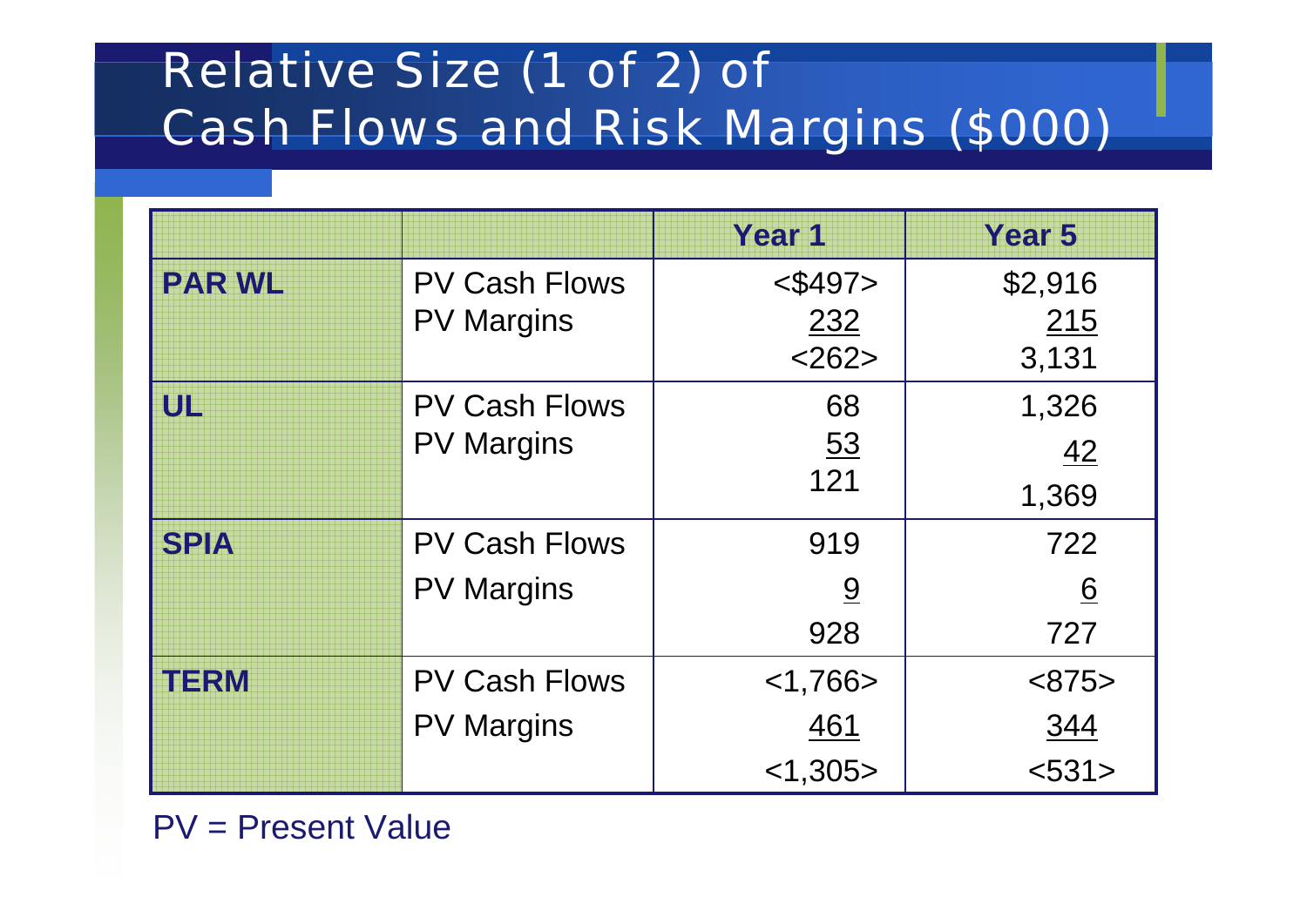## Relative Size (2 of 2) of Cash Flows and Risk Margins (\$000)

|               |                      | 1              | 5            |
|---------------|----------------------|----------------|--------------|
| <b>VUL</b>    | <b>PV Cash Flows</b> | $<$ \$2,330>   | $<$ \$1,573> |
|               | <b>PV Margins</b>    | 142            | <u>129</u>   |
|               |                      | <2,187>        | <1,444>      |
| <b>SPDA</b>   | <b>PV Cash Flows</b> | 940            | 892          |
|               | <b>PV Margins</b>    | $\overline{2}$ |              |
|               |                      | 942            | 893          |
| <b>HEALTH</b> | <b>PV Cash Flows</b> | $<$ 4,526 $>$  | <1,507>      |
|               | <b>PV Margins</b>    | <u>87</u>      | <u>65</u>    |
|               |                      | $<$ 4,439>     | <1,442>      |
| <b>LTC</b>    | <b>PV Cash Flows</b> | <21>           | 3,137        |
|               | <b>PV Margins</b>    | 366            | 270          |
|               |                      | 346            | 3,407        |

PV = Present Value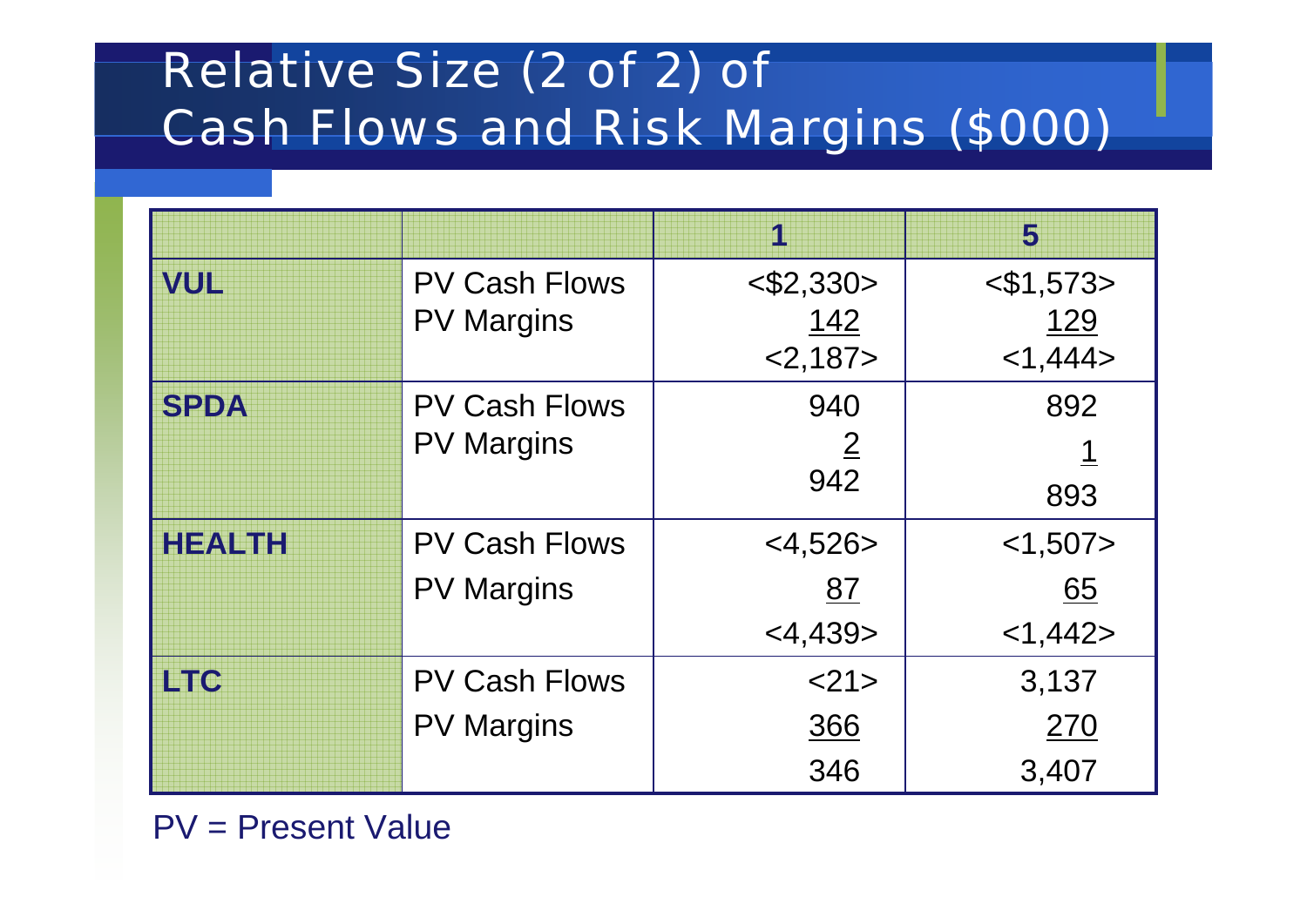#### Balance Sheet, Term

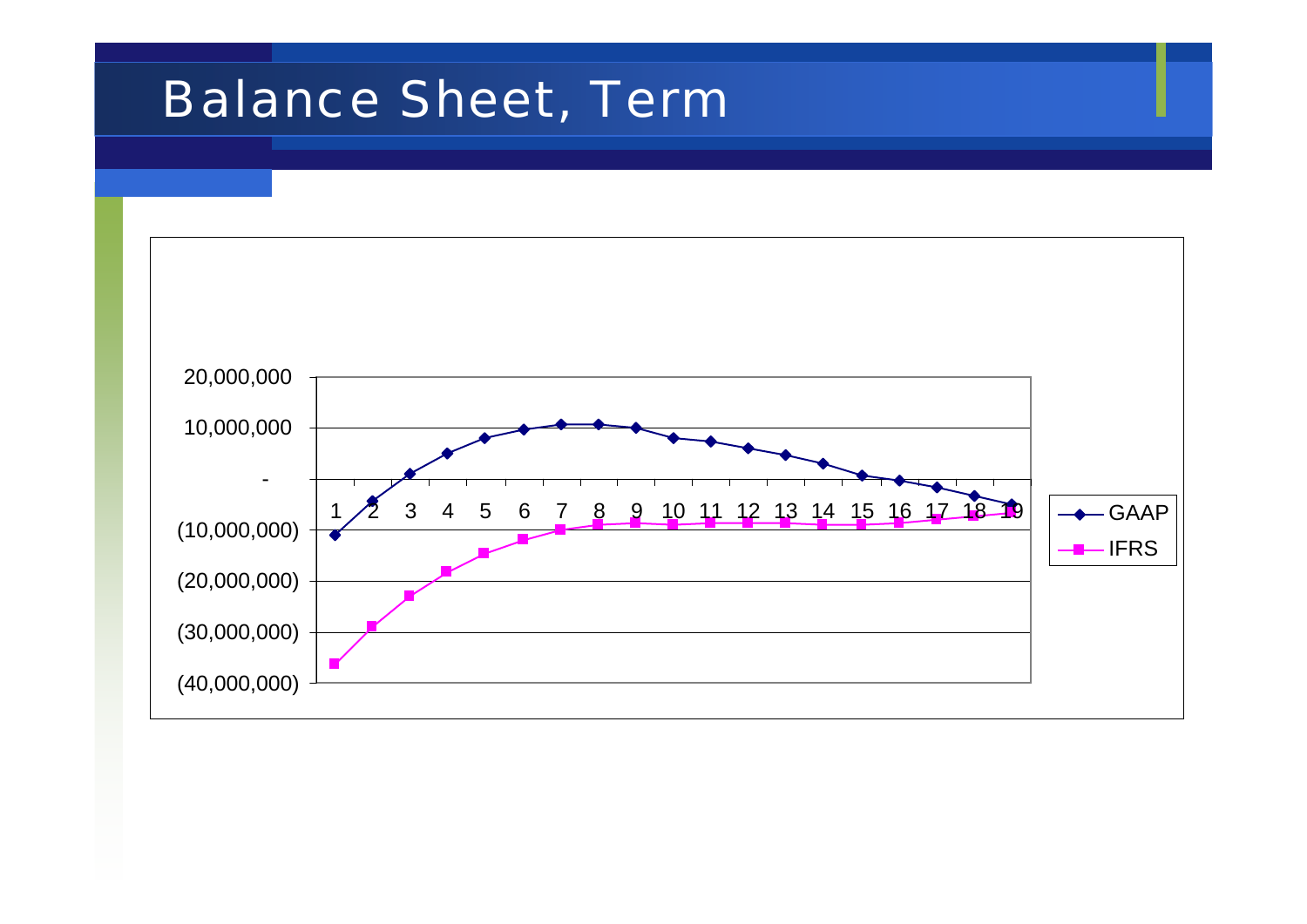#### Balance Sheet, Health

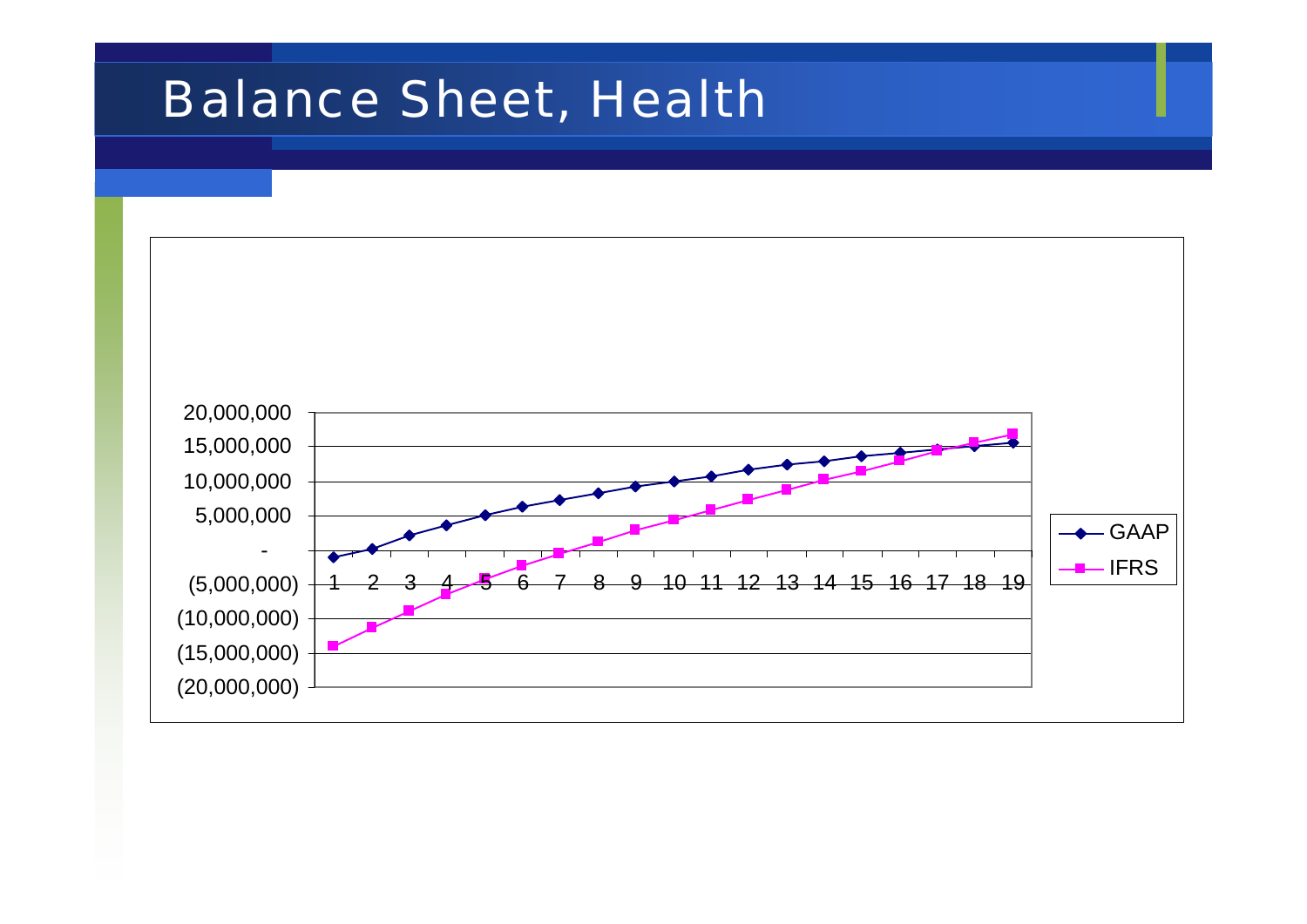# Summary 1 of 2

Income varies dramatically by product

\* Products that derive a significant portion of their profits from investment income will show lower profits, or losses, in year one.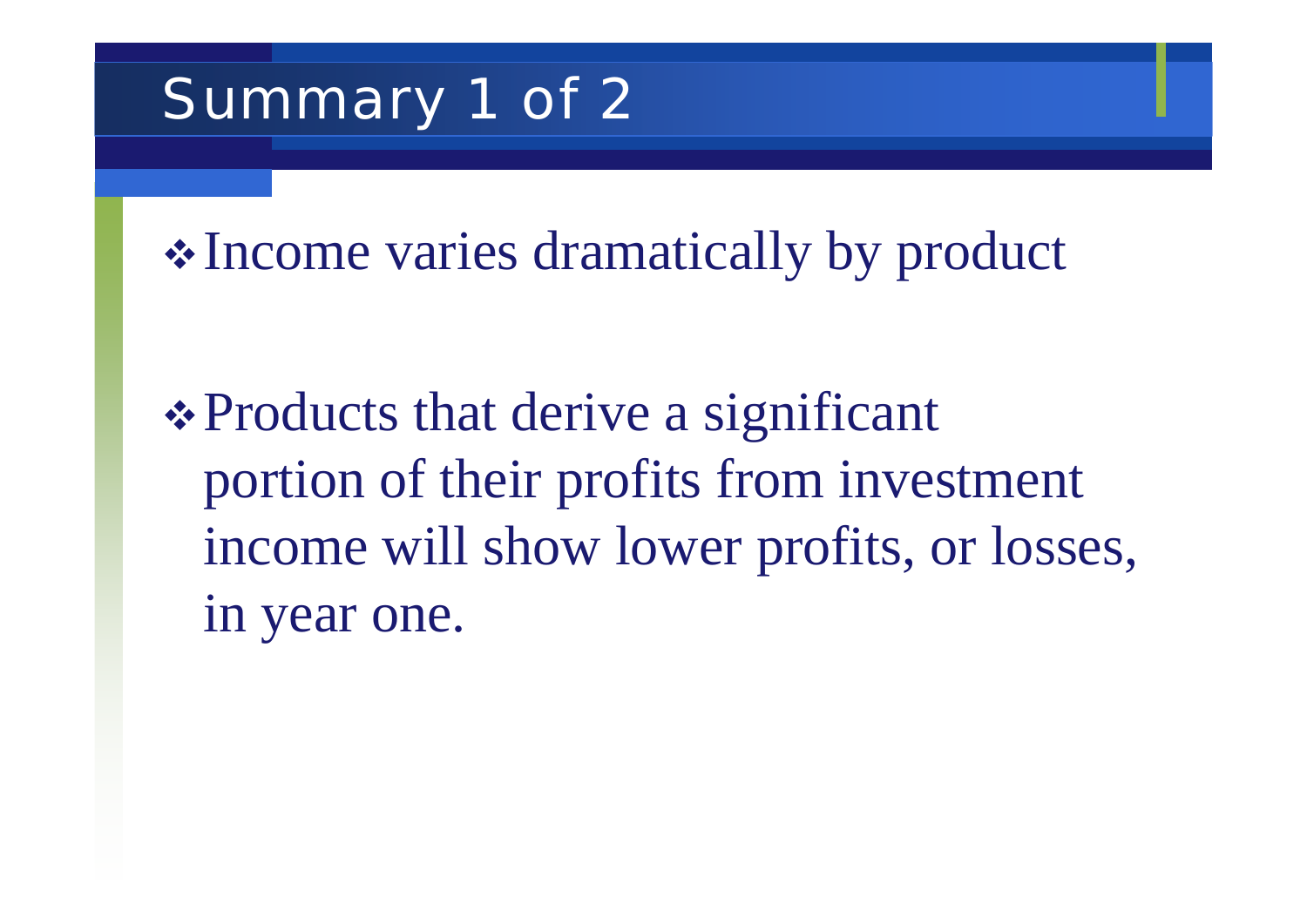# Summary 2 of 2

\* Products with significant sources of profits other than investment income portray a larger year one income

• Initial and subsequent profitability is extremely impacted by choice of methods and assumptions to determine risk margins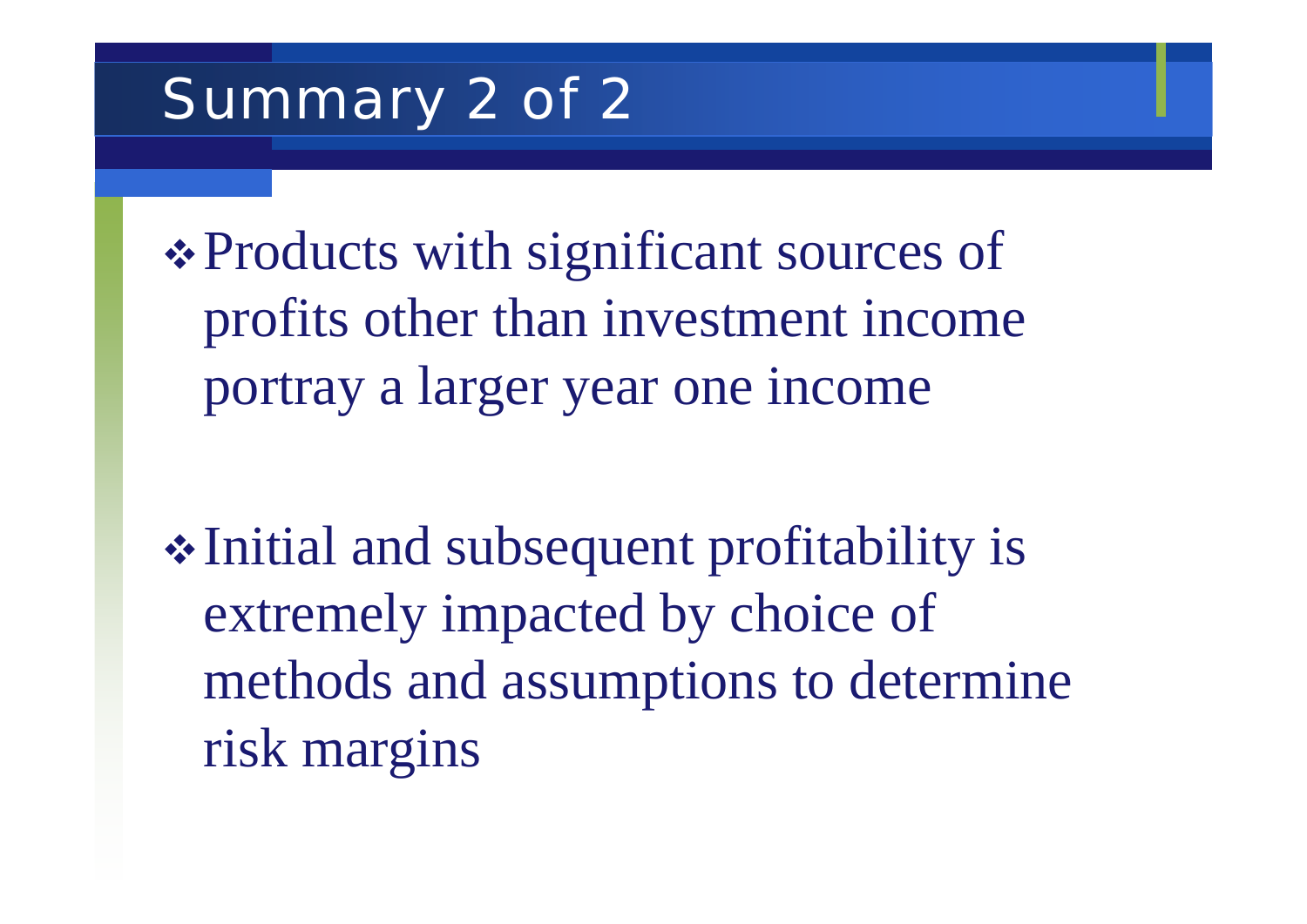# 7. Responses to the IASB

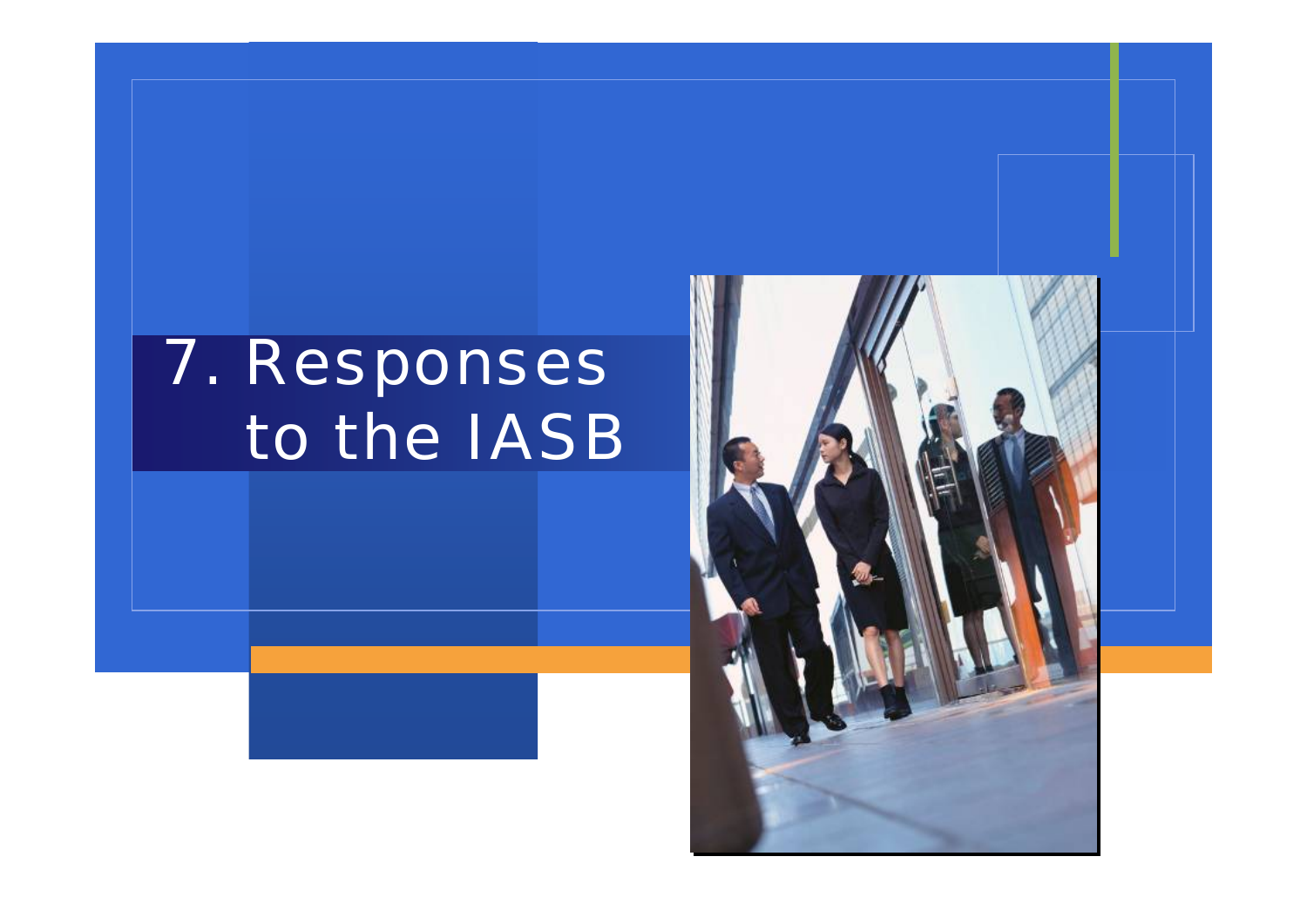#### Responses to IASB (as of January 2008)

# *❖* Go to www.IASB.org

- Click on (left-hand column):
	- **IASB** projects and work plan, then
	- **Insurance contracts, then**
	- **Discussion paper, then**
	- **Comment letters**
- 151 responses, 2,000 pages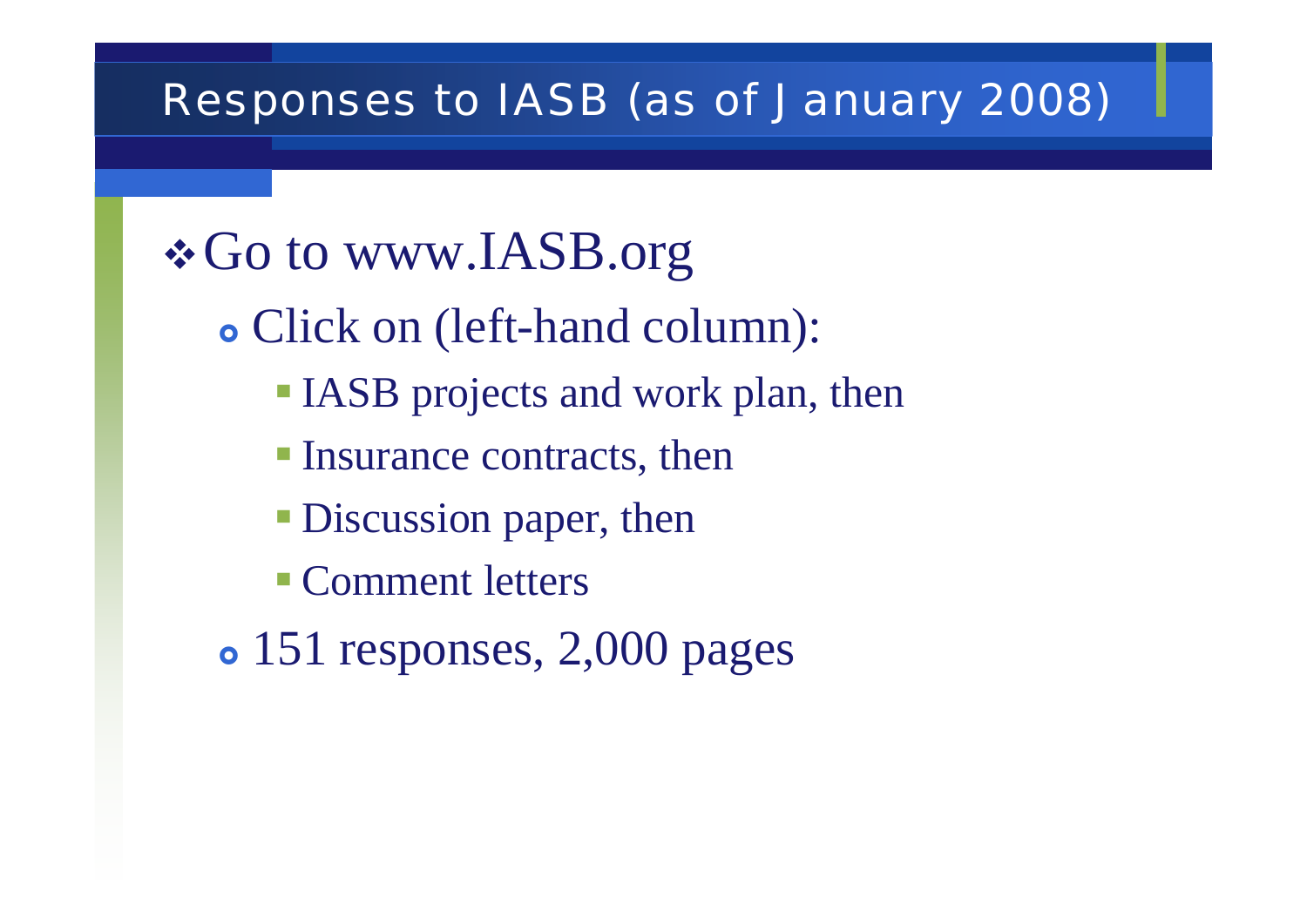#### Profiles of Responders

- $\div$  47 insurers (2)
- 28 professional societies (4)
- $\div 23$  regulators (2)
- $\div 6$  auditors (4)
- **❖ 32 industry associations (3)**
- $\div 15$  others (2)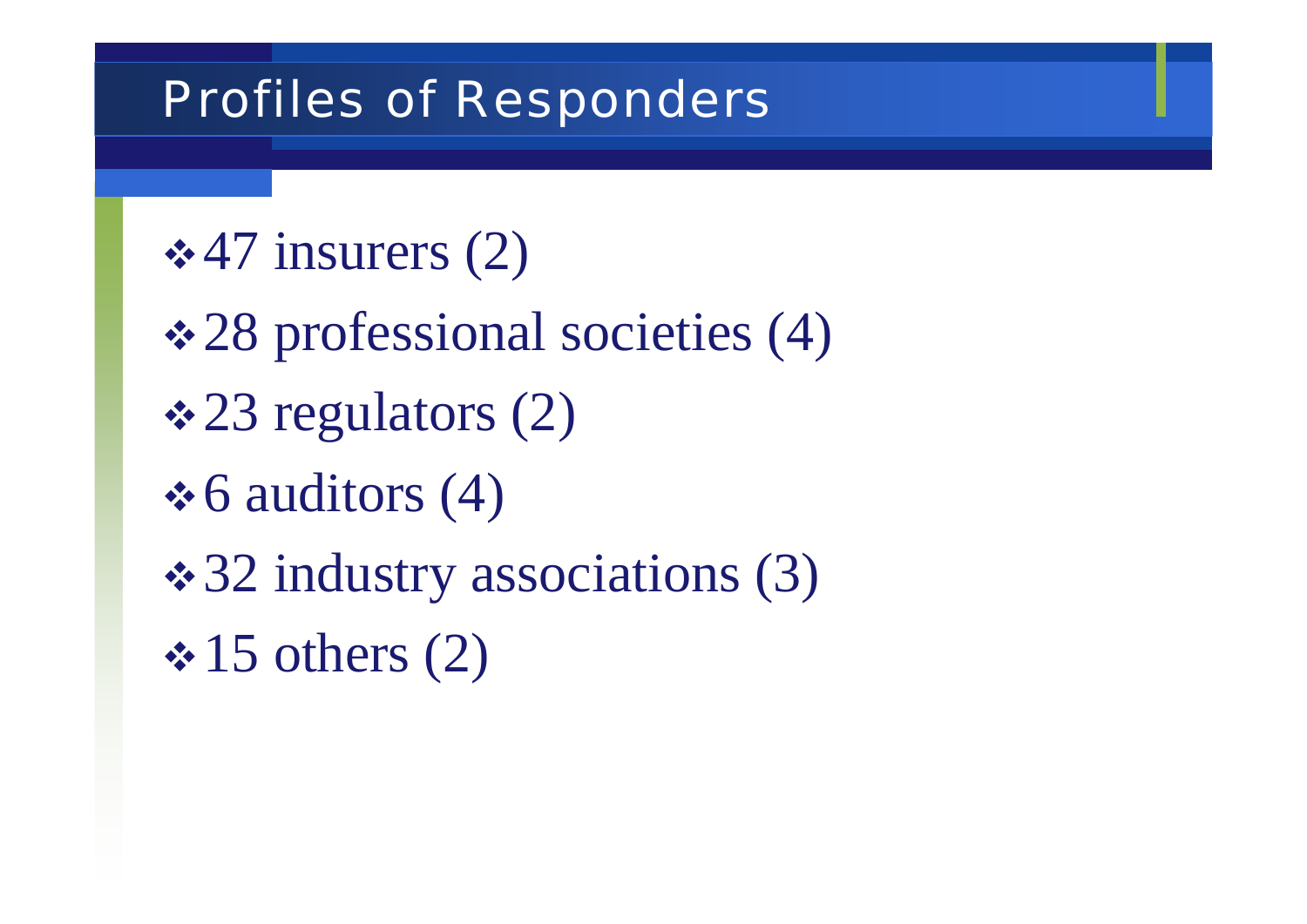#### AIG – U.S.-based; in 130 countries

### \* Generally supportive

 Leave general (property & casualty) insurance alone (have 2 models)

## Questions relevance of exit value

- Hypothetical
- Not observable
- Pricing details unavailable
- No profit charge
- Market data inferior to entity-specific
- Unwarranted profit at inception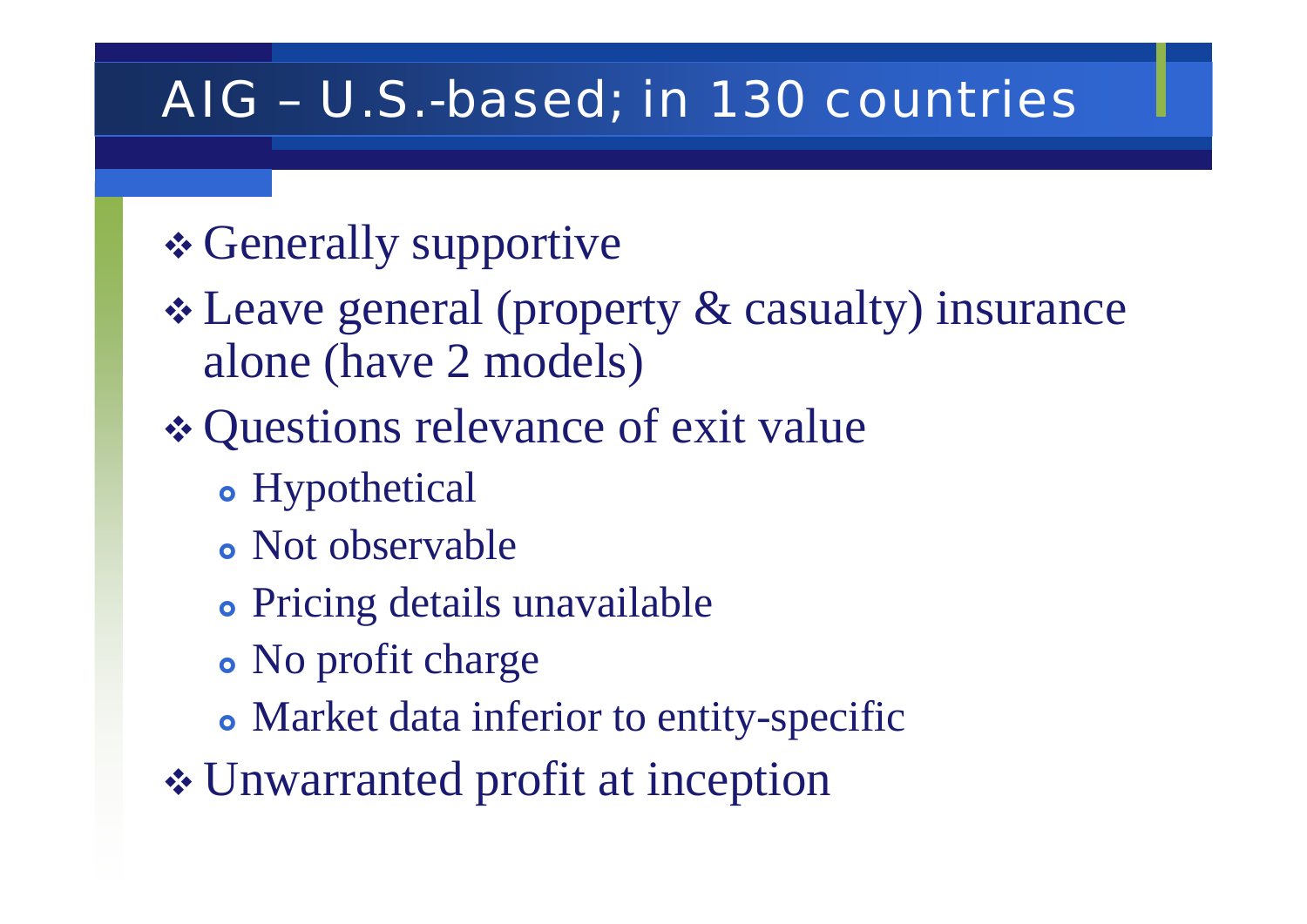## ManuLife – Canadian-based; in 19 Countries

- Very supportive; is similar to Canadian GAAP
- Some refining is needed use discount rates an insurer would expect to earn
- Needs more specific guidance, especially in margins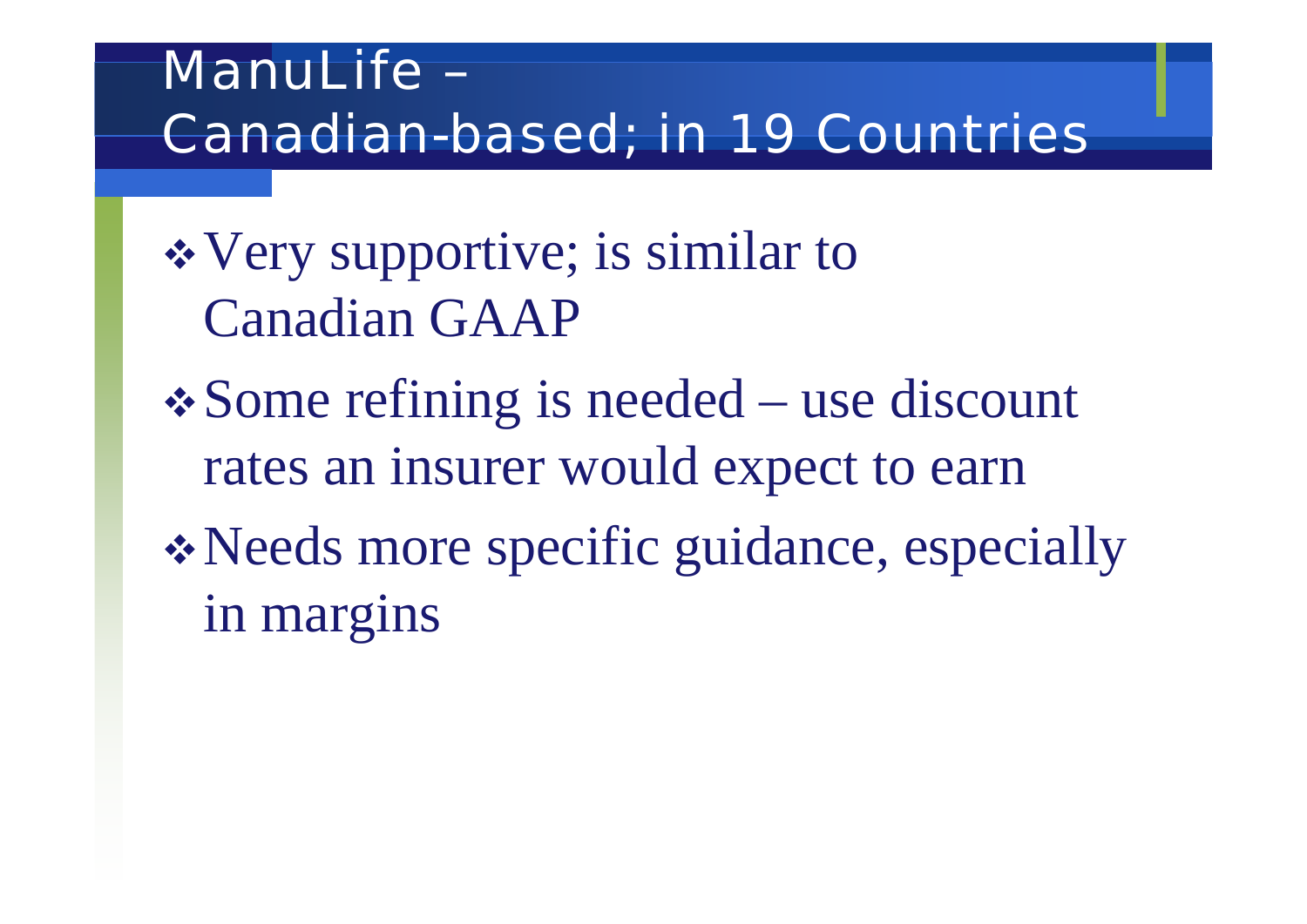#### International Actuarial Association (IAA) – 57 Members; 95% of Actuaries

- **☆ Constraints on cash flows should** be removed
- Use own (not market) servicing (expense) costs
- \* Eliminate service margins
- Don't unbundle
- \* Reflect diversification effects in margins
- **❖ Don't overlook the income statement**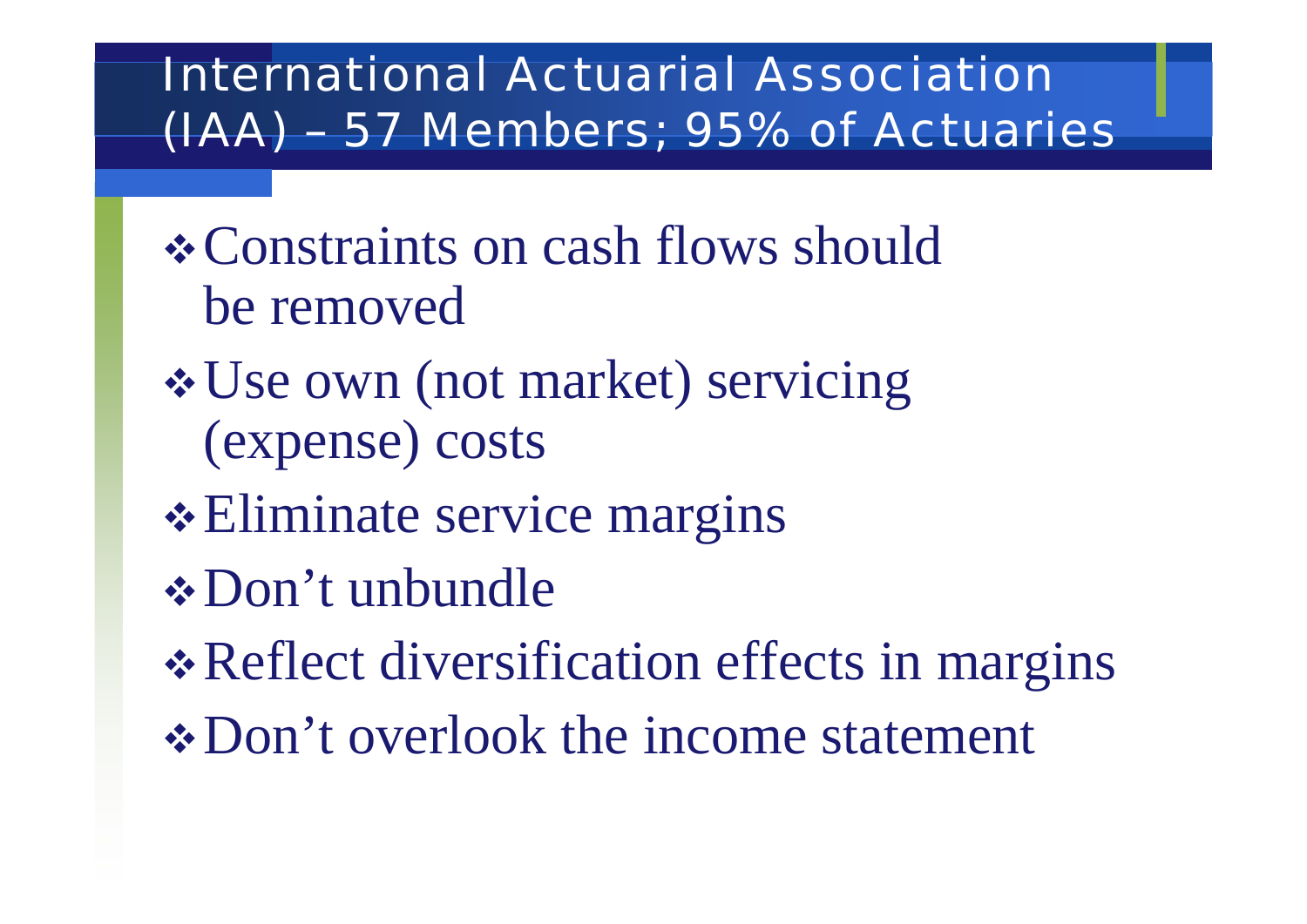#### United Kingdom Actuarial Profession (Institute, Faculty, 17,000 Members)

- Comments only where they differ from IAA
- Some views too complex and demanding for all preparers
- Measurement value should reflect own costs to settle, not to transfer to a buyer
- Cash flow assumptions should be from the viewpoint of the insurer, not the market
- Risk margins should be based on insurer's cost for risk where there is no market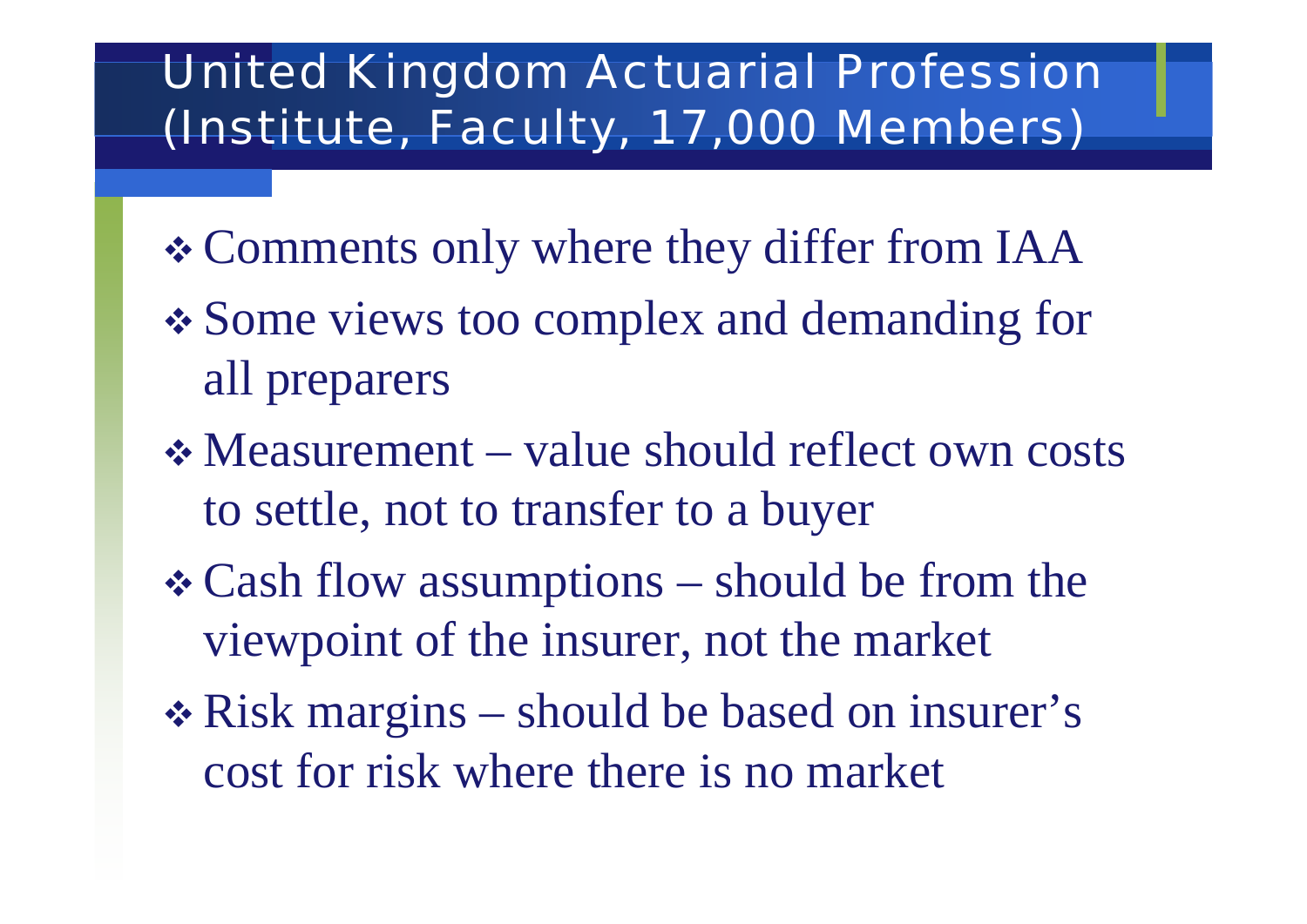#### American Academy of Actuaries (AAA) (USA – 15,000 Members)

- **☆ Has concerns** 
	- Gains at issue
	- Too much actuarial guidance (should do by nation)
	- Impractical issues (each possible scenario)
	- Limitations on cash flows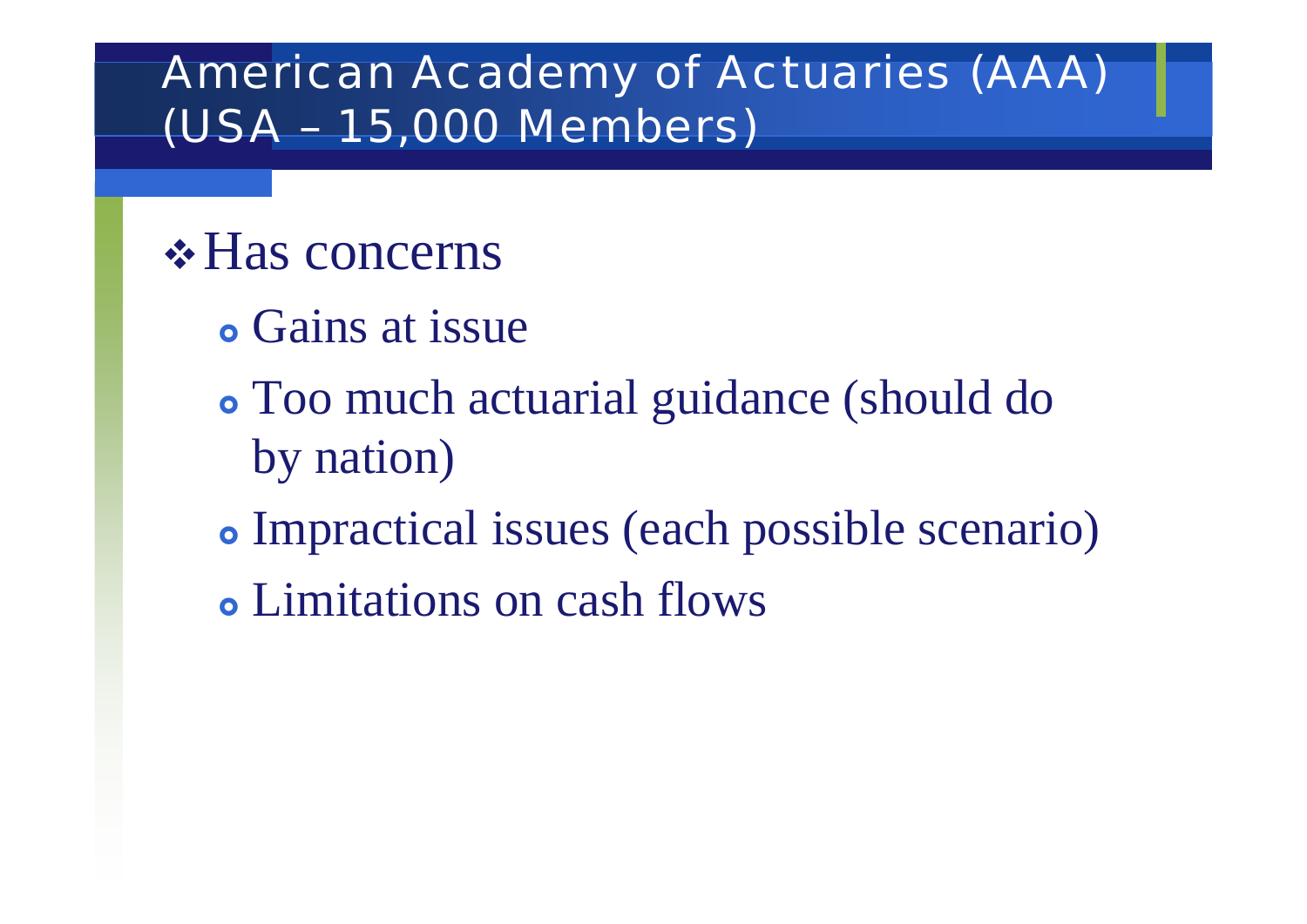## Institute of Actuaries of Japan (3,500 Members)

- Should reflect policyholder dividends in the liabilities
- $\div$  **Discount rate need rates for very long term**
- Difficult to calibrate insurance products to market
- Expenses use entity-specific

 Need consistent measurement and reporting of changes in assets and liabilities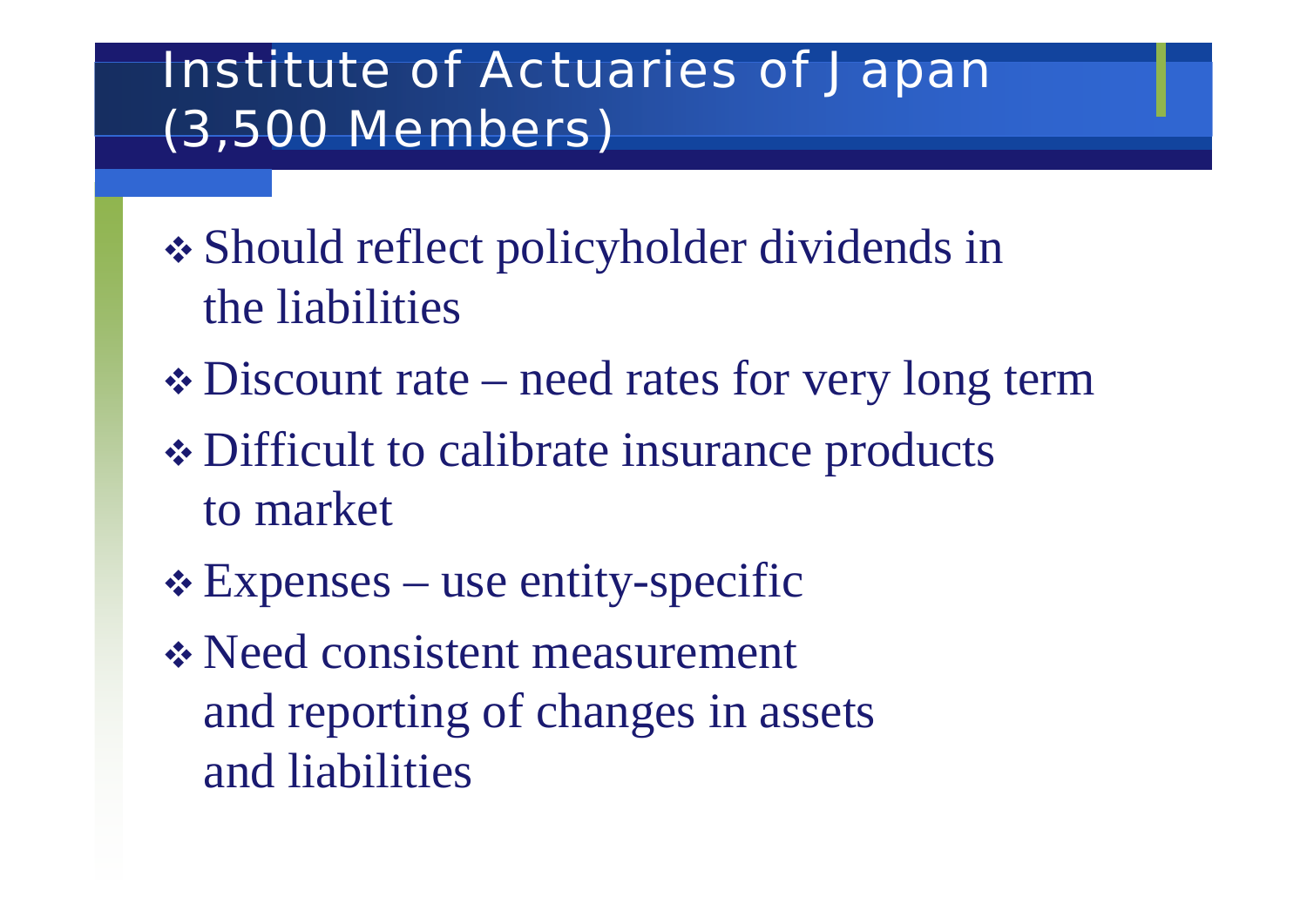#### **Institute of Actuaries of Korea** (800 Members)

- Agrees with using a transfer to another party as the source for calibration Should define Fair Value first
- Should provide some practical examples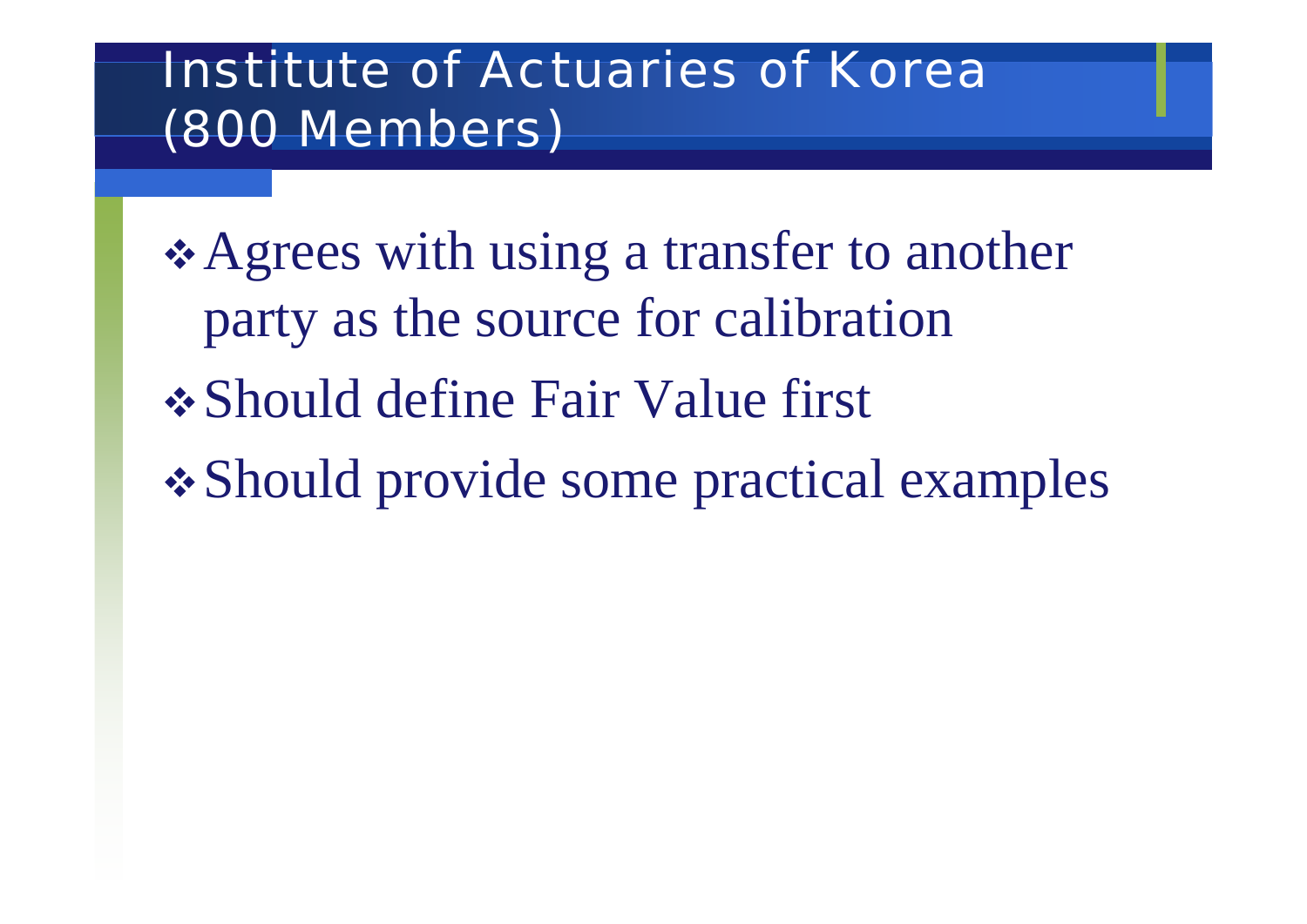### International Association of Insurance Supervisors (IAIS) [1 of 2]

\* Its members supervise 140 countries, 97% of world's insurance Would like to use IFRS accounting for solvency (statutory) purposes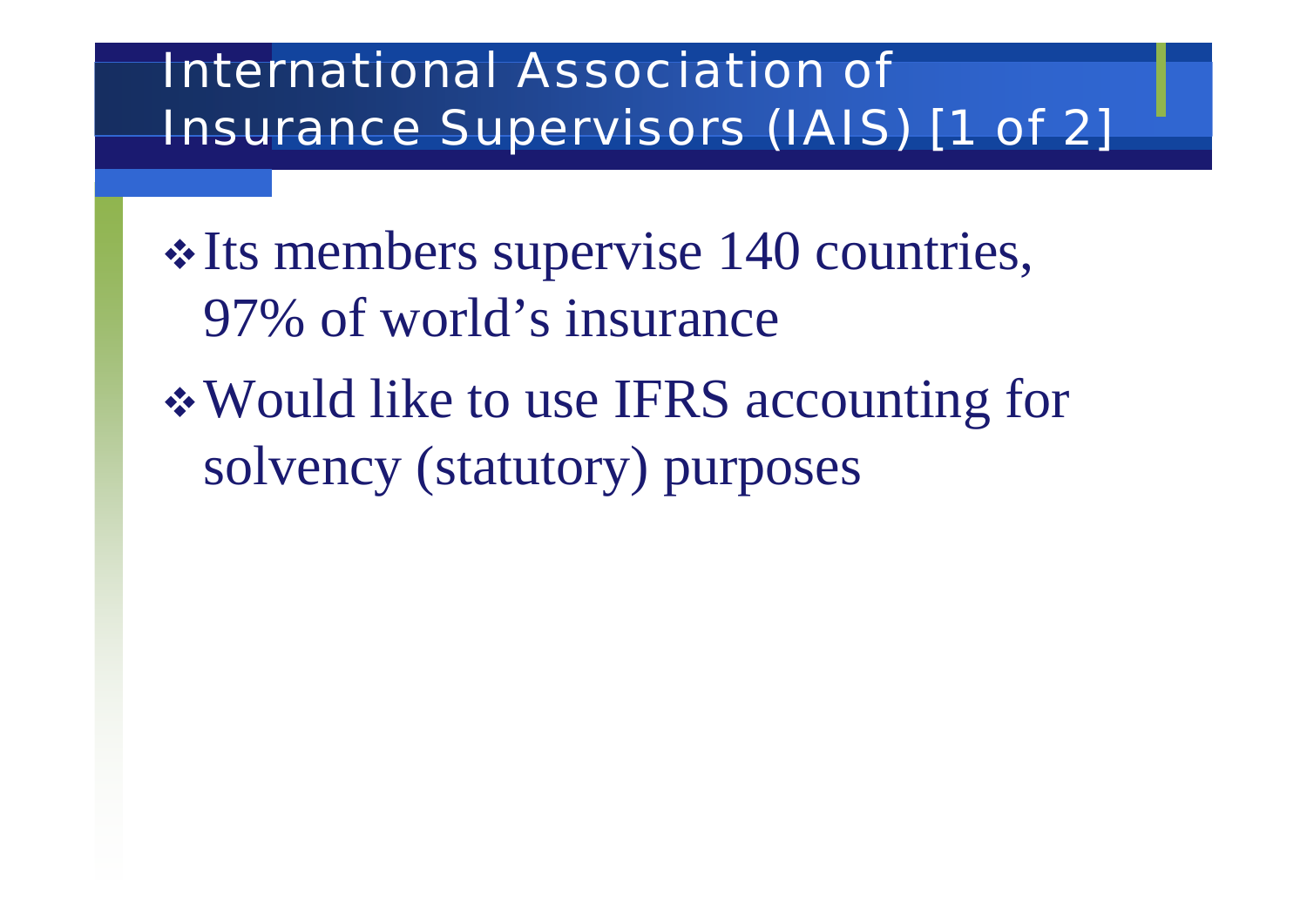### International Association of Insurance Supervisors (IAIS) [2 of 2]

- Endorses principles-based
- Supports some form of exit value
- Suggests a "reference entity" (large, efficient, well-diversified) with equal or higher rating
- Reflect all expected cash flows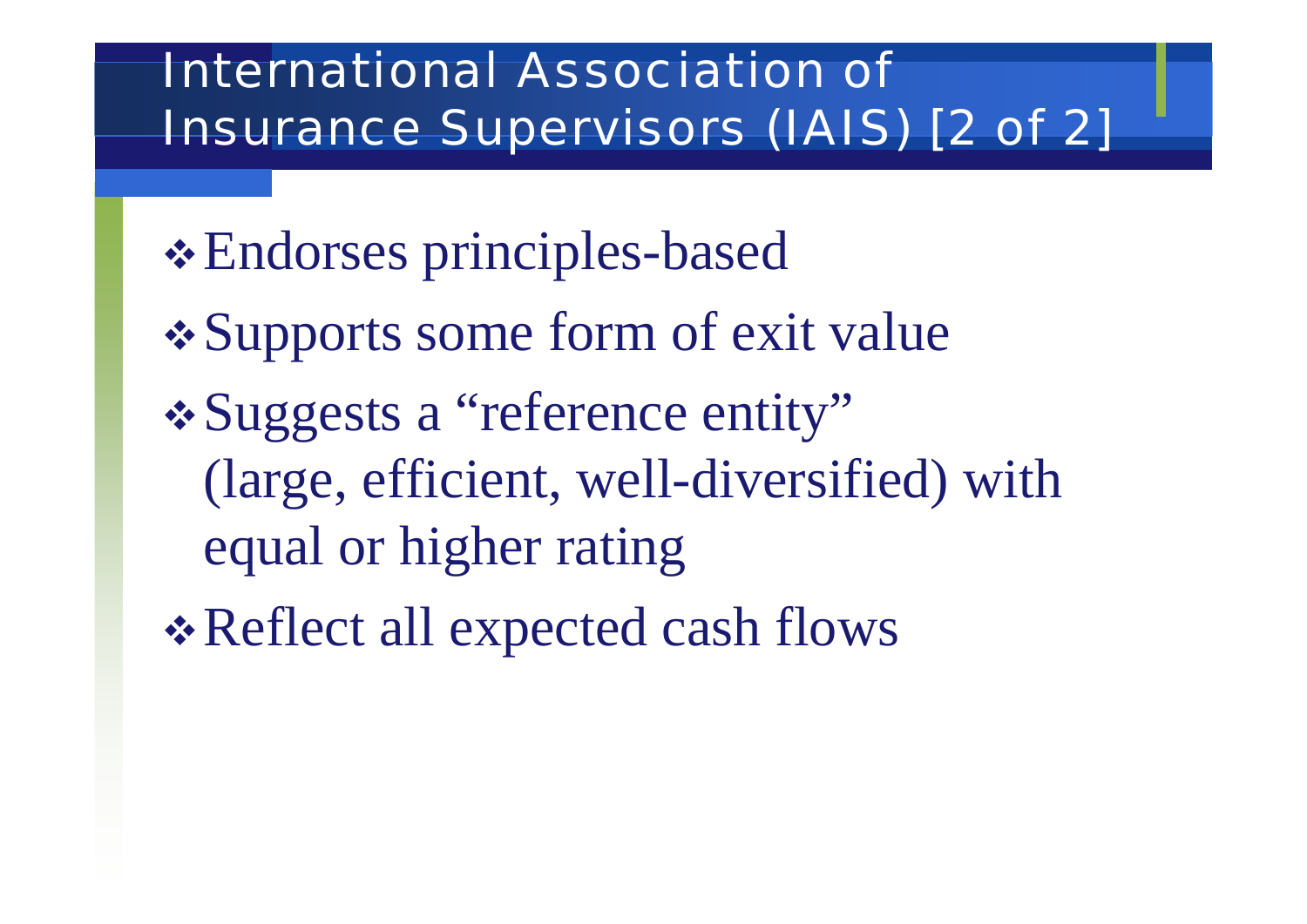## International Organization of Securities Commissioners (IOSCO)

- Its member organizations regulate 90% of the world's securities markets
- *❖* Generally supportive, but
	- Difficult to determine market participant assumptions
	- Solvency increasing a discount rate (own credit standing) lowers a liability
	- Include all cash flows relevant to the contract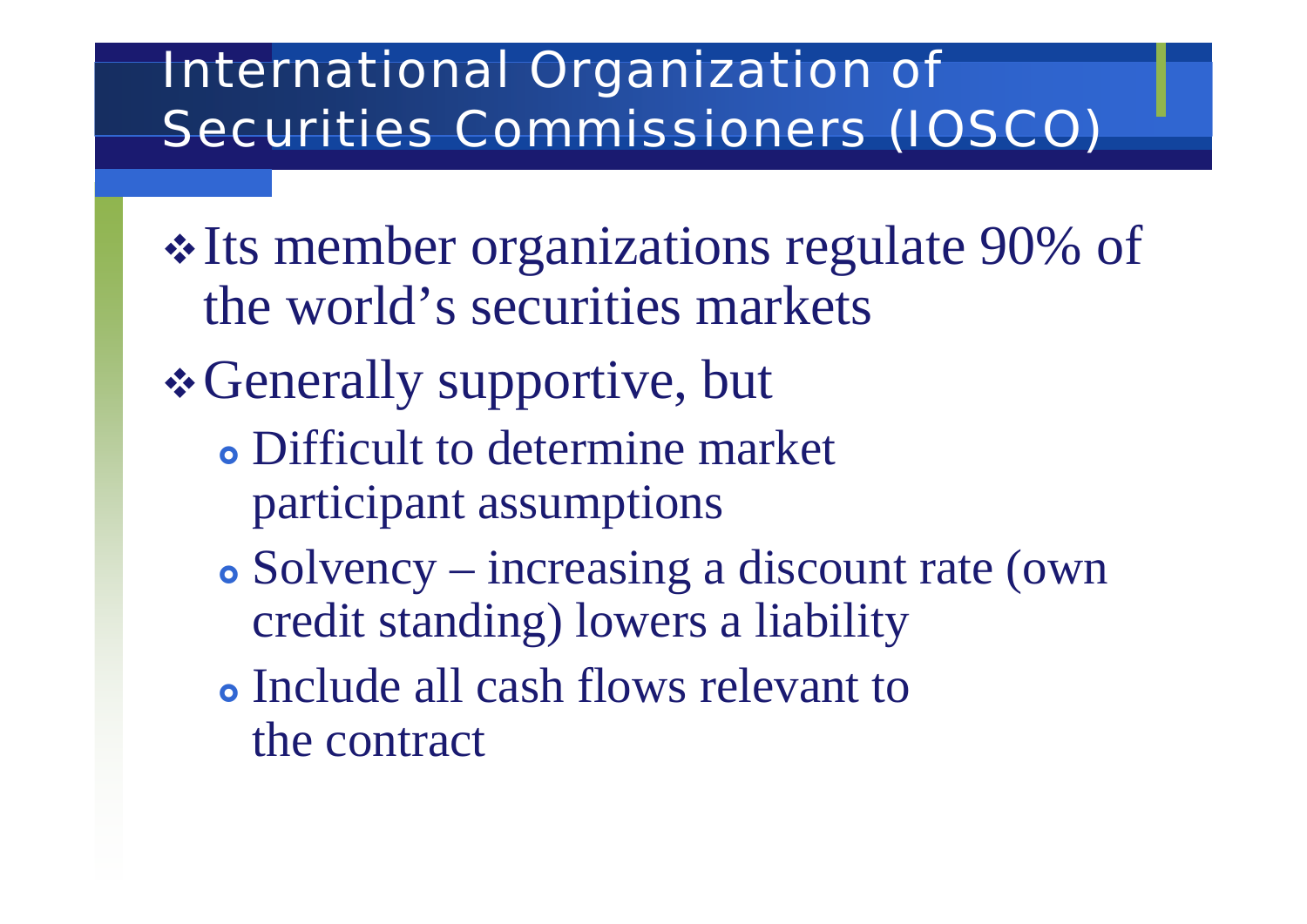## Ernst & Young (Worldwide Audit Firm)

 Why not these principles for *all* industries?

Not supportive of Exit Value

- Hypothetical
- Doesn't reflect actual cash flows
- Can't assess quality of earnings
	- **•** Source of earnings
	- Identify impacts of judgment
- Focus on entity's own value and entity's principal market – the customer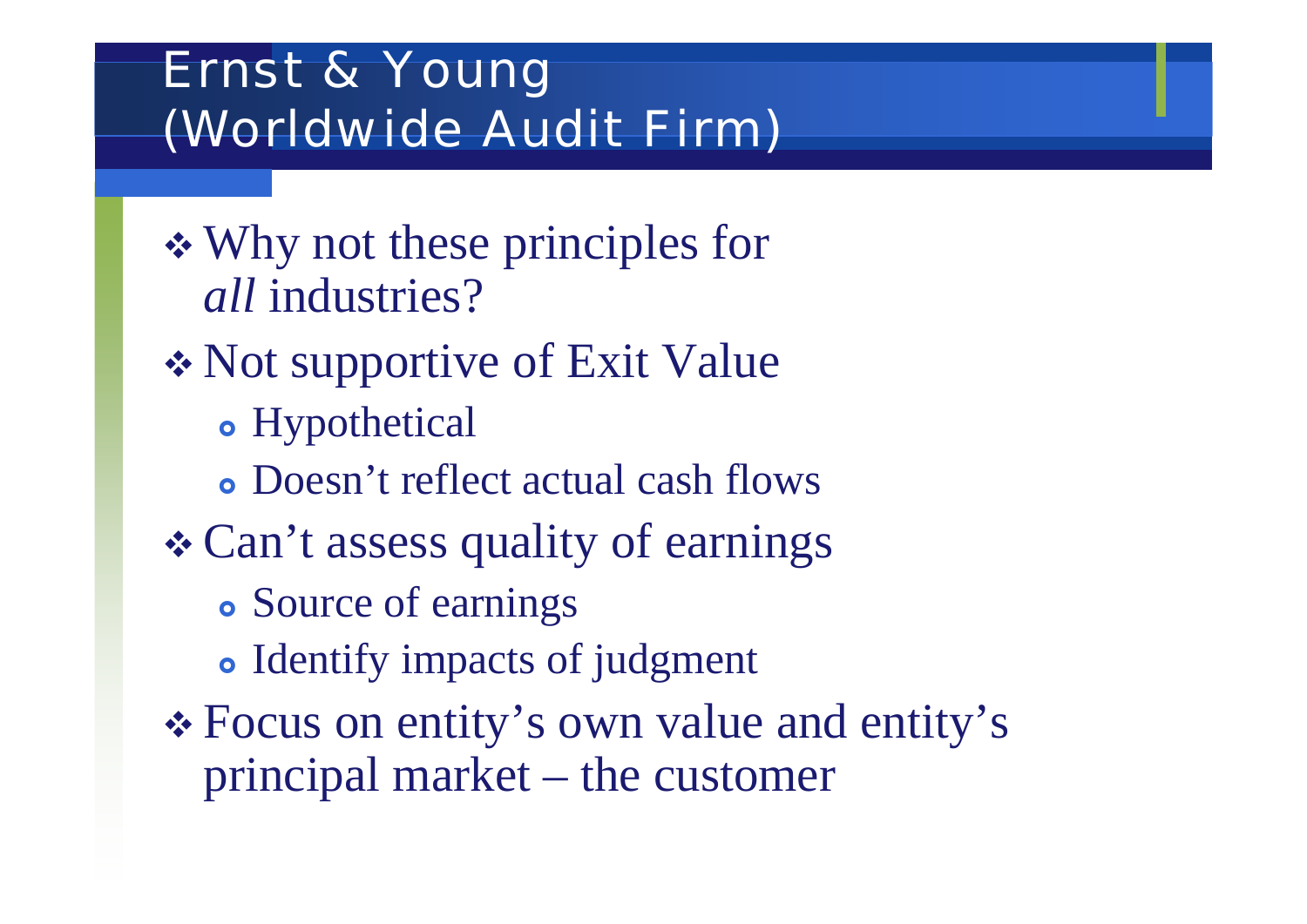#### PricewaterhouseCoopers 1 of 2 (Worldwide Audit Firm)

- Affirm consistency with other IASB initiatives
- Consult more widely with affected parties and field test
- Reliability of data is dependent on an assessment of a transaction in a hypothetical market
- Hypothetical basis does not meet the needs of users for transparency
- **Is exit value relevant?**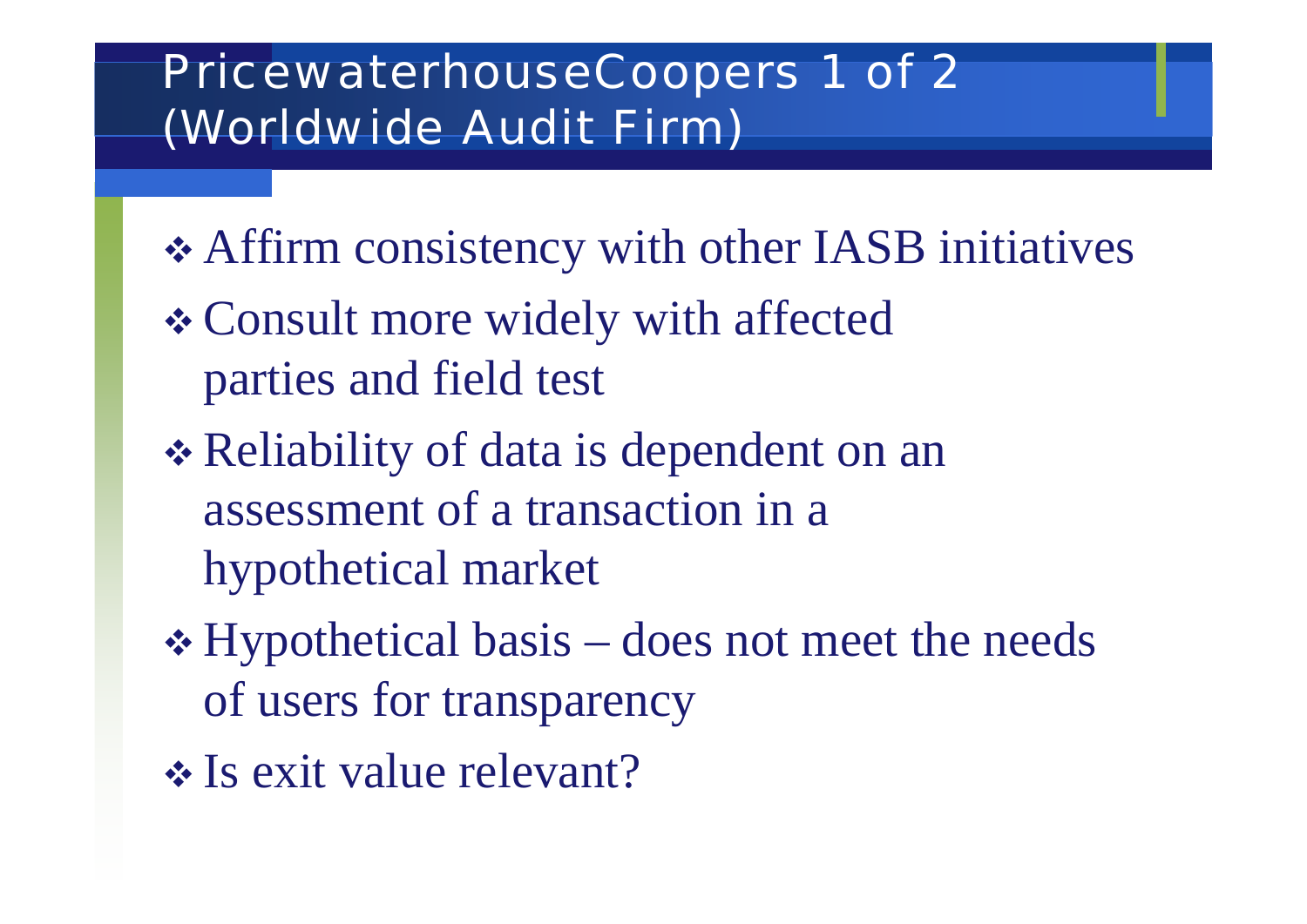#### PricewaterhouseCoopers 2 of 2 (Worldwide Audit Firm)

- **❖ Changes to building blocks** 
	- Cash flows
		- Include all cash flows
		- **Consider market value only when** directly observable
	- Discount rates drop liquidity adjustment
	- Margins needs more work
		- How to select? Not observable
		- Portfolio vs. entity
		- Why service margin?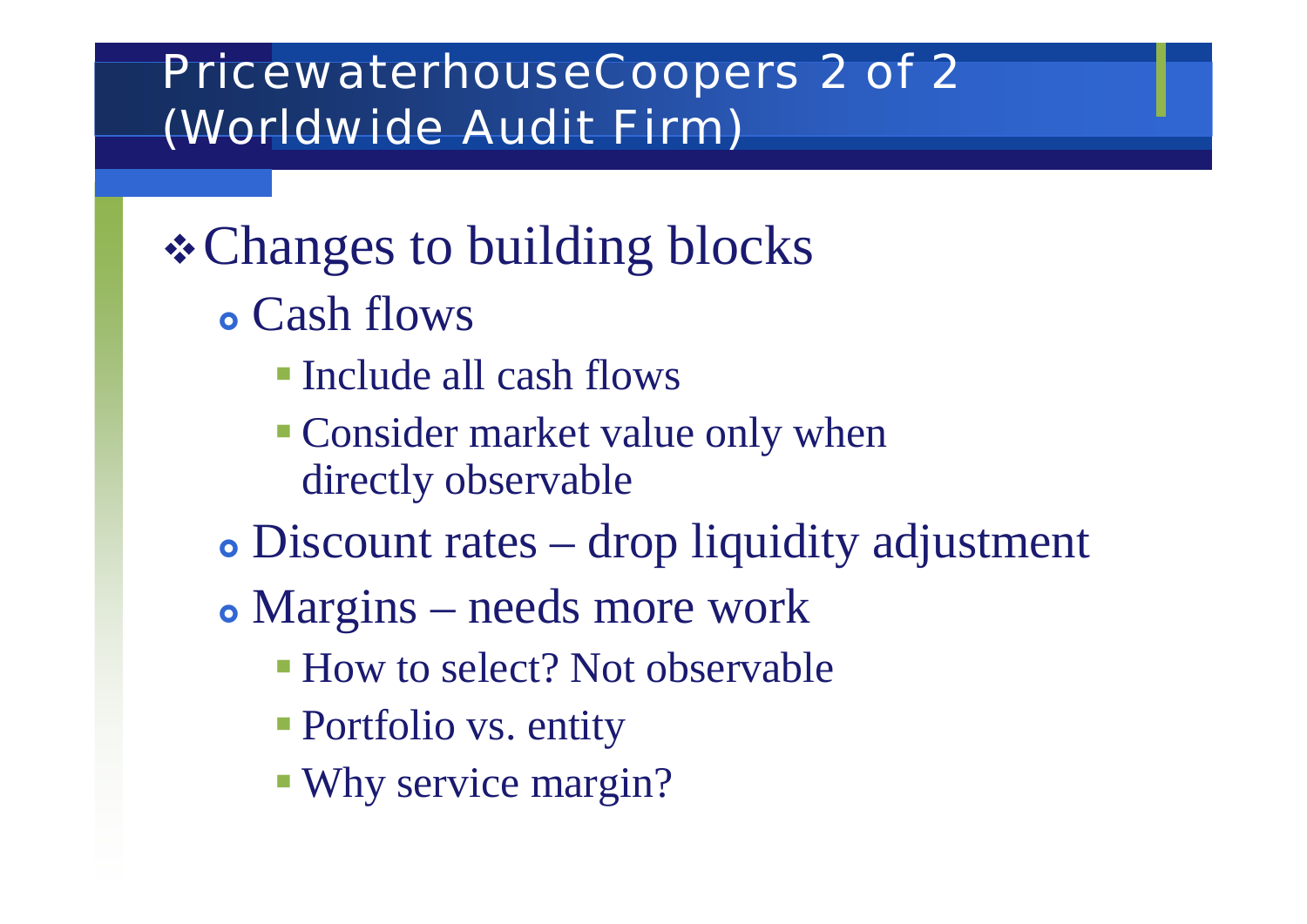## KPMG(Worldwide Audit Firm)

- *❖* Generally supportive
- Less emphasis on market participants' views and more on internal information
- Risk margins little or no consensus, so use entity-specific
- "Exit Value" as defined wouldn't produce a transaction price – so don't call it exit value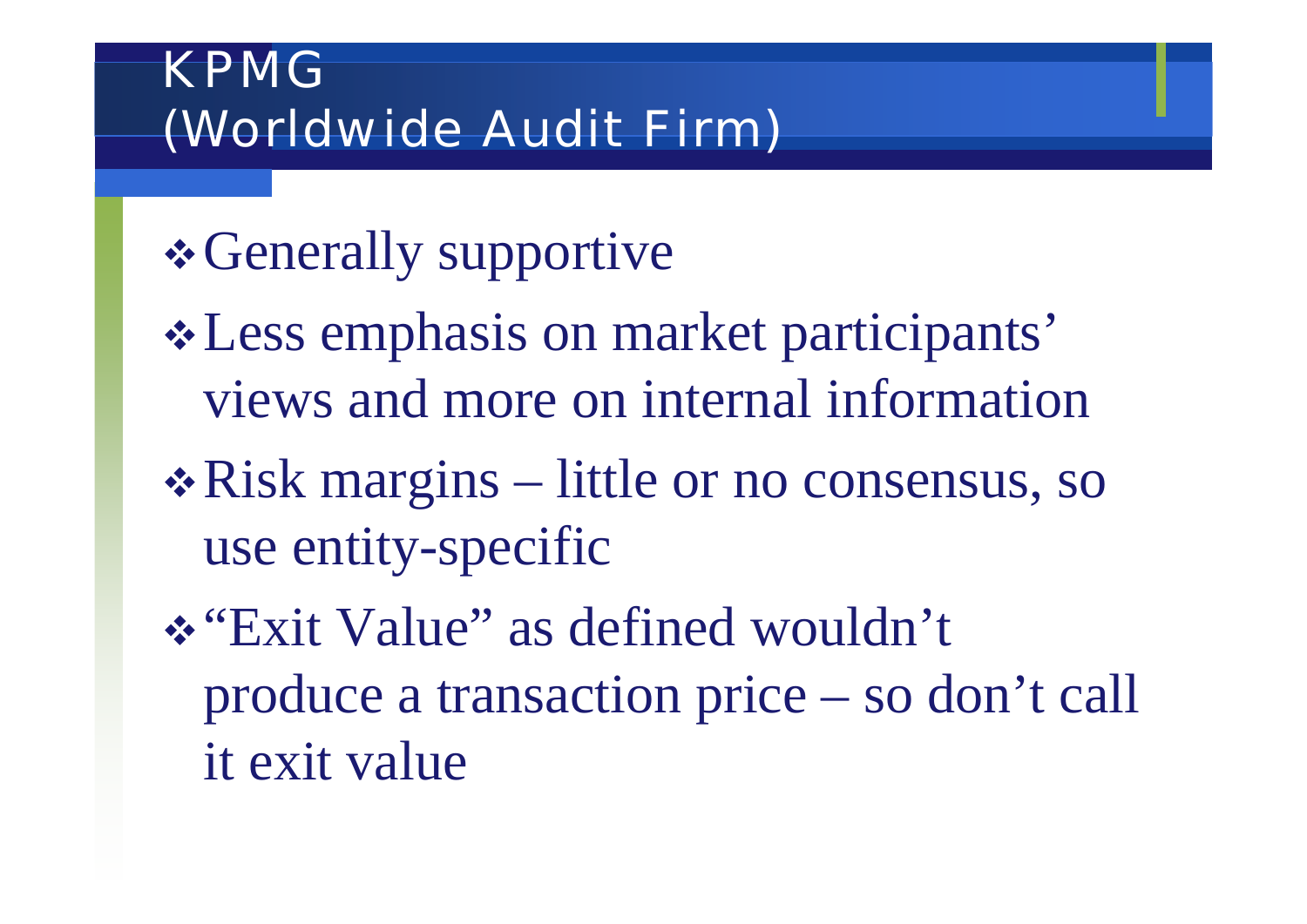## **Deloitte** (Worldwide Audit Firm)

- Market data must be available and relevant; use entity-specific
- Margins need further elaboration and should address explicit profits
- Use all relevant cash flows
- *❖* Gains/losses at issue is acceptable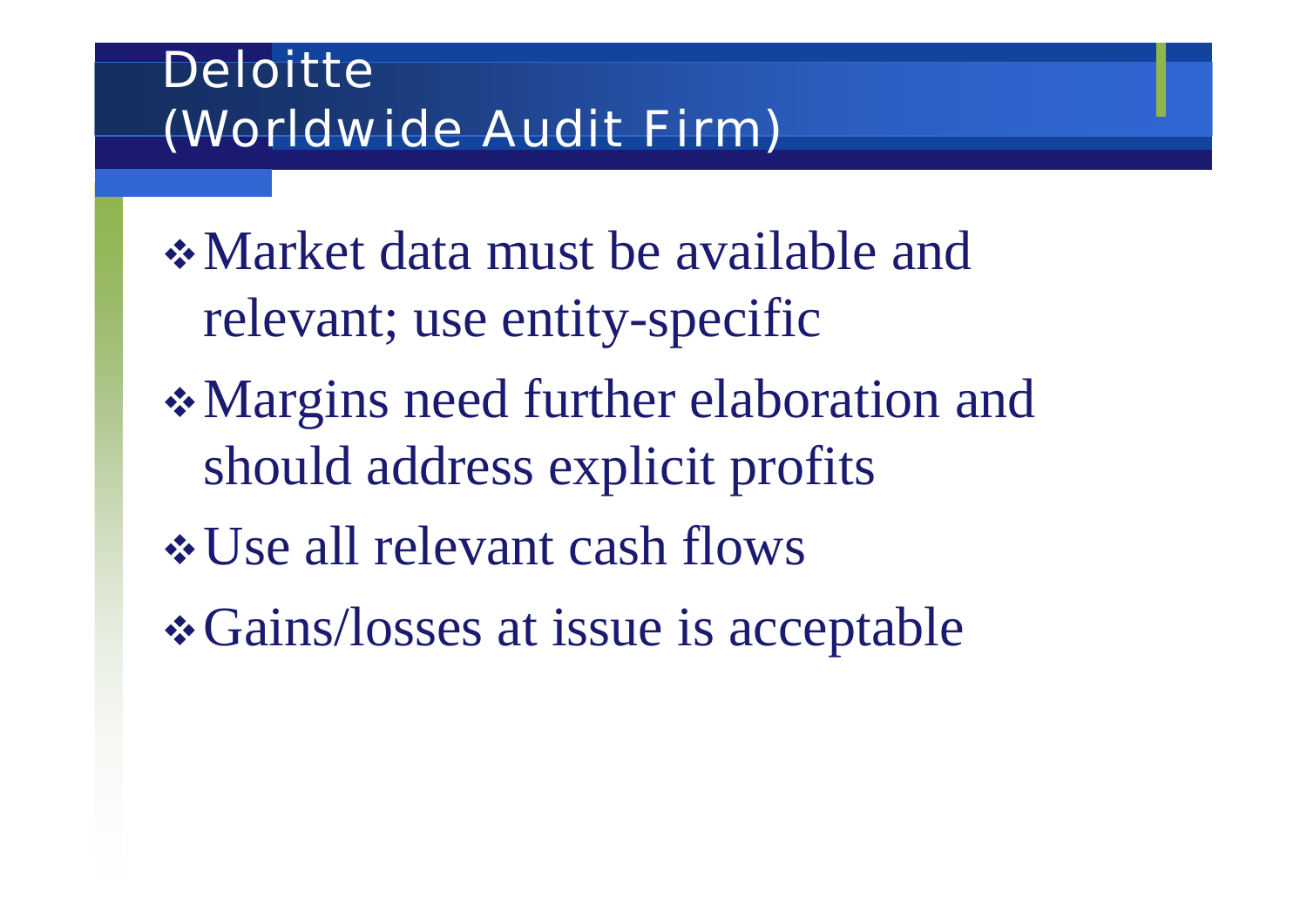## Merrill Lynch (Buys/Sells Securities)

- **☆ Too theoretical**
- *Reduces* comparability within the industry
- **★All you need to do is align liability** discounting with rates used for assets to help identify asset/liability mismatch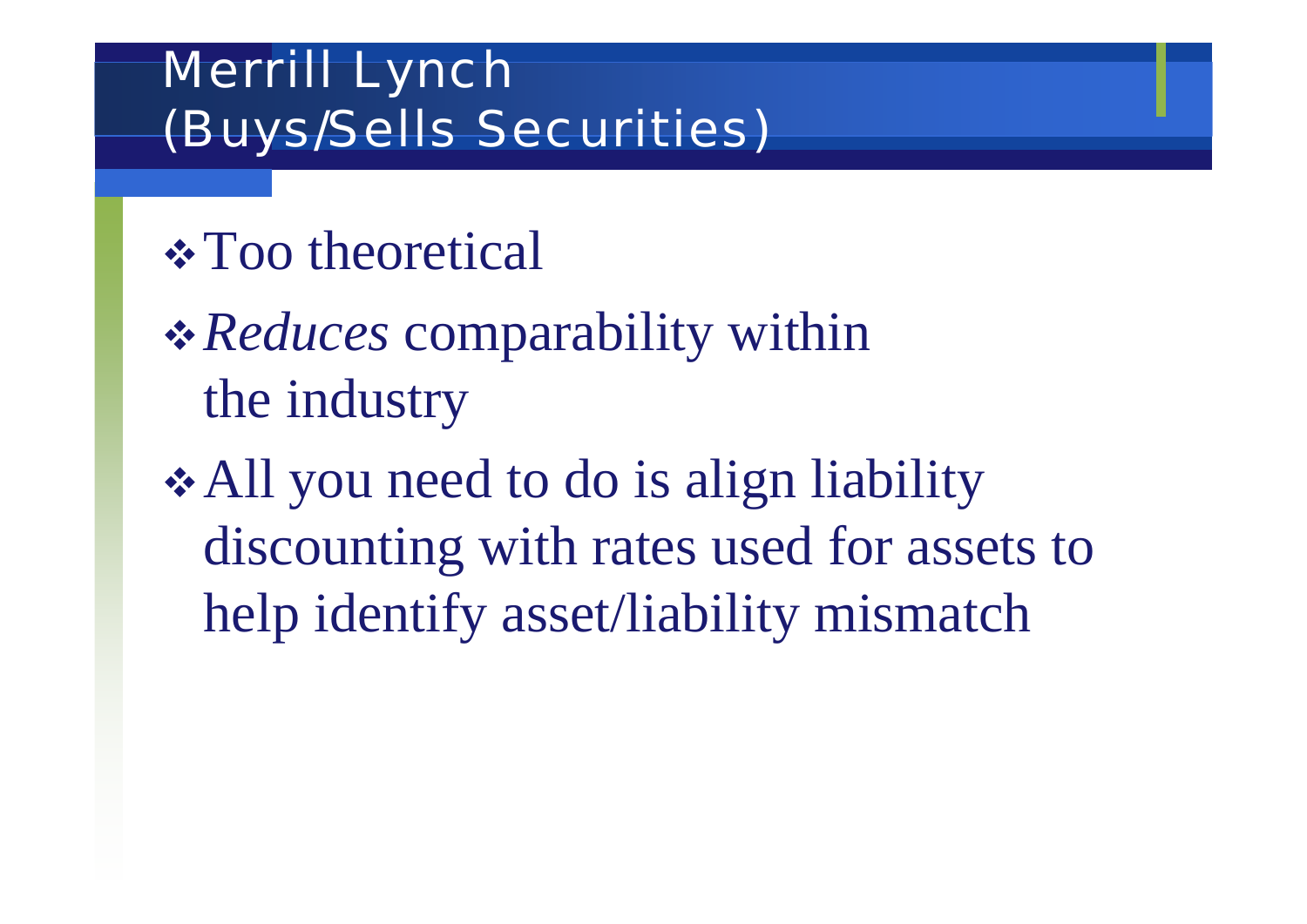## Standard & Poor's(Rating Agency)

Wants more disclosuresUse all cash flows Gains at issue are acceptable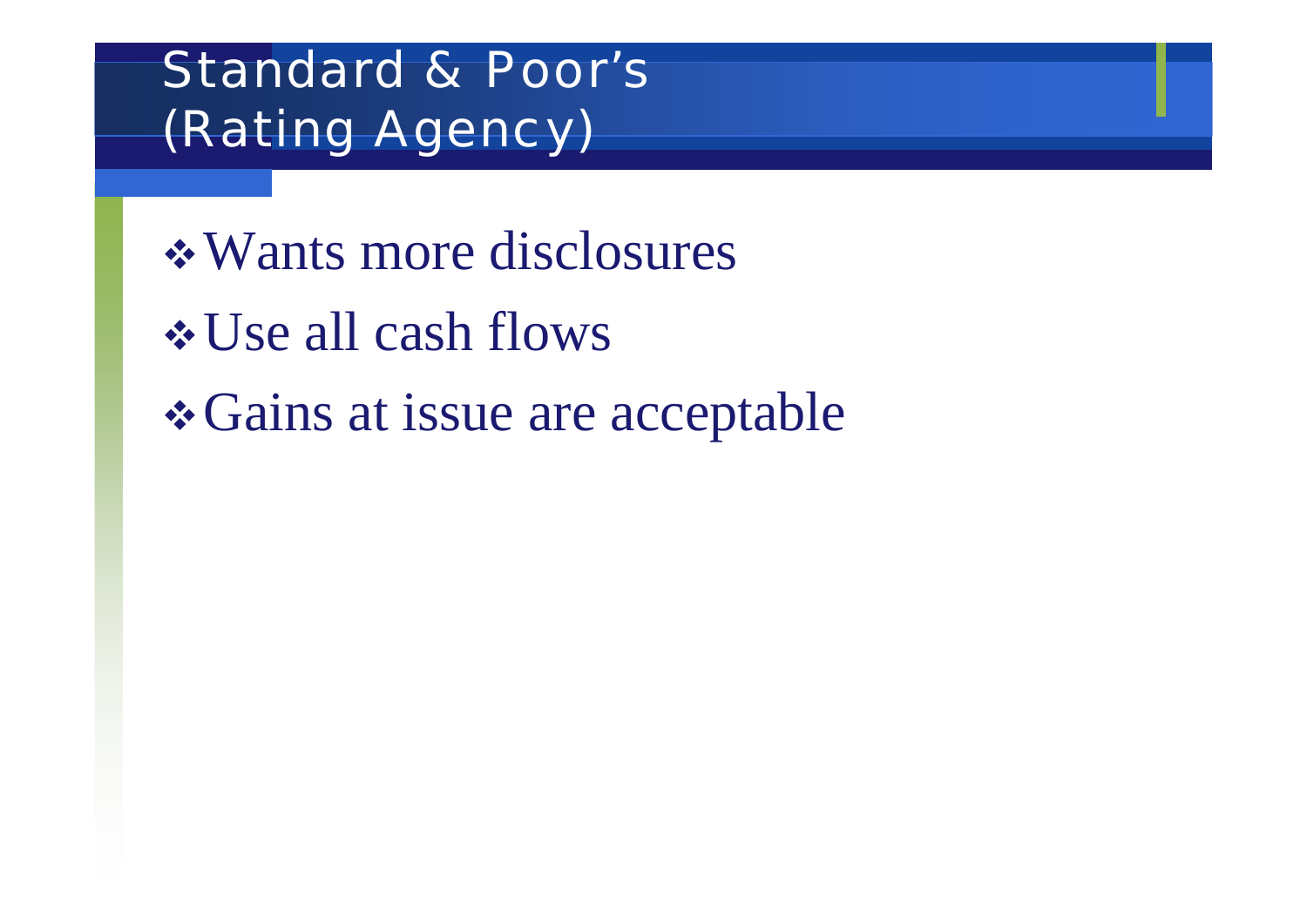#### GNAIE - 16 gigantic Life and P&C Insurers Group of North American Insurance Enterprises

### Doesn't support Exit Value

- \* "Market consistent" is a problem because there are no regularly observable transfer markets
- Wants extensive field testing
- Recognize profit over coverage period
- Develop separate models for life and P&C
- No restrictions on building block cash flows
- Discount rate reflect actual return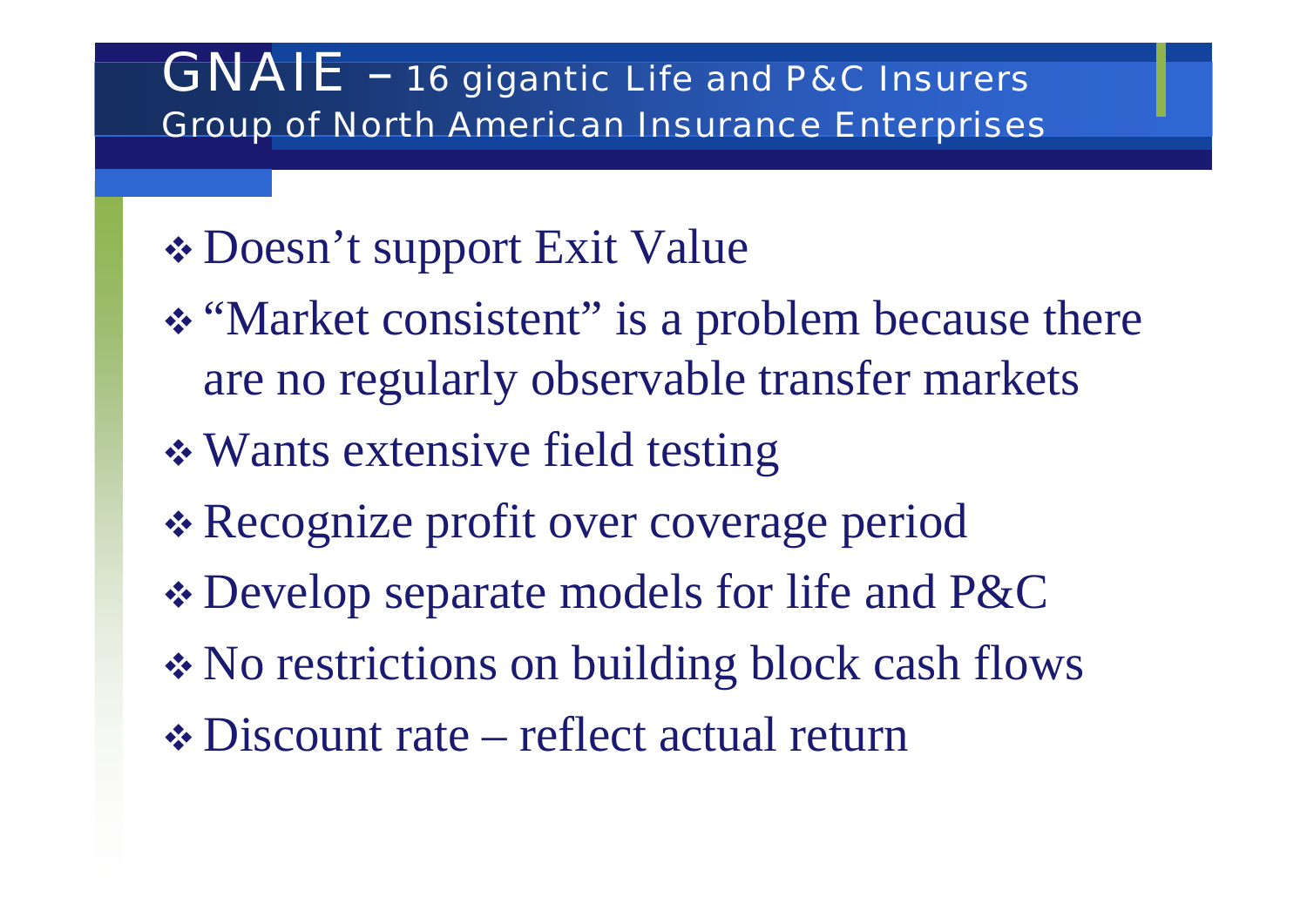### CFO Forum (1 of 2)

- Represents Europe's 20 largest insurers, 94% of the market
- Discussion Paper is good starting point
- \* As is, it is not relevant to users, preparers or regulators
- \* Keep working; maintain dialogue and due process
- Field test before a final exposure draft is issued
- \* Tie in with regulatory developments, such as solvency II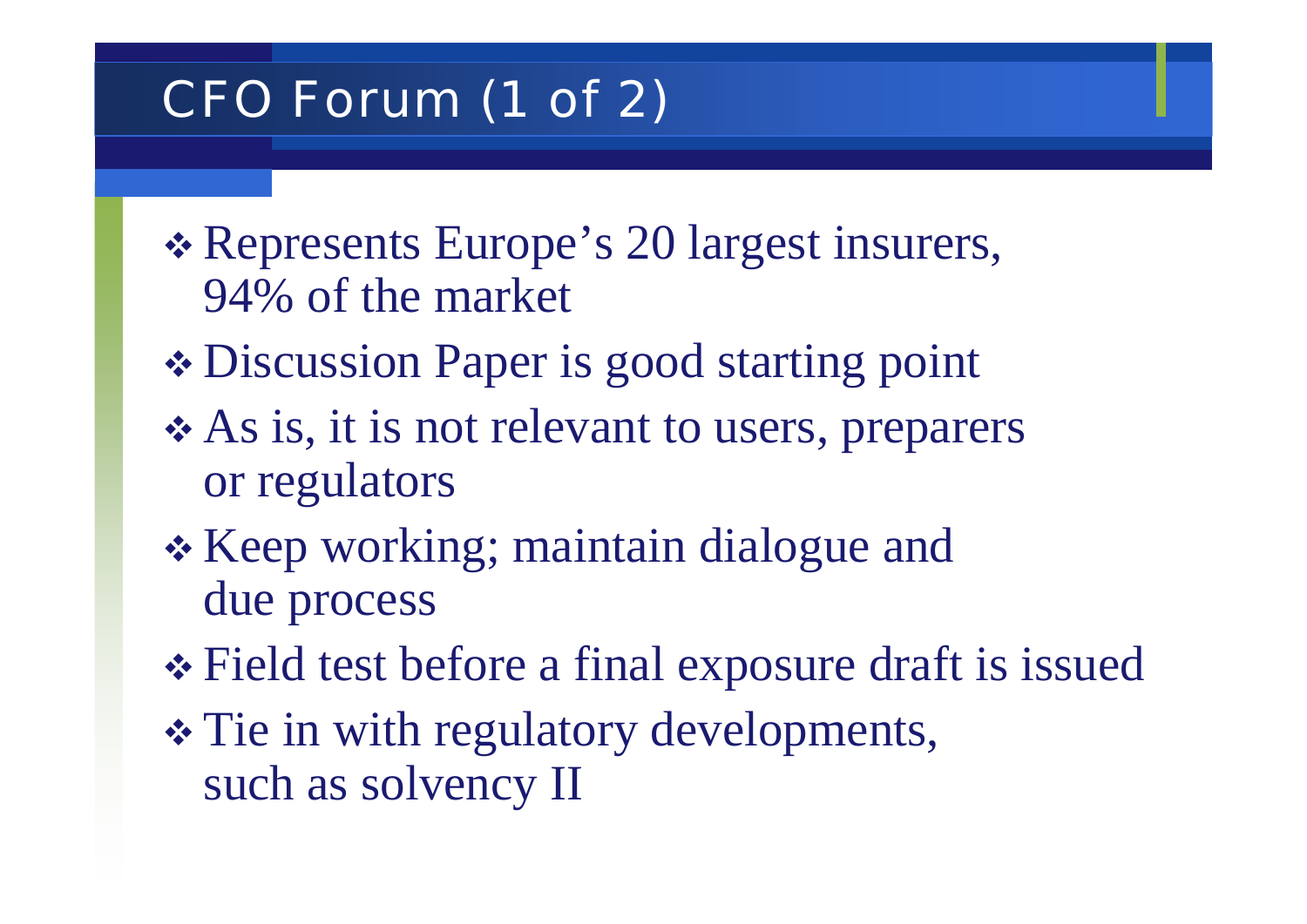### CFO Forum (2 of 2)

• Issues with three building blocks

- Level of day one profit
- Use discretionary benefit payments
- Consider all expected cash flows
- Use run-off, not transfer or exit values
- Hold back initial profits at issue and recognize in line with release from risk over the lifetime of the contract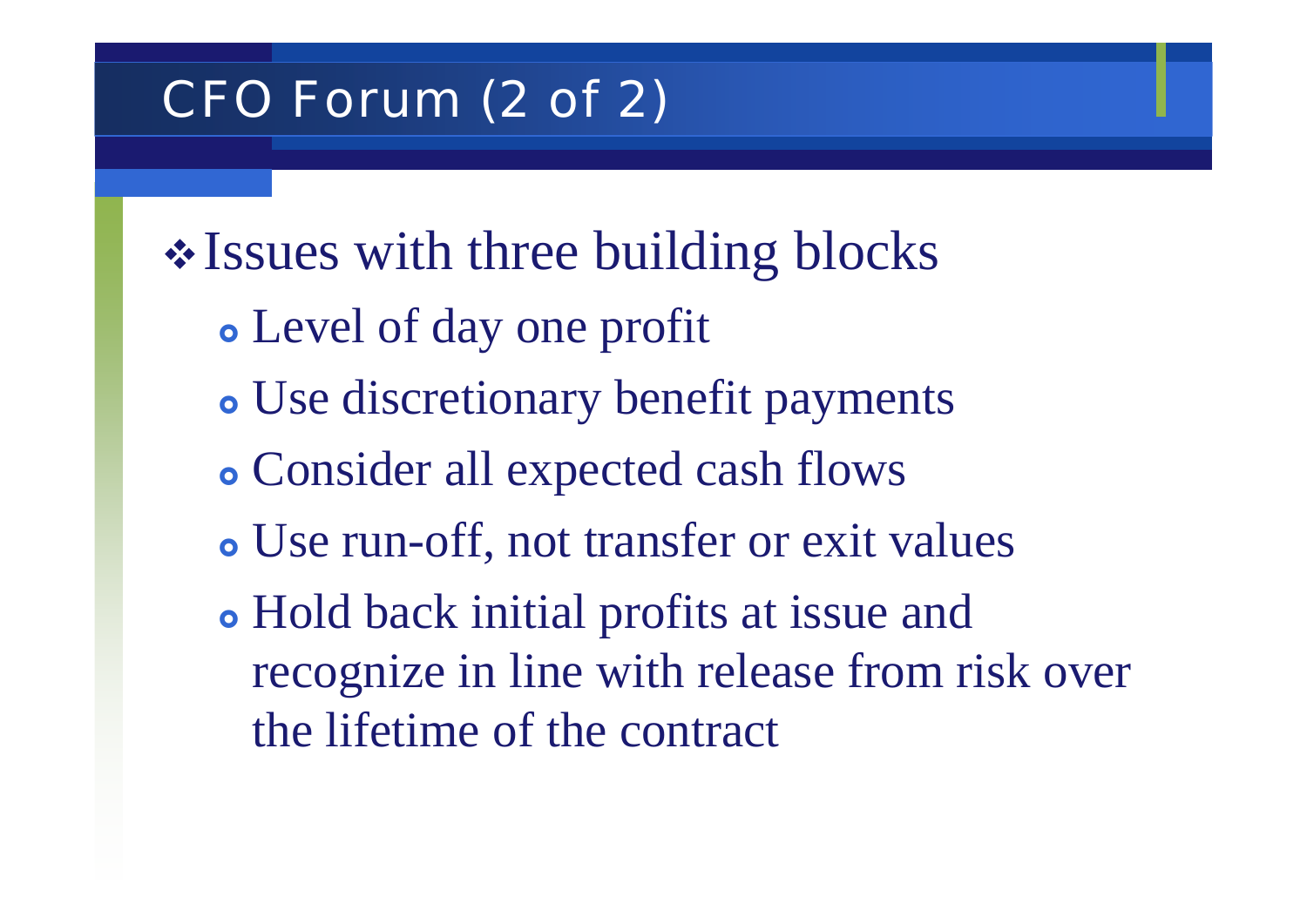#### Umbrella – CFO Forum, GNAIE and Four Large Japanese Insurers

#### Areas of consensus:

- Recognize all future premium
- Recognize all future expected payments to par-policy holders
- Don't use market assumptions for expenses
- $\bullet$  Unit of account  $$ redefine portfolio solely on the "managed together" criteria
- Do not unbundle
- Do not reflect "own" credit standing" in valuing liabilities
- Going forward, engage in robust and transparent process for engaging with preparers and users prior to issue of both the exposure draft and final standard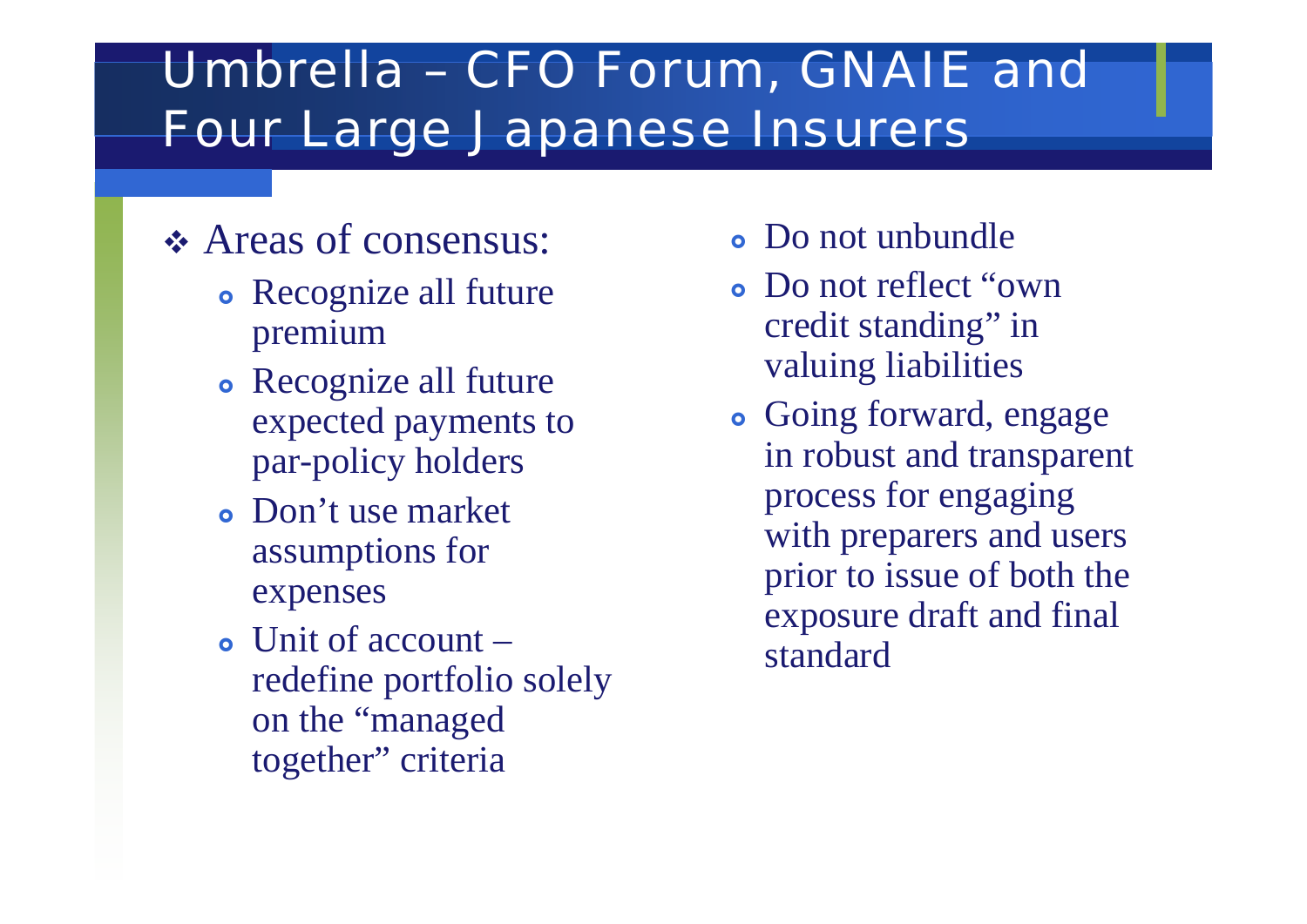# 8. Responses to FASB Invitation to Comment

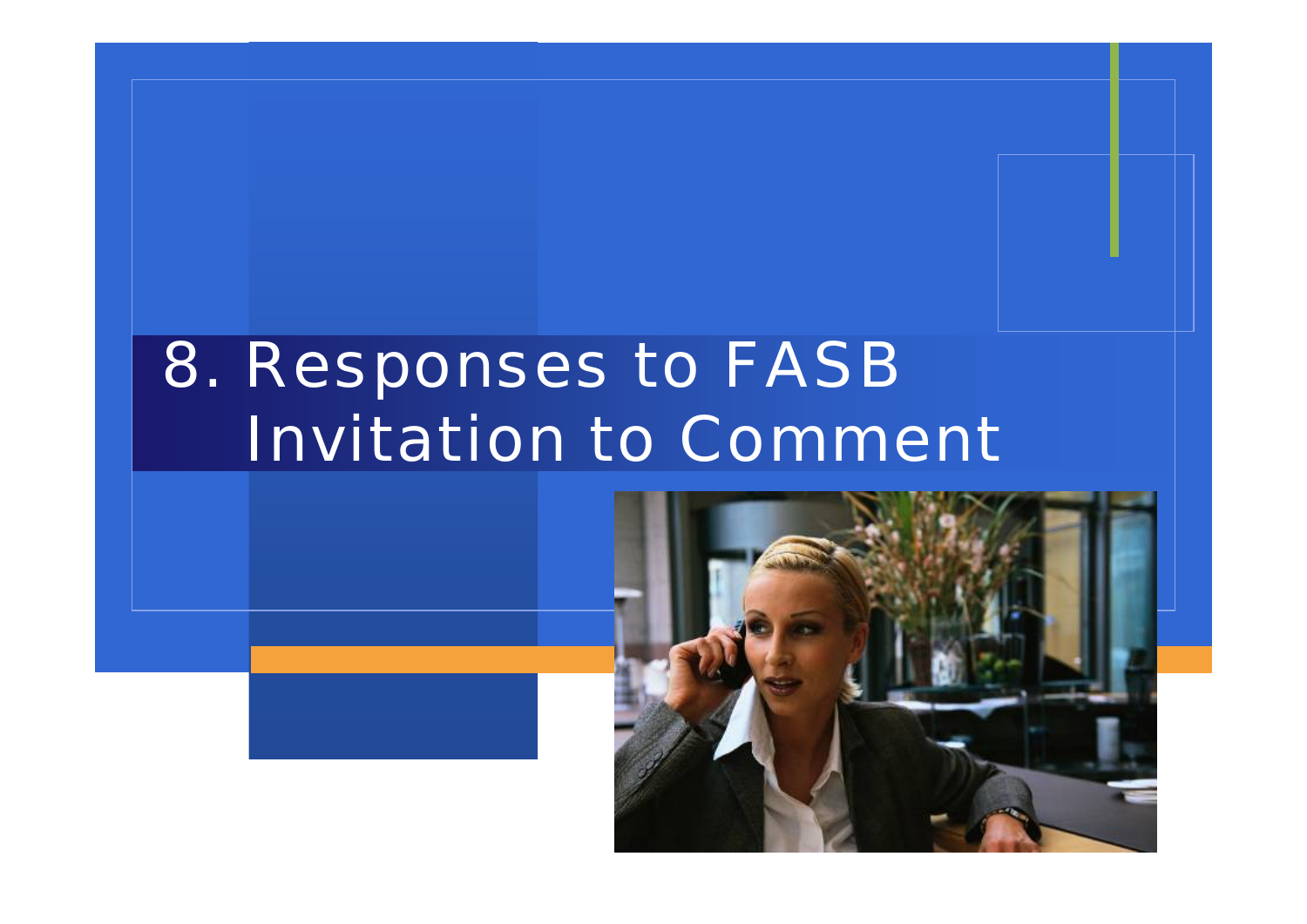#### Profiles of Responders

- $\div 13$  insurers
- *❖* 6 professional societies
- **❖ 2 regulators**
- $\div$  4 auditors
- **❖ 8 industry associations**
- $\div 11$  others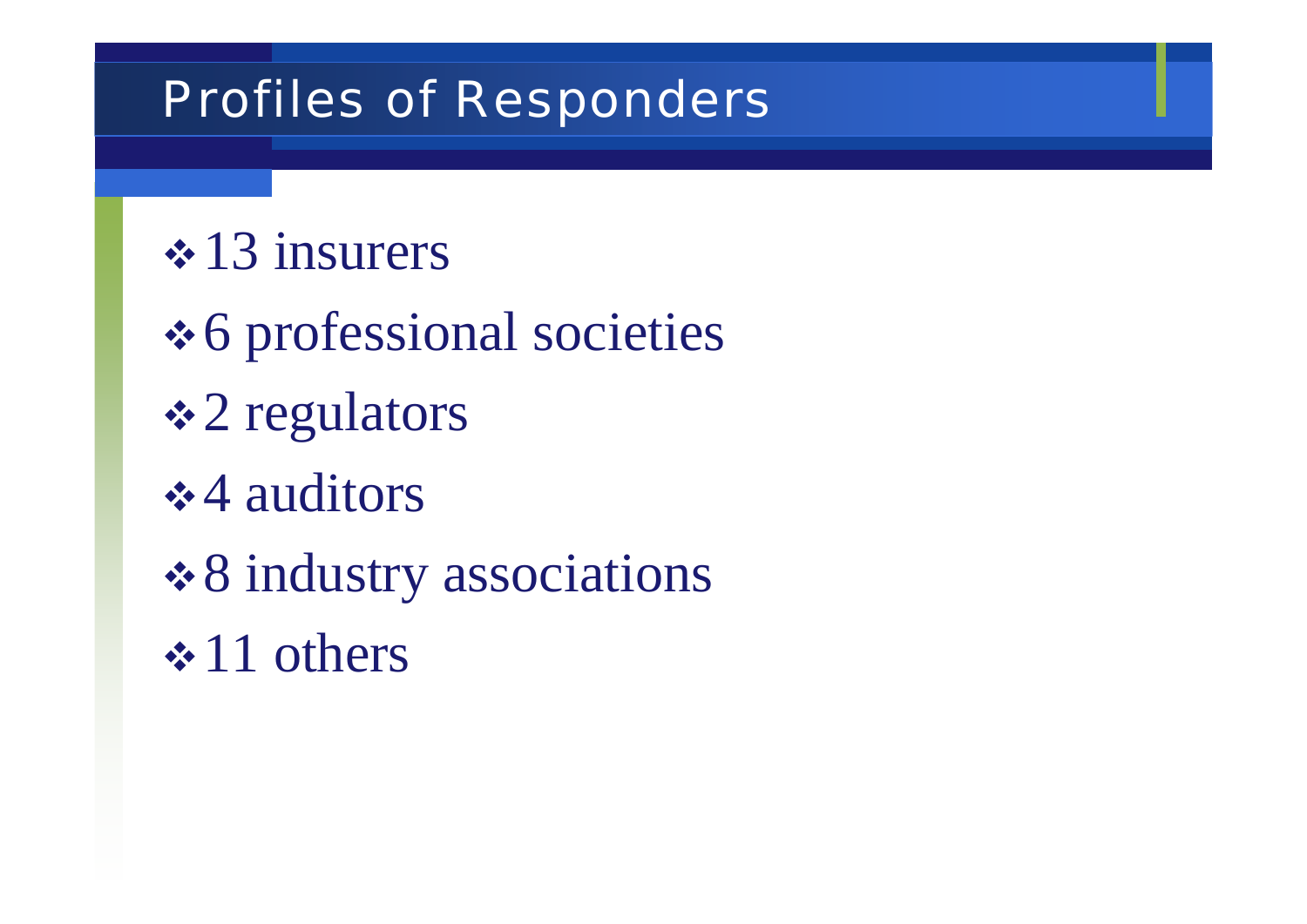#### Respondents

## $\div$  **44 in total; 500 pages**

## **❖ 29 clearly answered questions 1 and 2**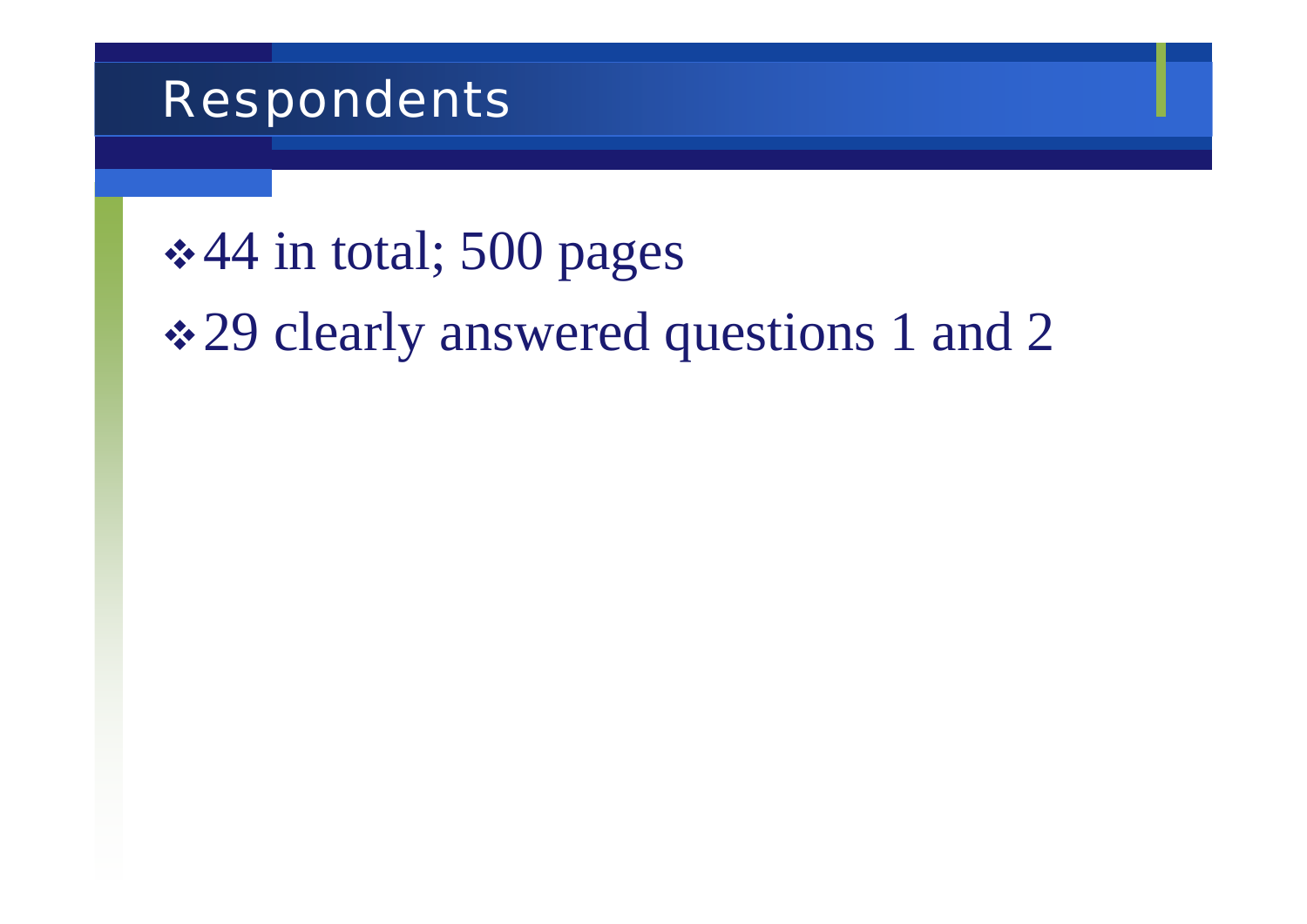### FASB Question 1

- Is there a need for a comprehensive project to redo U.S. GAAP for insurance?  $\bullet$  Yes – 25
	- $\bullet$  No  $-$  4

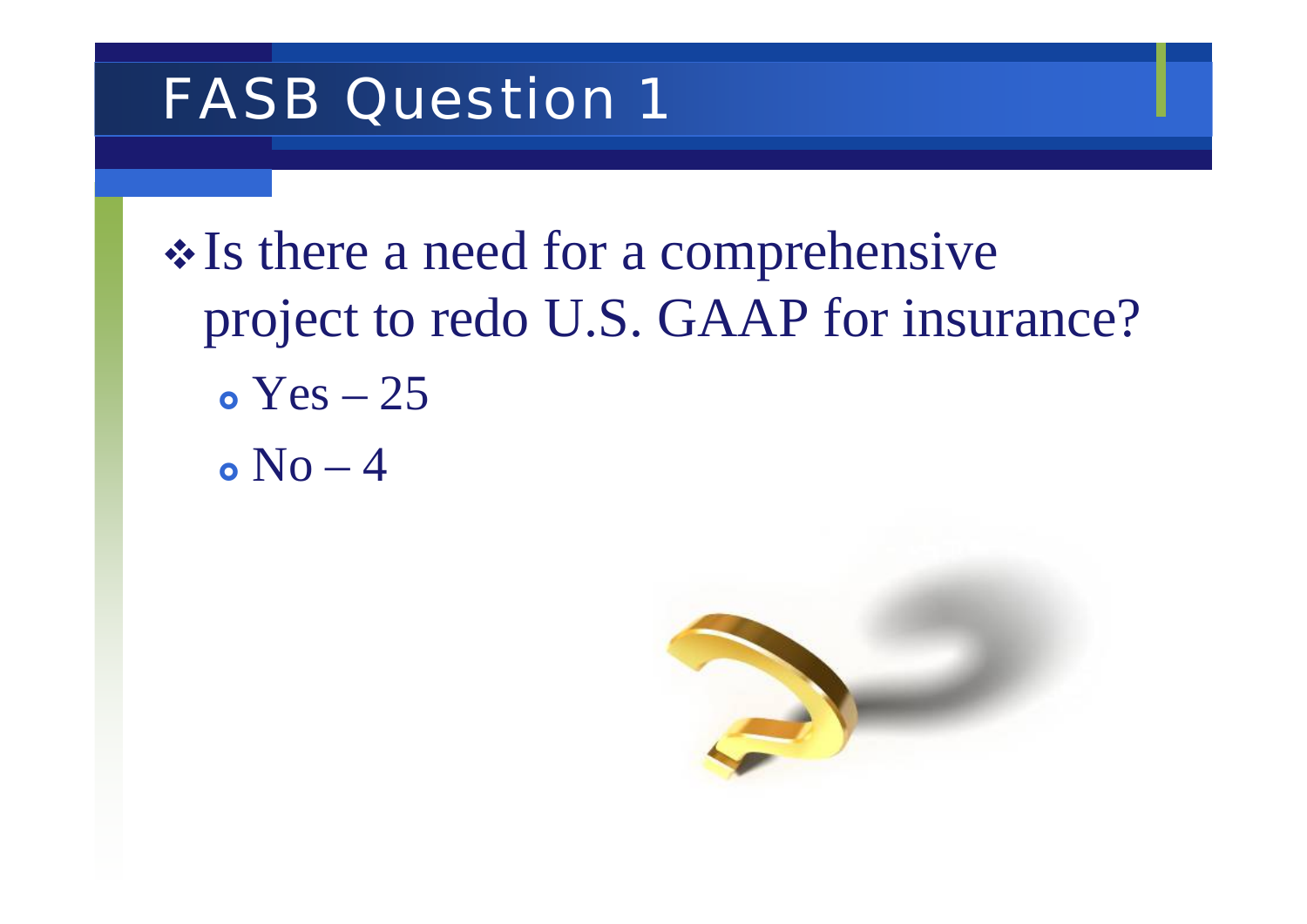## FASB Question 2

\* Is the Discussion Paper a suitable starting point? • All 25 who said yes to question 1:  $\blacktriangleright$  Yes – 10; No – 15 • Americans only  $\blacktriangleright$  Yes – 4; No – 13

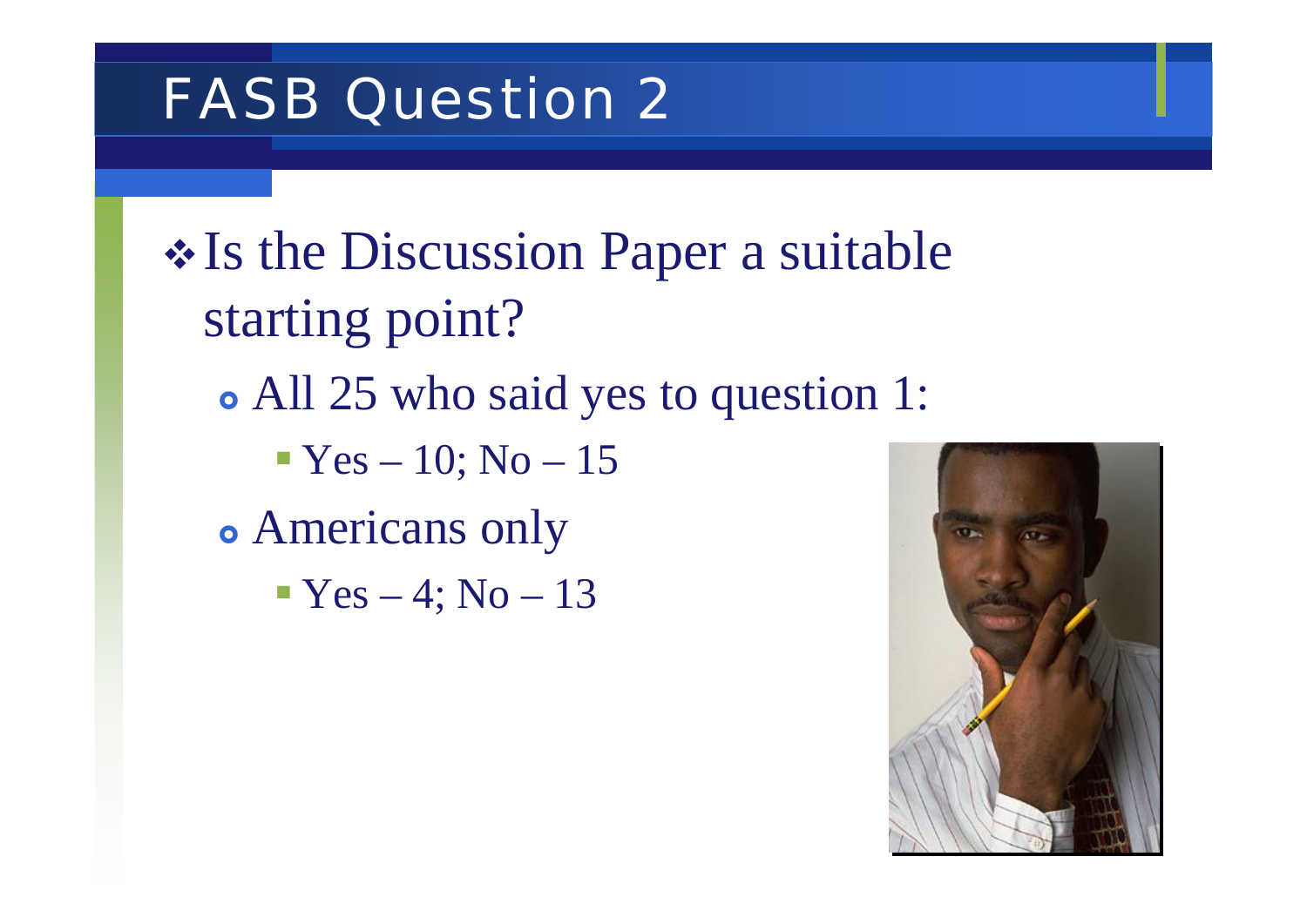# 9. Next Steps

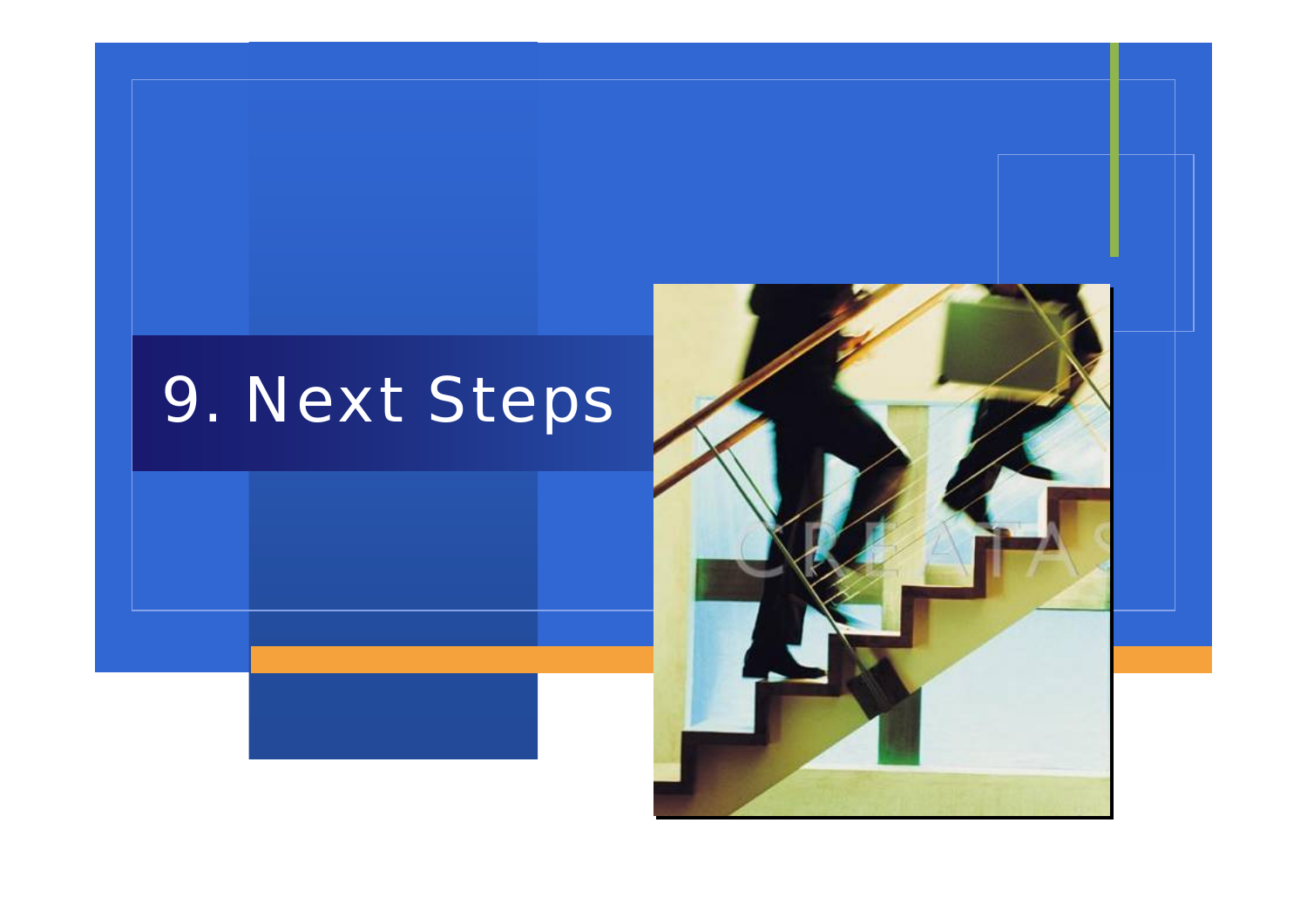### IASB Next Steps

#### \* From summer 2007:

- Exposure draft, November 2008
- Final standard, November 2009
- Effective Date, around 2011
- Now moved back
- Coordination with other projects could slow down the timeline
	- Conceptual framework
	- **Other IFRS** standards on revenue recognition and fair value measurement
	- Coordination with FASB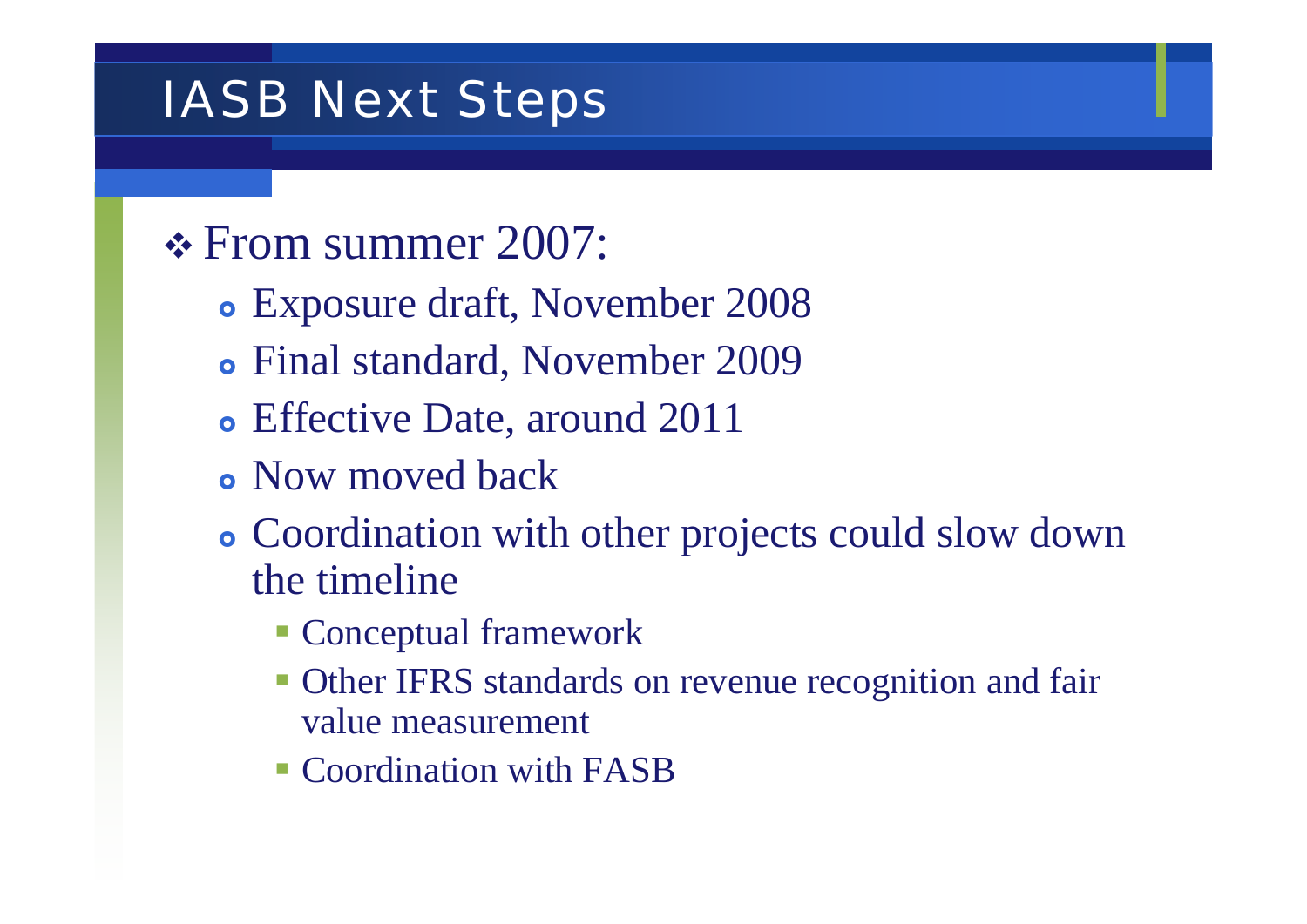### FASB Next Steps

Will likely participate directly with IASB Maybe spring 2008 decision on how to go forward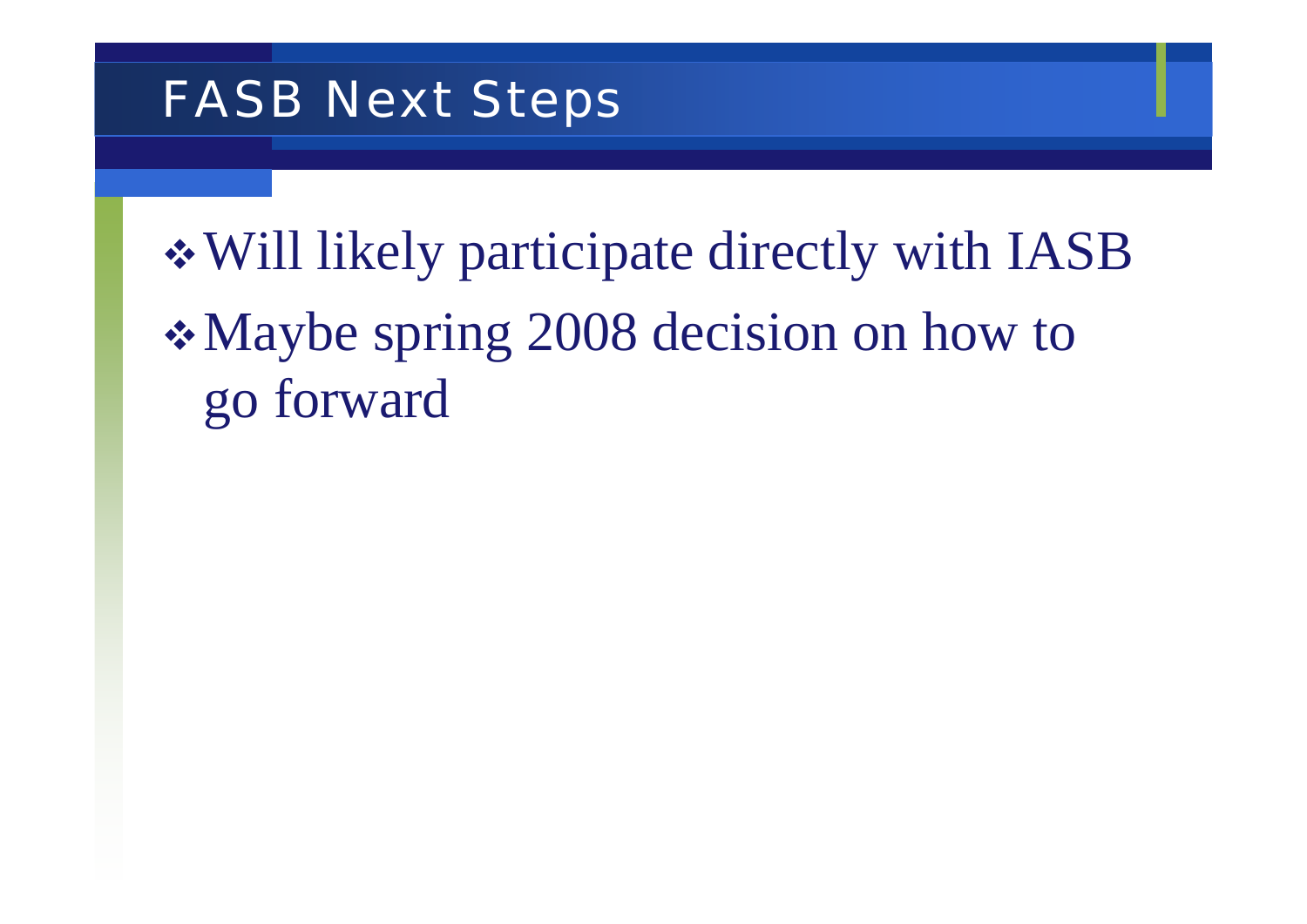### SEC Next Steps (1 of 3)

### *❖* Recent steps

- Allowed foreigners to file IFRS financials without reconciliation
- Asked if U.S. registrants should be able to do the same
- Issued statement saying it's aware there are no IFRS standards for insurance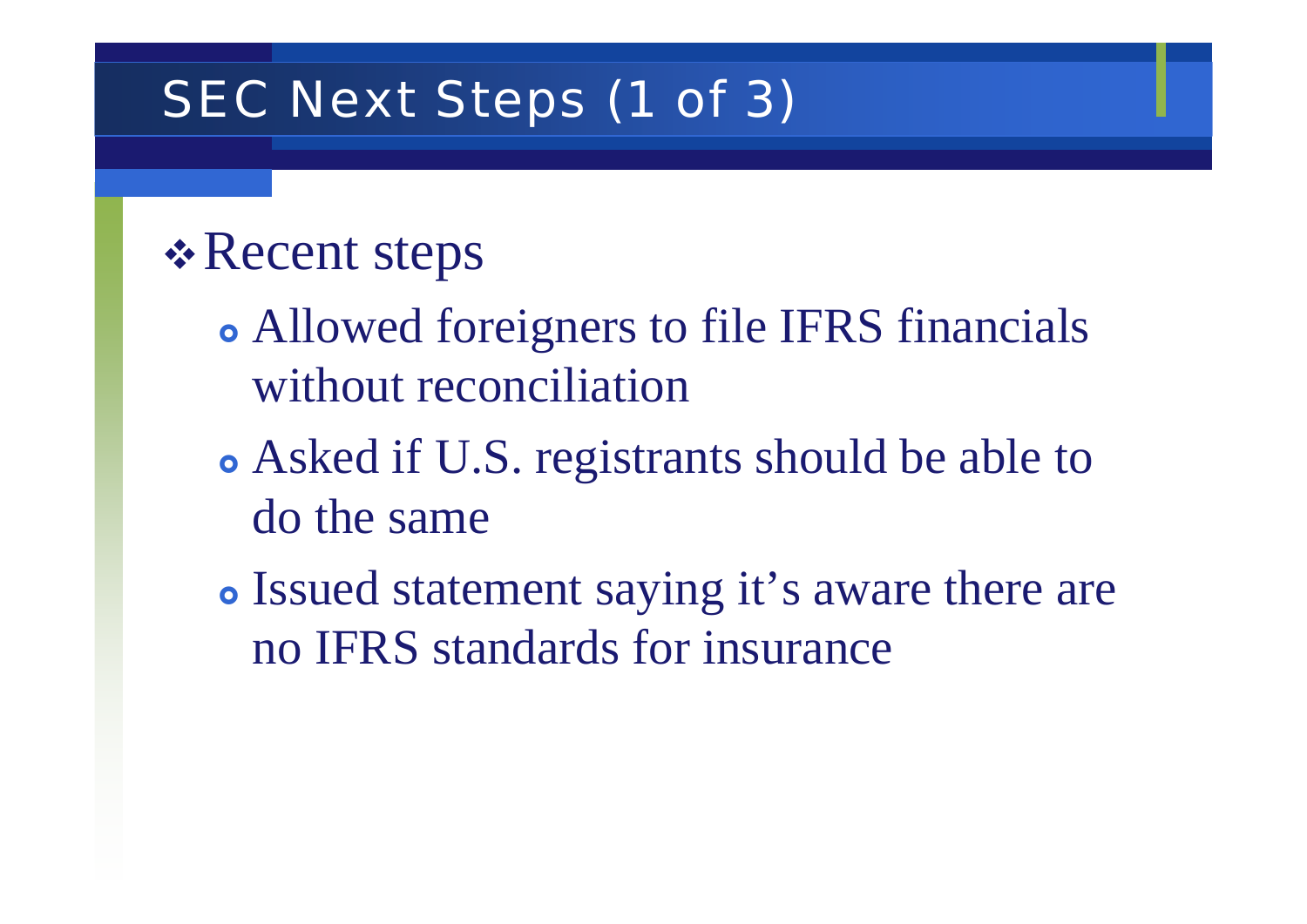### SEC Next Steps (2 of 3)

*❖* Concerns to be addressed

- Ceding control of U.S. standard
	- U.S. is <sup>1/3</sup> of world's GDP
	- <sup>1/3</sup> of market capitalization
- Will IASB be able to keep up with the world's emerging issues?
- What if national interpretations or recommendations develop?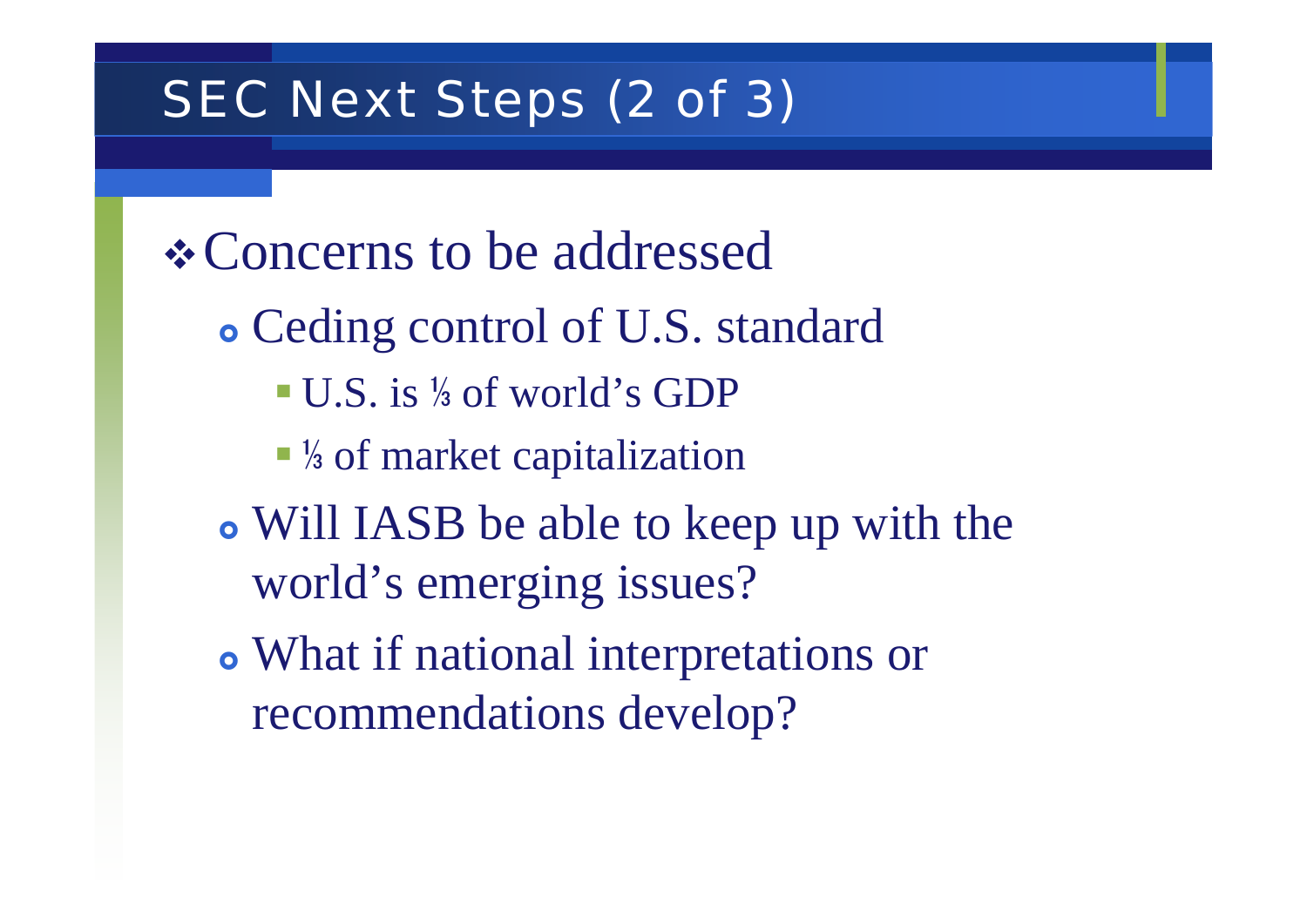### SEC Next Steps (3 of 3)

- What if judgment is boundless? (no comparability)
- What if enforcement is too diverse?
- IASB must be properly funded
- Concern over IFRS "as adopted" by different countries